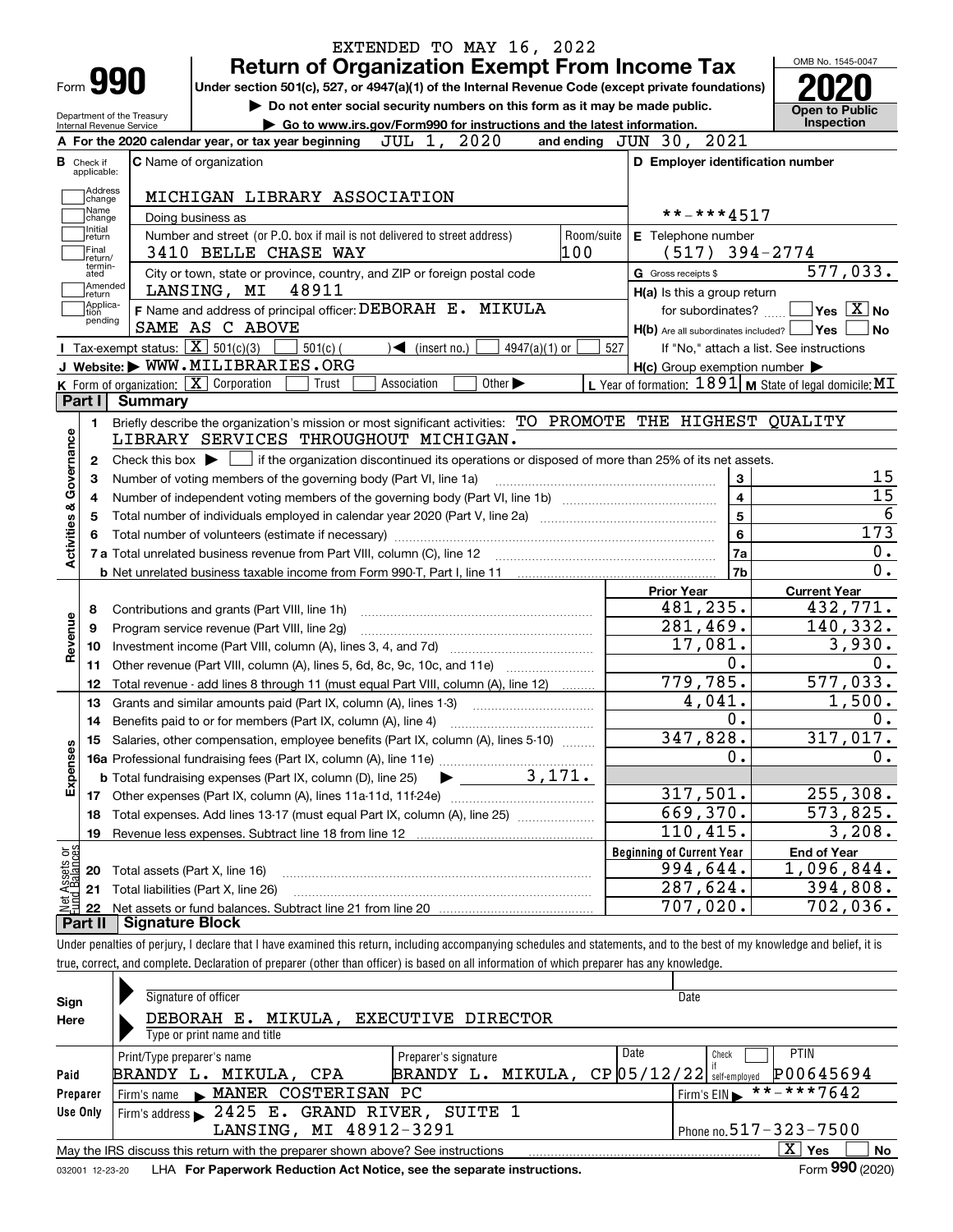|              | MICHIGAN LIBRARY ASSOCIATION<br>Form 990 (2020)                                                                                                                                                                                                                                      | **-***4517 | Page <sub>2</sub>                      |
|--------------|--------------------------------------------------------------------------------------------------------------------------------------------------------------------------------------------------------------------------------------------------------------------------------------|------------|----------------------------------------|
|              | <b>Statement of Program Service Accomplishments</b><br>Part III                                                                                                                                                                                                                      |            |                                        |
|              | Check if Schedule O contains a response or note to any line in this Part III                                                                                                                                                                                                         |            | $\overline{\mathbf{X}}$                |
| 1            | Briefly describe the organization's mission:                                                                                                                                                                                                                                         |            |                                        |
|              | TO ENCOURAGE AND IMPLEMENT EDUCATIONAL AND LITERARY GOALS THROUGH THE<br>USE OF LITERARY INFORMATION RESOURCES. ENGAGE IN ACTIVITIES DESIGNED                                                                                                                                        |            |                                        |
|              | TO ENSURE THAT EVERY PERSON IN MICHIGAN HAS UNFETTERED ACCESS TO                                                                                                                                                                                                                     |            |                                        |
|              | LIBRARIES AND RELATED EDUCATION ENHANCING RESOURCES.                                                                                                                                                                                                                                 |            |                                        |
| $\mathbf{2}$ | Did the organization undertake any significant program services during the year which were not listed on the                                                                                                                                                                         |            |                                        |
|              | prior Form 990 or 990-EZ?                                                                                                                                                                                                                                                            |            | $Yes \quad X$ No                       |
|              | If "Yes," describe these new services on Schedule O.                                                                                                                                                                                                                                 |            |                                        |
| 3            | Did the organization cease conducting, or make significant changes in how it conducts, any program services?                                                                                                                                                                         |            | $\sqrt{}$ Yes $\sqrt{}$ X $\sqrt{}$ No |
|              | If "Yes," describe these changes on Schedule O.                                                                                                                                                                                                                                      |            |                                        |
| 4            | Describe the organization's program service accomplishments for each of its three largest program services, as measured by expenses.<br>Section 501(c)(3) and 501(c)(4) organizations are required to report the amount of grants and allocations to others, the total expenses, and |            |                                        |
|              | revenue, if any, for each program service reported.                                                                                                                                                                                                                                  |            |                                        |
| 4a           | $\overline{1,500.}$ ) (Revenue \$<br>258, 100. including grants of \$<br>(Expenses \$<br>(Code:                                                                                                                                                                                      |            | 56, 136.                               |
|              | CONTINUING EDUCATION PROGRAMS DESIGNED TO ENCOURAGE AND IMPLEMENT                                                                                                                                                                                                                    |            |                                        |
|              | EDUCATIONAL AND CHARITABLE GOALS THROUGH THE USE OF INFORMATIONAL                                                                                                                                                                                                                    |            |                                        |
|              | 690 ATTENDED.<br>RESOURCES.                                                                                                                                                                                                                                                          |            |                                        |
|              |                                                                                                                                                                                                                                                                                      |            |                                        |
|              |                                                                                                                                                                                                                                                                                      |            |                                        |
|              |                                                                                                                                                                                                                                                                                      |            |                                        |
|              |                                                                                                                                                                                                                                                                                      |            |                                        |
|              |                                                                                                                                                                                                                                                                                      |            |                                        |
|              |                                                                                                                                                                                                                                                                                      |            |                                        |
|              |                                                                                                                                                                                                                                                                                      |            |                                        |
|              |                                                                                                                                                                                                                                                                                      |            |                                        |
| 4b           | (Code:<br>) (Expenses \$                                                                                                                                                                                                                                                             |            | 4,627.                                 |
|              | ADVOCACY AND RELATED SERVICES.                                                                                                                                                                                                                                                       |            |                                        |
|              |                                                                                                                                                                                                                                                                                      |            |                                        |
|              |                                                                                                                                                                                                                                                                                      |            |                                        |
|              |                                                                                                                                                                                                                                                                                      |            |                                        |
|              |                                                                                                                                                                                                                                                                                      |            |                                        |
|              |                                                                                                                                                                                                                                                                                      |            |                                        |
|              |                                                                                                                                                                                                                                                                                      |            |                                        |
|              |                                                                                                                                                                                                                                                                                      |            |                                        |
|              |                                                                                                                                                                                                                                                                                      |            |                                        |
|              |                                                                                                                                                                                                                                                                                      |            |                                        |
|              |                                                                                                                                                                                                                                                                                      |            |                                        |
| 4с           | 43,002. including grants of \$<br>$\left(\text{Code:}\right)$ $\left(\text{Expenses $}\right)$<br>) (Revenue \$<br>ANNUAL CONFERENCE: FURTHERS EDUCATIONAL AND LITERARY GOALS OF                                                                                                     | THE        | 69,590.                                |
|              | ASSOCIATION THROUGH SHARED EXPERIENCES WITH MEMBER LIBRARY                                                                                                                                                                                                                           |            |                                        |
|              | PROFRESSIONALS. 607 ATTENDED.                                                                                                                                                                                                                                                        |            |                                        |
|              |                                                                                                                                                                                                                                                                                      |            |                                        |
|              |                                                                                                                                                                                                                                                                                      |            |                                        |
|              |                                                                                                                                                                                                                                                                                      |            |                                        |
|              |                                                                                                                                                                                                                                                                                      |            |                                        |
|              |                                                                                                                                                                                                                                                                                      |            |                                        |
|              |                                                                                                                                                                                                                                                                                      |            |                                        |
|              |                                                                                                                                                                                                                                                                                      |            |                                        |
|              |                                                                                                                                                                                                                                                                                      |            |                                        |
|              | 4d Other program services (Describe on Schedule O.)                                                                                                                                                                                                                                  |            |                                        |
|              | 25,925. including grants of \$<br>(Expenses \$<br>(Revenue \$                                                                                                                                                                                                                        | 9,979.     |                                        |
| 4е           | 442,406.<br>Total program service expenses                                                                                                                                                                                                                                           |            |                                        |
|              |                                                                                                                                                                                                                                                                                      |            | Form 990 (2020)                        |
|              | 032002 12-23-20                                                                                                                                                                                                                                                                      |            |                                        |
|              | 3                                                                                                                                                                                                                                                                                    |            |                                        |

11070511 755817 701410 2020.05094 MICHIGAN LIBRARY ASSOCIAT 701410\_1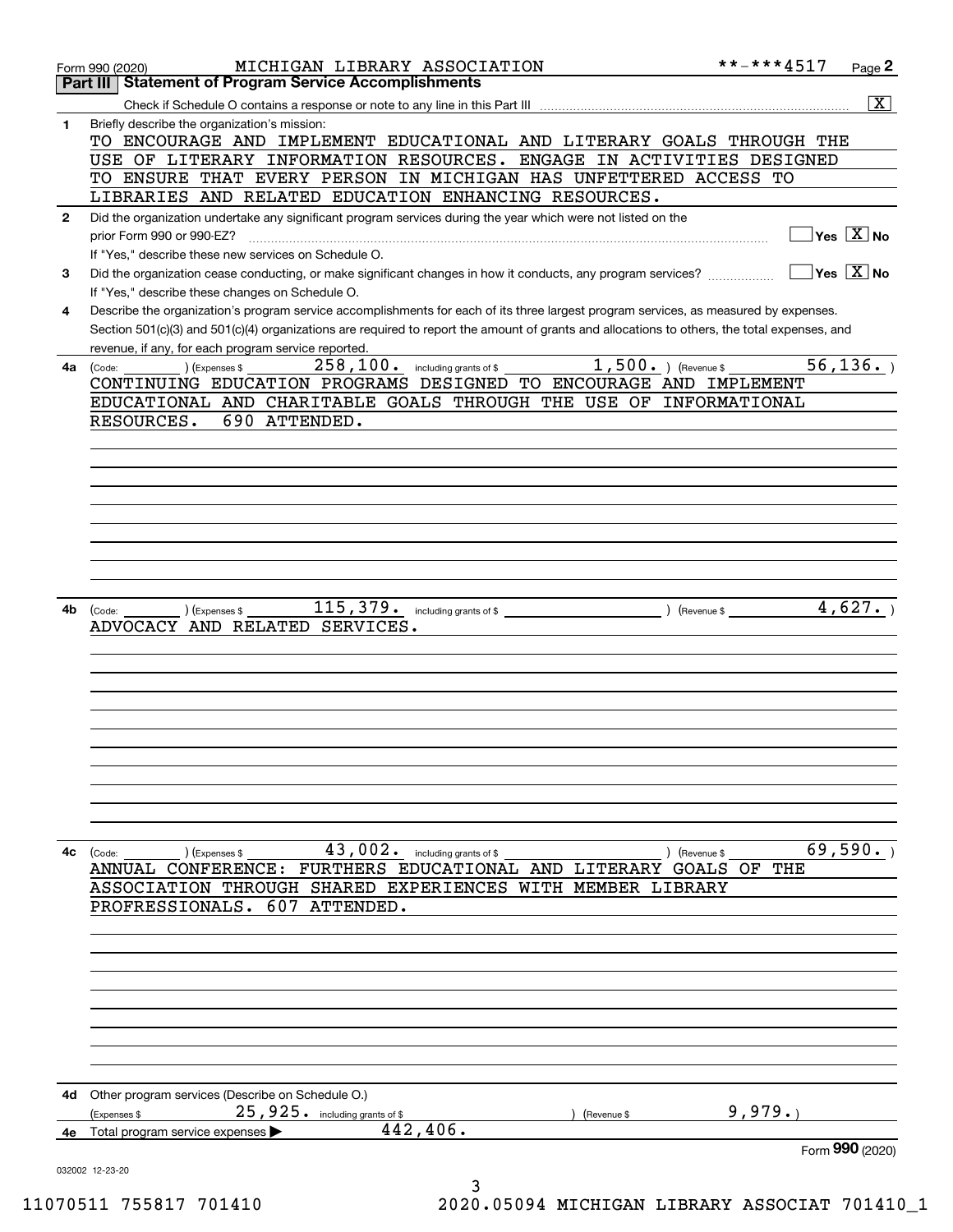|  | Form 990 (2020) |  |
|--|-----------------|--|

Form 990 (2020) MICHIGAN LIBRARY ASSOCIATION \*\*-\*\*\*4517 <sub>Page</sub> 3<br>**Part IV | Checklist of Required Schedules** 

|     |                                                                                                                                                 |                 | Yes                     | No              |
|-----|-------------------------------------------------------------------------------------------------------------------------------------------------|-----------------|-------------------------|-----------------|
| 1.  | Is the organization described in section $501(c)(3)$ or $4947(a)(1)$ (other than a private foundation)?                                         |                 |                         |                 |
|     |                                                                                                                                                 | 1.              | X                       |                 |
| 2   |                                                                                                                                                 | $\overline{2}$  | $\overline{\mathbf{x}}$ |                 |
| 3   | Did the organization engage in direct or indirect political campaign activities on behalf of or in opposition to candidates for                 |                 |                         |                 |
|     |                                                                                                                                                 | 3               |                         | x               |
| 4   | Section 501(c)(3) organizations. Did the organization engage in lobbying activities, or have a section 501(h) election in effect                |                 |                         |                 |
|     |                                                                                                                                                 | 4               | X                       |                 |
| 5   | Is the organization a section 501(c)(4), 501(c)(5), or 501(c)(6) organization that receives membership dues, assessments, or                    |                 |                         |                 |
|     |                                                                                                                                                 | 5               |                         | x               |
| 6   | Did the organization maintain any donor advised funds or any similar funds or accounts for which donors have the right to                       |                 |                         |                 |
|     | provide advice on the distribution or investment of amounts in such funds or accounts? If "Yes," complete Schedule D, Part I                    | 6               |                         | x               |
| 7   | Did the organization receive or hold a conservation easement, including easements to preserve open space,                                       |                 |                         |                 |
|     |                                                                                                                                                 | $\overline{7}$  |                         | x               |
| 8   | Did the organization maintain collections of works of art, historical treasures, or other similar assets? If "Yes," complete                    |                 |                         |                 |
|     |                                                                                                                                                 | 8               |                         | X.              |
| 9   | Did the organization report an amount in Part X, line 21, for escrow or custodial account liability, serve as a custodian for                   |                 |                         |                 |
|     | amounts not listed in Part X; or provide credit counseling, debt management, credit repair, or debt negotiation services?                       |                 |                         | X.              |
|     |                                                                                                                                                 | 9               |                         |                 |
| 10  | Did the organization, directly or through a related organization, hold assets in donor-restricted endowments                                    | 10              |                         | x.              |
|     | If the organization's answer to any of the following questions is "Yes," then complete Schedule D, Parts VI, VII, VIII, IX, or X                |                 |                         |                 |
| 11  |                                                                                                                                                 |                 |                         |                 |
|     | as applicable.<br>a Did the organization report an amount for land, buildings, and equipment in Part X, line 10? If "Yes," complete Schedule D, |                 |                         |                 |
|     |                                                                                                                                                 | 11a             | Х                       |                 |
|     | b Did the organization report an amount for investments - other securities in Part X, line 12, that is 5% or more of its total                  |                 |                         |                 |
|     |                                                                                                                                                 | 11b             |                         | X.              |
|     | c Did the organization report an amount for investments - program related in Part X, line 13, that is 5% or more of its total                   |                 |                         |                 |
|     |                                                                                                                                                 | 11c             |                         | x               |
|     | d Did the organization report an amount for other assets in Part X, line 15, that is 5% or more of its total assets reported in                 |                 |                         |                 |
|     |                                                                                                                                                 | 11d             |                         | x               |
|     | e Did the organization report an amount for other liabilities in Part X, line 25? If "Yes," complete Schedule D, Part X                         | 11e             | X                       |                 |
| f   | Did the organization's separate or consolidated financial statements for the tax year include a footnote that addresses                         |                 |                         |                 |
|     | the organization's liability for uncertain tax positions under FIN 48 (ASC 740)? If "Yes," complete Schedule D, Part X                          | 11f             |                         | X.              |
|     | 12a Did the organization obtain separate, independent audited financial statements for the tax year? If "Yes," complete                         |                 |                         |                 |
|     |                                                                                                                                                 | 12a             |                         | X.              |
|     | <b>b</b> Was the organization included in consolidated, independent audited financial statements for the tax year?                              |                 |                         |                 |
|     | If "Yes," and if the organization answered "No" to line 12a, then completing Schedule D, Parts XI and XII is optional manum                     | 12b             |                         | X               |
| 13  |                                                                                                                                                 | 13              |                         | X               |
| 14a | Did the organization maintain an office, employees, or agents outside of the United States?                                                     | 14a             |                         | х               |
| b   | Did the organization have aggregate revenues or expenses of more than \$10,000 from grantmaking, fundraising, business,                         |                 |                         |                 |
|     | investment, and program service activities outside the United States, or aggregate foreign investments valued at \$100,000                      |                 |                         |                 |
|     |                                                                                                                                                 | 14b             |                         | X.              |
| 15  | Did the organization report on Part IX, column (A), line 3, more than \$5,000 of grants or other assistance to or for any                       |                 |                         |                 |
|     |                                                                                                                                                 | 15              |                         | X.              |
| 16  | Did the organization report on Part IX, column (A), line 3, more than \$5,000 of aggregate grants or other assistance to                        |                 |                         |                 |
|     |                                                                                                                                                 | 16              |                         | x               |
| 17  | Did the organization report a total of more than \$15,000 of expenses for professional fundraising services on Part IX,                         |                 |                         |                 |
|     |                                                                                                                                                 | 17              |                         | X.              |
| 18  | Did the organization report more than \$15,000 total of fundraising event gross income and contributions on Part VIII, lines                    |                 |                         |                 |
|     |                                                                                                                                                 | 18              |                         | x               |
| 19  | Did the organization report more than \$15,000 of gross income from gaming activities on Part VIII, line 9a? If "Yes."                          |                 |                         |                 |
|     |                                                                                                                                                 | 19              |                         | x               |
|     |                                                                                                                                                 | <b>20a</b>      |                         | х               |
|     | b If "Yes" to line 20a, did the organization attach a copy of its audited financial statements to this return?                                  | 20 <sub>b</sub> |                         |                 |
| 21  | Did the organization report more than \$5,000 of grants or other assistance to any domestic organization or                                     |                 |                         |                 |
|     |                                                                                                                                                 | 21              |                         | X.              |
|     | 032003 12-23-20                                                                                                                                 |                 |                         | Form 990 (2020) |

032003 12-23-20

4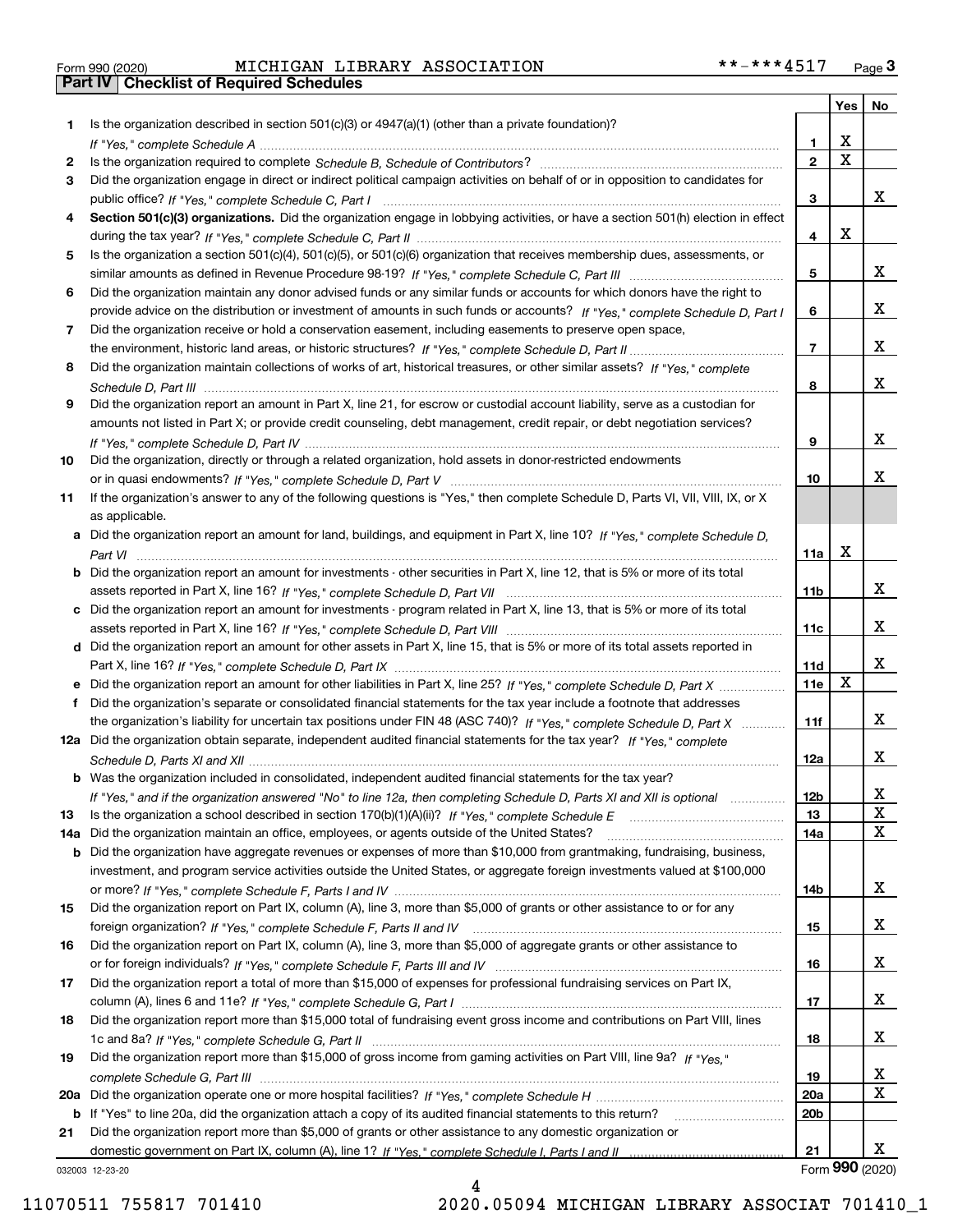|  | Form 990 (2020) |
|--|-----------------|

Form 990 (2020) MICHIGAN LIBRARY ASSOCIATION \*\*-\*\*\*4517 <sub>Page</sub> 4<br>**Part IV | Checklist of Required Schedules** <sub>(continued)</sub>

*(continued)*

| Did the organization report more than \$5,000 of grants or other assistance to or for domestic individuals on<br>22<br>x<br>22<br>Did the organization answer "Yes" to Part VII, Section A, line 3, 4, or 5 about compensation of the organization's current<br>23<br>and former officers, directors, trustees, key employees, and highest compensated employees? If "Yes," complete<br>х<br>23<br>24a Did the organization have a tax-exempt bond issue with an outstanding principal amount of more than \$100,000 as of the<br>last day of the year, that was issued after December 31, 2002? If "Yes," answer lines 24b through 24d and complete<br>x<br>24a<br>24b<br><b>b</b> Did the organization invest any proceeds of tax-exempt bonds beyond a temporary period exception?<br>c Did the organization maintain an escrow account other than a refunding escrow at any time during the year to defease<br>24c<br>24d<br>25a Section 501(c)(3), 501(c)(4), and 501(c)(29) organizations. Did the organization engage in an excess benefit<br>x<br>25a<br>b Is the organization aware that it engaged in an excess benefit transaction with a disqualified person in a prior year, and<br>that the transaction has not been reported on any of the organization's prior Forms 990 or 990-EZ? If "Yes," complete<br>х<br>25b<br>Schedule L, Part I<br>Did the organization report any amount on Part X, line 5 or 22, for receivables from or payables to any current<br>26<br>or former officer, director, trustee, key employee, creator or founder, substantial contributor, or 35%<br>x<br>controlled entity or family member of any of these persons? If "Yes," complete Schedule L, Part II<br>26<br>Did the organization provide a grant or other assistance to any current or former officer, director, trustee, key employee,<br>27<br>creator or founder, substantial contributor or employee thereof, a grant selection committee member, or to a 35% controlled<br>х<br>entity (including an employee thereof) or family member of any of these persons? If "Yes," complete Schedule L, Part III<br>27<br>Was the organization a party to a business transaction with one of the following parties (see Schedule L, Part IV<br>28<br>instructions, for applicable filing thresholds, conditions, and exceptions):<br>a A current or former officer, director, trustee, key employee, creator or founder, or substantial contributor? If<br>х<br>28a<br>x<br>28 <sub>b</sub><br>c A 35% controlled entity of one or more individuals and/or organizations described in lines 28a or 28b? If<br>х<br>28c<br>X<br>29<br>29<br>Did the organization receive contributions of art, historical treasures, or other similar assets, or qualified conservation<br>30<br>х<br>30<br>x<br>Did the organization liquidate, terminate, or dissolve and cease operations? If "Yes," complete Schedule N, Part I<br>31<br>31<br>Did the organization sell, exchange, dispose of, or transfer more than 25% of its net assets? If "Yes," complete<br>32<br>х<br>32<br>Did the organization own 100% of an entity disregarded as separate from the organization under Regulations<br>33<br>x<br>33<br>Was the organization related to any tax-exempt or taxable entity? If "Yes," complete Schedule R, Part II, III, or IV, and<br>34<br>X<br>34<br>x<br>35a Did the organization have a controlled entity within the meaning of section 512(b)(13)?<br>35a<br>b If "Yes" to line 35a, did the organization receive any payment from or engage in any transaction with a controlled entity<br>35b<br>Section 501(c)(3) organizations. Did the organization make any transfers to an exempt non-charitable related organization?<br>36<br>х<br>36<br>Did the organization conduct more than 5% of its activities through an entity that is not a related organization<br>37<br>x<br>and that is treated as a partnership for federal income tax purposes? If "Yes," complete Schedule R, Part VI<br>37<br>Did the organization complete Schedule O and provide explanations in Schedule O for Part VI, lines 11b and 19?<br>38<br>х<br>Note: All Form 990 filers are required to complete Schedule O<br>38<br><b>Statements Regarding Other IRS Filings and Tax Compliance</b><br><b>Part V</b><br>Check if Schedule O contains a response or note to any line in this Part V<br>Yes<br>No<br>1a Enter the number reported in Box 3 of Form 1096. Enter -0- if not applicable<br>1a<br>0<br>Enter the number of Forms W-2G included in line 1a. Enter -0- if not applicable<br>1b<br>b<br>Did the organization comply with backup withholding rules for reportable payments to vendors and reportable gaming<br>х<br>1c<br>Form 990 (2020)<br>032004 12-23-20 |  | Yes | No |
|----------------------------------------------------------------------------------------------------------------------------------------------------------------------------------------------------------------------------------------------------------------------------------------------------------------------------------------------------------------------------------------------------------------------------------------------------------------------------------------------------------------------------------------------------------------------------------------------------------------------------------------------------------------------------------------------------------------------------------------------------------------------------------------------------------------------------------------------------------------------------------------------------------------------------------------------------------------------------------------------------------------------------------------------------------------------------------------------------------------------------------------------------------------------------------------------------------------------------------------------------------------------------------------------------------------------------------------------------------------------------------------------------------------------------------------------------------------------------------------------------------------------------------------------------------------------------------------------------------------------------------------------------------------------------------------------------------------------------------------------------------------------------------------------------------------------------------------------------------------------------------------------------------------------------------------------------------------------------------------------------------------------------------------------------------------------------------------------------------------------------------------------------------------------------------------------------------------------------------------------------------------------------------------------------------------------------------------------------------------------------------------------------------------------------------------------------------------------------------------------------------------------------------------------------------------------------------------------------------------------------------------------------------------------------------------------------------------------------------------------------------------------------------------------------------------------------------------------------------------------------------------------------------------------------------------------------------------------------------------------------------------------------------------------------------------------------------------------------------------------------------------------------------------------------------------------------------------------------------------------------------------------------------------------------------------------------------------------------------------------------------------------------------------------------------------------------------------------------------------------------------------------------------------------------------------------------------------------------------------------------------------------------------------------------------------------------------------------------------------------------------------------------------------------------------------------------------------------------------------------------------------------------------------------------------------------------------------------------------------------------------------------------------------------------------------------------------------------------------------------------------------------------------------------------------------------------------------------------------------------------------------------------------------------------------------------------------------------------------------------------------------------------------------------------------------------------------------------------------------------------------------------------------------------------------------------------------------------------------------------------------------------------------------------------------------------------------------------------------------------------------------|--|-----|----|
|                                                                                                                                                                                                                                                                                                                                                                                                                                                                                                                                                                                                                                                                                                                                                                                                                                                                                                                                                                                                                                                                                                                                                                                                                                                                                                                                                                                                                                                                                                                                                                                                                                                                                                                                                                                                                                                                                                                                                                                                                                                                                                                                                                                                                                                                                                                                                                                                                                                                                                                                                                                                                                                                                                                                                                                                                                                                                                                                                                                                                                                                                                                                                                                                                                                                                                                                                                                                                                                                                                                                                                                                                                                                                                                                                                                                                                                                                                                                                                                                                                                                                                                                                                                                                                                                                                                                                                                                                                                                                                                                                                                                                                                                                                                                                                |  |     |    |
|                                                                                                                                                                                                                                                                                                                                                                                                                                                                                                                                                                                                                                                                                                                                                                                                                                                                                                                                                                                                                                                                                                                                                                                                                                                                                                                                                                                                                                                                                                                                                                                                                                                                                                                                                                                                                                                                                                                                                                                                                                                                                                                                                                                                                                                                                                                                                                                                                                                                                                                                                                                                                                                                                                                                                                                                                                                                                                                                                                                                                                                                                                                                                                                                                                                                                                                                                                                                                                                                                                                                                                                                                                                                                                                                                                                                                                                                                                                                                                                                                                                                                                                                                                                                                                                                                                                                                                                                                                                                                                                                                                                                                                                                                                                                                                |  |     |    |
|                                                                                                                                                                                                                                                                                                                                                                                                                                                                                                                                                                                                                                                                                                                                                                                                                                                                                                                                                                                                                                                                                                                                                                                                                                                                                                                                                                                                                                                                                                                                                                                                                                                                                                                                                                                                                                                                                                                                                                                                                                                                                                                                                                                                                                                                                                                                                                                                                                                                                                                                                                                                                                                                                                                                                                                                                                                                                                                                                                                                                                                                                                                                                                                                                                                                                                                                                                                                                                                                                                                                                                                                                                                                                                                                                                                                                                                                                                                                                                                                                                                                                                                                                                                                                                                                                                                                                                                                                                                                                                                                                                                                                                                                                                                                                                |  |     |    |
|                                                                                                                                                                                                                                                                                                                                                                                                                                                                                                                                                                                                                                                                                                                                                                                                                                                                                                                                                                                                                                                                                                                                                                                                                                                                                                                                                                                                                                                                                                                                                                                                                                                                                                                                                                                                                                                                                                                                                                                                                                                                                                                                                                                                                                                                                                                                                                                                                                                                                                                                                                                                                                                                                                                                                                                                                                                                                                                                                                                                                                                                                                                                                                                                                                                                                                                                                                                                                                                                                                                                                                                                                                                                                                                                                                                                                                                                                                                                                                                                                                                                                                                                                                                                                                                                                                                                                                                                                                                                                                                                                                                                                                                                                                                                                                |  |     |    |
|                                                                                                                                                                                                                                                                                                                                                                                                                                                                                                                                                                                                                                                                                                                                                                                                                                                                                                                                                                                                                                                                                                                                                                                                                                                                                                                                                                                                                                                                                                                                                                                                                                                                                                                                                                                                                                                                                                                                                                                                                                                                                                                                                                                                                                                                                                                                                                                                                                                                                                                                                                                                                                                                                                                                                                                                                                                                                                                                                                                                                                                                                                                                                                                                                                                                                                                                                                                                                                                                                                                                                                                                                                                                                                                                                                                                                                                                                                                                                                                                                                                                                                                                                                                                                                                                                                                                                                                                                                                                                                                                                                                                                                                                                                                                                                |  |     |    |
|                                                                                                                                                                                                                                                                                                                                                                                                                                                                                                                                                                                                                                                                                                                                                                                                                                                                                                                                                                                                                                                                                                                                                                                                                                                                                                                                                                                                                                                                                                                                                                                                                                                                                                                                                                                                                                                                                                                                                                                                                                                                                                                                                                                                                                                                                                                                                                                                                                                                                                                                                                                                                                                                                                                                                                                                                                                                                                                                                                                                                                                                                                                                                                                                                                                                                                                                                                                                                                                                                                                                                                                                                                                                                                                                                                                                                                                                                                                                                                                                                                                                                                                                                                                                                                                                                                                                                                                                                                                                                                                                                                                                                                                                                                                                                                |  |     |    |
|                                                                                                                                                                                                                                                                                                                                                                                                                                                                                                                                                                                                                                                                                                                                                                                                                                                                                                                                                                                                                                                                                                                                                                                                                                                                                                                                                                                                                                                                                                                                                                                                                                                                                                                                                                                                                                                                                                                                                                                                                                                                                                                                                                                                                                                                                                                                                                                                                                                                                                                                                                                                                                                                                                                                                                                                                                                                                                                                                                                                                                                                                                                                                                                                                                                                                                                                                                                                                                                                                                                                                                                                                                                                                                                                                                                                                                                                                                                                                                                                                                                                                                                                                                                                                                                                                                                                                                                                                                                                                                                                                                                                                                                                                                                                                                |  |     |    |
|                                                                                                                                                                                                                                                                                                                                                                                                                                                                                                                                                                                                                                                                                                                                                                                                                                                                                                                                                                                                                                                                                                                                                                                                                                                                                                                                                                                                                                                                                                                                                                                                                                                                                                                                                                                                                                                                                                                                                                                                                                                                                                                                                                                                                                                                                                                                                                                                                                                                                                                                                                                                                                                                                                                                                                                                                                                                                                                                                                                                                                                                                                                                                                                                                                                                                                                                                                                                                                                                                                                                                                                                                                                                                                                                                                                                                                                                                                                                                                                                                                                                                                                                                                                                                                                                                                                                                                                                                                                                                                                                                                                                                                                                                                                                                                |  |     |    |
|                                                                                                                                                                                                                                                                                                                                                                                                                                                                                                                                                                                                                                                                                                                                                                                                                                                                                                                                                                                                                                                                                                                                                                                                                                                                                                                                                                                                                                                                                                                                                                                                                                                                                                                                                                                                                                                                                                                                                                                                                                                                                                                                                                                                                                                                                                                                                                                                                                                                                                                                                                                                                                                                                                                                                                                                                                                                                                                                                                                                                                                                                                                                                                                                                                                                                                                                                                                                                                                                                                                                                                                                                                                                                                                                                                                                                                                                                                                                                                                                                                                                                                                                                                                                                                                                                                                                                                                                                                                                                                                                                                                                                                                                                                                                                                |  |     |    |
|                                                                                                                                                                                                                                                                                                                                                                                                                                                                                                                                                                                                                                                                                                                                                                                                                                                                                                                                                                                                                                                                                                                                                                                                                                                                                                                                                                                                                                                                                                                                                                                                                                                                                                                                                                                                                                                                                                                                                                                                                                                                                                                                                                                                                                                                                                                                                                                                                                                                                                                                                                                                                                                                                                                                                                                                                                                                                                                                                                                                                                                                                                                                                                                                                                                                                                                                                                                                                                                                                                                                                                                                                                                                                                                                                                                                                                                                                                                                                                                                                                                                                                                                                                                                                                                                                                                                                                                                                                                                                                                                                                                                                                                                                                                                                                |  |     |    |
|                                                                                                                                                                                                                                                                                                                                                                                                                                                                                                                                                                                                                                                                                                                                                                                                                                                                                                                                                                                                                                                                                                                                                                                                                                                                                                                                                                                                                                                                                                                                                                                                                                                                                                                                                                                                                                                                                                                                                                                                                                                                                                                                                                                                                                                                                                                                                                                                                                                                                                                                                                                                                                                                                                                                                                                                                                                                                                                                                                                                                                                                                                                                                                                                                                                                                                                                                                                                                                                                                                                                                                                                                                                                                                                                                                                                                                                                                                                                                                                                                                                                                                                                                                                                                                                                                                                                                                                                                                                                                                                                                                                                                                                                                                                                                                |  |     |    |
|                                                                                                                                                                                                                                                                                                                                                                                                                                                                                                                                                                                                                                                                                                                                                                                                                                                                                                                                                                                                                                                                                                                                                                                                                                                                                                                                                                                                                                                                                                                                                                                                                                                                                                                                                                                                                                                                                                                                                                                                                                                                                                                                                                                                                                                                                                                                                                                                                                                                                                                                                                                                                                                                                                                                                                                                                                                                                                                                                                                                                                                                                                                                                                                                                                                                                                                                                                                                                                                                                                                                                                                                                                                                                                                                                                                                                                                                                                                                                                                                                                                                                                                                                                                                                                                                                                                                                                                                                                                                                                                                                                                                                                                                                                                                                                |  |     |    |
|                                                                                                                                                                                                                                                                                                                                                                                                                                                                                                                                                                                                                                                                                                                                                                                                                                                                                                                                                                                                                                                                                                                                                                                                                                                                                                                                                                                                                                                                                                                                                                                                                                                                                                                                                                                                                                                                                                                                                                                                                                                                                                                                                                                                                                                                                                                                                                                                                                                                                                                                                                                                                                                                                                                                                                                                                                                                                                                                                                                                                                                                                                                                                                                                                                                                                                                                                                                                                                                                                                                                                                                                                                                                                                                                                                                                                                                                                                                                                                                                                                                                                                                                                                                                                                                                                                                                                                                                                                                                                                                                                                                                                                                                                                                                                                |  |     |    |
|                                                                                                                                                                                                                                                                                                                                                                                                                                                                                                                                                                                                                                                                                                                                                                                                                                                                                                                                                                                                                                                                                                                                                                                                                                                                                                                                                                                                                                                                                                                                                                                                                                                                                                                                                                                                                                                                                                                                                                                                                                                                                                                                                                                                                                                                                                                                                                                                                                                                                                                                                                                                                                                                                                                                                                                                                                                                                                                                                                                                                                                                                                                                                                                                                                                                                                                                                                                                                                                                                                                                                                                                                                                                                                                                                                                                                                                                                                                                                                                                                                                                                                                                                                                                                                                                                                                                                                                                                                                                                                                                                                                                                                                                                                                                                                |  |     |    |
|                                                                                                                                                                                                                                                                                                                                                                                                                                                                                                                                                                                                                                                                                                                                                                                                                                                                                                                                                                                                                                                                                                                                                                                                                                                                                                                                                                                                                                                                                                                                                                                                                                                                                                                                                                                                                                                                                                                                                                                                                                                                                                                                                                                                                                                                                                                                                                                                                                                                                                                                                                                                                                                                                                                                                                                                                                                                                                                                                                                                                                                                                                                                                                                                                                                                                                                                                                                                                                                                                                                                                                                                                                                                                                                                                                                                                                                                                                                                                                                                                                                                                                                                                                                                                                                                                                                                                                                                                                                                                                                                                                                                                                                                                                                                                                |  |     |    |
|                                                                                                                                                                                                                                                                                                                                                                                                                                                                                                                                                                                                                                                                                                                                                                                                                                                                                                                                                                                                                                                                                                                                                                                                                                                                                                                                                                                                                                                                                                                                                                                                                                                                                                                                                                                                                                                                                                                                                                                                                                                                                                                                                                                                                                                                                                                                                                                                                                                                                                                                                                                                                                                                                                                                                                                                                                                                                                                                                                                                                                                                                                                                                                                                                                                                                                                                                                                                                                                                                                                                                                                                                                                                                                                                                                                                                                                                                                                                                                                                                                                                                                                                                                                                                                                                                                                                                                                                                                                                                                                                                                                                                                                                                                                                                                |  |     |    |
|                                                                                                                                                                                                                                                                                                                                                                                                                                                                                                                                                                                                                                                                                                                                                                                                                                                                                                                                                                                                                                                                                                                                                                                                                                                                                                                                                                                                                                                                                                                                                                                                                                                                                                                                                                                                                                                                                                                                                                                                                                                                                                                                                                                                                                                                                                                                                                                                                                                                                                                                                                                                                                                                                                                                                                                                                                                                                                                                                                                                                                                                                                                                                                                                                                                                                                                                                                                                                                                                                                                                                                                                                                                                                                                                                                                                                                                                                                                                                                                                                                                                                                                                                                                                                                                                                                                                                                                                                                                                                                                                                                                                                                                                                                                                                                |  |     |    |
|                                                                                                                                                                                                                                                                                                                                                                                                                                                                                                                                                                                                                                                                                                                                                                                                                                                                                                                                                                                                                                                                                                                                                                                                                                                                                                                                                                                                                                                                                                                                                                                                                                                                                                                                                                                                                                                                                                                                                                                                                                                                                                                                                                                                                                                                                                                                                                                                                                                                                                                                                                                                                                                                                                                                                                                                                                                                                                                                                                                                                                                                                                                                                                                                                                                                                                                                                                                                                                                                                                                                                                                                                                                                                                                                                                                                                                                                                                                                                                                                                                                                                                                                                                                                                                                                                                                                                                                                                                                                                                                                                                                                                                                                                                                                                                |  |     |    |
|                                                                                                                                                                                                                                                                                                                                                                                                                                                                                                                                                                                                                                                                                                                                                                                                                                                                                                                                                                                                                                                                                                                                                                                                                                                                                                                                                                                                                                                                                                                                                                                                                                                                                                                                                                                                                                                                                                                                                                                                                                                                                                                                                                                                                                                                                                                                                                                                                                                                                                                                                                                                                                                                                                                                                                                                                                                                                                                                                                                                                                                                                                                                                                                                                                                                                                                                                                                                                                                                                                                                                                                                                                                                                                                                                                                                                                                                                                                                                                                                                                                                                                                                                                                                                                                                                                                                                                                                                                                                                                                                                                                                                                                                                                                                                                |  |     |    |
|                                                                                                                                                                                                                                                                                                                                                                                                                                                                                                                                                                                                                                                                                                                                                                                                                                                                                                                                                                                                                                                                                                                                                                                                                                                                                                                                                                                                                                                                                                                                                                                                                                                                                                                                                                                                                                                                                                                                                                                                                                                                                                                                                                                                                                                                                                                                                                                                                                                                                                                                                                                                                                                                                                                                                                                                                                                                                                                                                                                                                                                                                                                                                                                                                                                                                                                                                                                                                                                                                                                                                                                                                                                                                                                                                                                                                                                                                                                                                                                                                                                                                                                                                                                                                                                                                                                                                                                                                                                                                                                                                                                                                                                                                                                                                                |  |     |    |
|                                                                                                                                                                                                                                                                                                                                                                                                                                                                                                                                                                                                                                                                                                                                                                                                                                                                                                                                                                                                                                                                                                                                                                                                                                                                                                                                                                                                                                                                                                                                                                                                                                                                                                                                                                                                                                                                                                                                                                                                                                                                                                                                                                                                                                                                                                                                                                                                                                                                                                                                                                                                                                                                                                                                                                                                                                                                                                                                                                                                                                                                                                                                                                                                                                                                                                                                                                                                                                                                                                                                                                                                                                                                                                                                                                                                                                                                                                                                                                                                                                                                                                                                                                                                                                                                                                                                                                                                                                                                                                                                                                                                                                                                                                                                                                |  |     |    |
|                                                                                                                                                                                                                                                                                                                                                                                                                                                                                                                                                                                                                                                                                                                                                                                                                                                                                                                                                                                                                                                                                                                                                                                                                                                                                                                                                                                                                                                                                                                                                                                                                                                                                                                                                                                                                                                                                                                                                                                                                                                                                                                                                                                                                                                                                                                                                                                                                                                                                                                                                                                                                                                                                                                                                                                                                                                                                                                                                                                                                                                                                                                                                                                                                                                                                                                                                                                                                                                                                                                                                                                                                                                                                                                                                                                                                                                                                                                                                                                                                                                                                                                                                                                                                                                                                                                                                                                                                                                                                                                                                                                                                                                                                                                                                                |  |     |    |
|                                                                                                                                                                                                                                                                                                                                                                                                                                                                                                                                                                                                                                                                                                                                                                                                                                                                                                                                                                                                                                                                                                                                                                                                                                                                                                                                                                                                                                                                                                                                                                                                                                                                                                                                                                                                                                                                                                                                                                                                                                                                                                                                                                                                                                                                                                                                                                                                                                                                                                                                                                                                                                                                                                                                                                                                                                                                                                                                                                                                                                                                                                                                                                                                                                                                                                                                                                                                                                                                                                                                                                                                                                                                                                                                                                                                                                                                                                                                                                                                                                                                                                                                                                                                                                                                                                                                                                                                                                                                                                                                                                                                                                                                                                                                                                |  |     |    |
|                                                                                                                                                                                                                                                                                                                                                                                                                                                                                                                                                                                                                                                                                                                                                                                                                                                                                                                                                                                                                                                                                                                                                                                                                                                                                                                                                                                                                                                                                                                                                                                                                                                                                                                                                                                                                                                                                                                                                                                                                                                                                                                                                                                                                                                                                                                                                                                                                                                                                                                                                                                                                                                                                                                                                                                                                                                                                                                                                                                                                                                                                                                                                                                                                                                                                                                                                                                                                                                                                                                                                                                                                                                                                                                                                                                                                                                                                                                                                                                                                                                                                                                                                                                                                                                                                                                                                                                                                                                                                                                                                                                                                                                                                                                                                                |  |     |    |
|                                                                                                                                                                                                                                                                                                                                                                                                                                                                                                                                                                                                                                                                                                                                                                                                                                                                                                                                                                                                                                                                                                                                                                                                                                                                                                                                                                                                                                                                                                                                                                                                                                                                                                                                                                                                                                                                                                                                                                                                                                                                                                                                                                                                                                                                                                                                                                                                                                                                                                                                                                                                                                                                                                                                                                                                                                                                                                                                                                                                                                                                                                                                                                                                                                                                                                                                                                                                                                                                                                                                                                                                                                                                                                                                                                                                                                                                                                                                                                                                                                                                                                                                                                                                                                                                                                                                                                                                                                                                                                                                                                                                                                                                                                                                                                |  |     |    |
|                                                                                                                                                                                                                                                                                                                                                                                                                                                                                                                                                                                                                                                                                                                                                                                                                                                                                                                                                                                                                                                                                                                                                                                                                                                                                                                                                                                                                                                                                                                                                                                                                                                                                                                                                                                                                                                                                                                                                                                                                                                                                                                                                                                                                                                                                                                                                                                                                                                                                                                                                                                                                                                                                                                                                                                                                                                                                                                                                                                                                                                                                                                                                                                                                                                                                                                                                                                                                                                                                                                                                                                                                                                                                                                                                                                                                                                                                                                                                                                                                                                                                                                                                                                                                                                                                                                                                                                                                                                                                                                                                                                                                                                                                                                                                                |  |     |    |
|                                                                                                                                                                                                                                                                                                                                                                                                                                                                                                                                                                                                                                                                                                                                                                                                                                                                                                                                                                                                                                                                                                                                                                                                                                                                                                                                                                                                                                                                                                                                                                                                                                                                                                                                                                                                                                                                                                                                                                                                                                                                                                                                                                                                                                                                                                                                                                                                                                                                                                                                                                                                                                                                                                                                                                                                                                                                                                                                                                                                                                                                                                                                                                                                                                                                                                                                                                                                                                                                                                                                                                                                                                                                                                                                                                                                                                                                                                                                                                                                                                                                                                                                                                                                                                                                                                                                                                                                                                                                                                                                                                                                                                                                                                                                                                |  |     |    |
|                                                                                                                                                                                                                                                                                                                                                                                                                                                                                                                                                                                                                                                                                                                                                                                                                                                                                                                                                                                                                                                                                                                                                                                                                                                                                                                                                                                                                                                                                                                                                                                                                                                                                                                                                                                                                                                                                                                                                                                                                                                                                                                                                                                                                                                                                                                                                                                                                                                                                                                                                                                                                                                                                                                                                                                                                                                                                                                                                                                                                                                                                                                                                                                                                                                                                                                                                                                                                                                                                                                                                                                                                                                                                                                                                                                                                                                                                                                                                                                                                                                                                                                                                                                                                                                                                                                                                                                                                                                                                                                                                                                                                                                                                                                                                                |  |     |    |
|                                                                                                                                                                                                                                                                                                                                                                                                                                                                                                                                                                                                                                                                                                                                                                                                                                                                                                                                                                                                                                                                                                                                                                                                                                                                                                                                                                                                                                                                                                                                                                                                                                                                                                                                                                                                                                                                                                                                                                                                                                                                                                                                                                                                                                                                                                                                                                                                                                                                                                                                                                                                                                                                                                                                                                                                                                                                                                                                                                                                                                                                                                                                                                                                                                                                                                                                                                                                                                                                                                                                                                                                                                                                                                                                                                                                                                                                                                                                                                                                                                                                                                                                                                                                                                                                                                                                                                                                                                                                                                                                                                                                                                                                                                                                                                |  |     |    |
|                                                                                                                                                                                                                                                                                                                                                                                                                                                                                                                                                                                                                                                                                                                                                                                                                                                                                                                                                                                                                                                                                                                                                                                                                                                                                                                                                                                                                                                                                                                                                                                                                                                                                                                                                                                                                                                                                                                                                                                                                                                                                                                                                                                                                                                                                                                                                                                                                                                                                                                                                                                                                                                                                                                                                                                                                                                                                                                                                                                                                                                                                                                                                                                                                                                                                                                                                                                                                                                                                                                                                                                                                                                                                                                                                                                                                                                                                                                                                                                                                                                                                                                                                                                                                                                                                                                                                                                                                                                                                                                                                                                                                                                                                                                                                                |  |     |    |
|                                                                                                                                                                                                                                                                                                                                                                                                                                                                                                                                                                                                                                                                                                                                                                                                                                                                                                                                                                                                                                                                                                                                                                                                                                                                                                                                                                                                                                                                                                                                                                                                                                                                                                                                                                                                                                                                                                                                                                                                                                                                                                                                                                                                                                                                                                                                                                                                                                                                                                                                                                                                                                                                                                                                                                                                                                                                                                                                                                                                                                                                                                                                                                                                                                                                                                                                                                                                                                                                                                                                                                                                                                                                                                                                                                                                                                                                                                                                                                                                                                                                                                                                                                                                                                                                                                                                                                                                                                                                                                                                                                                                                                                                                                                                                                |  |     |    |
|                                                                                                                                                                                                                                                                                                                                                                                                                                                                                                                                                                                                                                                                                                                                                                                                                                                                                                                                                                                                                                                                                                                                                                                                                                                                                                                                                                                                                                                                                                                                                                                                                                                                                                                                                                                                                                                                                                                                                                                                                                                                                                                                                                                                                                                                                                                                                                                                                                                                                                                                                                                                                                                                                                                                                                                                                                                                                                                                                                                                                                                                                                                                                                                                                                                                                                                                                                                                                                                                                                                                                                                                                                                                                                                                                                                                                                                                                                                                                                                                                                                                                                                                                                                                                                                                                                                                                                                                                                                                                                                                                                                                                                                                                                                                                                |  |     |    |
|                                                                                                                                                                                                                                                                                                                                                                                                                                                                                                                                                                                                                                                                                                                                                                                                                                                                                                                                                                                                                                                                                                                                                                                                                                                                                                                                                                                                                                                                                                                                                                                                                                                                                                                                                                                                                                                                                                                                                                                                                                                                                                                                                                                                                                                                                                                                                                                                                                                                                                                                                                                                                                                                                                                                                                                                                                                                                                                                                                                                                                                                                                                                                                                                                                                                                                                                                                                                                                                                                                                                                                                                                                                                                                                                                                                                                                                                                                                                                                                                                                                                                                                                                                                                                                                                                                                                                                                                                                                                                                                                                                                                                                                                                                                                                                |  |     |    |
|                                                                                                                                                                                                                                                                                                                                                                                                                                                                                                                                                                                                                                                                                                                                                                                                                                                                                                                                                                                                                                                                                                                                                                                                                                                                                                                                                                                                                                                                                                                                                                                                                                                                                                                                                                                                                                                                                                                                                                                                                                                                                                                                                                                                                                                                                                                                                                                                                                                                                                                                                                                                                                                                                                                                                                                                                                                                                                                                                                                                                                                                                                                                                                                                                                                                                                                                                                                                                                                                                                                                                                                                                                                                                                                                                                                                                                                                                                                                                                                                                                                                                                                                                                                                                                                                                                                                                                                                                                                                                                                                                                                                                                                                                                                                                                |  |     |    |
|                                                                                                                                                                                                                                                                                                                                                                                                                                                                                                                                                                                                                                                                                                                                                                                                                                                                                                                                                                                                                                                                                                                                                                                                                                                                                                                                                                                                                                                                                                                                                                                                                                                                                                                                                                                                                                                                                                                                                                                                                                                                                                                                                                                                                                                                                                                                                                                                                                                                                                                                                                                                                                                                                                                                                                                                                                                                                                                                                                                                                                                                                                                                                                                                                                                                                                                                                                                                                                                                                                                                                                                                                                                                                                                                                                                                                                                                                                                                                                                                                                                                                                                                                                                                                                                                                                                                                                                                                                                                                                                                                                                                                                                                                                                                                                |  |     |    |
|                                                                                                                                                                                                                                                                                                                                                                                                                                                                                                                                                                                                                                                                                                                                                                                                                                                                                                                                                                                                                                                                                                                                                                                                                                                                                                                                                                                                                                                                                                                                                                                                                                                                                                                                                                                                                                                                                                                                                                                                                                                                                                                                                                                                                                                                                                                                                                                                                                                                                                                                                                                                                                                                                                                                                                                                                                                                                                                                                                                                                                                                                                                                                                                                                                                                                                                                                                                                                                                                                                                                                                                                                                                                                                                                                                                                                                                                                                                                                                                                                                                                                                                                                                                                                                                                                                                                                                                                                                                                                                                                                                                                                                                                                                                                                                |  |     |    |
|                                                                                                                                                                                                                                                                                                                                                                                                                                                                                                                                                                                                                                                                                                                                                                                                                                                                                                                                                                                                                                                                                                                                                                                                                                                                                                                                                                                                                                                                                                                                                                                                                                                                                                                                                                                                                                                                                                                                                                                                                                                                                                                                                                                                                                                                                                                                                                                                                                                                                                                                                                                                                                                                                                                                                                                                                                                                                                                                                                                                                                                                                                                                                                                                                                                                                                                                                                                                                                                                                                                                                                                                                                                                                                                                                                                                                                                                                                                                                                                                                                                                                                                                                                                                                                                                                                                                                                                                                                                                                                                                                                                                                                                                                                                                                                |  |     |    |
|                                                                                                                                                                                                                                                                                                                                                                                                                                                                                                                                                                                                                                                                                                                                                                                                                                                                                                                                                                                                                                                                                                                                                                                                                                                                                                                                                                                                                                                                                                                                                                                                                                                                                                                                                                                                                                                                                                                                                                                                                                                                                                                                                                                                                                                                                                                                                                                                                                                                                                                                                                                                                                                                                                                                                                                                                                                                                                                                                                                                                                                                                                                                                                                                                                                                                                                                                                                                                                                                                                                                                                                                                                                                                                                                                                                                                                                                                                                                                                                                                                                                                                                                                                                                                                                                                                                                                                                                                                                                                                                                                                                                                                                                                                                                                                |  |     |    |
|                                                                                                                                                                                                                                                                                                                                                                                                                                                                                                                                                                                                                                                                                                                                                                                                                                                                                                                                                                                                                                                                                                                                                                                                                                                                                                                                                                                                                                                                                                                                                                                                                                                                                                                                                                                                                                                                                                                                                                                                                                                                                                                                                                                                                                                                                                                                                                                                                                                                                                                                                                                                                                                                                                                                                                                                                                                                                                                                                                                                                                                                                                                                                                                                                                                                                                                                                                                                                                                                                                                                                                                                                                                                                                                                                                                                                                                                                                                                                                                                                                                                                                                                                                                                                                                                                                                                                                                                                                                                                                                                                                                                                                                                                                                                                                |  |     |    |
|                                                                                                                                                                                                                                                                                                                                                                                                                                                                                                                                                                                                                                                                                                                                                                                                                                                                                                                                                                                                                                                                                                                                                                                                                                                                                                                                                                                                                                                                                                                                                                                                                                                                                                                                                                                                                                                                                                                                                                                                                                                                                                                                                                                                                                                                                                                                                                                                                                                                                                                                                                                                                                                                                                                                                                                                                                                                                                                                                                                                                                                                                                                                                                                                                                                                                                                                                                                                                                                                                                                                                                                                                                                                                                                                                                                                                                                                                                                                                                                                                                                                                                                                                                                                                                                                                                                                                                                                                                                                                                                                                                                                                                                                                                                                                                |  |     |    |
|                                                                                                                                                                                                                                                                                                                                                                                                                                                                                                                                                                                                                                                                                                                                                                                                                                                                                                                                                                                                                                                                                                                                                                                                                                                                                                                                                                                                                                                                                                                                                                                                                                                                                                                                                                                                                                                                                                                                                                                                                                                                                                                                                                                                                                                                                                                                                                                                                                                                                                                                                                                                                                                                                                                                                                                                                                                                                                                                                                                                                                                                                                                                                                                                                                                                                                                                                                                                                                                                                                                                                                                                                                                                                                                                                                                                                                                                                                                                                                                                                                                                                                                                                                                                                                                                                                                                                                                                                                                                                                                                                                                                                                                                                                                                                                |  |     |    |
|                                                                                                                                                                                                                                                                                                                                                                                                                                                                                                                                                                                                                                                                                                                                                                                                                                                                                                                                                                                                                                                                                                                                                                                                                                                                                                                                                                                                                                                                                                                                                                                                                                                                                                                                                                                                                                                                                                                                                                                                                                                                                                                                                                                                                                                                                                                                                                                                                                                                                                                                                                                                                                                                                                                                                                                                                                                                                                                                                                                                                                                                                                                                                                                                                                                                                                                                                                                                                                                                                                                                                                                                                                                                                                                                                                                                                                                                                                                                                                                                                                                                                                                                                                                                                                                                                                                                                                                                                                                                                                                                                                                                                                                                                                                                                                |  |     |    |
|                                                                                                                                                                                                                                                                                                                                                                                                                                                                                                                                                                                                                                                                                                                                                                                                                                                                                                                                                                                                                                                                                                                                                                                                                                                                                                                                                                                                                                                                                                                                                                                                                                                                                                                                                                                                                                                                                                                                                                                                                                                                                                                                                                                                                                                                                                                                                                                                                                                                                                                                                                                                                                                                                                                                                                                                                                                                                                                                                                                                                                                                                                                                                                                                                                                                                                                                                                                                                                                                                                                                                                                                                                                                                                                                                                                                                                                                                                                                                                                                                                                                                                                                                                                                                                                                                                                                                                                                                                                                                                                                                                                                                                                                                                                                                                |  |     |    |
|                                                                                                                                                                                                                                                                                                                                                                                                                                                                                                                                                                                                                                                                                                                                                                                                                                                                                                                                                                                                                                                                                                                                                                                                                                                                                                                                                                                                                                                                                                                                                                                                                                                                                                                                                                                                                                                                                                                                                                                                                                                                                                                                                                                                                                                                                                                                                                                                                                                                                                                                                                                                                                                                                                                                                                                                                                                                                                                                                                                                                                                                                                                                                                                                                                                                                                                                                                                                                                                                                                                                                                                                                                                                                                                                                                                                                                                                                                                                                                                                                                                                                                                                                                                                                                                                                                                                                                                                                                                                                                                                                                                                                                                                                                                                                                |  |     |    |
|                                                                                                                                                                                                                                                                                                                                                                                                                                                                                                                                                                                                                                                                                                                                                                                                                                                                                                                                                                                                                                                                                                                                                                                                                                                                                                                                                                                                                                                                                                                                                                                                                                                                                                                                                                                                                                                                                                                                                                                                                                                                                                                                                                                                                                                                                                                                                                                                                                                                                                                                                                                                                                                                                                                                                                                                                                                                                                                                                                                                                                                                                                                                                                                                                                                                                                                                                                                                                                                                                                                                                                                                                                                                                                                                                                                                                                                                                                                                                                                                                                                                                                                                                                                                                                                                                                                                                                                                                                                                                                                                                                                                                                                                                                                                                                |  |     |    |
|                                                                                                                                                                                                                                                                                                                                                                                                                                                                                                                                                                                                                                                                                                                                                                                                                                                                                                                                                                                                                                                                                                                                                                                                                                                                                                                                                                                                                                                                                                                                                                                                                                                                                                                                                                                                                                                                                                                                                                                                                                                                                                                                                                                                                                                                                                                                                                                                                                                                                                                                                                                                                                                                                                                                                                                                                                                                                                                                                                                                                                                                                                                                                                                                                                                                                                                                                                                                                                                                                                                                                                                                                                                                                                                                                                                                                                                                                                                                                                                                                                                                                                                                                                                                                                                                                                                                                                                                                                                                                                                                                                                                                                                                                                                                                                |  |     |    |
|                                                                                                                                                                                                                                                                                                                                                                                                                                                                                                                                                                                                                                                                                                                                                                                                                                                                                                                                                                                                                                                                                                                                                                                                                                                                                                                                                                                                                                                                                                                                                                                                                                                                                                                                                                                                                                                                                                                                                                                                                                                                                                                                                                                                                                                                                                                                                                                                                                                                                                                                                                                                                                                                                                                                                                                                                                                                                                                                                                                                                                                                                                                                                                                                                                                                                                                                                                                                                                                                                                                                                                                                                                                                                                                                                                                                                                                                                                                                                                                                                                                                                                                                                                                                                                                                                                                                                                                                                                                                                                                                                                                                                                                                                                                                                                |  |     |    |
|                                                                                                                                                                                                                                                                                                                                                                                                                                                                                                                                                                                                                                                                                                                                                                                                                                                                                                                                                                                                                                                                                                                                                                                                                                                                                                                                                                                                                                                                                                                                                                                                                                                                                                                                                                                                                                                                                                                                                                                                                                                                                                                                                                                                                                                                                                                                                                                                                                                                                                                                                                                                                                                                                                                                                                                                                                                                                                                                                                                                                                                                                                                                                                                                                                                                                                                                                                                                                                                                                                                                                                                                                                                                                                                                                                                                                                                                                                                                                                                                                                                                                                                                                                                                                                                                                                                                                                                                                                                                                                                                                                                                                                                                                                                                                                |  |     |    |
|                                                                                                                                                                                                                                                                                                                                                                                                                                                                                                                                                                                                                                                                                                                                                                                                                                                                                                                                                                                                                                                                                                                                                                                                                                                                                                                                                                                                                                                                                                                                                                                                                                                                                                                                                                                                                                                                                                                                                                                                                                                                                                                                                                                                                                                                                                                                                                                                                                                                                                                                                                                                                                                                                                                                                                                                                                                                                                                                                                                                                                                                                                                                                                                                                                                                                                                                                                                                                                                                                                                                                                                                                                                                                                                                                                                                                                                                                                                                                                                                                                                                                                                                                                                                                                                                                                                                                                                                                                                                                                                                                                                                                                                                                                                                                                |  |     |    |
|                                                                                                                                                                                                                                                                                                                                                                                                                                                                                                                                                                                                                                                                                                                                                                                                                                                                                                                                                                                                                                                                                                                                                                                                                                                                                                                                                                                                                                                                                                                                                                                                                                                                                                                                                                                                                                                                                                                                                                                                                                                                                                                                                                                                                                                                                                                                                                                                                                                                                                                                                                                                                                                                                                                                                                                                                                                                                                                                                                                                                                                                                                                                                                                                                                                                                                                                                                                                                                                                                                                                                                                                                                                                                                                                                                                                                                                                                                                                                                                                                                                                                                                                                                                                                                                                                                                                                                                                                                                                                                                                                                                                                                                                                                                                                                |  |     |    |
|                                                                                                                                                                                                                                                                                                                                                                                                                                                                                                                                                                                                                                                                                                                                                                                                                                                                                                                                                                                                                                                                                                                                                                                                                                                                                                                                                                                                                                                                                                                                                                                                                                                                                                                                                                                                                                                                                                                                                                                                                                                                                                                                                                                                                                                                                                                                                                                                                                                                                                                                                                                                                                                                                                                                                                                                                                                                                                                                                                                                                                                                                                                                                                                                                                                                                                                                                                                                                                                                                                                                                                                                                                                                                                                                                                                                                                                                                                                                                                                                                                                                                                                                                                                                                                                                                                                                                                                                                                                                                                                                                                                                                                                                                                                                                                |  |     |    |
|                                                                                                                                                                                                                                                                                                                                                                                                                                                                                                                                                                                                                                                                                                                                                                                                                                                                                                                                                                                                                                                                                                                                                                                                                                                                                                                                                                                                                                                                                                                                                                                                                                                                                                                                                                                                                                                                                                                                                                                                                                                                                                                                                                                                                                                                                                                                                                                                                                                                                                                                                                                                                                                                                                                                                                                                                                                                                                                                                                                                                                                                                                                                                                                                                                                                                                                                                                                                                                                                                                                                                                                                                                                                                                                                                                                                                                                                                                                                                                                                                                                                                                                                                                                                                                                                                                                                                                                                                                                                                                                                                                                                                                                                                                                                                                |  |     |    |
|                                                                                                                                                                                                                                                                                                                                                                                                                                                                                                                                                                                                                                                                                                                                                                                                                                                                                                                                                                                                                                                                                                                                                                                                                                                                                                                                                                                                                                                                                                                                                                                                                                                                                                                                                                                                                                                                                                                                                                                                                                                                                                                                                                                                                                                                                                                                                                                                                                                                                                                                                                                                                                                                                                                                                                                                                                                                                                                                                                                                                                                                                                                                                                                                                                                                                                                                                                                                                                                                                                                                                                                                                                                                                                                                                                                                                                                                                                                                                                                                                                                                                                                                                                                                                                                                                                                                                                                                                                                                                                                                                                                                                                                                                                                                                                |  |     |    |
|                                                                                                                                                                                                                                                                                                                                                                                                                                                                                                                                                                                                                                                                                                                                                                                                                                                                                                                                                                                                                                                                                                                                                                                                                                                                                                                                                                                                                                                                                                                                                                                                                                                                                                                                                                                                                                                                                                                                                                                                                                                                                                                                                                                                                                                                                                                                                                                                                                                                                                                                                                                                                                                                                                                                                                                                                                                                                                                                                                                                                                                                                                                                                                                                                                                                                                                                                                                                                                                                                                                                                                                                                                                                                                                                                                                                                                                                                                                                                                                                                                                                                                                                                                                                                                                                                                                                                                                                                                                                                                                                                                                                                                                                                                                                                                |  |     |    |
|                                                                                                                                                                                                                                                                                                                                                                                                                                                                                                                                                                                                                                                                                                                                                                                                                                                                                                                                                                                                                                                                                                                                                                                                                                                                                                                                                                                                                                                                                                                                                                                                                                                                                                                                                                                                                                                                                                                                                                                                                                                                                                                                                                                                                                                                                                                                                                                                                                                                                                                                                                                                                                                                                                                                                                                                                                                                                                                                                                                                                                                                                                                                                                                                                                                                                                                                                                                                                                                                                                                                                                                                                                                                                                                                                                                                                                                                                                                                                                                                                                                                                                                                                                                                                                                                                                                                                                                                                                                                                                                                                                                                                                                                                                                                                                |  |     |    |

5

11070511 755817 701410 2020.05094 MICHIGAN LIBRARY ASSOCIAT 701410\_1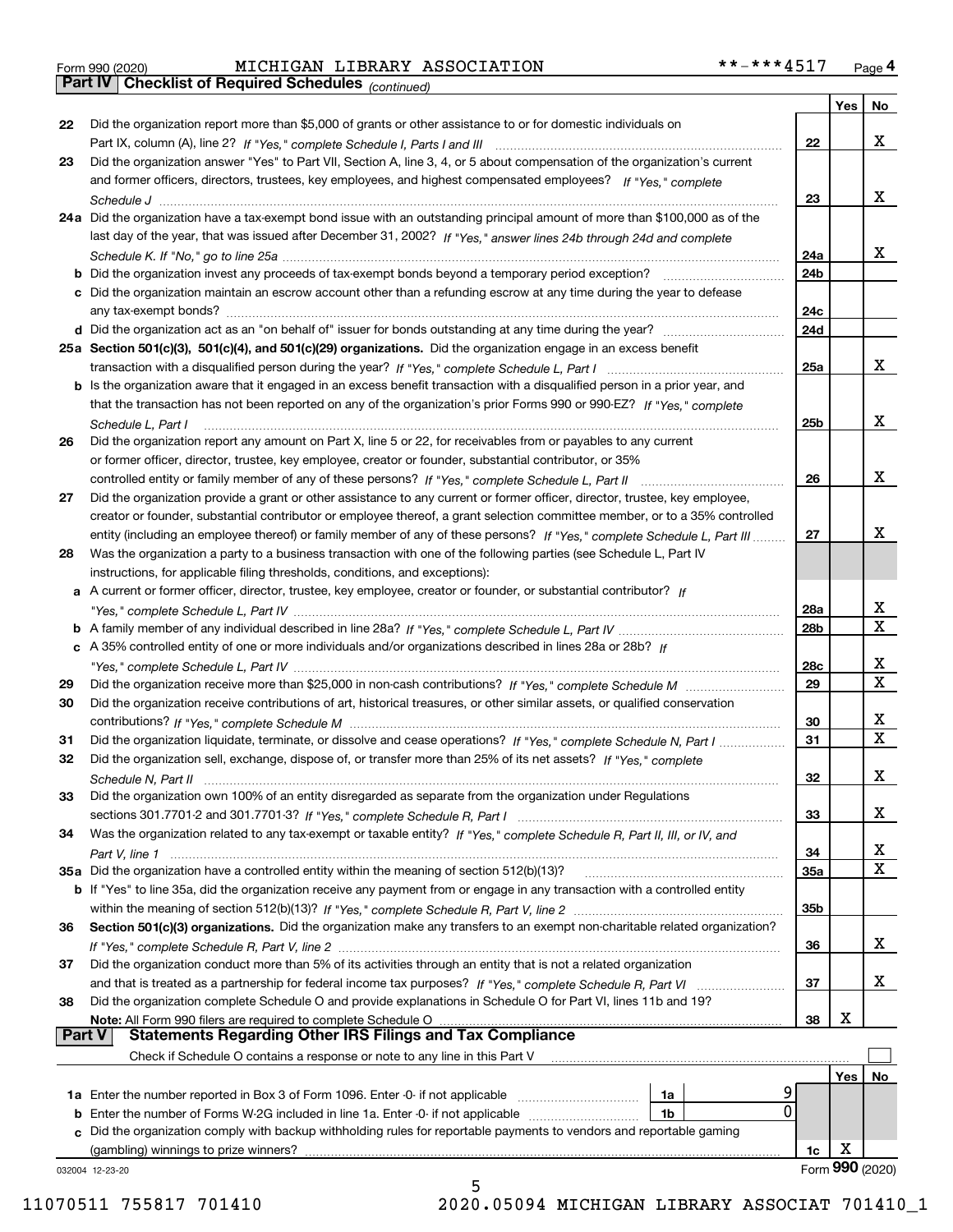| <b>Part V</b><br>Yes<br>No<br>2a Enter the number of employees reported on Form W-3, Transmittal of Wage and Tax Statements,<br>6<br>filed for the calendar year ending with or within the year covered by this return<br>2a<br>х<br>2b<br>b<br>х<br>За<br>3a Did the organization have unrelated business gross income of \$1,000 or more during the year?<br>X<br>3b<br>4a At any time during the calendar year, did the organization have an interest in, or a signature or other authority over, a<br>х<br>4a<br><b>b</b> If "Yes," enter the name of the foreign country $\triangleright$<br>See instructions for filing requirements for FinCEN Form 114, Report of Foreign Bank and Financial Accounts (FBAR).<br>х<br>Was the organization a party to a prohibited tax shelter transaction at any time during the tax year?<br>5а<br>5a<br>х<br>5 <sub>b</sub><br>b<br>5c<br>c<br>6a Does the organization have annual gross receipts that are normally greater than \$100,000, and did the organization solicit<br>x<br>any contributions that were not tax deductible as charitable contributions?<br>6a<br><b>b</b> If "Yes," did the organization include with every solicitation an express statement that such contributions or gifts<br>6b<br>Organizations that may receive deductible contributions under section 170(c).<br>7<br>х<br>Did the organization receive a payment in excess of \$75 made partly as a contribution and partly for goods and services provided to the payor?<br>7a<br>а<br>If "Yes," did the organization notify the donor of the value of the goods or services provided?<br>7b<br>b<br>Did the organization sell, exchange, or otherwise dispose of tangible personal property for which it was required<br>с<br>х<br>7c<br>7d<br>d If "Yes," indicate the number of Forms 8282 filed during the year [11] [11] No. 2010 [12] Henry Marian Marian Marian Marian Marian Marian Marian Marian Marian Marian Marian Marian Marian Marian Marian Marian Marian Maria<br>х<br>7e<br>Did the organization receive any funds, directly or indirectly, to pay premiums on a personal benefit contract?<br>е<br>х<br>7f<br>Did the organization, during the year, pay premiums, directly or indirectly, on a personal benefit contract?<br>f<br>If the organization received a contribution of qualified intellectual property, did the organization file Form 8899 as required?<br>7g<br>g<br>If the organization received a contribution of cars, boats, airplanes, or other vehicles, did the organization file a Form 1098-C?<br>7h<br>h.<br>Sponsoring organizations maintaining donor advised funds. Did a donor advised fund maintained by the<br>8<br>8<br>sponsoring organization have excess business holdings at any time during the year?<br>Sponsoring organizations maintaining donor advised funds.<br>9<br>Did the sponsoring organization make any taxable distributions under section 4966?<br>9а<br>а<br>9b<br>Did the sponsoring organization make a distribution to a donor, donor advisor, or related person?<br>b<br>Section 501(c)(7) organizations. Enter:<br>10<br>10a<br>a Initiation fees and capital contributions included on Part VIII, line 12 [111] [11] [11] Initiation fees and capital contributions included on Part VIII, line 12<br> 10b <br>Gross receipts, included on Form 990, Part VIII, line 12, for public use of club facilities<br>Section 501(c)(12) organizations. Enter:<br>11<br>Gross income from members or shareholders<br>11a<br>а<br>Gross income from other sources (Do not net amounts due or paid to other sources against<br>b<br>11 <sub>b</sub><br>12a Section 4947(a)(1) non-exempt charitable trusts. Is the organization filing Form 990 in lieu of Form 1041?<br>12a<br><b>b</b> If "Yes," enter the amount of tax-exempt interest received or accrued during the year<br>12b<br>Section 501(c)(29) qualified nonprofit health insurance issuers.<br>13<br>13a<br>a Is the organization licensed to issue qualified health plans in more than one state?<br>Note: See the instructions for additional information the organization must report on Schedule O.<br>Enter the amount of reserves the organization is required to maintain by the states in which the<br>b<br>13 <sub>b</sub><br>13c<br>c<br>X<br>Did the organization receive any payments for indoor tanning services during the tax year?<br>14a<br>14a<br>14b<br><b>b</b> If "Yes," has it filed a Form 720 to report these payments? If "No," provide an explanation on Schedule O<br>Is the organization subject to the section 4960 tax on payment(s) of more than \$1,000,000 in remuneration or<br>15<br>x<br>15<br>If "Yes," see instructions and file Form 4720, Schedule N.<br>х<br>Is the organization an educational institution subject to the section 4968 excise tax on net investment income?<br>16<br>16<br>If "Yes," complete Form 4720, Schedule O.<br>Form 990 (2020) | MICHIGAN LIBRARY ASSOCIATION<br>Form 990 (2020)                       | **-***4517 |  | $_{\text{Page}}$ 5 |
|----------------------------------------------------------------------------------------------------------------------------------------------------------------------------------------------------------------------------------------------------------------------------------------------------------------------------------------------------------------------------------------------------------------------------------------------------------------------------------------------------------------------------------------------------------------------------------------------------------------------------------------------------------------------------------------------------------------------------------------------------------------------------------------------------------------------------------------------------------------------------------------------------------------------------------------------------------------------------------------------------------------------------------------------------------------------------------------------------------------------------------------------------------------------------------------------------------------------------------------------------------------------------------------------------------------------------------------------------------------------------------------------------------------------------------------------------------------------------------------------------------------------------------------------------------------------------------------------------------------------------------------------------------------------------------------------------------------------------------------------------------------------------------------------------------------------------------------------------------------------------------------------------------------------------------------------------------------------------------------------------------------------------------------------------------------------------------------------------------------------------------------------------------------------------------------------------------------------------------------------------------------------------------------------------------------------------------------------------------------------------------------------------------------------------------------------------------------------------------------------------------------------------------------------------------------------------------------------------------------------------------------------------------------------------------------------------------------------------------------------------------------------------------------------------------------------------------------------------------------------------------------------------------------------------------------------------------------------------------------------------------------------------------------------------------------------------------------------------------------------------------------------------------------------------------------------------------------------------------------------------------------------------------------------------------------------------------------------------------------------------------------------------------------------------------------------------------------------------------------------------------------------------------------------------------------------------------------------------------------------------------------------------------------------------------------------------------------------------------------------------------------------------------------------------------------------------------------------------------------------------------------------------------------------------------------------------------------------------------------------------------------------------------------------------------------------------------------------------------------------------------------------------------------------------------------------------------------------------------------------------------------------------------------------------------------------------------------------------------------------------------------------------------------------------------------------------------------------------------------------------------------------------------------------------------------------------------------------------------------------------------------------------------------------------------------------------------------------------------------------------------------------------------------------------------------------------------------------------------------------------------------------------------------------------------------------------------------|-----------------------------------------------------------------------|------------|--|--------------------|
|                                                                                                                                                                                                                                                                                                                                                                                                                                                                                                                                                                                                                                                                                                                                                                                                                                                                                                                                                                                                                                                                                                                                                                                                                                                                                                                                                                                                                                                                                                                                                                                                                                                                                                                                                                                                                                                                                                                                                                                                                                                                                                                                                                                                                                                                                                                                                                                                                                                                                                                                                                                                                                                                                                                                                                                                                                                                                                                                                                                                                                                                                                                                                                                                                                                                                                                                                                                                                                                                                                                                                                                                                                                                                                                                                                                                                                                                                                                                                                                                                                                                                                                                                                                                                                                                                                                                                                                                                                                                                                                                                                                                                                                                                                                                                                                                                                                                                                                                                                | Statements Regarding Other IRS Filings and Tax Compliance (continued) |            |  |                    |
|                                                                                                                                                                                                                                                                                                                                                                                                                                                                                                                                                                                                                                                                                                                                                                                                                                                                                                                                                                                                                                                                                                                                                                                                                                                                                                                                                                                                                                                                                                                                                                                                                                                                                                                                                                                                                                                                                                                                                                                                                                                                                                                                                                                                                                                                                                                                                                                                                                                                                                                                                                                                                                                                                                                                                                                                                                                                                                                                                                                                                                                                                                                                                                                                                                                                                                                                                                                                                                                                                                                                                                                                                                                                                                                                                                                                                                                                                                                                                                                                                                                                                                                                                                                                                                                                                                                                                                                                                                                                                                                                                                                                                                                                                                                                                                                                                                                                                                                                                                |                                                                       |            |  |                    |
|                                                                                                                                                                                                                                                                                                                                                                                                                                                                                                                                                                                                                                                                                                                                                                                                                                                                                                                                                                                                                                                                                                                                                                                                                                                                                                                                                                                                                                                                                                                                                                                                                                                                                                                                                                                                                                                                                                                                                                                                                                                                                                                                                                                                                                                                                                                                                                                                                                                                                                                                                                                                                                                                                                                                                                                                                                                                                                                                                                                                                                                                                                                                                                                                                                                                                                                                                                                                                                                                                                                                                                                                                                                                                                                                                                                                                                                                                                                                                                                                                                                                                                                                                                                                                                                                                                                                                                                                                                                                                                                                                                                                                                                                                                                                                                                                                                                                                                                                                                |                                                                       |            |  |                    |
|                                                                                                                                                                                                                                                                                                                                                                                                                                                                                                                                                                                                                                                                                                                                                                                                                                                                                                                                                                                                                                                                                                                                                                                                                                                                                                                                                                                                                                                                                                                                                                                                                                                                                                                                                                                                                                                                                                                                                                                                                                                                                                                                                                                                                                                                                                                                                                                                                                                                                                                                                                                                                                                                                                                                                                                                                                                                                                                                                                                                                                                                                                                                                                                                                                                                                                                                                                                                                                                                                                                                                                                                                                                                                                                                                                                                                                                                                                                                                                                                                                                                                                                                                                                                                                                                                                                                                                                                                                                                                                                                                                                                                                                                                                                                                                                                                                                                                                                                                                |                                                                       |            |  |                    |
|                                                                                                                                                                                                                                                                                                                                                                                                                                                                                                                                                                                                                                                                                                                                                                                                                                                                                                                                                                                                                                                                                                                                                                                                                                                                                                                                                                                                                                                                                                                                                                                                                                                                                                                                                                                                                                                                                                                                                                                                                                                                                                                                                                                                                                                                                                                                                                                                                                                                                                                                                                                                                                                                                                                                                                                                                                                                                                                                                                                                                                                                                                                                                                                                                                                                                                                                                                                                                                                                                                                                                                                                                                                                                                                                                                                                                                                                                                                                                                                                                                                                                                                                                                                                                                                                                                                                                                                                                                                                                                                                                                                                                                                                                                                                                                                                                                                                                                                                                                |                                                                       |            |  |                    |
|                                                                                                                                                                                                                                                                                                                                                                                                                                                                                                                                                                                                                                                                                                                                                                                                                                                                                                                                                                                                                                                                                                                                                                                                                                                                                                                                                                                                                                                                                                                                                                                                                                                                                                                                                                                                                                                                                                                                                                                                                                                                                                                                                                                                                                                                                                                                                                                                                                                                                                                                                                                                                                                                                                                                                                                                                                                                                                                                                                                                                                                                                                                                                                                                                                                                                                                                                                                                                                                                                                                                                                                                                                                                                                                                                                                                                                                                                                                                                                                                                                                                                                                                                                                                                                                                                                                                                                                                                                                                                                                                                                                                                                                                                                                                                                                                                                                                                                                                                                |                                                                       |            |  |                    |
|                                                                                                                                                                                                                                                                                                                                                                                                                                                                                                                                                                                                                                                                                                                                                                                                                                                                                                                                                                                                                                                                                                                                                                                                                                                                                                                                                                                                                                                                                                                                                                                                                                                                                                                                                                                                                                                                                                                                                                                                                                                                                                                                                                                                                                                                                                                                                                                                                                                                                                                                                                                                                                                                                                                                                                                                                                                                                                                                                                                                                                                                                                                                                                                                                                                                                                                                                                                                                                                                                                                                                                                                                                                                                                                                                                                                                                                                                                                                                                                                                                                                                                                                                                                                                                                                                                                                                                                                                                                                                                                                                                                                                                                                                                                                                                                                                                                                                                                                                                |                                                                       |            |  |                    |
|                                                                                                                                                                                                                                                                                                                                                                                                                                                                                                                                                                                                                                                                                                                                                                                                                                                                                                                                                                                                                                                                                                                                                                                                                                                                                                                                                                                                                                                                                                                                                                                                                                                                                                                                                                                                                                                                                                                                                                                                                                                                                                                                                                                                                                                                                                                                                                                                                                                                                                                                                                                                                                                                                                                                                                                                                                                                                                                                                                                                                                                                                                                                                                                                                                                                                                                                                                                                                                                                                                                                                                                                                                                                                                                                                                                                                                                                                                                                                                                                                                                                                                                                                                                                                                                                                                                                                                                                                                                                                                                                                                                                                                                                                                                                                                                                                                                                                                                                                                |                                                                       |            |  |                    |
|                                                                                                                                                                                                                                                                                                                                                                                                                                                                                                                                                                                                                                                                                                                                                                                                                                                                                                                                                                                                                                                                                                                                                                                                                                                                                                                                                                                                                                                                                                                                                                                                                                                                                                                                                                                                                                                                                                                                                                                                                                                                                                                                                                                                                                                                                                                                                                                                                                                                                                                                                                                                                                                                                                                                                                                                                                                                                                                                                                                                                                                                                                                                                                                                                                                                                                                                                                                                                                                                                                                                                                                                                                                                                                                                                                                                                                                                                                                                                                                                                                                                                                                                                                                                                                                                                                                                                                                                                                                                                                                                                                                                                                                                                                                                                                                                                                                                                                                                                                |                                                                       |            |  |                    |
|                                                                                                                                                                                                                                                                                                                                                                                                                                                                                                                                                                                                                                                                                                                                                                                                                                                                                                                                                                                                                                                                                                                                                                                                                                                                                                                                                                                                                                                                                                                                                                                                                                                                                                                                                                                                                                                                                                                                                                                                                                                                                                                                                                                                                                                                                                                                                                                                                                                                                                                                                                                                                                                                                                                                                                                                                                                                                                                                                                                                                                                                                                                                                                                                                                                                                                                                                                                                                                                                                                                                                                                                                                                                                                                                                                                                                                                                                                                                                                                                                                                                                                                                                                                                                                                                                                                                                                                                                                                                                                                                                                                                                                                                                                                                                                                                                                                                                                                                                                |                                                                       |            |  |                    |
|                                                                                                                                                                                                                                                                                                                                                                                                                                                                                                                                                                                                                                                                                                                                                                                                                                                                                                                                                                                                                                                                                                                                                                                                                                                                                                                                                                                                                                                                                                                                                                                                                                                                                                                                                                                                                                                                                                                                                                                                                                                                                                                                                                                                                                                                                                                                                                                                                                                                                                                                                                                                                                                                                                                                                                                                                                                                                                                                                                                                                                                                                                                                                                                                                                                                                                                                                                                                                                                                                                                                                                                                                                                                                                                                                                                                                                                                                                                                                                                                                                                                                                                                                                                                                                                                                                                                                                                                                                                                                                                                                                                                                                                                                                                                                                                                                                                                                                                                                                |                                                                       |            |  |                    |
|                                                                                                                                                                                                                                                                                                                                                                                                                                                                                                                                                                                                                                                                                                                                                                                                                                                                                                                                                                                                                                                                                                                                                                                                                                                                                                                                                                                                                                                                                                                                                                                                                                                                                                                                                                                                                                                                                                                                                                                                                                                                                                                                                                                                                                                                                                                                                                                                                                                                                                                                                                                                                                                                                                                                                                                                                                                                                                                                                                                                                                                                                                                                                                                                                                                                                                                                                                                                                                                                                                                                                                                                                                                                                                                                                                                                                                                                                                                                                                                                                                                                                                                                                                                                                                                                                                                                                                                                                                                                                                                                                                                                                                                                                                                                                                                                                                                                                                                                                                |                                                                       |            |  |                    |
|                                                                                                                                                                                                                                                                                                                                                                                                                                                                                                                                                                                                                                                                                                                                                                                                                                                                                                                                                                                                                                                                                                                                                                                                                                                                                                                                                                                                                                                                                                                                                                                                                                                                                                                                                                                                                                                                                                                                                                                                                                                                                                                                                                                                                                                                                                                                                                                                                                                                                                                                                                                                                                                                                                                                                                                                                                                                                                                                                                                                                                                                                                                                                                                                                                                                                                                                                                                                                                                                                                                                                                                                                                                                                                                                                                                                                                                                                                                                                                                                                                                                                                                                                                                                                                                                                                                                                                                                                                                                                                                                                                                                                                                                                                                                                                                                                                                                                                                                                                |                                                                       |            |  |                    |
|                                                                                                                                                                                                                                                                                                                                                                                                                                                                                                                                                                                                                                                                                                                                                                                                                                                                                                                                                                                                                                                                                                                                                                                                                                                                                                                                                                                                                                                                                                                                                                                                                                                                                                                                                                                                                                                                                                                                                                                                                                                                                                                                                                                                                                                                                                                                                                                                                                                                                                                                                                                                                                                                                                                                                                                                                                                                                                                                                                                                                                                                                                                                                                                                                                                                                                                                                                                                                                                                                                                                                                                                                                                                                                                                                                                                                                                                                                                                                                                                                                                                                                                                                                                                                                                                                                                                                                                                                                                                                                                                                                                                                                                                                                                                                                                                                                                                                                                                                                |                                                                       |            |  |                    |
|                                                                                                                                                                                                                                                                                                                                                                                                                                                                                                                                                                                                                                                                                                                                                                                                                                                                                                                                                                                                                                                                                                                                                                                                                                                                                                                                                                                                                                                                                                                                                                                                                                                                                                                                                                                                                                                                                                                                                                                                                                                                                                                                                                                                                                                                                                                                                                                                                                                                                                                                                                                                                                                                                                                                                                                                                                                                                                                                                                                                                                                                                                                                                                                                                                                                                                                                                                                                                                                                                                                                                                                                                                                                                                                                                                                                                                                                                                                                                                                                                                                                                                                                                                                                                                                                                                                                                                                                                                                                                                                                                                                                                                                                                                                                                                                                                                                                                                                                                                |                                                                       |            |  |                    |
|                                                                                                                                                                                                                                                                                                                                                                                                                                                                                                                                                                                                                                                                                                                                                                                                                                                                                                                                                                                                                                                                                                                                                                                                                                                                                                                                                                                                                                                                                                                                                                                                                                                                                                                                                                                                                                                                                                                                                                                                                                                                                                                                                                                                                                                                                                                                                                                                                                                                                                                                                                                                                                                                                                                                                                                                                                                                                                                                                                                                                                                                                                                                                                                                                                                                                                                                                                                                                                                                                                                                                                                                                                                                                                                                                                                                                                                                                                                                                                                                                                                                                                                                                                                                                                                                                                                                                                                                                                                                                                                                                                                                                                                                                                                                                                                                                                                                                                                                                                |                                                                       |            |  |                    |
|                                                                                                                                                                                                                                                                                                                                                                                                                                                                                                                                                                                                                                                                                                                                                                                                                                                                                                                                                                                                                                                                                                                                                                                                                                                                                                                                                                                                                                                                                                                                                                                                                                                                                                                                                                                                                                                                                                                                                                                                                                                                                                                                                                                                                                                                                                                                                                                                                                                                                                                                                                                                                                                                                                                                                                                                                                                                                                                                                                                                                                                                                                                                                                                                                                                                                                                                                                                                                                                                                                                                                                                                                                                                                                                                                                                                                                                                                                                                                                                                                                                                                                                                                                                                                                                                                                                                                                                                                                                                                                                                                                                                                                                                                                                                                                                                                                                                                                                                                                |                                                                       |            |  |                    |
|                                                                                                                                                                                                                                                                                                                                                                                                                                                                                                                                                                                                                                                                                                                                                                                                                                                                                                                                                                                                                                                                                                                                                                                                                                                                                                                                                                                                                                                                                                                                                                                                                                                                                                                                                                                                                                                                                                                                                                                                                                                                                                                                                                                                                                                                                                                                                                                                                                                                                                                                                                                                                                                                                                                                                                                                                                                                                                                                                                                                                                                                                                                                                                                                                                                                                                                                                                                                                                                                                                                                                                                                                                                                                                                                                                                                                                                                                                                                                                                                                                                                                                                                                                                                                                                                                                                                                                                                                                                                                                                                                                                                                                                                                                                                                                                                                                                                                                                                                                |                                                                       |            |  |                    |
|                                                                                                                                                                                                                                                                                                                                                                                                                                                                                                                                                                                                                                                                                                                                                                                                                                                                                                                                                                                                                                                                                                                                                                                                                                                                                                                                                                                                                                                                                                                                                                                                                                                                                                                                                                                                                                                                                                                                                                                                                                                                                                                                                                                                                                                                                                                                                                                                                                                                                                                                                                                                                                                                                                                                                                                                                                                                                                                                                                                                                                                                                                                                                                                                                                                                                                                                                                                                                                                                                                                                                                                                                                                                                                                                                                                                                                                                                                                                                                                                                                                                                                                                                                                                                                                                                                                                                                                                                                                                                                                                                                                                                                                                                                                                                                                                                                                                                                                                                                |                                                                       |            |  |                    |
|                                                                                                                                                                                                                                                                                                                                                                                                                                                                                                                                                                                                                                                                                                                                                                                                                                                                                                                                                                                                                                                                                                                                                                                                                                                                                                                                                                                                                                                                                                                                                                                                                                                                                                                                                                                                                                                                                                                                                                                                                                                                                                                                                                                                                                                                                                                                                                                                                                                                                                                                                                                                                                                                                                                                                                                                                                                                                                                                                                                                                                                                                                                                                                                                                                                                                                                                                                                                                                                                                                                                                                                                                                                                                                                                                                                                                                                                                                                                                                                                                                                                                                                                                                                                                                                                                                                                                                                                                                                                                                                                                                                                                                                                                                                                                                                                                                                                                                                                                                |                                                                       |            |  |                    |
|                                                                                                                                                                                                                                                                                                                                                                                                                                                                                                                                                                                                                                                                                                                                                                                                                                                                                                                                                                                                                                                                                                                                                                                                                                                                                                                                                                                                                                                                                                                                                                                                                                                                                                                                                                                                                                                                                                                                                                                                                                                                                                                                                                                                                                                                                                                                                                                                                                                                                                                                                                                                                                                                                                                                                                                                                                                                                                                                                                                                                                                                                                                                                                                                                                                                                                                                                                                                                                                                                                                                                                                                                                                                                                                                                                                                                                                                                                                                                                                                                                                                                                                                                                                                                                                                                                                                                                                                                                                                                                                                                                                                                                                                                                                                                                                                                                                                                                                                                                |                                                                       |            |  |                    |
|                                                                                                                                                                                                                                                                                                                                                                                                                                                                                                                                                                                                                                                                                                                                                                                                                                                                                                                                                                                                                                                                                                                                                                                                                                                                                                                                                                                                                                                                                                                                                                                                                                                                                                                                                                                                                                                                                                                                                                                                                                                                                                                                                                                                                                                                                                                                                                                                                                                                                                                                                                                                                                                                                                                                                                                                                                                                                                                                                                                                                                                                                                                                                                                                                                                                                                                                                                                                                                                                                                                                                                                                                                                                                                                                                                                                                                                                                                                                                                                                                                                                                                                                                                                                                                                                                                                                                                                                                                                                                                                                                                                                                                                                                                                                                                                                                                                                                                                                                                |                                                                       |            |  |                    |
|                                                                                                                                                                                                                                                                                                                                                                                                                                                                                                                                                                                                                                                                                                                                                                                                                                                                                                                                                                                                                                                                                                                                                                                                                                                                                                                                                                                                                                                                                                                                                                                                                                                                                                                                                                                                                                                                                                                                                                                                                                                                                                                                                                                                                                                                                                                                                                                                                                                                                                                                                                                                                                                                                                                                                                                                                                                                                                                                                                                                                                                                                                                                                                                                                                                                                                                                                                                                                                                                                                                                                                                                                                                                                                                                                                                                                                                                                                                                                                                                                                                                                                                                                                                                                                                                                                                                                                                                                                                                                                                                                                                                                                                                                                                                                                                                                                                                                                                                                                |                                                                       |            |  |                    |
|                                                                                                                                                                                                                                                                                                                                                                                                                                                                                                                                                                                                                                                                                                                                                                                                                                                                                                                                                                                                                                                                                                                                                                                                                                                                                                                                                                                                                                                                                                                                                                                                                                                                                                                                                                                                                                                                                                                                                                                                                                                                                                                                                                                                                                                                                                                                                                                                                                                                                                                                                                                                                                                                                                                                                                                                                                                                                                                                                                                                                                                                                                                                                                                                                                                                                                                                                                                                                                                                                                                                                                                                                                                                                                                                                                                                                                                                                                                                                                                                                                                                                                                                                                                                                                                                                                                                                                                                                                                                                                                                                                                                                                                                                                                                                                                                                                                                                                                                                                |                                                                       |            |  |                    |
|                                                                                                                                                                                                                                                                                                                                                                                                                                                                                                                                                                                                                                                                                                                                                                                                                                                                                                                                                                                                                                                                                                                                                                                                                                                                                                                                                                                                                                                                                                                                                                                                                                                                                                                                                                                                                                                                                                                                                                                                                                                                                                                                                                                                                                                                                                                                                                                                                                                                                                                                                                                                                                                                                                                                                                                                                                                                                                                                                                                                                                                                                                                                                                                                                                                                                                                                                                                                                                                                                                                                                                                                                                                                                                                                                                                                                                                                                                                                                                                                                                                                                                                                                                                                                                                                                                                                                                                                                                                                                                                                                                                                                                                                                                                                                                                                                                                                                                                                                                |                                                                       |            |  |                    |
|                                                                                                                                                                                                                                                                                                                                                                                                                                                                                                                                                                                                                                                                                                                                                                                                                                                                                                                                                                                                                                                                                                                                                                                                                                                                                                                                                                                                                                                                                                                                                                                                                                                                                                                                                                                                                                                                                                                                                                                                                                                                                                                                                                                                                                                                                                                                                                                                                                                                                                                                                                                                                                                                                                                                                                                                                                                                                                                                                                                                                                                                                                                                                                                                                                                                                                                                                                                                                                                                                                                                                                                                                                                                                                                                                                                                                                                                                                                                                                                                                                                                                                                                                                                                                                                                                                                                                                                                                                                                                                                                                                                                                                                                                                                                                                                                                                                                                                                                                                |                                                                       |            |  |                    |
|                                                                                                                                                                                                                                                                                                                                                                                                                                                                                                                                                                                                                                                                                                                                                                                                                                                                                                                                                                                                                                                                                                                                                                                                                                                                                                                                                                                                                                                                                                                                                                                                                                                                                                                                                                                                                                                                                                                                                                                                                                                                                                                                                                                                                                                                                                                                                                                                                                                                                                                                                                                                                                                                                                                                                                                                                                                                                                                                                                                                                                                                                                                                                                                                                                                                                                                                                                                                                                                                                                                                                                                                                                                                                                                                                                                                                                                                                                                                                                                                                                                                                                                                                                                                                                                                                                                                                                                                                                                                                                                                                                                                                                                                                                                                                                                                                                                                                                                                                                |                                                                       |            |  |                    |
|                                                                                                                                                                                                                                                                                                                                                                                                                                                                                                                                                                                                                                                                                                                                                                                                                                                                                                                                                                                                                                                                                                                                                                                                                                                                                                                                                                                                                                                                                                                                                                                                                                                                                                                                                                                                                                                                                                                                                                                                                                                                                                                                                                                                                                                                                                                                                                                                                                                                                                                                                                                                                                                                                                                                                                                                                                                                                                                                                                                                                                                                                                                                                                                                                                                                                                                                                                                                                                                                                                                                                                                                                                                                                                                                                                                                                                                                                                                                                                                                                                                                                                                                                                                                                                                                                                                                                                                                                                                                                                                                                                                                                                                                                                                                                                                                                                                                                                                                                                |                                                                       |            |  |                    |
|                                                                                                                                                                                                                                                                                                                                                                                                                                                                                                                                                                                                                                                                                                                                                                                                                                                                                                                                                                                                                                                                                                                                                                                                                                                                                                                                                                                                                                                                                                                                                                                                                                                                                                                                                                                                                                                                                                                                                                                                                                                                                                                                                                                                                                                                                                                                                                                                                                                                                                                                                                                                                                                                                                                                                                                                                                                                                                                                                                                                                                                                                                                                                                                                                                                                                                                                                                                                                                                                                                                                                                                                                                                                                                                                                                                                                                                                                                                                                                                                                                                                                                                                                                                                                                                                                                                                                                                                                                                                                                                                                                                                                                                                                                                                                                                                                                                                                                                                                                |                                                                       |            |  |                    |
|                                                                                                                                                                                                                                                                                                                                                                                                                                                                                                                                                                                                                                                                                                                                                                                                                                                                                                                                                                                                                                                                                                                                                                                                                                                                                                                                                                                                                                                                                                                                                                                                                                                                                                                                                                                                                                                                                                                                                                                                                                                                                                                                                                                                                                                                                                                                                                                                                                                                                                                                                                                                                                                                                                                                                                                                                                                                                                                                                                                                                                                                                                                                                                                                                                                                                                                                                                                                                                                                                                                                                                                                                                                                                                                                                                                                                                                                                                                                                                                                                                                                                                                                                                                                                                                                                                                                                                                                                                                                                                                                                                                                                                                                                                                                                                                                                                                                                                                                                                |                                                                       |            |  |                    |
|                                                                                                                                                                                                                                                                                                                                                                                                                                                                                                                                                                                                                                                                                                                                                                                                                                                                                                                                                                                                                                                                                                                                                                                                                                                                                                                                                                                                                                                                                                                                                                                                                                                                                                                                                                                                                                                                                                                                                                                                                                                                                                                                                                                                                                                                                                                                                                                                                                                                                                                                                                                                                                                                                                                                                                                                                                                                                                                                                                                                                                                                                                                                                                                                                                                                                                                                                                                                                                                                                                                                                                                                                                                                                                                                                                                                                                                                                                                                                                                                                                                                                                                                                                                                                                                                                                                                                                                                                                                                                                                                                                                                                                                                                                                                                                                                                                                                                                                                                                |                                                                       |            |  |                    |
|                                                                                                                                                                                                                                                                                                                                                                                                                                                                                                                                                                                                                                                                                                                                                                                                                                                                                                                                                                                                                                                                                                                                                                                                                                                                                                                                                                                                                                                                                                                                                                                                                                                                                                                                                                                                                                                                                                                                                                                                                                                                                                                                                                                                                                                                                                                                                                                                                                                                                                                                                                                                                                                                                                                                                                                                                                                                                                                                                                                                                                                                                                                                                                                                                                                                                                                                                                                                                                                                                                                                                                                                                                                                                                                                                                                                                                                                                                                                                                                                                                                                                                                                                                                                                                                                                                                                                                                                                                                                                                                                                                                                                                                                                                                                                                                                                                                                                                                                                                |                                                                       |            |  |                    |
|                                                                                                                                                                                                                                                                                                                                                                                                                                                                                                                                                                                                                                                                                                                                                                                                                                                                                                                                                                                                                                                                                                                                                                                                                                                                                                                                                                                                                                                                                                                                                                                                                                                                                                                                                                                                                                                                                                                                                                                                                                                                                                                                                                                                                                                                                                                                                                                                                                                                                                                                                                                                                                                                                                                                                                                                                                                                                                                                                                                                                                                                                                                                                                                                                                                                                                                                                                                                                                                                                                                                                                                                                                                                                                                                                                                                                                                                                                                                                                                                                                                                                                                                                                                                                                                                                                                                                                                                                                                                                                                                                                                                                                                                                                                                                                                                                                                                                                                                                                |                                                                       |            |  |                    |
|                                                                                                                                                                                                                                                                                                                                                                                                                                                                                                                                                                                                                                                                                                                                                                                                                                                                                                                                                                                                                                                                                                                                                                                                                                                                                                                                                                                                                                                                                                                                                                                                                                                                                                                                                                                                                                                                                                                                                                                                                                                                                                                                                                                                                                                                                                                                                                                                                                                                                                                                                                                                                                                                                                                                                                                                                                                                                                                                                                                                                                                                                                                                                                                                                                                                                                                                                                                                                                                                                                                                                                                                                                                                                                                                                                                                                                                                                                                                                                                                                                                                                                                                                                                                                                                                                                                                                                                                                                                                                                                                                                                                                                                                                                                                                                                                                                                                                                                                                                |                                                                       |            |  |                    |
|                                                                                                                                                                                                                                                                                                                                                                                                                                                                                                                                                                                                                                                                                                                                                                                                                                                                                                                                                                                                                                                                                                                                                                                                                                                                                                                                                                                                                                                                                                                                                                                                                                                                                                                                                                                                                                                                                                                                                                                                                                                                                                                                                                                                                                                                                                                                                                                                                                                                                                                                                                                                                                                                                                                                                                                                                                                                                                                                                                                                                                                                                                                                                                                                                                                                                                                                                                                                                                                                                                                                                                                                                                                                                                                                                                                                                                                                                                                                                                                                                                                                                                                                                                                                                                                                                                                                                                                                                                                                                                                                                                                                                                                                                                                                                                                                                                                                                                                                                                |                                                                       |            |  |                    |
|                                                                                                                                                                                                                                                                                                                                                                                                                                                                                                                                                                                                                                                                                                                                                                                                                                                                                                                                                                                                                                                                                                                                                                                                                                                                                                                                                                                                                                                                                                                                                                                                                                                                                                                                                                                                                                                                                                                                                                                                                                                                                                                                                                                                                                                                                                                                                                                                                                                                                                                                                                                                                                                                                                                                                                                                                                                                                                                                                                                                                                                                                                                                                                                                                                                                                                                                                                                                                                                                                                                                                                                                                                                                                                                                                                                                                                                                                                                                                                                                                                                                                                                                                                                                                                                                                                                                                                                                                                                                                                                                                                                                                                                                                                                                                                                                                                                                                                                                                                |                                                                       |            |  |                    |
|                                                                                                                                                                                                                                                                                                                                                                                                                                                                                                                                                                                                                                                                                                                                                                                                                                                                                                                                                                                                                                                                                                                                                                                                                                                                                                                                                                                                                                                                                                                                                                                                                                                                                                                                                                                                                                                                                                                                                                                                                                                                                                                                                                                                                                                                                                                                                                                                                                                                                                                                                                                                                                                                                                                                                                                                                                                                                                                                                                                                                                                                                                                                                                                                                                                                                                                                                                                                                                                                                                                                                                                                                                                                                                                                                                                                                                                                                                                                                                                                                                                                                                                                                                                                                                                                                                                                                                                                                                                                                                                                                                                                                                                                                                                                                                                                                                                                                                                                                                |                                                                       |            |  |                    |
|                                                                                                                                                                                                                                                                                                                                                                                                                                                                                                                                                                                                                                                                                                                                                                                                                                                                                                                                                                                                                                                                                                                                                                                                                                                                                                                                                                                                                                                                                                                                                                                                                                                                                                                                                                                                                                                                                                                                                                                                                                                                                                                                                                                                                                                                                                                                                                                                                                                                                                                                                                                                                                                                                                                                                                                                                                                                                                                                                                                                                                                                                                                                                                                                                                                                                                                                                                                                                                                                                                                                                                                                                                                                                                                                                                                                                                                                                                                                                                                                                                                                                                                                                                                                                                                                                                                                                                                                                                                                                                                                                                                                                                                                                                                                                                                                                                                                                                                                                                |                                                                       |            |  |                    |
|                                                                                                                                                                                                                                                                                                                                                                                                                                                                                                                                                                                                                                                                                                                                                                                                                                                                                                                                                                                                                                                                                                                                                                                                                                                                                                                                                                                                                                                                                                                                                                                                                                                                                                                                                                                                                                                                                                                                                                                                                                                                                                                                                                                                                                                                                                                                                                                                                                                                                                                                                                                                                                                                                                                                                                                                                                                                                                                                                                                                                                                                                                                                                                                                                                                                                                                                                                                                                                                                                                                                                                                                                                                                                                                                                                                                                                                                                                                                                                                                                                                                                                                                                                                                                                                                                                                                                                                                                                                                                                                                                                                                                                                                                                                                                                                                                                                                                                                                                                |                                                                       |            |  |                    |
|                                                                                                                                                                                                                                                                                                                                                                                                                                                                                                                                                                                                                                                                                                                                                                                                                                                                                                                                                                                                                                                                                                                                                                                                                                                                                                                                                                                                                                                                                                                                                                                                                                                                                                                                                                                                                                                                                                                                                                                                                                                                                                                                                                                                                                                                                                                                                                                                                                                                                                                                                                                                                                                                                                                                                                                                                                                                                                                                                                                                                                                                                                                                                                                                                                                                                                                                                                                                                                                                                                                                                                                                                                                                                                                                                                                                                                                                                                                                                                                                                                                                                                                                                                                                                                                                                                                                                                                                                                                                                                                                                                                                                                                                                                                                                                                                                                                                                                                                                                |                                                                       |            |  |                    |
|                                                                                                                                                                                                                                                                                                                                                                                                                                                                                                                                                                                                                                                                                                                                                                                                                                                                                                                                                                                                                                                                                                                                                                                                                                                                                                                                                                                                                                                                                                                                                                                                                                                                                                                                                                                                                                                                                                                                                                                                                                                                                                                                                                                                                                                                                                                                                                                                                                                                                                                                                                                                                                                                                                                                                                                                                                                                                                                                                                                                                                                                                                                                                                                                                                                                                                                                                                                                                                                                                                                                                                                                                                                                                                                                                                                                                                                                                                                                                                                                                                                                                                                                                                                                                                                                                                                                                                                                                                                                                                                                                                                                                                                                                                                                                                                                                                                                                                                                                                |                                                                       |            |  |                    |
|                                                                                                                                                                                                                                                                                                                                                                                                                                                                                                                                                                                                                                                                                                                                                                                                                                                                                                                                                                                                                                                                                                                                                                                                                                                                                                                                                                                                                                                                                                                                                                                                                                                                                                                                                                                                                                                                                                                                                                                                                                                                                                                                                                                                                                                                                                                                                                                                                                                                                                                                                                                                                                                                                                                                                                                                                                                                                                                                                                                                                                                                                                                                                                                                                                                                                                                                                                                                                                                                                                                                                                                                                                                                                                                                                                                                                                                                                                                                                                                                                                                                                                                                                                                                                                                                                                                                                                                                                                                                                                                                                                                                                                                                                                                                                                                                                                                                                                                                                                |                                                                       |            |  |                    |
|                                                                                                                                                                                                                                                                                                                                                                                                                                                                                                                                                                                                                                                                                                                                                                                                                                                                                                                                                                                                                                                                                                                                                                                                                                                                                                                                                                                                                                                                                                                                                                                                                                                                                                                                                                                                                                                                                                                                                                                                                                                                                                                                                                                                                                                                                                                                                                                                                                                                                                                                                                                                                                                                                                                                                                                                                                                                                                                                                                                                                                                                                                                                                                                                                                                                                                                                                                                                                                                                                                                                                                                                                                                                                                                                                                                                                                                                                                                                                                                                                                                                                                                                                                                                                                                                                                                                                                                                                                                                                                                                                                                                                                                                                                                                                                                                                                                                                                                                                                |                                                                       |            |  |                    |
|                                                                                                                                                                                                                                                                                                                                                                                                                                                                                                                                                                                                                                                                                                                                                                                                                                                                                                                                                                                                                                                                                                                                                                                                                                                                                                                                                                                                                                                                                                                                                                                                                                                                                                                                                                                                                                                                                                                                                                                                                                                                                                                                                                                                                                                                                                                                                                                                                                                                                                                                                                                                                                                                                                                                                                                                                                                                                                                                                                                                                                                                                                                                                                                                                                                                                                                                                                                                                                                                                                                                                                                                                                                                                                                                                                                                                                                                                                                                                                                                                                                                                                                                                                                                                                                                                                                                                                                                                                                                                                                                                                                                                                                                                                                                                                                                                                                                                                                                                                |                                                                       |            |  |                    |
|                                                                                                                                                                                                                                                                                                                                                                                                                                                                                                                                                                                                                                                                                                                                                                                                                                                                                                                                                                                                                                                                                                                                                                                                                                                                                                                                                                                                                                                                                                                                                                                                                                                                                                                                                                                                                                                                                                                                                                                                                                                                                                                                                                                                                                                                                                                                                                                                                                                                                                                                                                                                                                                                                                                                                                                                                                                                                                                                                                                                                                                                                                                                                                                                                                                                                                                                                                                                                                                                                                                                                                                                                                                                                                                                                                                                                                                                                                                                                                                                                                                                                                                                                                                                                                                                                                                                                                                                                                                                                                                                                                                                                                                                                                                                                                                                                                                                                                                                                                |                                                                       |            |  |                    |
|                                                                                                                                                                                                                                                                                                                                                                                                                                                                                                                                                                                                                                                                                                                                                                                                                                                                                                                                                                                                                                                                                                                                                                                                                                                                                                                                                                                                                                                                                                                                                                                                                                                                                                                                                                                                                                                                                                                                                                                                                                                                                                                                                                                                                                                                                                                                                                                                                                                                                                                                                                                                                                                                                                                                                                                                                                                                                                                                                                                                                                                                                                                                                                                                                                                                                                                                                                                                                                                                                                                                                                                                                                                                                                                                                                                                                                                                                                                                                                                                                                                                                                                                                                                                                                                                                                                                                                                                                                                                                                                                                                                                                                                                                                                                                                                                                                                                                                                                                                |                                                                       |            |  |                    |
|                                                                                                                                                                                                                                                                                                                                                                                                                                                                                                                                                                                                                                                                                                                                                                                                                                                                                                                                                                                                                                                                                                                                                                                                                                                                                                                                                                                                                                                                                                                                                                                                                                                                                                                                                                                                                                                                                                                                                                                                                                                                                                                                                                                                                                                                                                                                                                                                                                                                                                                                                                                                                                                                                                                                                                                                                                                                                                                                                                                                                                                                                                                                                                                                                                                                                                                                                                                                                                                                                                                                                                                                                                                                                                                                                                                                                                                                                                                                                                                                                                                                                                                                                                                                                                                                                                                                                                                                                                                                                                                                                                                                                                                                                                                                                                                                                                                                                                                                                                |                                                                       |            |  |                    |
|                                                                                                                                                                                                                                                                                                                                                                                                                                                                                                                                                                                                                                                                                                                                                                                                                                                                                                                                                                                                                                                                                                                                                                                                                                                                                                                                                                                                                                                                                                                                                                                                                                                                                                                                                                                                                                                                                                                                                                                                                                                                                                                                                                                                                                                                                                                                                                                                                                                                                                                                                                                                                                                                                                                                                                                                                                                                                                                                                                                                                                                                                                                                                                                                                                                                                                                                                                                                                                                                                                                                                                                                                                                                                                                                                                                                                                                                                                                                                                                                                                                                                                                                                                                                                                                                                                                                                                                                                                                                                                                                                                                                                                                                                                                                                                                                                                                                                                                                                                |                                                                       |            |  |                    |
|                                                                                                                                                                                                                                                                                                                                                                                                                                                                                                                                                                                                                                                                                                                                                                                                                                                                                                                                                                                                                                                                                                                                                                                                                                                                                                                                                                                                                                                                                                                                                                                                                                                                                                                                                                                                                                                                                                                                                                                                                                                                                                                                                                                                                                                                                                                                                                                                                                                                                                                                                                                                                                                                                                                                                                                                                                                                                                                                                                                                                                                                                                                                                                                                                                                                                                                                                                                                                                                                                                                                                                                                                                                                                                                                                                                                                                                                                                                                                                                                                                                                                                                                                                                                                                                                                                                                                                                                                                                                                                                                                                                                                                                                                                                                                                                                                                                                                                                                                                |                                                                       |            |  |                    |
|                                                                                                                                                                                                                                                                                                                                                                                                                                                                                                                                                                                                                                                                                                                                                                                                                                                                                                                                                                                                                                                                                                                                                                                                                                                                                                                                                                                                                                                                                                                                                                                                                                                                                                                                                                                                                                                                                                                                                                                                                                                                                                                                                                                                                                                                                                                                                                                                                                                                                                                                                                                                                                                                                                                                                                                                                                                                                                                                                                                                                                                                                                                                                                                                                                                                                                                                                                                                                                                                                                                                                                                                                                                                                                                                                                                                                                                                                                                                                                                                                                                                                                                                                                                                                                                                                                                                                                                                                                                                                                                                                                                                                                                                                                                                                                                                                                                                                                                                                                |                                                                       |            |  |                    |
|                                                                                                                                                                                                                                                                                                                                                                                                                                                                                                                                                                                                                                                                                                                                                                                                                                                                                                                                                                                                                                                                                                                                                                                                                                                                                                                                                                                                                                                                                                                                                                                                                                                                                                                                                                                                                                                                                                                                                                                                                                                                                                                                                                                                                                                                                                                                                                                                                                                                                                                                                                                                                                                                                                                                                                                                                                                                                                                                                                                                                                                                                                                                                                                                                                                                                                                                                                                                                                                                                                                                                                                                                                                                                                                                                                                                                                                                                                                                                                                                                                                                                                                                                                                                                                                                                                                                                                                                                                                                                                                                                                                                                                                                                                                                                                                                                                                                                                                                                                |                                                                       |            |  |                    |
|                                                                                                                                                                                                                                                                                                                                                                                                                                                                                                                                                                                                                                                                                                                                                                                                                                                                                                                                                                                                                                                                                                                                                                                                                                                                                                                                                                                                                                                                                                                                                                                                                                                                                                                                                                                                                                                                                                                                                                                                                                                                                                                                                                                                                                                                                                                                                                                                                                                                                                                                                                                                                                                                                                                                                                                                                                                                                                                                                                                                                                                                                                                                                                                                                                                                                                                                                                                                                                                                                                                                                                                                                                                                                                                                                                                                                                                                                                                                                                                                                                                                                                                                                                                                                                                                                                                                                                                                                                                                                                                                                                                                                                                                                                                                                                                                                                                                                                                                                                |                                                                       |            |  |                    |
|                                                                                                                                                                                                                                                                                                                                                                                                                                                                                                                                                                                                                                                                                                                                                                                                                                                                                                                                                                                                                                                                                                                                                                                                                                                                                                                                                                                                                                                                                                                                                                                                                                                                                                                                                                                                                                                                                                                                                                                                                                                                                                                                                                                                                                                                                                                                                                                                                                                                                                                                                                                                                                                                                                                                                                                                                                                                                                                                                                                                                                                                                                                                                                                                                                                                                                                                                                                                                                                                                                                                                                                                                                                                                                                                                                                                                                                                                                                                                                                                                                                                                                                                                                                                                                                                                                                                                                                                                                                                                                                                                                                                                                                                                                                                                                                                                                                                                                                                                                |                                                                       |            |  |                    |
|                                                                                                                                                                                                                                                                                                                                                                                                                                                                                                                                                                                                                                                                                                                                                                                                                                                                                                                                                                                                                                                                                                                                                                                                                                                                                                                                                                                                                                                                                                                                                                                                                                                                                                                                                                                                                                                                                                                                                                                                                                                                                                                                                                                                                                                                                                                                                                                                                                                                                                                                                                                                                                                                                                                                                                                                                                                                                                                                                                                                                                                                                                                                                                                                                                                                                                                                                                                                                                                                                                                                                                                                                                                                                                                                                                                                                                                                                                                                                                                                                                                                                                                                                                                                                                                                                                                                                                                                                                                                                                                                                                                                                                                                                                                                                                                                                                                                                                                                                                |                                                                       |            |  |                    |
|                                                                                                                                                                                                                                                                                                                                                                                                                                                                                                                                                                                                                                                                                                                                                                                                                                                                                                                                                                                                                                                                                                                                                                                                                                                                                                                                                                                                                                                                                                                                                                                                                                                                                                                                                                                                                                                                                                                                                                                                                                                                                                                                                                                                                                                                                                                                                                                                                                                                                                                                                                                                                                                                                                                                                                                                                                                                                                                                                                                                                                                                                                                                                                                                                                                                                                                                                                                                                                                                                                                                                                                                                                                                                                                                                                                                                                                                                                                                                                                                                                                                                                                                                                                                                                                                                                                                                                                                                                                                                                                                                                                                                                                                                                                                                                                                                                                                                                                                                                |                                                                       |            |  |                    |

Form (2020) **990**

032005 12-23-20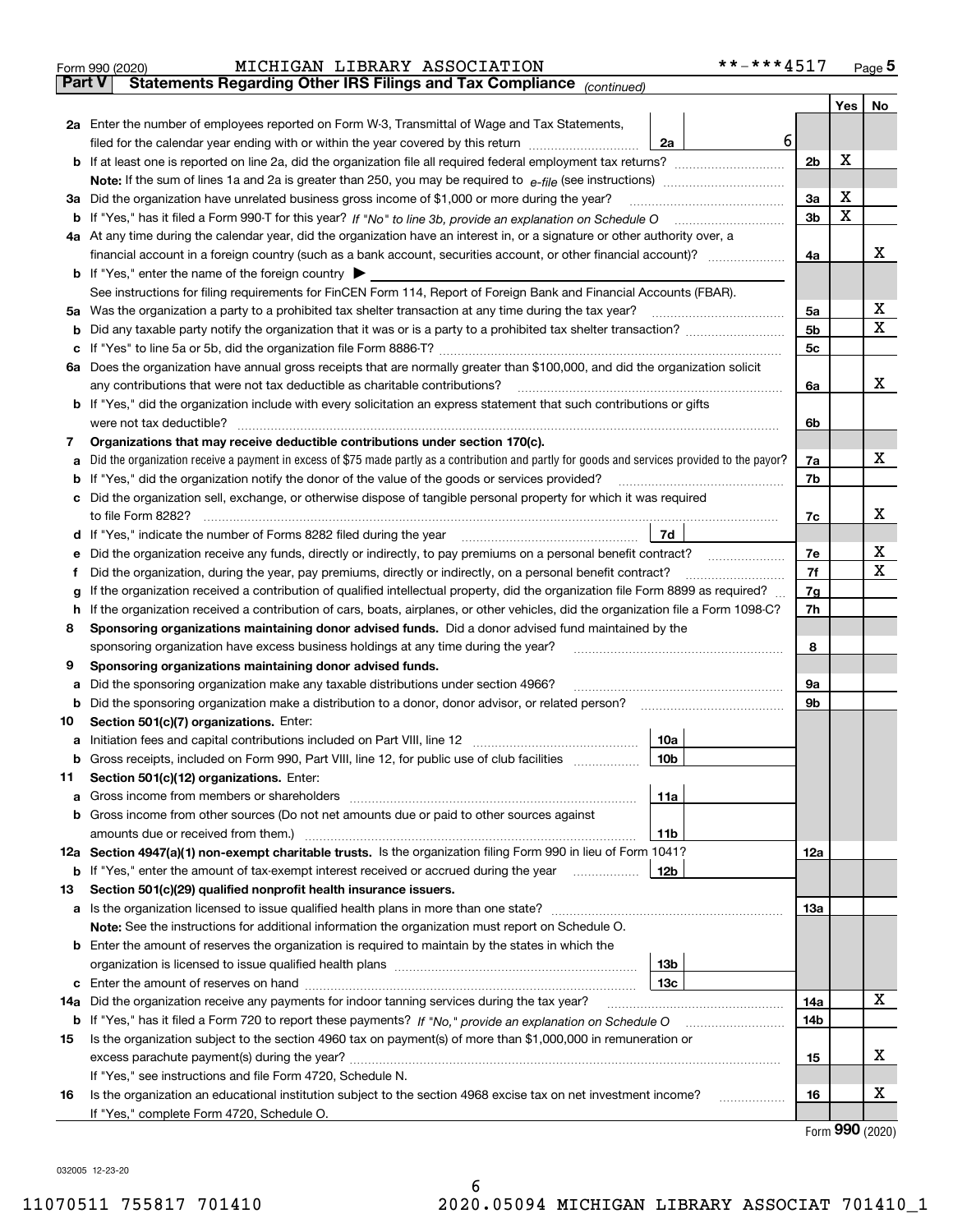|  | Form 990 (2020) |
|--|-----------------|
|  |                 |

| Form 990 (2020) |                                                                                                                               | MICHIGAN LIBRARY ASSOCIATION | **-***4517 | $P_{\text{aqe}}$ 6 |
|-----------------|-------------------------------------------------------------------------------------------------------------------------------|------------------------------|------------|--------------------|
|                 | Part VI   Governance, Management, and Disclosure For each "Yes" response to lines 2 through 7b below, and for a "No" response |                              |            |                    |
|                 | to line 8a, 8b, or 10b below, describe the circumstances, processes, or changes on Schedule O. See instructions.              |                              |            |                    |

|     | Check if Schedule O contains a response or note to any line in this Part VI                                                                                                                                                   |    |    |                        |                  | $\overline{\mathbf{X}}$ |  |  |  |  |
|-----|-------------------------------------------------------------------------------------------------------------------------------------------------------------------------------------------------------------------------------|----|----|------------------------|------------------|-------------------------|--|--|--|--|
|     | <b>Section A. Governing Body and Management</b>                                                                                                                                                                               |    |    |                        |                  |                         |  |  |  |  |
|     |                                                                                                                                                                                                                               |    |    |                        | Yes              | No                      |  |  |  |  |
|     | <b>1a</b> Enter the number of voting members of the governing body at the end of the tax year                                                                                                                                 | 1a | 15 |                        |                  |                         |  |  |  |  |
|     | If there are material differences in voting rights among members of the governing body, or if the governing                                                                                                                   |    |    |                        |                  |                         |  |  |  |  |
|     | body delegated broad authority to an executive committee or similar committee, explain on Schedule O.                                                                                                                         |    |    |                        |                  |                         |  |  |  |  |
| b   | Enter the number of voting members included on line 1a, above, who are independent                                                                                                                                            | 1b | 15 |                        |                  |                         |  |  |  |  |
| 2   | Did any officer, director, trustee, or key employee have a family relationship or a business relationship with any other                                                                                                      |    |    |                        |                  |                         |  |  |  |  |
|     | officer, director, trustee, or key employee?                                                                                                                                                                                  |    |    | $\mathbf{2}$           |                  | X                       |  |  |  |  |
| 3   | Did the organization delegate control over management duties customarily performed by or under the direct supervision                                                                                                         |    |    |                        |                  |                         |  |  |  |  |
|     | of officers, directors, trustees, or key employees to a management company or other person?                                                                                                                                   |    |    | 3                      |                  | x                       |  |  |  |  |
| 4   | Did the organization make any significant changes to its governing documents since the prior Form 990 was filed?                                                                                                              |    |    |                        |                  |                         |  |  |  |  |
| 5   | Did the organization become aware during the year of a significant diversion of the organization's assets?                                                                                                                    |    |    | 5                      |                  | $\mathbf{x}$            |  |  |  |  |
| 6   | Did the organization have members or stockholders?                                                                                                                                                                            |    |    | 6                      | X                |                         |  |  |  |  |
| 7a  | Did the organization have members, stockholders, or other persons who had the power to elect or appoint one or                                                                                                                |    |    |                        |                  |                         |  |  |  |  |
|     | more members of the governing body?                                                                                                                                                                                           |    |    | 7a                     | X                |                         |  |  |  |  |
|     | <b>b</b> Are any governance decisions of the organization reserved to (or subject to approval by) members, stockholders, or                                                                                                   |    |    |                        |                  |                         |  |  |  |  |
|     | persons other than the governing body?                                                                                                                                                                                        |    |    | 7b                     | X                |                         |  |  |  |  |
| 8   | Did the organization contemporaneously document the meetings held or written actions undertaken during the year by the following:                                                                                             |    |    |                        |                  |                         |  |  |  |  |
| a   |                                                                                                                                                                                                                               |    |    | 8а                     | X                |                         |  |  |  |  |
| b   |                                                                                                                                                                                                                               |    |    | 8b                     | X                |                         |  |  |  |  |
| 9   | Is there any officer, director, trustee, or key employee listed in Part VII, Section A, who cannot be reached at the                                                                                                          |    |    |                        |                  |                         |  |  |  |  |
|     |                                                                                                                                                                                                                               |    |    | 9                      |                  | X                       |  |  |  |  |
|     | Section B. Policies <sub>(This Section B requests information about policies not required by the Internal Revenue Code.)</sub>                                                                                                |    |    |                        |                  |                         |  |  |  |  |
|     |                                                                                                                                                                                                                               |    |    |                        | Yes              | No                      |  |  |  |  |
|     |                                                                                                                                                                                                                               |    |    | 10a                    |                  | X                       |  |  |  |  |
|     | <b>b</b> If "Yes," did the organization have written policies and procedures governing the activities of such chapters, affiliates,                                                                                           |    |    |                        |                  |                         |  |  |  |  |
|     |                                                                                                                                                                                                                               |    |    | 10 <sub>b</sub>        |                  |                         |  |  |  |  |
|     | and branches to ensure their operations are consistent with the organization's exempt purposes?<br>11a                                                                                                                        |    |    |                        |                  |                         |  |  |  |  |
|     | 11a Has the organization provided a complete copy of this Form 990 to all members of its governing body before filing the form?                                                                                               |    |    |                        |                  |                         |  |  |  |  |
|     | Describe in Schedule O the process, if any, used by the organization to review this Form 990.<br>b                                                                                                                            |    |    |                        |                  |                         |  |  |  |  |
| 12a | Were officers, directors, or trustees, and key employees required to disclose annually interests that could give rise to conflicts?                                                                                           |    |    | 12a<br>12 <sub>b</sub> | х<br>$\mathbf X$ |                         |  |  |  |  |
| b   |                                                                                                                                                                                                                               |    |    |                        |                  |                         |  |  |  |  |
| с   | Did the organization regularly and consistently monitor and enforce compliance with the policy? If "Yes," describe                                                                                                            |    |    |                        | X                |                         |  |  |  |  |
|     | in Schedule O how this was done measured and the control of the control of the state of the control of the cont                                                                                                               |    |    | 12c                    | X                |                         |  |  |  |  |
| 13  | Did the organization have a written whistleblower policy?                                                                                                                                                                     |    |    | 13<br>14               | $\mathbf X$      |                         |  |  |  |  |
| 14  | Did the organization have a written document retention and destruction policy?                                                                                                                                                |    |    |                        |                  |                         |  |  |  |  |
| 15  | Did the process for determining compensation of the following persons include a review and approval by independent                                                                                                            |    |    |                        |                  |                         |  |  |  |  |
|     | persons, comparability data, and contemporaneous substantiation of the deliberation and decision?                                                                                                                             |    |    |                        | X                |                         |  |  |  |  |
|     | The organization's CEO, Executive Director, or top management official manufactured contains and contained a support of the Director, or top management official manufactured and contain a support of the state of the state |    |    | 15a                    |                  |                         |  |  |  |  |
| b   | Other officers or key employees of the organization                                                                                                                                                                           |    |    | 15b                    |                  | X                       |  |  |  |  |
|     | If "Yes" to line 15a or 15b, describe the process in Schedule O (see instructions).                                                                                                                                           |    |    |                        |                  |                         |  |  |  |  |
|     | 16a Did the organization invest in, contribute assets to, or participate in a joint venture or similar arrangement with a                                                                                                     |    |    |                        |                  |                         |  |  |  |  |
|     | taxable entity during the year?                                                                                                                                                                                               |    |    | 16a                    |                  | х                       |  |  |  |  |
|     | b If "Yes," did the organization follow a written policy or procedure requiring the organization to evaluate its participation                                                                                                |    |    |                        |                  |                         |  |  |  |  |
|     | in joint venture arrangements under applicable federal tax law, and take steps to safeguard the organization's                                                                                                                |    |    |                        |                  |                         |  |  |  |  |
|     | exempt status with respect to such arrangements?                                                                                                                                                                              |    |    | 16b                    |                  |                         |  |  |  |  |
|     | <b>Section C. Disclosure</b>                                                                                                                                                                                                  |    |    |                        |                  |                         |  |  |  |  |
| 17  | List the states with which a copy of this Form 990 is required to be filed $\blacktriangleright M I$                                                                                                                          |    |    |                        |                  |                         |  |  |  |  |
| 18  | Section 6104 requires an organization to make its Forms 1023 (1024 or 1024-A, if applicable), 990, and 990-T (Section 501(c)(3)s only) available                                                                              |    |    |                        |                  |                         |  |  |  |  |
|     | for public inspection. Indicate how you made these available. Check all that apply.                                                                                                                                           |    |    |                        |                  |                         |  |  |  |  |
|     | $X$ Upon request<br>Own website<br>Another's website<br>Other (explain on Schedule O)                                                                                                                                         |    |    |                        |                  |                         |  |  |  |  |
| 19  | Describe on Schedule O whether (and if so, how) the organization made its governing documents, conflict of interest policy, and financial                                                                                     |    |    |                        |                  |                         |  |  |  |  |
|     | statements available to the public during the tax year.                                                                                                                                                                       |    |    |                        |                  |                         |  |  |  |  |
| 20  | State the name, address, and telephone number of the person who possesses the organization's books and records                                                                                                                |    |    |                        |                  |                         |  |  |  |  |
|     | DEBORAH MIKULA - 517-394-2774                                                                                                                                                                                                 |    |    |                        |                  |                         |  |  |  |  |
|     | 48911<br>3410 BELLE CHASE WAY, SUITE 100, LANSING, MI                                                                                                                                                                         |    |    |                        |                  |                         |  |  |  |  |
|     | 032006 12-23-20                                                                                                                                                                                                               |    |    |                        |                  | Form 990 (2020)         |  |  |  |  |
|     | 7<br>------<br><b>PO</b> 4<br>$\sim$ $\sim$ $\sim$                                                                                                                                                                            |    |    |                        |                  |                         |  |  |  |  |

11070511 755817 701410 2020.05094 MICHIGAN LIBRARY ASSOCIAT 701410\_1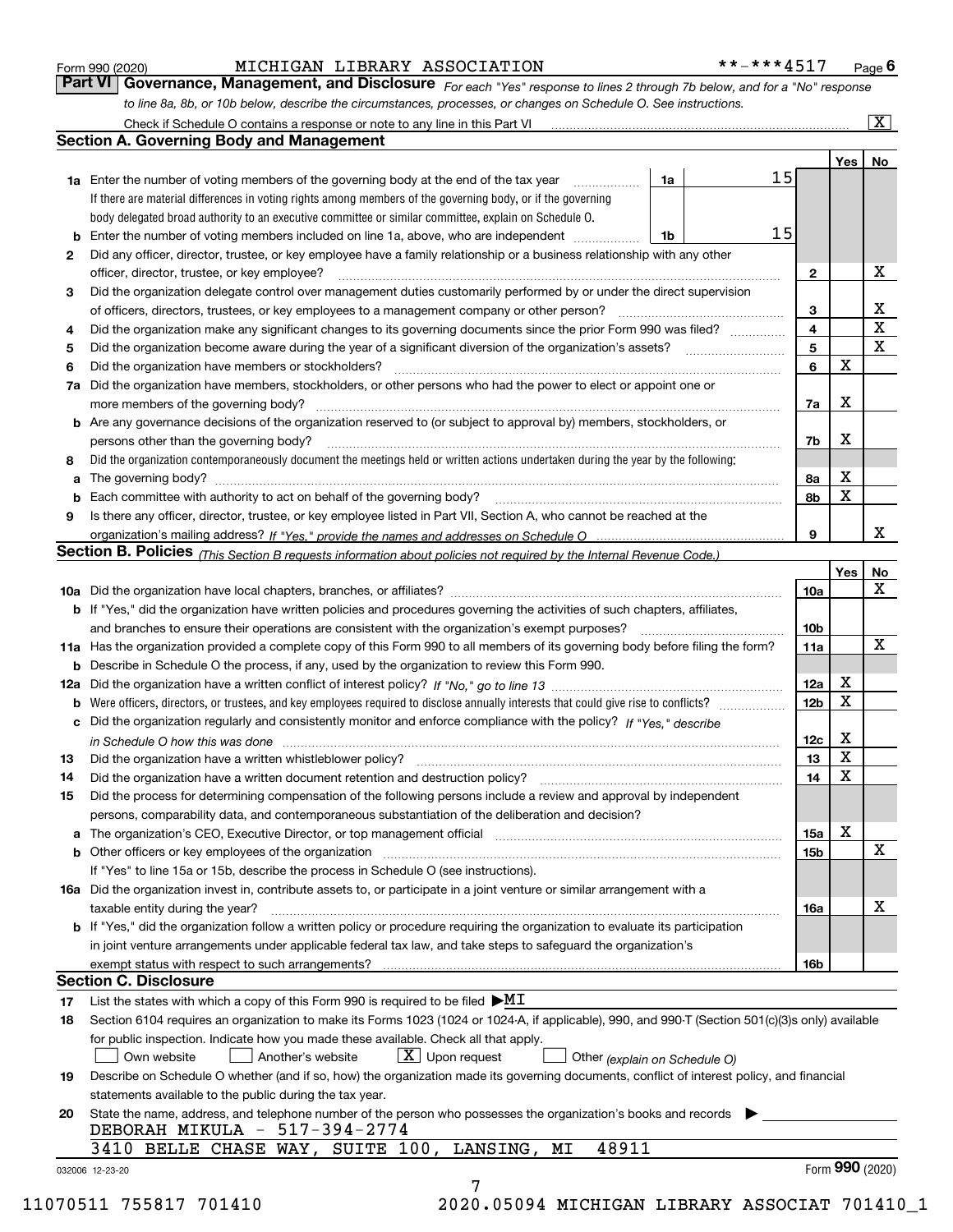$\mathcal{L}^{\text{max}}$ 

# **7Part VII Compensation of Officers, Directors, Trustees, Key Employees, Highest Compensated Employees, and Independent Contractors**

Check if Schedule O contains a response or note to any line in this Part VII

**Section A. Officers, Directors, Trustees, Key Employees, and Highest Compensated Employees**

**1a**  Complete this table for all persons required to be listed. Report compensation for the calendar year ending with or within the organization's tax year. **•** List all of the organization's current officers, directors, trustees (whether individuals or organizations), regardless of amount of compensation.

Enter -0- in columns (D), (E), and (F) if no compensation was paid.

 $\bullet$  List all of the organization's  $\,$ current key employees, if any. See instructions for definition of "key employee."

**•** List the organization's five current highest compensated employees (other than an officer, director, trustee, or key employee) who received reportable compensation (Box 5 of Form W-2 and/or Box 7 of Form 1099-MISC) of more than \$100,000 from the organization and any related organizations.

**•** List all of the organization's former officers, key employees, and highest compensated employees who received more than \$100,000 of reportable compensation from the organization and any related organizations.

**former directors or trustees**  ¥ List all of the organization's that received, in the capacity as a former director or trustee of the organization, more than \$10,000 of reportable compensation from the organization and any related organizations.

See instructions for the order in which to list the persons above.

Check this box if neither the organization nor any related organization compensated any current officer, director, or trustee.  $\mathcal{L}^{\text{max}}$ 

| (A)                          | (B)                                                | (C)                                                              |                      |             |              |                                  |              | (D)             | (E)             | (F)           |
|------------------------------|----------------------------------------------------|------------------------------------------------------------------|----------------------|-------------|--------------|----------------------------------|--------------|-----------------|-----------------|---------------|
| Name and title               | Position<br>Average<br>(do not check more than one |                                                                  |                      |             |              |                                  | Reportable   | Reportable      | Estimated       |               |
|                              | hours per                                          | box, unless person is both an<br>officer and a director/trustee) |                      |             |              |                                  | compensation | compensation    | amount of       |               |
|                              | week                                               |                                                                  |                      |             |              |                                  |              | from            | from related    | other         |
|                              | (list any                                          |                                                                  |                      |             |              |                                  |              | the             | organizations   | compensation  |
|                              | hours for                                          |                                                                  |                      |             |              |                                  |              | organization    | (W-2/1099-MISC) | from the      |
|                              | related                                            |                                                                  |                      |             |              |                                  |              | (W-2/1099-MISC) |                 | organization  |
|                              | organizations                                      |                                                                  |                      |             |              |                                  |              |                 |                 | and related   |
|                              | below<br>line)                                     | ndividual trustee or director                                    | nstitutional trustee | Officer     | Key employee | Highest compensated<br> employee | Former       |                 |                 | organizations |
| KAREN KNOX<br>(1)            | 2.50                                               |                                                                  |                      |             |              |                                  |              |                 |                 |               |
| MEMBER                       |                                                    | $\overline{\mathbf{X}}$                                          |                      |             |              |                                  |              | 0.              | 0.              | 0.            |
| AMBER ALEXANDER<br>(2)       | 2.50                                               |                                                                  |                      |             |              |                                  |              |                 |                 |               |
| <b>MEMBER</b>                |                                                    | $\overline{\mathbf{X}}$                                          |                      |             |              |                                  |              | 0.              | 0.              | $0_{.}$       |
| (3)<br>MOLLIE FREIER         | 2.50                                               |                                                                  |                      |             |              |                                  |              |                 |                 |               |
| <b>MEMBER</b>                |                                                    | $\overline{\mathbf{X}}$                                          |                      |             |              |                                  |              | 0.              | 0.              | $0_{.}$       |
| TIM GLEISNER<br>(4)          | 2.50                                               |                                                                  |                      |             |              |                                  |              |                 |                 |               |
| <b>MEMBER</b>                |                                                    | $\overline{\textbf{X}}$                                          |                      |             |              |                                  |              | 0.              | 0.              | $0_{.}$       |
| ANNE HEIDEMANN<br>(5)        | 2.50                                               |                                                                  |                      |             |              |                                  |              |                 |                 |               |
| <b>MEMBER</b>                |                                                    | $\overline{\textbf{X}}$                                          |                      |             |              |                                  |              | 0.              | 0.              | $\mathbf 0$ . |
| <b>LORETTA HUNTER</b><br>(6) | 2.50                                               |                                                                  |                      |             |              |                                  |              |                 |                 |               |
| <b>MEMBER</b>                |                                                    | $\mathbf X$                                                      |                      |             |              |                                  |              | 0.              | 0.              | $\mathbf 0$ . |
| CAT KERNS<br>(7)             | 2.50                                               |                                                                  |                      |             |              |                                  |              |                 |                 |               |
| <b>MEMBER</b>                |                                                    | $\mathbf X$                                                      |                      |             |              |                                  |              | 0.              | 0.              | $\mathbf 0$ . |
| (8)<br><b>JASMINE PARKER</b> | 2.50                                               |                                                                  |                      |             |              |                                  |              |                 |                 |               |
| <b>MEMBER</b>                |                                                    | $\mathbf X$                                                      |                      |             |              |                                  |              | 0.              | 0.              | $\mathbf 0$ . |
| (9)<br>RANDY RILEY           | 2.50                                               |                                                                  |                      |             |              |                                  |              |                 |                 |               |
| <b>MEMBER</b>                |                                                    | $\mathbf x$                                                      |                      |             |              |                                  |              | 0.              | 0.              | $\mathbf 0$ . |
| (10) KATE VAN AUKEN          | 2.50                                               |                                                                  |                      |             |              |                                  |              |                 |                 |               |
| <b>MEMBER</b>                |                                                    | $\mathbf X$                                                      |                      |             |              |                                  |              | 0.              | 0.              | $0_{.}$       |
| (11) RYAN WIEBER             | 2.50                                               |                                                                  |                      |             |              |                                  |              |                 |                 |               |
| <b>MEMBER</b>                |                                                    | $\mathbf X$                                                      |                      |             |              |                                  |              | 0.              | 0.              | $\mathbf 0$ . |
| (12) SCOTT DUIMSTRA          | 5.00                                               |                                                                  |                      |             |              |                                  |              |                 |                 |               |
| TREASURER/SECRETARY          |                                                    | $\mathbf x$                                                      |                      | $\mathbf X$ |              |                                  |              | 0.              | 0.              | $0_{.}$       |
| (13) KRISTIN SHELLEY         | 5.00                                               |                                                                  |                      |             |              |                                  |              |                 |                 |               |
| PAST PRESIDENT               |                                                    | $\overline{\textbf{X}}$                                          |                      | $\mathbf X$ |              |                                  |              | 0.              | 0.              | $0_{.}$       |
| (14) KELLY RICHARDS          | 5.00                                               |                                                                  |                      |             |              |                                  |              |                 |                 |               |
| PRESIDENT-ELECT              |                                                    | $\overline{\mathbf{X}}$                                          |                      | $\mathbf X$ |              |                                  |              | 0.              | 0.              | $0_{.}$       |
| (15) JENNIFER DEAN           | 5.00                                               |                                                                  |                      |             |              |                                  |              |                 |                 |               |
| PRESIDENT/ALA COUNSELOR      |                                                    | $\mathbf X$                                                      |                      | $\mathbf X$ |              |                                  |              | $0$ .           | 0.              | 0.            |
| (16) DEBORAH E. MIKULA       | 40.00                                              |                                                                  |                      |             |              |                                  |              |                 |                 |               |
| EXECUTIVE DIRECTOR           |                                                    |                                                                  |                      | $\mathbf X$ |              |                                  |              | 115,948.        | 0.              | 7,519.        |
|                              |                                                    |                                                                  |                      |             |              |                                  |              |                 |                 |               |
|                              |                                                    |                                                                  |                      |             |              |                                  |              |                 |                 |               |

032007 12-23-20

Form (2020) **990**

11070511 755817 701410 2020.05094 MICHIGAN LIBRARY ASSOCIAT 701410\_1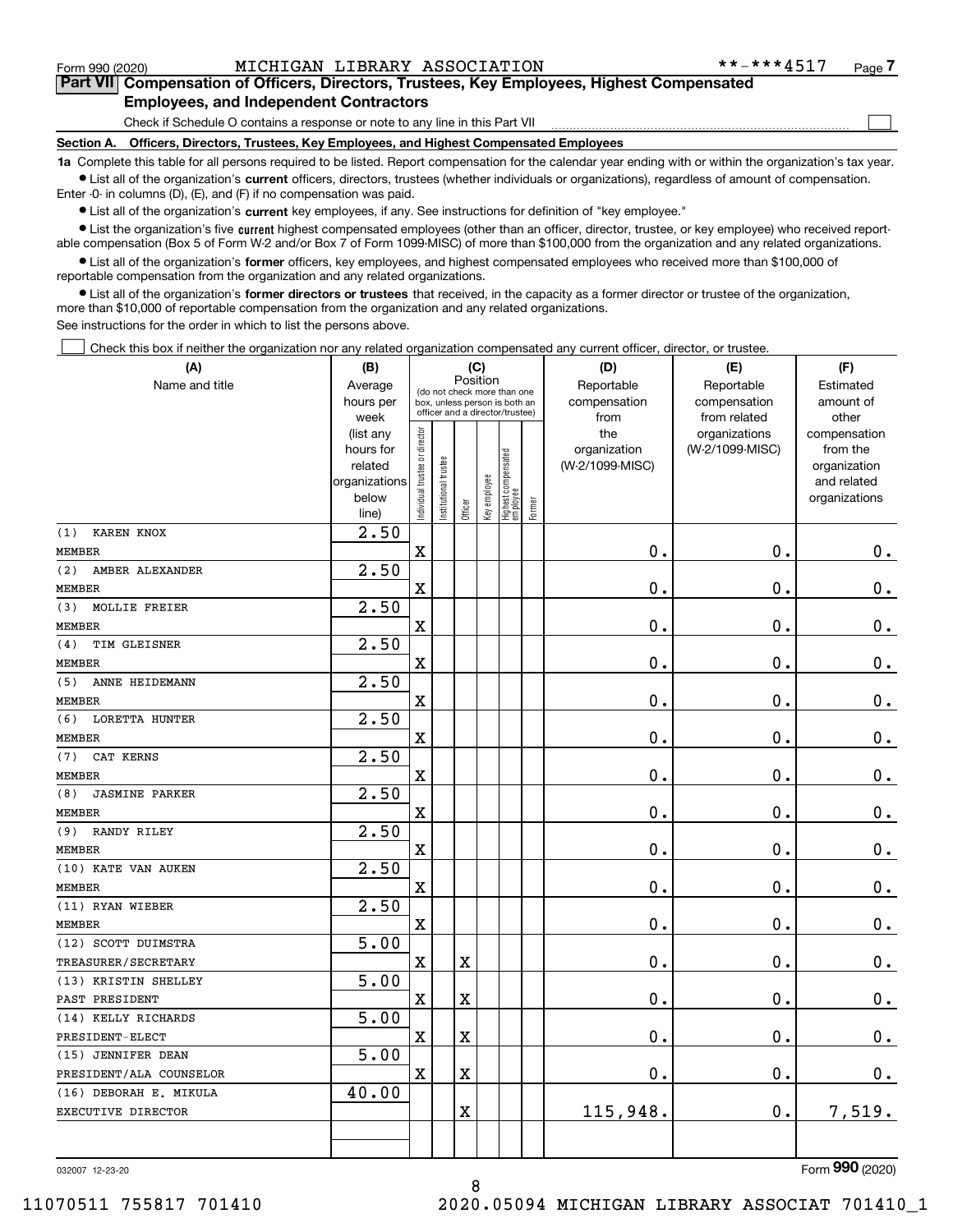|                                                                                                                    | MICHIGAN LIBRARY ASSOCIATION<br>Form 990 (2020)                                                                                                                                                                                                        |                                                                      |                                |                       |                 |              |                                                                                                 |        |                                           | **-***4517                                        |                        |                                                                          | Page 8          |
|--------------------------------------------------------------------------------------------------------------------|--------------------------------------------------------------------------------------------------------------------------------------------------------------------------------------------------------------------------------------------------------|----------------------------------------------------------------------|--------------------------------|-----------------------|-----------------|--------------|-------------------------------------------------------------------------------------------------|--------|-------------------------------------------|---------------------------------------------------|------------------------|--------------------------------------------------------------------------|-----------------|
| Part VII<br>Section A. Officers, Directors, Trustees, Key Employees, and Highest Compensated Employees (continued) |                                                                                                                                                                                                                                                        |                                                                      |                                |                       |                 |              |                                                                                                 |        |                                           |                                                   |                        |                                                                          |                 |
|                                                                                                                    | (B)<br>(A)<br>Average<br>Name and title<br>hours per<br>week                                                                                                                                                                                           |                                                                      |                                |                       | (C)<br>Position |              | (do not check more than one<br>box, unless person is both an<br>officer and a director/trustee) |        | (D)<br>Reportable<br>compensation<br>from | (E)<br>Reportable<br>compensation<br>from related |                        | (F)<br>Estimated<br>amount of<br>other                                   |                 |
|                                                                                                                    |                                                                                                                                                                                                                                                        | (list any<br>hours for<br>related<br>organizations<br>below<br>line) | Individual trustee or director | Institutional trustee | Officer         | Key employee | Highest compensated<br> employee                                                                | Former | the<br>organization<br>(W-2/1099-MISC)    | organizations<br>(W-2/1099-MISC)                  |                        | compensation<br>from the<br>organization<br>and related<br>organizations |                 |
|                                                                                                                    |                                                                                                                                                                                                                                                        |                                                                      |                                |                       |                 |              |                                                                                                 |        |                                           |                                                   |                        |                                                                          |                 |
|                                                                                                                    |                                                                                                                                                                                                                                                        |                                                                      |                                |                       |                 |              |                                                                                                 |        |                                           |                                                   |                        |                                                                          |                 |
|                                                                                                                    |                                                                                                                                                                                                                                                        |                                                                      |                                |                       |                 |              |                                                                                                 |        |                                           |                                                   |                        |                                                                          |                 |
|                                                                                                                    |                                                                                                                                                                                                                                                        |                                                                      |                                |                       |                 |              |                                                                                                 |        |                                           |                                                   |                        |                                                                          |                 |
|                                                                                                                    |                                                                                                                                                                                                                                                        |                                                                      |                                |                       |                 |              |                                                                                                 |        |                                           |                                                   |                        |                                                                          |                 |
|                                                                                                                    |                                                                                                                                                                                                                                                        |                                                                      |                                |                       |                 |              |                                                                                                 |        |                                           |                                                   |                        |                                                                          |                 |
|                                                                                                                    | 1b Subtotal                                                                                                                                                                                                                                            |                                                                      |                                |                       |                 |              |                                                                                                 |        | 115,948.                                  |                                                   | 0.                     |                                                                          | 7,519.          |
|                                                                                                                    | c Total from continuation sheets to Part VII, Section A<br>d Total (add lines 1b and 1c)                                                                                                                                                               |                                                                      |                                |                       |                 |              |                                                                                                 |        | 0.<br>115,948.                            |                                                   | 0.<br>$\overline{0}$ . |                                                                          | $0$ .<br>7,519. |
| 2                                                                                                                  | Total number of individuals (including but not limited to those listed above) who received more than \$100,000 of reportable<br>compensation from the organization $\blacktriangleright$                                                               |                                                                      |                                |                       |                 |              |                                                                                                 |        |                                           |                                                   |                        | Yes                                                                      | No              |
| 3                                                                                                                  | Did the organization list any former officer, director, trustee, key employee, or highest compensated employee on<br>line 1a? If "Yes," complete Schedule J for such individual material content in the fact of the New York Chedul                    |                                                                      |                                |                       |                 |              |                                                                                                 |        |                                           |                                                   |                        | 3                                                                        | X               |
| 4<br>5                                                                                                             | For any individual listed on line 1a, is the sum of reportable compensation and other compensation from the organization<br>Did any person listed on line 1a receive or accrue compensation from any unrelated organization or individual for services |                                                                      |                                |                       |                 |              |                                                                                                 |        |                                           |                                                   |                        | 4                                                                        | X               |
|                                                                                                                    | <b>Section B. Independent Contractors</b>                                                                                                                                                                                                              |                                                                      |                                |                       |                 |              |                                                                                                 |        |                                           |                                                   |                        | 5                                                                        | x               |
| 1                                                                                                                  | Complete this table for your five highest compensated independent contractors that received more than \$100,000 of compensation from<br>the organization. Report compensation for the calendar year ending with or within the organization's tax year. |                                                                      |                                |                       |                 |              |                                                                                                 |        |                                           |                                                   |                        |                                                                          |                 |
|                                                                                                                    | (A)<br>Name and business address                                                                                                                                                                                                                       |                                                                      |                                | <b>NONE</b>           |                 |              |                                                                                                 |        | (B)<br>Description of services            |                                                   |                        | (C)<br>Compensation                                                      |                 |
|                                                                                                                    |                                                                                                                                                                                                                                                        |                                                                      |                                |                       |                 |              |                                                                                                 |        |                                           |                                                   |                        |                                                                          |                 |
|                                                                                                                    |                                                                                                                                                                                                                                                        |                                                                      |                                |                       |                 |              |                                                                                                 |        |                                           |                                                   |                        |                                                                          |                 |
|                                                                                                                    |                                                                                                                                                                                                                                                        |                                                                      |                                |                       |                 |              |                                                                                                 |        |                                           |                                                   |                        |                                                                          |                 |
| 2                                                                                                                  | Total number of independent contractors (including but not limited to those listed above) who received more than<br>\$100,000 of compensation from the organization                                                                                    |                                                                      |                                |                       |                 |              |                                                                                                 |        |                                           |                                                   |                        |                                                                          |                 |
|                                                                                                                    |                                                                                                                                                                                                                                                        |                                                                      |                                |                       |                 |              |                                                                                                 |        |                                           |                                                   |                        | Form 990 (2020)                                                          |                 |

032008 12-23-20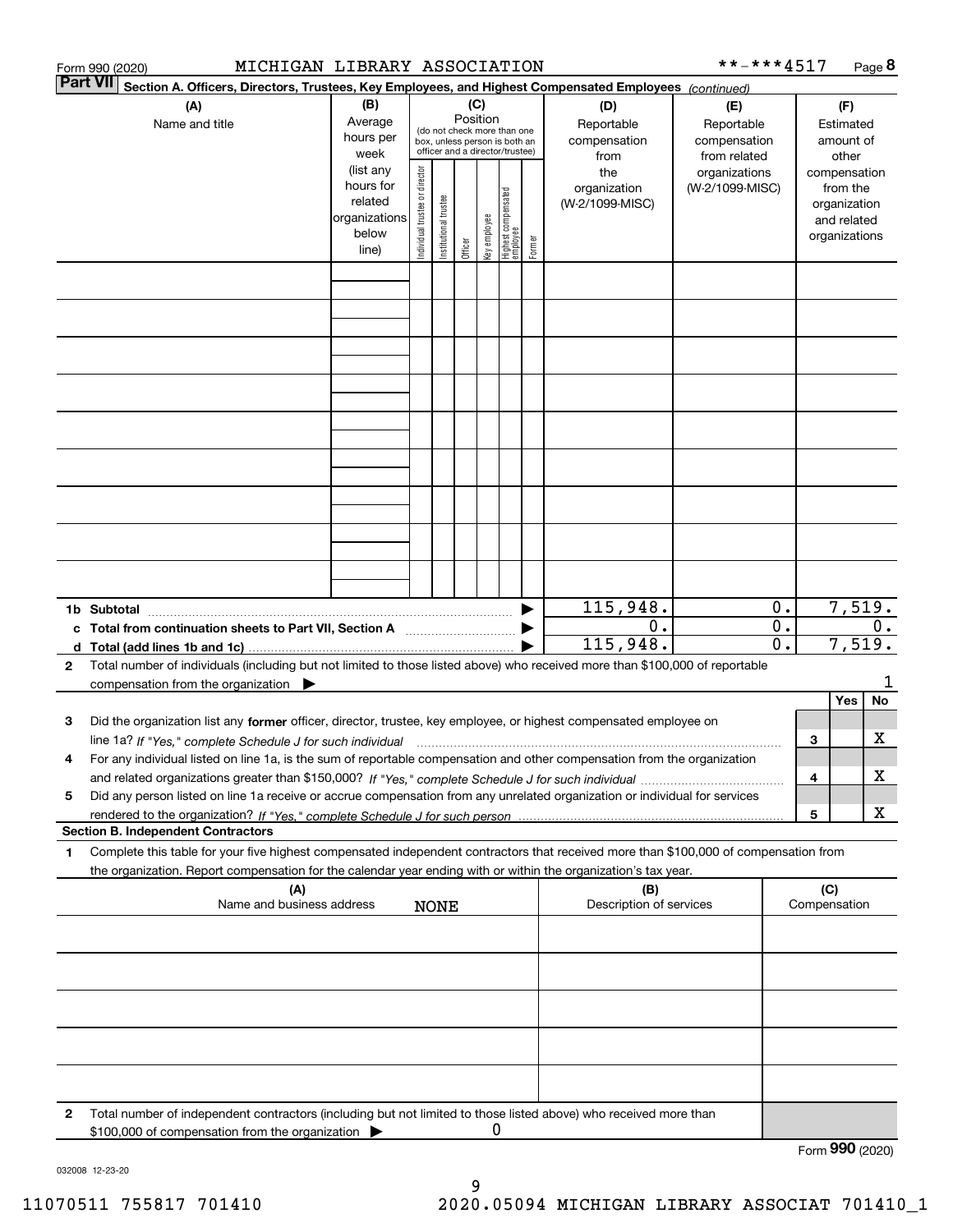|                                                           | <b>Part VIII</b> | <b>Statement of Revenue</b>                                                     |                                 |                |                       |                      |                                              |                                                 |                                                                 |
|-----------------------------------------------------------|------------------|---------------------------------------------------------------------------------|---------------------------------|----------------|-----------------------|----------------------|----------------------------------------------|-------------------------------------------------|-----------------------------------------------------------------|
|                                                           |                  | Check if Schedule O contains a response or note to any line in this Part VIII   |                                 |                |                       |                      |                                              |                                                 |                                                                 |
|                                                           |                  |                                                                                 |                                 |                |                       | (A)<br>Total revenue | (B)<br>Related or exempt<br>function revenue | $\overline{C}$<br>Unrelated<br>business revenue | (D)<br>Revenue excluded<br>from tax under<br>sections 512 - 514 |
|                                                           |                  | <b>1 a</b> Federated campaigns                                                  | 1a                              |                |                       |                      |                                              |                                                 |                                                                 |
|                                                           | b                | Membership dues                                                                 | 1 <sub>b</sub>                  |                | 387,896.              |                      |                                              |                                                 |                                                                 |
|                                                           | c                | Fundraising events                                                              | 1 <sub>c</sub>                  |                |                       |                      |                                              |                                                 |                                                                 |
|                                                           | d                | Related organizations                                                           | 1 <sub>d</sub>                  |                |                       |                      |                                              |                                                 |                                                                 |
|                                                           | е                | Government grants (contributions)                                               | 1e                              |                |                       |                      |                                              |                                                 |                                                                 |
|                                                           | f                | All other contributions, gifts, grants, and                                     |                                 |                |                       |                      |                                              |                                                 |                                                                 |
|                                                           |                  | similar amounts not included above                                              | 1f                              |                | 44,875.               |                      |                                              |                                                 |                                                                 |
| Contributions, Gifts, Grants<br>and Other Similar Amounts |                  | Noncash contributions included in lines 1a-1f                                   | $1g$ \$                         |                |                       |                      |                                              |                                                 |                                                                 |
|                                                           | h                |                                                                                 |                                 |                |                       | 432,771.             |                                              |                                                 |                                                                 |
|                                                           |                  |                                                                                 |                                 |                | <b>Business Code</b>  |                      |                                              |                                                 |                                                                 |
|                                                           | 2a               | CONFERENCES/WORKSHOPS                                                           |                                 |                | 519100                | 69,590.              | 69,590.                                      |                                                 |                                                                 |
|                                                           | b                | INSTITUTE & ACADEMY<br>VARIOUS                                                  |                                 |                | 519100<br>900099      | 56, 136.<br>9,979.   | 56, 136.<br>9,979.                           |                                                 |                                                                 |
|                                                           | c                | <b>JOBLINE</b>                                                                  |                                 |                | 519100                | 4,627.               | 4,627.                                       |                                                 |                                                                 |
| Program Service<br>Revenue                                | d<br>е           |                                                                                 |                                 |                |                       |                      |                                              |                                                 |                                                                 |
|                                                           | f                | All other program service revenue                                               |                                 |                |                       |                      |                                              |                                                 |                                                                 |
|                                                           | q                |                                                                                 |                                 |                | $\blacktriangleright$ | 140, 332.            |                                              |                                                 |                                                                 |
|                                                           | 3                | Investment income (including dividends, interest, and                           |                                 |                |                       |                      |                                              |                                                 |                                                                 |
|                                                           |                  |                                                                                 |                                 |                |                       | 3,930.               |                                              |                                                 | 3,930.                                                          |
|                                                           | 4                | Income from investment of tax-exempt bond proceeds                              |                                 |                |                       |                      |                                              |                                                 |                                                                 |
|                                                           | 5                |                                                                                 |                                 |                |                       |                      |                                              |                                                 |                                                                 |
|                                                           |                  |                                                                                 | (i) Real                        |                | (ii) Personal         |                      |                                              |                                                 |                                                                 |
|                                                           | 6а               | Gross rents<br>.                                                                | 6a                              |                |                       |                      |                                              |                                                 |                                                                 |
|                                                           | b                | Less: rental expenses                                                           | 6 <sub>b</sub>                  |                |                       |                      |                                              |                                                 |                                                                 |
|                                                           | c<br>d           | Rental income or (loss)<br>Net rental income or (loss)                          | 6c                              |                |                       |                      |                                              |                                                 |                                                                 |
|                                                           |                  | 7 a Gross amount from sales of                                                  | (i) Securities                  |                | (ii) Other            |                      |                                              |                                                 |                                                                 |
|                                                           |                  | assets other than inventory                                                     | 7a                              |                |                       |                      |                                              |                                                 |                                                                 |
|                                                           |                  | <b>b</b> Less: cost or other basis                                              |                                 |                |                       |                      |                                              |                                                 |                                                                 |
|                                                           |                  | and sales expenses                                                              | 7b                              |                |                       |                      |                                              |                                                 |                                                                 |
| Revenue                                                   |                  | c Gain or (loss)                                                                | 7c                              |                |                       |                      |                                              |                                                 |                                                                 |
|                                                           |                  |                                                                                 |                                 |                | ▶                     |                      |                                              |                                                 |                                                                 |
| Othe                                                      |                  | 8 a Gross income from fundraising events (not                                   |                                 |                |                       |                      |                                              |                                                 |                                                                 |
|                                                           |                  | including \$                                                                    | ____________________________ of |                |                       |                      |                                              |                                                 |                                                                 |
|                                                           |                  | contributions reported on line 1c). See                                         |                                 |                |                       |                      |                                              |                                                 |                                                                 |
|                                                           |                  |                                                                                 |                                 | 8a<br>8b       |                       |                      |                                              |                                                 |                                                                 |
|                                                           |                  | c Net income or (loss) from fundraising events                                  |                                 |                |                       |                      |                                              |                                                 |                                                                 |
|                                                           |                  | 9 a Gross income from gaming activities. See                                    |                                 |                |                       |                      |                                              |                                                 |                                                                 |
|                                                           |                  |                                                                                 |                                 | 9a             |                       |                      |                                              |                                                 |                                                                 |
|                                                           |                  | <b>b</b> Less: direct expenses <b>manually</b>                                  |                                 | 9 <sub>b</sub> |                       |                      |                                              |                                                 |                                                                 |
|                                                           |                  | c Net income or (loss) from gaming activities _______________                   |                                 |                |                       |                      |                                              |                                                 |                                                                 |
|                                                           |                  | 10 a Gross sales of inventory, less returns                                     |                                 |                |                       |                      |                                              |                                                 |                                                                 |
|                                                           |                  |                                                                                 |                                 | 10a            |                       |                      |                                              |                                                 |                                                                 |
|                                                           |                  | <b>b</b> Less: cost of goods sold                                               |                                 | 10bl           |                       |                      |                                              |                                                 |                                                                 |
|                                                           |                  | c Net income or (loss) from sales of inventory                                  |                                 |                |                       |                      |                                              |                                                 |                                                                 |
|                                                           |                  |                                                                                 |                                 |                | <b>Business Code</b>  |                      |                                              |                                                 |                                                                 |
|                                                           | 11 a             | <u> 1989 - Johann Barbara, martxa alemaniar a</u>                               |                                 |                |                       |                      |                                              |                                                 |                                                                 |
|                                                           | b                |                                                                                 |                                 |                |                       |                      |                                              |                                                 |                                                                 |
| Miscellaneous<br>Revenue                                  | с                | the contract of the contract of the contract of the contract of the contract of |                                 |                |                       |                      |                                              |                                                 |                                                                 |
|                                                           |                  |                                                                                 |                                 |                |                       |                      |                                              |                                                 |                                                                 |
|                                                           | 12               |                                                                                 |                                 |                |                       | 577,033.             | 140,332.                                     | $0$ .                                           | 3,930.                                                          |
|                                                           | 032009 12-23-20  |                                                                                 |                                 |                |                       |                      |                                              |                                                 | Form 990 (2020)                                                 |

10

Form 990 (2020) MICHIGAN LIBRARY ASSOCIATION \* \*-\* \* \* 4 5 I 7 Page

MICHIGAN LIBRARY ASSOCIATION \*\*-\*\*\*4517

**9**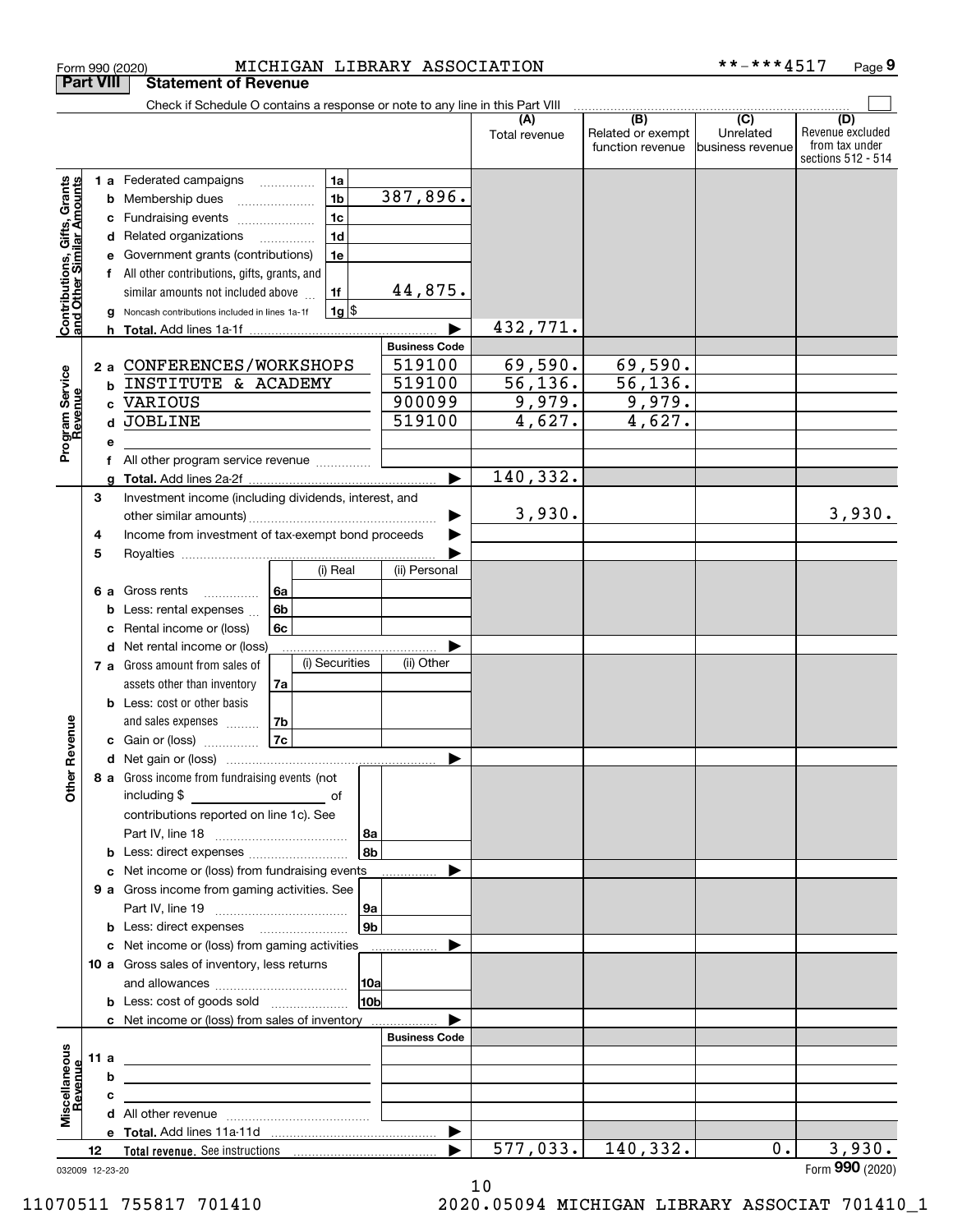Form 990 (2020) Page **Part IX Statement of Functional Expenses** MICHIGAN LIBRARY ASSOCIATION \*\*-\*\*\*4517

*Section 501(c)(3) and 501(c)(4) organizations must complete all columns. All other organizations must complete column (A).*

|              | Do not include amounts reported on lines 6b,<br>7b, 8b, 9b, and 10b of Part VIII.                    | (A)<br>Total expenses | $\overline{(\mathsf{B})}$<br>Program service<br>expenses | (C)<br>Management and<br>general expenses | (D)<br>Fundraising<br>expenses |
|--------------|------------------------------------------------------------------------------------------------------|-----------------------|----------------------------------------------------------|-------------------------------------------|--------------------------------|
| 1.           | Grants and other assistance to domestic organizations                                                |                       |                                                          |                                           |                                |
|              | and domestic governments. See Part IV, line 21                                                       | 1,500.                | 1,500.                                                   |                                           |                                |
| $\mathbf{2}$ | Grants and other assistance to domestic                                                              |                       |                                                          |                                           |                                |
|              | individuals. See Part IV, line 22                                                                    |                       |                                                          |                                           |                                |
| 3            | Grants and other assistance to foreign                                                               |                       |                                                          |                                           |                                |
|              | organizations, foreign governments, and foreign                                                      |                       |                                                          |                                           |                                |
|              | individuals. See Part IV, lines 15 and 16                                                            |                       |                                                          |                                           |                                |
| 4            | Benefits paid to or for members                                                                      |                       |                                                          |                                           |                                |
| 5            | Compensation of current officers, directors,                                                         |                       |                                                          |                                           |                                |
|              | trustees, and key employees                                                                          | 129,030.              | 104,150.                                                 | 23,590.                                   | 1,290.                         |
| 6            | Compensation not included above to disqualified                                                      |                       |                                                          |                                           |                                |
|              | persons (as defined under section 4958(f)(1)) and                                                    |                       |                                                          |                                           |                                |
|              | persons described in section $4958(c)(3)(B)$                                                         |                       |                                                          |                                           |                                |
| 7            | Other salaries and wages                                                                             | 141,766.              | 99,034.                                                  | 41,314.                                   | 1,418.                         |
| 8            | Pension plan accruals and contributions (include                                                     |                       |                                                          |                                           |                                |
|              | section 401(k) and 403(b) employer contributions)                                                    |                       |                                                          |                                           |                                |
| 9            |                                                                                                      | 26, 136.<br>20,085.   | 19,515.<br>15,064.                                       | 6,359.<br>4,820.                          | 262.<br>$\overline{201}$ .     |
| 10           |                                                                                                      |                       |                                                          |                                           |                                |
| 11           | Fees for services (nonemployees):                                                                    |                       |                                                          |                                           |                                |
| a            |                                                                                                      | 1,259.                | 997.                                                     | 262.                                      |                                |
| b            |                                                                                                      | 62,863.               | 49,777.                                                  | 13,086.                                   |                                |
| c            |                                                                                                      | 48,750.               | 38,602.                                                  | 10, 148.                                  |                                |
| d            |                                                                                                      |                       |                                                          |                                           |                                |
|              | Professional fundraising services. See Part IV, line 17                                              |                       |                                                          |                                           |                                |
| f            | Investment management fees<br>Other. (If line 11g amount exceeds 10% of line 25,                     |                       |                                                          |                                           |                                |
| $\mathbf{q}$ | column (A) amount, list line 11g expenses on Sch O.)                                                 | 7,819.                | 6,191.                                                   | 1,628.                                    |                                |
| 12           |                                                                                                      |                       |                                                          |                                           |                                |
| 13           |                                                                                                      | 19,654.               | 15, 563.                                                 | 4,091.                                    |                                |
| 14           |                                                                                                      | 14,739.               | 11,671.                                                  | 3,068.                                    |                                |
| 15           |                                                                                                      |                       |                                                          |                                           |                                |
| 16           |                                                                                                      | 25,097.               | 19,873.                                                  | 5,224.                                    |                                |
| 17           | Travel                                                                                               | 703.                  | 356.                                                     | 347.                                      |                                |
| 18           | Payments of travel or entertainment expenses                                                         |                       |                                                          |                                           |                                |
|              | for any federal, state, or local public officials                                                    |                       |                                                          |                                           |                                |
| 19           | Conferences, conventions, and meetings                                                               | $\overline{1,414}$ .  | 1,321.                                                   | 93.                                       |                                |
| 20           | Interest                                                                                             |                       |                                                          |                                           |                                |
| 21           |                                                                                                      |                       |                                                          |                                           |                                |
| 22           | Depreciation, depletion, and amortization                                                            |                       |                                                          |                                           |                                |
| 23           | Insurance                                                                                            | 3,176.                | 2,515.                                                   | 661.                                      |                                |
| 24           | Other expenses. Itemize expenses not covered<br>above (List miscellaneous expenses on line 24e. If   |                       |                                                          |                                           |                                |
|              | line 24e amount exceeds 10% of line 25, column (A)<br>amount, list line 24e expenses on Schedule O.) |                       |                                                          |                                           |                                |
|              | a ANNUAL CONFERENCE                                                                                  | 16,463.               | 13,036.                                                  | 3,427.                                    |                                |
| b            | LEADERSHIP ACADEMY                                                                                   | 15,723.               | 12,450.                                                  | 3, 273.                                   |                                |
| C            | EQUIPMENT AND MAINTENAN                                                                              | 11,423.               | 9,045.                                                   | 2,378.                                    |                                |
| d            | <b>TELEPHONE</b>                                                                                     | 7,965.                | 6,307.                                                   | 1,658.                                    |                                |
|              | e All other expenses                                                                                 | 18, 260.              | 15,439.                                                  | 2,821.                                    |                                |
| 25           | Total functional expenses. Add lines 1 through 24e                                                   | 573,825.              | 442,406.                                                 | 128,248.                                  | 3,171.                         |
| 26           | <b>Joint costs.</b> Complete this line only if the organization                                      |                       |                                                          |                                           |                                |
|              | reported in column (B) joint costs from a combined                                                   |                       |                                                          |                                           |                                |
|              | educational campaign and fundraising solicitation.                                                   |                       |                                                          |                                           |                                |
|              | Check here $\blacktriangleright$<br>if following SOP 98-2 (ASC 958-720)                              |                       |                                                          |                                           |                                |

032010 12-23-20

11 11070511 755817 701410 2020.05094 MICHIGAN LIBRARY ASSOCIAT 701410\_1

Form (2020) **990**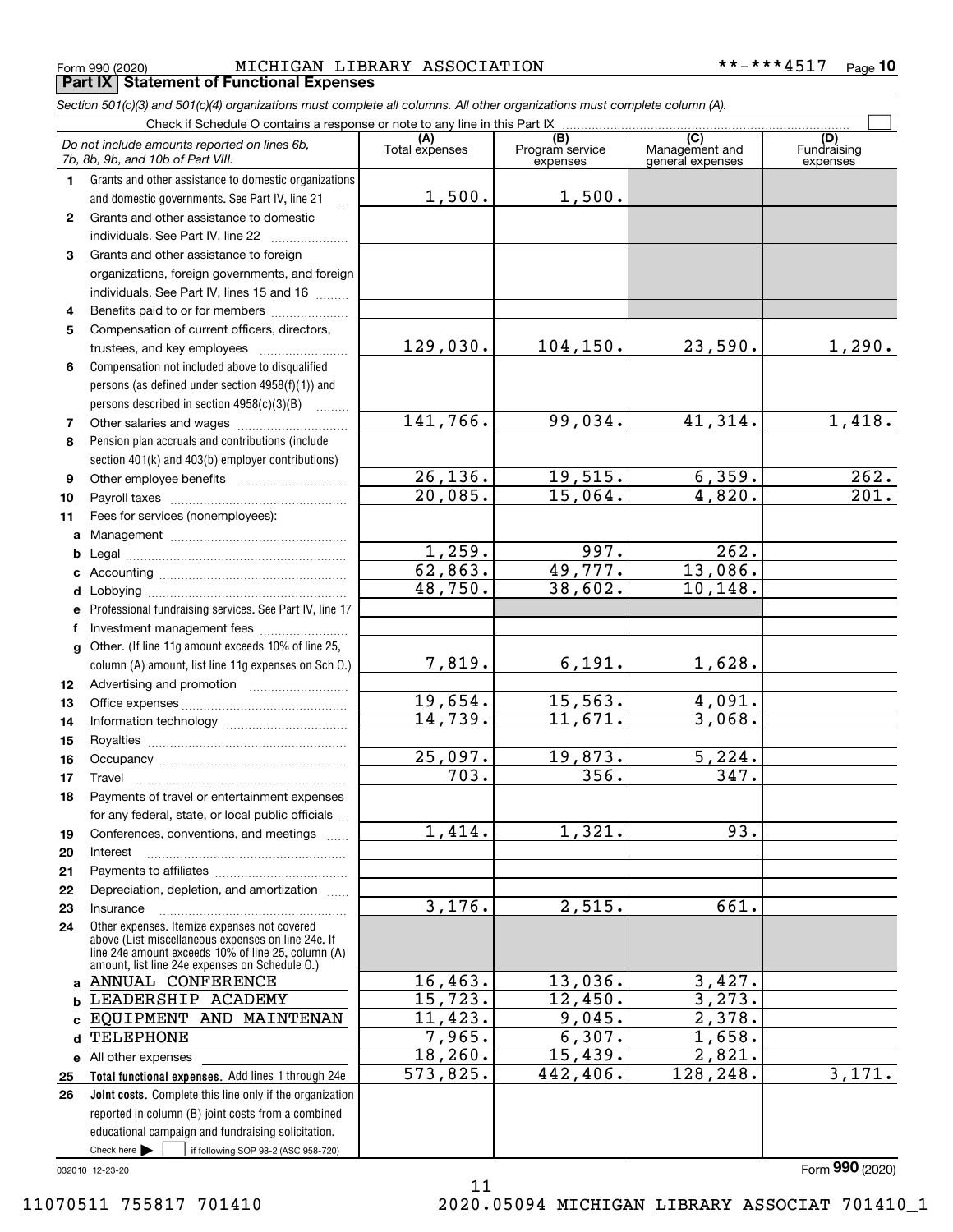**Part X Balance Sheet**<br>**Part X Balance Sheet** 

## Form 990 (2020) MICHIGAN LIBRARY ASSOCIATION \*\*-\*\*\*4517 <sub>Page</sub>

**11**

|                             |                | Check if Schedule O contains a response or note to any line in this Part X [11] manument contents in the O contains a response or note to any line in this Part X [11] manument of Schedule D contents in the Schedule D conte |          |                           |                          |                |                    |
|-----------------------------|----------------|--------------------------------------------------------------------------------------------------------------------------------------------------------------------------------------------------------------------------------|----------|---------------------------|--------------------------|----------------|--------------------|
|                             |                |                                                                                                                                                                                                                                |          |                           | (A)<br>Beginning of year |                | (B)<br>End of year |
|                             | 1              |                                                                                                                                                                                                                                |          |                           | 625,779.                 | $\blacksquare$ | 545, 415.          |
|                             | $\overline{2}$ |                                                                                                                                                                                                                                |          |                           | 350, 298.                | $\mathbf{2}$   | 540,020.           |
|                             | з              |                                                                                                                                                                                                                                |          |                           |                          | 3              |                    |
|                             | 4              |                                                                                                                                                                                                                                |          |                           | 6,704.                   | $\overline{4}$ | 130.               |
|                             | 5              | Loans and other receivables from any current or former officer, director,                                                                                                                                                      |          |                           |                          |                |                    |
|                             |                | trustee, key employee, creator or founder, substantial contributor, or 35%                                                                                                                                                     |          |                           |                          |                |                    |
|                             |                | controlled entity or family member of any of these persons                                                                                                                                                                     |          |                           |                          | 5              |                    |
|                             | 6              | Loans and other receivables from other disqualified persons (as defined                                                                                                                                                        |          |                           |                          |                |                    |
|                             |                | under section $4958(f)(1)$ , and persons described in section $4958(c)(3)(B)$                                                                                                                                                  |          | $\ldots$                  |                          | 6              |                    |
|                             | 7              |                                                                                                                                                                                                                                |          |                           | $\overline{7}$           |                |                    |
| Assets                      | 8              |                                                                                                                                                                                                                                |          | 8                         |                          |                |                    |
|                             | 9              | Prepaid expenses and deferred charges                                                                                                                                                                                          |          |                           | 11,863.                  | 9              | 11,279.            |
|                             |                | <b>10a</b> Land, buildings, and equipment: cost or other                                                                                                                                                                       |          |                           |                          |                |                    |
|                             |                | basis. Complete Part VI of Schedule D  10a                                                                                                                                                                                     |          | $\frac{20,729}{20,729}$ . |                          |                |                    |
|                             | b              | $\frac{10b}{2}$<br>Less: accumulated depreciation                                                                                                                                                                              |          | 0.1                       | 10 <sub>c</sub>          | 0.             |                    |
|                             | 11             |                                                                                                                                                                                                                                |          | 11                        |                          |                |                    |
|                             | 12             |                                                                                                                                                                                                                                |          |                           | 12                       |                |                    |
|                             | 13             |                                                                                                                                                                                                                                |          |                           | 13                       |                |                    |
|                             | 14             |                                                                                                                                                                                                                                |          | 14                        |                          |                |                    |
|                             | 15             |                                                                                                                                                                                                                                |          |                           |                          | 15             |                    |
|                             | 16             |                                                                                                                                                                                                                                |          |                           | 994,644.                 | 16             | 1,096,844.         |
|                             | 17             |                                                                                                                                                                                                                                |          | 34,590.                   | 17                       | 21,063.        |                    |
|                             | 18             |                                                                                                                                                                                                                                | 253,034. | 18                        |                          |                |                    |
|                             | 19             | Deferred revenue manual contracts and contracts are all the contracts and contracts are contracted and contracts are contracted and contract are contracted and contract are contracted and contract are contracted and contra |          |                           |                          | 19             | 305,988.           |
|                             | 20             |                                                                                                                                                                                                                                |          |                           |                          | 20             |                    |
|                             | 21             | Escrow or custodial account liability. Complete Part IV of Schedule D                                                                                                                                                          |          | 1.1.1.1.1.1.1.1.1.1       |                          | 21             |                    |
|                             | 22             | Loans and other payables to any current or former officer, director,                                                                                                                                                           |          |                           |                          |                |                    |
| Liabilities                 |                | trustee, key employee, creator or founder, substantial contributor, or 35%                                                                                                                                                     |          |                           |                          |                |                    |
|                             |                | controlled entity or family member of any of these persons<br>Secured mortgages and notes payable to unrelated third parties                                                                                                   |          |                           |                          | 22<br>23       |                    |
|                             | 23<br>24       |                                                                                                                                                                                                                                |          | $\overline{\phantom{a}}$  |                          | 24             |                    |
|                             | 25             | Other liabilities (including federal income tax, payables to related third                                                                                                                                                     |          |                           |                          |                |                    |
|                             |                | parties, and other liabilities not included on lines 17-24). Complete Part X                                                                                                                                                   |          |                           |                          |                |                    |
|                             |                | of Schedule D                                                                                                                                                                                                                  |          |                           | 0.1                      | 25             | 67,757.            |
|                             | 26             |                                                                                                                                                                                                                                |          |                           | $\overline{287,624.}$    | 26             | 394,808.           |
|                             |                | Organizations that follow FASB ASC 958, check here $\blacktriangleright \boxed{X}$                                                                                                                                             |          |                           |                          |                |                    |
|                             |                | and complete lines 27, 28, 32, and 33.                                                                                                                                                                                         |          |                           |                          |                |                    |
|                             | 27             | Net assets without donor restrictions                                                                                                                                                                                          |          |                           | 626,558.                 | 27             | 693,352.           |
|                             | 28             |                                                                                                                                                                                                                                |          |                           | 80,462.                  | 28             | 8,684.             |
|                             |                | Organizations that do not follow FASB ASC 958, check here $\blacktriangleright$                                                                                                                                                |          |                           |                          |                |                    |
|                             |                | and complete lines 29 through 33.                                                                                                                                                                                              |          |                           |                          |                |                    |
|                             | 29             |                                                                                                                                                                                                                                |          |                           |                          | 29             |                    |
|                             | 30             | Paid-in or capital surplus, or land, building, or equipment fund                                                                                                                                                               |          |                           |                          | 30             |                    |
|                             | 31             | Retained earnings, endowment, accumulated income, or other funds                                                                                                                                                               |          | 1.1.1.1.1.1.1.1.1.1       |                          | 31             |                    |
| Net Assets or Fund Balances | 32             | Total net assets or fund balances                                                                                                                                                                                              |          |                           | 707,020.                 | 32             | 702,036.           |
|                             | 33             |                                                                                                                                                                                                                                |          |                           | 994,644.                 | 33             | 1,096,844.         |
|                             |                |                                                                                                                                                                                                                                |          |                           |                          |                | $000 \times 00$    |

Form (2020) **990**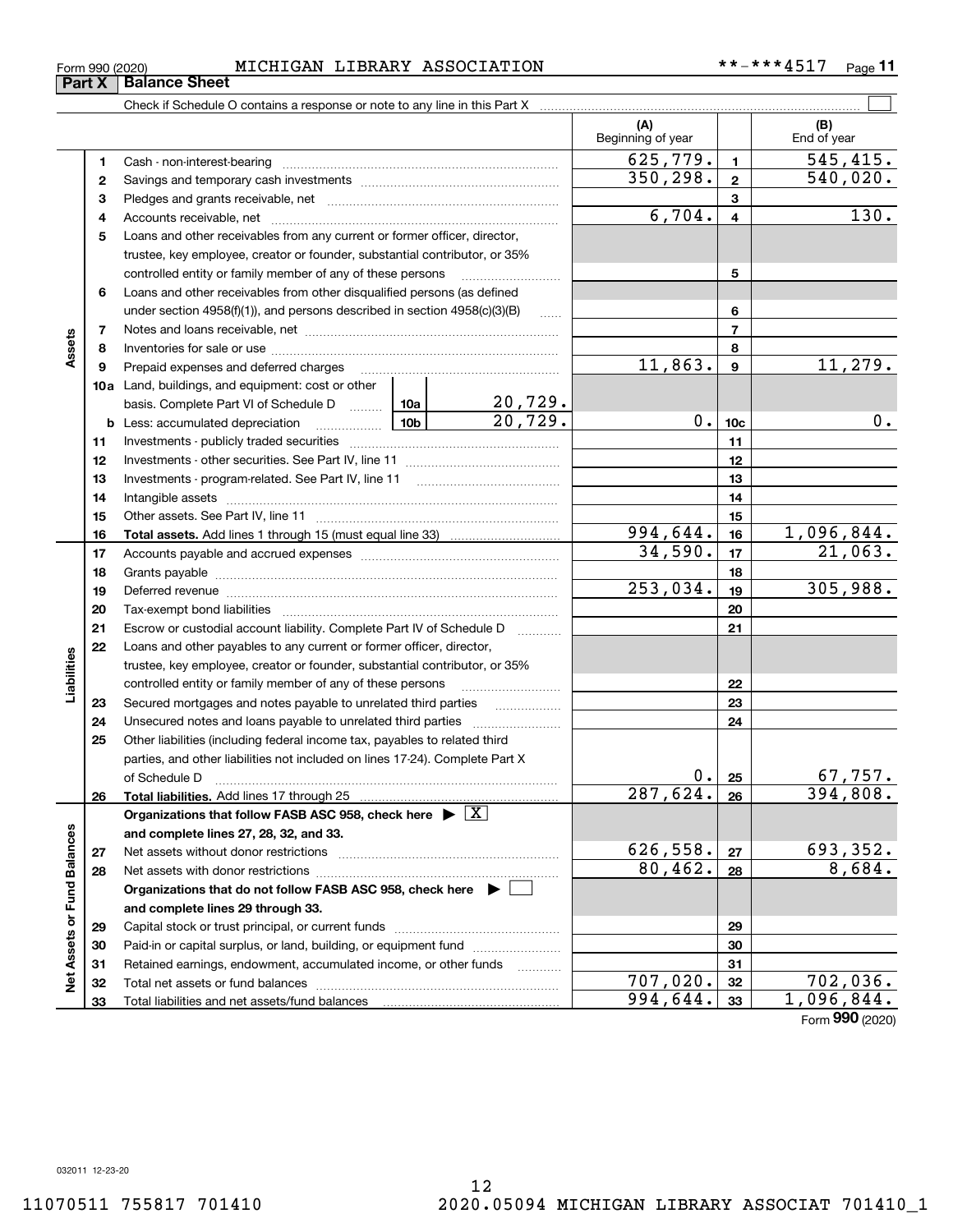|    | MICHIGAN LIBRARY ASSOCIATION<br>Form 990 (2020)                                                                                 | **-***4517              |                |     | $Page$ 12 |
|----|---------------------------------------------------------------------------------------------------------------------------------|-------------------------|----------------|-----|-----------|
|    | <b>Reconciliation of Net Assets</b><br>Part XI                                                                                  |                         |                |     |           |
|    |                                                                                                                                 |                         |                |     |           |
|    |                                                                                                                                 |                         |                |     |           |
| 1  | Total revenue (must equal Part VIII, column (A), line 12)                                                                       | $\mathbf 1$             | 577,033.       |     |           |
| 2  | Total expenses (must equal Part IX, column (A), line 25) maturing content content content content content conte                 | $\overline{2}$          | 573,825.       |     |           |
| 3  | Revenue less expenses. Subtract line 2 from line 1                                                                              | 3                       |                |     | 3,208.    |
| 4  |                                                                                                                                 | $\overline{\mathbf{4}}$ |                |     | 707,020.  |
| 5  |                                                                                                                                 | 5                       |                |     | $-8,192.$ |
| 6  |                                                                                                                                 | 6                       |                |     |           |
| 7  | Investment expenses www.communication.com/www.communication.com/www.communication.com/www.com                                   | $\overline{7}$          |                |     |           |
| 8  | Prior period adjustments                                                                                                        | 8                       |                |     |           |
| 9  | Other changes in net assets or fund balances (explain on Schedule O)                                                            | 9                       |                |     | 0.        |
| 10 | Net assets or fund balances at end of year. Combine lines 3 through 9 (must equal Part X, line 32,                              |                         |                |     |           |
|    |                                                                                                                                 | 10                      |                |     | 702,036.  |
|    | Part XII Financial Statements and Reporting                                                                                     |                         |                |     |           |
|    |                                                                                                                                 |                         |                |     |           |
|    |                                                                                                                                 |                         |                | Yes | No        |
| 1  | $ X $ Accrual<br>Accounting method used to prepare the Form 990: <u>I</u> Cash<br>Other                                         |                         |                |     |           |
|    | If the organization changed its method of accounting from a prior year or checked "Other," explain in Schedule O.               |                         |                |     |           |
|    | 2a Were the organization's financial statements compiled or reviewed by an independent accountant?                              |                         | 2a             | х   |           |
|    | If "Yes," check a box below to indicate whether the financial statements for the year were compiled or reviewed on a            |                         |                |     |           |
|    | separate basis, consolidated basis, or both:                                                                                    |                         |                |     |           |
|    | $X$ Separate basis<br><b>Consolidated basis</b><br>Both consolidated and separate basis                                         |                         |                |     |           |
|    | <b>b</b> Were the organization's financial statements audited by an independent accountant?                                     |                         | 2 <sub>b</sub> |     | x         |
|    | If "Yes," check a box below to indicate whether the financial statements for the year were audited on a separate basis,         |                         |                |     |           |
|    | consolidated basis, or both:                                                                                                    |                         |                |     |           |
|    | <b>Consolidated basis</b><br>Separate basis<br>Both consolidated and separate basis                                             |                         |                |     |           |
|    | c If "Yes" to line 2a or 2b, does the organization have a committee that assumes responsibility for oversight of the audit,     |                         |                |     |           |
|    | review, or compilation of its financial statements and selection of an independent accountant?                                  |                         | 2c             | х   |           |
|    | If the organization changed either its oversight process or selection process during the tax year, explain on Schedule O.       |                         |                |     |           |
|    | 3a As a result of a federal award, was the organization required to undergo an audit or audits as set forth in the Single Audit |                         |                |     |           |
|    |                                                                                                                                 |                         | 3a             |     | x         |
|    | b If "Yes," did the organization undergo the required audit or audits? If the organization did not undergo the required audit   |                         |                |     |           |
|    |                                                                                                                                 |                         | 3b             |     |           |

Form (2020) **990**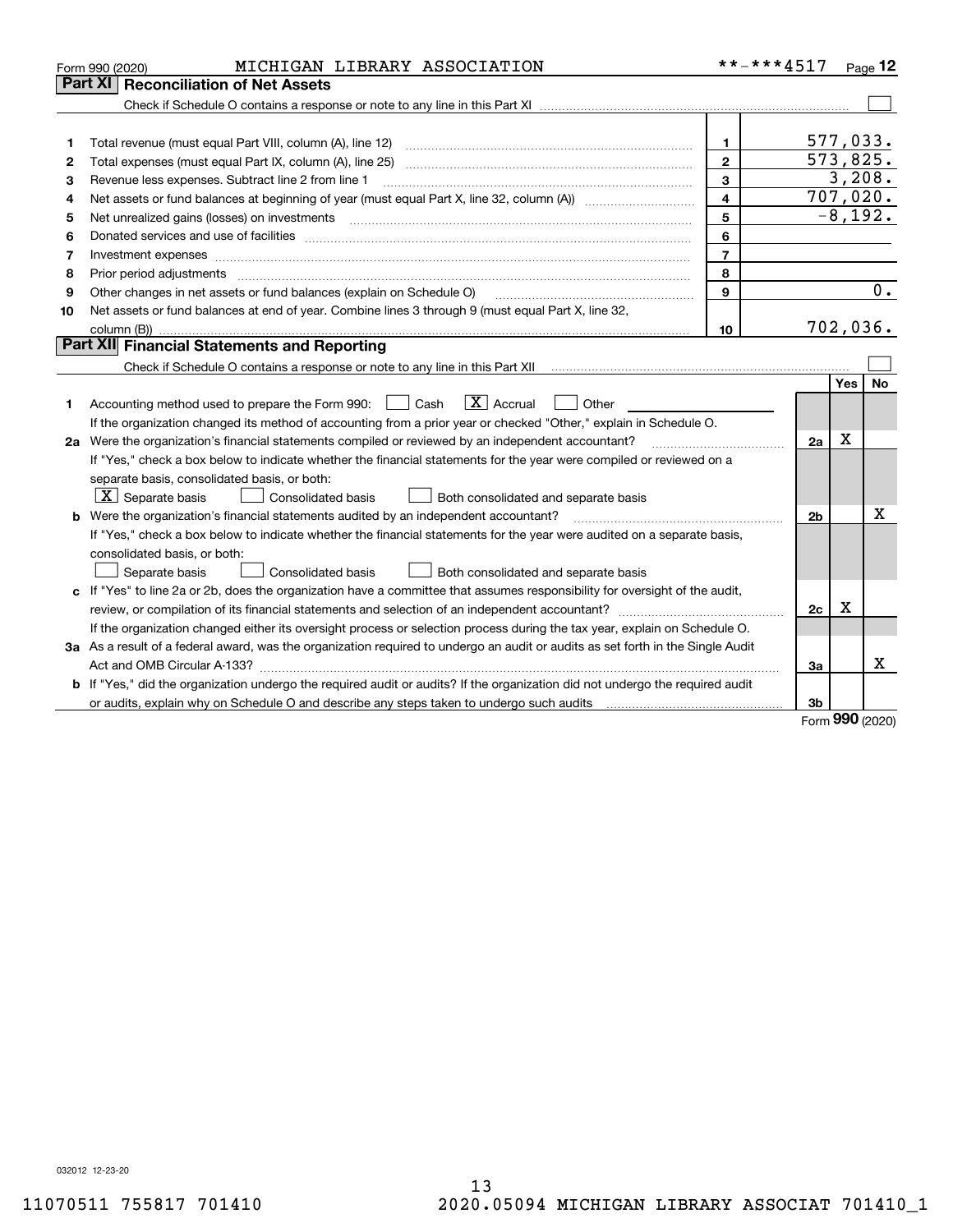| <b>SCHEDULE A</b> |
|-------------------|
|-------------------|

Department of the Treasury Internal Revenue Service

**(Form 990 or 990-EZ)**

# **Public Charity Status and Public Support**

**Complete if the organization is a section 501(c)(3) organization or a section 4947(a)(1) nonexempt charitable trust.**

**| Attach to Form 990 or Form 990-EZ.** 

**| Go to www.irs.gov/Form990 for instructions and the latest information.**

| OMB No. 1545-0047                   |
|-------------------------------------|
|                                     |
| <b>Open to Public</b><br>Inspection |

 $\blacksquare$ 

|  | Name of the organization |
|--|--------------------------|
|--|--------------------------|

|       |                     | Name of the organization<br><b>Employer identification number</b>                                                                            |          |                              |                             |                                 |                            |  |                            |  |
|-------|---------------------|----------------------------------------------------------------------------------------------------------------------------------------------|----------|------------------------------|-----------------------------|---------------------------------|----------------------------|--|----------------------------|--|
|       |                     |                                                                                                                                              |          | MICHIGAN LIBRARY ASSOCIATION |                             |                                 |                            |  | **-***4517                 |  |
|       | Part I              | Reason for Public Charity Status. (All organizations must complete this part.) See instructions.                                             |          |                              |                             |                                 |                            |  |                            |  |
|       |                     | The organization is not a private foundation because it is: (For lines 1 through 12, check only one box.)                                    |          |                              |                             |                                 |                            |  |                            |  |
| 1     |                     | A church, convention of churches, or association of churches described in section 170(b)(1)(A)(i).                                           |          |                              |                             |                                 |                            |  |                            |  |
| 2     |                     | A school described in section 170(b)(1)(A)(ii). (Attach Schedule E (Form 990 or 990-EZ).)                                                    |          |                              |                             |                                 |                            |  |                            |  |
| 3     |                     | A hospital or a cooperative hospital service organization described in section 170(b)(1)(A)(iii).                                            |          |                              |                             |                                 |                            |  |                            |  |
| 4     |                     | A medical research organization operated in conjunction with a hospital described in section 170(b)(1)(A)(iii). Enter the hospital's name,   |          |                              |                             |                                 |                            |  |                            |  |
|       |                     | city, and state:                                                                                                                             |          |                              |                             |                                 |                            |  |                            |  |
| 5     |                     | An organization operated for the benefit of a college or university owned or operated by a governmental unit described in                    |          |                              |                             |                                 |                            |  |                            |  |
|       |                     | section 170(b)(1)(A)(iv). (Complete Part II.)                                                                                                |          |                              |                             |                                 |                            |  |                            |  |
| 6     |                     | A federal, state, or local government or governmental unit described in section 170(b)(1)(A)(v).                                             |          |                              |                             |                                 |                            |  |                            |  |
| 7     |                     | An organization that normally receives a substantial part of its support from a governmental unit or from the general public described in    |          |                              |                             |                                 |                            |  |                            |  |
|       |                     | section 170(b)(1)(A)(vi). (Complete Part II.)                                                                                                |          |                              |                             |                                 |                            |  |                            |  |
| 8     |                     | A community trust described in section 170(b)(1)(A)(vi). (Complete Part II.)                                                                 |          |                              |                             |                                 |                            |  |                            |  |
| 9     |                     | An agricultural research organization described in section 170(b)(1)(A)(ix) operated in conjunction with a land-grant college                |          |                              |                             |                                 |                            |  |                            |  |
|       |                     | or university or a non-land-grant college of agriculture (see instructions). Enter the name, city, and state of the college or               |          |                              |                             |                                 |                            |  |                            |  |
|       |                     | university:                                                                                                                                  |          |                              |                             |                                 |                            |  |                            |  |
| 10    | $\lfloor x \rfloor$ | An organization that normally receives (1) more than 33 1/3% of its support from contributions, membership fees, and gross receipts from     |          |                              |                             |                                 |                            |  |                            |  |
|       |                     | activities related to its exempt functions, subject to certain exceptions; and (2) no more than 33 1/3% of its support from gross investment |          |                              |                             |                                 |                            |  |                            |  |
|       |                     | income and unrelated business taxable income (less section 511 tax) from businesses acquired by the organization after June 30, 1975.        |          |                              |                             |                                 |                            |  |                            |  |
|       |                     | See section 509(a)(2). (Complete Part III.)                                                                                                  |          |                              |                             |                                 |                            |  |                            |  |
| 11    |                     | An organization organized and operated exclusively to test for public safety. See section 509(a)(4).                                         |          |                              |                             |                                 |                            |  |                            |  |
| 12    |                     | An organization organized and operated exclusively for the benefit of, to perform the functions of, or to carry out the purposes of one or   |          |                              |                             |                                 |                            |  |                            |  |
|       |                     | more publicly supported organizations described in section 509(a)(1) or section 509(a)(2). See section 509(a)(3). Check the box in           |          |                              |                             |                                 |                            |  |                            |  |
|       |                     | lines 12a through 12d that describes the type of supporting organization and complete lines 12e, 12f, and 12g.                               |          |                              |                             |                                 |                            |  |                            |  |
| а     |                     | Type I. A supporting organization operated, supervised, or controlled by its supported organization(s), typically by giving                  |          |                              |                             |                                 |                            |  |                            |  |
|       |                     | the supported organization(s) the power to regularly appoint or elect a majority of the directors or trustees of the supporting              |          |                              |                             |                                 |                            |  |                            |  |
|       |                     | organization. You must complete Part IV, Sections A and B.                                                                                   |          |                              |                             |                                 |                            |  |                            |  |
| b     |                     | Type II. A supporting organization supervised or controlled in connection with its supported organization(s), by having                      |          |                              |                             |                                 |                            |  |                            |  |
|       |                     | control or management of the supporting organization vested in the same persons that control or manage the supported                         |          |                              |                             |                                 |                            |  |                            |  |
|       |                     | organization(s). You must complete Part IV, Sections A and C.                                                                                |          |                              |                             |                                 |                            |  |                            |  |
| с     |                     | Type III functionally integrated. A supporting organization operated in connection with, and functionally integrated with,                   |          |                              |                             |                                 |                            |  |                            |  |
|       |                     | its supported organization(s) (see instructions). You must complete Part IV, Sections A, D, and E.                                           |          |                              |                             |                                 |                            |  |                            |  |
| d     |                     | Type III non-functionally integrated. A supporting organization operated in connection with its supported organization(s)                    |          |                              |                             |                                 |                            |  |                            |  |
|       |                     | that is not functionally integrated. The organization generally must satisfy a distribution requirement and an attentiveness                 |          |                              |                             |                                 |                            |  |                            |  |
|       |                     | requirement (see instructions). You must complete Part IV, Sections A and D, and Part V.                                                     |          |                              |                             |                                 |                            |  |                            |  |
| е     |                     | Check this box if the organization received a written determination from the IRS that it is a Type I, Type II, Type III                      |          |                              |                             |                                 |                            |  |                            |  |
|       |                     | functionally integrated, or Type III non-functionally integrated supporting organization.                                                    |          |                              |                             |                                 |                            |  |                            |  |
|       |                     | f Enter the number of supported organizations                                                                                                |          |                              |                             |                                 |                            |  |                            |  |
|       |                     | g Provide the following information about the supported organization(s).<br>(i) Name of supported                                            | (ii) EIN | (iii) Type of organization   |                             | (iv) Is the organization listed | (v) Amount of monetary     |  | (vi) Amount of other       |  |
|       |                     | organization                                                                                                                                 |          | (described on lines 1-10     | in your governing document? | No                              | support (see instructions) |  | support (see instructions) |  |
|       |                     |                                                                                                                                              |          | above (see instructions))    | Yes                         |                                 |                            |  |                            |  |
|       |                     |                                                                                                                                              |          |                              |                             |                                 |                            |  |                            |  |
|       |                     |                                                                                                                                              |          |                              |                             |                                 |                            |  |                            |  |
|       |                     |                                                                                                                                              |          |                              |                             |                                 |                            |  |                            |  |
|       |                     |                                                                                                                                              |          |                              |                             |                                 |                            |  |                            |  |
|       |                     |                                                                                                                                              |          |                              |                             |                                 |                            |  |                            |  |
|       |                     |                                                                                                                                              |          |                              |                             |                                 |                            |  |                            |  |
|       |                     |                                                                                                                                              |          |                              |                             |                                 |                            |  |                            |  |
|       |                     |                                                                                                                                              |          |                              |                             |                                 |                            |  |                            |  |
| Total |                     |                                                                                                                                              |          |                              |                             |                                 |                            |  |                            |  |

LHA For Paperwork Reduction Act Notice, see the Instructions for Form 990 or 990-EZ. <sub>032021</sub> o1-25-21 Schedule A (Form 990 or 990-EZ) 2020 14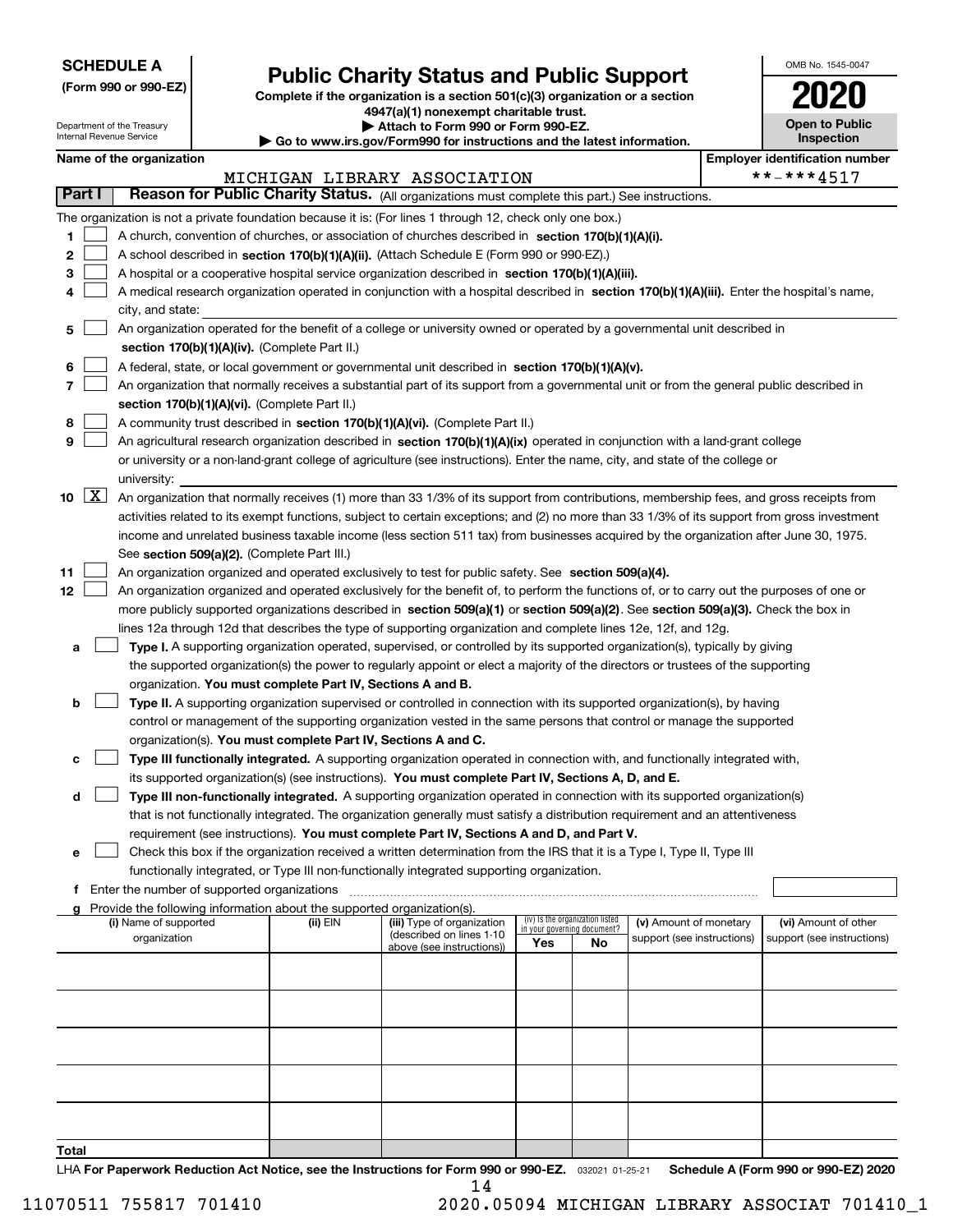#### Schedule A (Form 990 or 990-EZ) 2020 <code>MICHIGAN LIBRARY ASSOCIATION</code> \*\*\*\*\*\*4517 <code>Page</code> **Part II** Support Schedule for Organizations Described in Sections 170(b)(1)(A)(iv) and 170(b)(1)(A)(vi)

**2**

(Complete only if you checked the box on line 5, 7, or 8 of Part I or if the organization failed to qualify under Part III. If the organization fails to qualify under the tests listed below, please complete Part III.)

|    | <b>Section A. Public Support</b>                                                                                                                                                                                              |          |            |            |            |                                      |           |
|----|-------------------------------------------------------------------------------------------------------------------------------------------------------------------------------------------------------------------------------|----------|------------|------------|------------|--------------------------------------|-----------|
|    | Calendar year (or fiscal year beginning in) $\blacktriangleright$                                                                                                                                                             | (a) 2016 | $(b)$ 2017 | $(c)$ 2018 | $(d)$ 2019 | (e) 2020                             | (f) Total |
|    | <b>1</b> Gifts, grants, contributions, and                                                                                                                                                                                    |          |            |            |            |                                      |           |
|    | membership fees received. (Do not                                                                                                                                                                                             |          |            |            |            |                                      |           |
|    | include any "unusual grants.")                                                                                                                                                                                                |          |            |            |            |                                      |           |
|    | 2 Tax revenues levied for the organ-                                                                                                                                                                                          |          |            |            |            |                                      |           |
|    | ization's benefit and either paid to                                                                                                                                                                                          |          |            |            |            |                                      |           |
|    | or expended on its behalf                                                                                                                                                                                                     |          |            |            |            |                                      |           |
|    | 3 The value of services or facilities                                                                                                                                                                                         |          |            |            |            |                                      |           |
|    | furnished by a governmental unit to                                                                                                                                                                                           |          |            |            |            |                                      |           |
|    | the organization without charge                                                                                                                                                                                               |          |            |            |            |                                      |           |
|    | <b>4 Total.</b> Add lines 1 through 3                                                                                                                                                                                         |          |            |            |            |                                      |           |
| 5. | The portion of total contributions                                                                                                                                                                                            |          |            |            |            |                                      |           |
|    | by each person (other than a                                                                                                                                                                                                  |          |            |            |            |                                      |           |
|    | governmental unit or publicly                                                                                                                                                                                                 |          |            |            |            |                                      |           |
|    | supported organization) included                                                                                                                                                                                              |          |            |            |            |                                      |           |
|    | on line 1 that exceeds 2% of the                                                                                                                                                                                              |          |            |            |            |                                      |           |
|    | amount shown on line 11,                                                                                                                                                                                                      |          |            |            |            |                                      |           |
|    | column (f)                                                                                                                                                                                                                    |          |            |            |            |                                      |           |
|    | 6 Public support. Subtract line 5 from line 4.                                                                                                                                                                                |          |            |            |            |                                      |           |
|    | <b>Section B. Total Support</b>                                                                                                                                                                                               |          |            |            |            |                                      |           |
|    | Calendar year (or fiscal year beginning in) $\blacktriangleright$                                                                                                                                                             | (a) 2016 | (b) 2017   | $(c)$ 2018 | $(d)$ 2019 | (e) 2020                             | (f) Total |
|    | 7 Amounts from line 4                                                                                                                                                                                                         |          |            |            |            |                                      |           |
| 8  | Gross income from interest,                                                                                                                                                                                                   |          |            |            |            |                                      |           |
|    | dividends, payments received on                                                                                                                                                                                               |          |            |            |            |                                      |           |
|    | securities loans, rents, royalties,                                                                                                                                                                                           |          |            |            |            |                                      |           |
|    | and income from similar sources                                                                                                                                                                                               |          |            |            |            |                                      |           |
| 9  | Net income from unrelated business                                                                                                                                                                                            |          |            |            |            |                                      |           |
|    | activities, whether or not the                                                                                                                                                                                                |          |            |            |            |                                      |           |
|    | business is regularly carried on                                                                                                                                                                                              |          |            |            |            |                                      |           |
|    | <b>10</b> Other income. Do not include gain                                                                                                                                                                                   |          |            |            |            |                                      |           |
|    | or loss from the sale of capital                                                                                                                                                                                              |          |            |            |            |                                      |           |
|    | assets (Explain in Part VI.)                                                                                                                                                                                                  |          |            |            |            |                                      |           |
|    | 11 Total support. Add lines 7 through 10                                                                                                                                                                                      |          |            |            |            |                                      |           |
|    | <b>12</b> Gross receipts from related activities, etc. (see instructions)                                                                                                                                                     |          |            |            |            | 12                                   |           |
|    | 13 First 5 years. If the Form 990 is for the organization's first, second, third, fourth, or fifth tax year as a section 501(c)(3)                                                                                            |          |            |            |            |                                      |           |
|    | organization, check this box and stop here manufactured and state and state and state and state and state and stop here and stop here are all and state and state and state and state and state and state and state and state |          |            |            |            |                                      |           |
|    | <b>Section C. Computation of Public Support Percentage</b>                                                                                                                                                                    |          |            |            |            |                                      |           |
|    |                                                                                                                                                                                                                               |          |            |            |            | 14                                   | %         |
|    |                                                                                                                                                                                                                               |          |            |            |            | 15                                   | $\%$      |
|    | 16a 33 1/3% support test - 2020. If the organization did not check the box on line 13, and line 14 is 33 1/3% or more, check this box and                                                                                     |          |            |            |            |                                      |           |
|    | stop here. The organization qualifies as a publicly supported organization                                                                                                                                                    |          |            |            |            |                                      |           |
|    | b 33 1/3% support test - 2019. If the organization did not check a box on line 13 or 16a, and line 15 is 33 1/3% or more, check this box                                                                                      |          |            |            |            |                                      |           |
|    | and stop here. The organization qualifies as a publicly supported organization                                                                                                                                                |          |            |            |            |                                      |           |
|    | 17a 10% -facts-and-circumstances test - 2020. If the organization did not check a box on line 13, 16a, or 16b, and line 14 is 10% or more,                                                                                    |          |            |            |            |                                      |           |
|    | and if the organization meets the facts-and-circumstances test, check this box and stop here. Explain in Part VI how the organization                                                                                         |          |            |            |            |                                      |           |
|    | meets the facts-and-circumstances test. The organization qualifies as a publicly supported organization                                                                                                                       |          |            |            |            |                                      |           |
|    | <b>b 10% -facts-and-circumstances test - 2019.</b> If the organization did not check a box on line 13, 16a, 16b, or 17a, and line 15 is 10% or                                                                                |          |            |            |            |                                      |           |
|    | more, and if the organization meets the facts-and-circumstances test, check this box and stop here. Explain in Part VI how the                                                                                                |          |            |            |            |                                      |           |
|    | organization meets the facts-and-circumstances test. The organization qualifies as a publicly supported organization                                                                                                          |          |            |            |            |                                      |           |
|    | 18 Private foundation. If the organization did not check a box on line 13, 16a, 16b, 17a, or 17b, check this box and see instructions                                                                                         |          |            |            |            |                                      |           |
|    |                                                                                                                                                                                                                               |          |            |            |            | Schedule A (Form 990 or 990-EZ) 2020 |           |

032022 01-25-21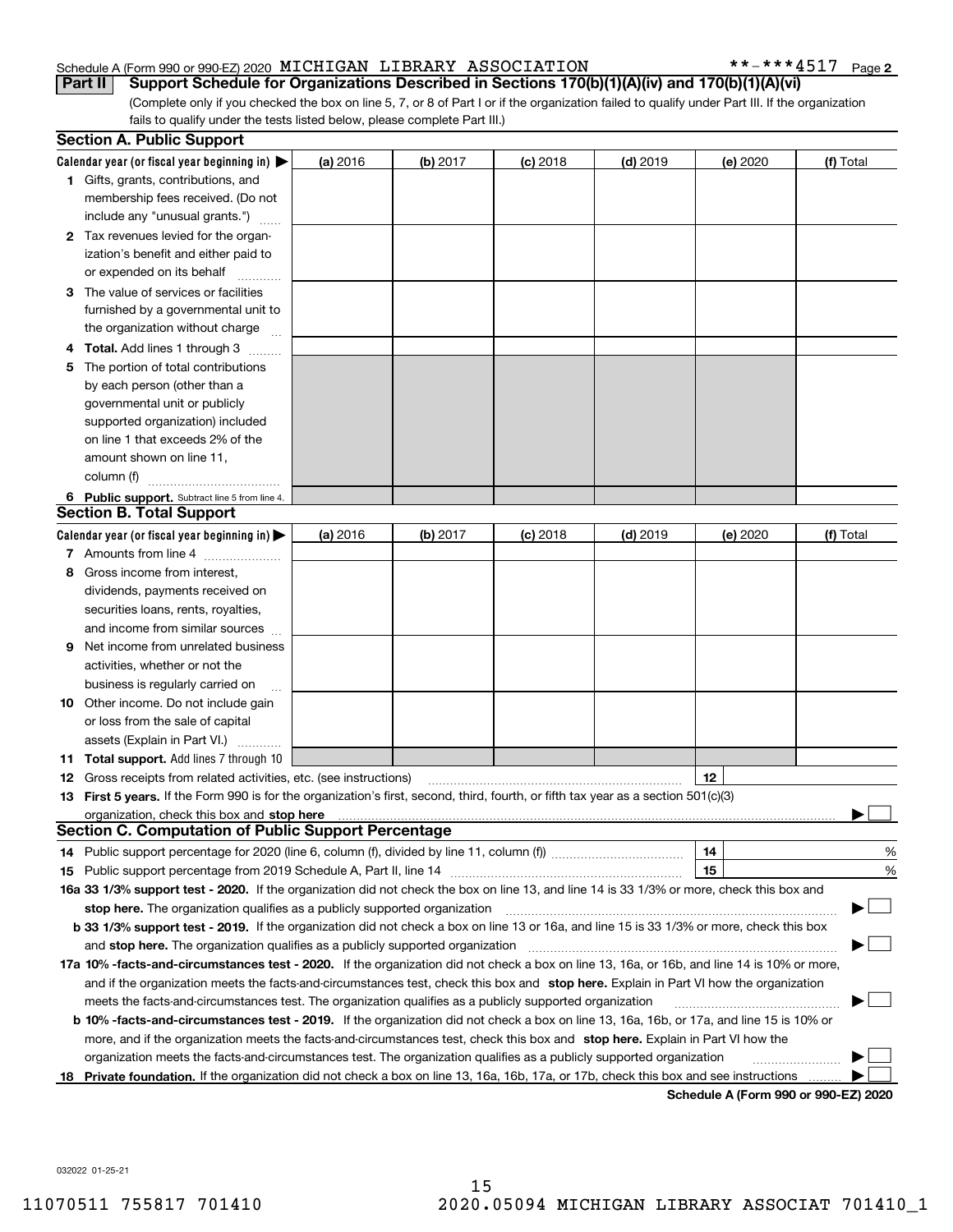#### Schedule A (Form 990 or 990-EZ) 2020 <code>MICHIGAN LIBRARY ASSOCIATION</code> \*\*\*\*\*\*4517 <code>Page</code> **Part III Support Schedule for Organizations Described in Section 509(a)(2)**

(Complete only if you checked the box on line 10 of Part I or if the organization failed to qualify under Part II. If the organization fails to qualify under the tests listed below, please complete Part II.)

|    | <b>Section A. Public Support</b>                                                                                                                                                                                                                                 |                        |           |                   |            |                                      |                                          |
|----|------------------------------------------------------------------------------------------------------------------------------------------------------------------------------------------------------------------------------------------------------------------|------------------------|-----------|-------------------|------------|--------------------------------------|------------------------------------------|
|    | Calendar year (or fiscal year beginning in)                                                                                                                                                                                                                      | (a) 2016               | (b) 2017  | $(c)$ 2018        | $(d)$ 2019 | (e) 2020                             | (f) Total                                |
|    | 1 Gifts, grants, contributions, and                                                                                                                                                                                                                              |                        |           |                   |            |                                      |                                          |
|    | membership fees received. (Do not                                                                                                                                                                                                                                |                        |           |                   |            |                                      |                                          |
|    | include any "unusual grants.")                                                                                                                                                                                                                                   | 330,944.               | 360, 533. | 387,011.          | 481,235.   | 432,771.                             | 1992494.                                 |
|    | 2 Gross receipts from admissions,<br>merchandise sold or services per-<br>formed, or facilities furnished in<br>any activity that is related to the<br>organization's tax-exempt purpose                                                                         | 261, 215.              | 326, 293. | 342,398.          | 281, 469.  | 140,332.                             | 1351707.                                 |
|    | 3 Gross receipts from activities that<br>are not an unrelated trade or bus-<br>iness under section 513                                                                                                                                                           |                        |           |                   |            |                                      |                                          |
|    | 4 Tax revenues levied for the organ-<br>ization's benefit and either paid to<br>or expended on its behalf                                                                                                                                                        |                        |           |                   |            |                                      |                                          |
|    | 5 The value of services or facilities<br>furnished by a governmental unit to<br>the organization without charge                                                                                                                                                  |                        |           |                   |            |                                      |                                          |
|    | 6 Total. Add lines 1 through 5                                                                                                                                                                                                                                   | 592, 159.              | 686, 826. | 729,409.          | 762, 704.  | 573, 103.                            | 3344201.                                 |
|    | 7a Amounts included on lines 1, 2, and                                                                                                                                                                                                                           |                        |           |                   |            |                                      |                                          |
|    | 3 received from disqualified persons                                                                                                                                                                                                                             |                        |           |                   |            |                                      | 0.                                       |
|    | <b>b</b> Amounts included on lines 2 and 3 received<br>from other than disqualified persons that<br>exceed the greater of \$5,000 or 1% of the<br>amount on line 13 for the year                                                                                 |                        |           |                   |            |                                      | 0.                                       |
|    | c Add lines 7a and 7b                                                                                                                                                                                                                                            |                        |           |                   |            |                                      | $\overline{0}$ .                         |
|    | 8 Public support. (Subtract line 7c from line 6.)                                                                                                                                                                                                                |                        |           |                   |            |                                      | 3344201.                                 |
|    | <b>Section B. Total Support</b>                                                                                                                                                                                                                                  |                        |           |                   |            |                                      |                                          |
|    | Calendar year (or fiscal year beginning in)                                                                                                                                                                                                                      | (a) 2016               | (b) 2017  | $(c)$ 2018        | $(d)$ 2019 | (e) 2020                             | (f) Total                                |
|    | <b>9</b> Amounts from line 6                                                                                                                                                                                                                                     | $\overline{592,159}$ . | 686, 826. | 729,409.          | 762, 704.  | $\overline{573,103}$ .               | 3344201.                                 |
|    | 10a Gross income from interest,<br>dividends, payments received on<br>securities loans, rents, royalties,<br>and income from similar sources                                                                                                                     | 2,130.                 | 3,964.    | 10,687.           | 17,081.    | 3,930.                               | 37,792.                                  |
|    | <b>b</b> Unrelated business taxable income                                                                                                                                                                                                                       |                        |           |                   |            |                                      |                                          |
|    | (less section 511 taxes) from businesses                                                                                                                                                                                                                         |                        |           |                   |            |                                      |                                          |
|    | acquired after June 30, 1975                                                                                                                                                                                                                                     |                        |           |                   |            |                                      |                                          |
|    | c Add lines 10a and 10b<br>11 Net income from unrelated business<br>activities not included in line 10b.<br>whether or not the business is<br>regularly carried on                                                                                               | $\overline{2,130}$ .   | 3,964.    | 10,687.           | 17,081.    | 3,930.                               | 37,792.                                  |
|    | <b>12</b> Other income. Do not include gain<br>or loss from the sale of capital<br>assets (Explain in Part VI.)                                                                                                                                                  |                        |           |                   |            |                                      |                                          |
|    | 13 Total support. (Add lines 9, 10c, 11, and 12.)                                                                                                                                                                                                                | 594, 289.              | 690,790.  | 740,096. 779,785. |            | 577,033.                             | 3381993.                                 |
|    | 14 First 5 years. If the Form 990 is for the organization's first, second, third, fourth, or fifth tax year as a section 501(c)(3) organization,                                                                                                                 |                        |           |                   |            |                                      |                                          |
|    | check this box and stop here measurement contracts and the state of the state of the state of the state of the                                                                                                                                                   |                        |           |                   |            |                                      |                                          |
|    | <b>Section C. Computation of Public Support Percentage</b>                                                                                                                                                                                                       |                        |           |                   |            |                                      |                                          |
|    | 15 Public support percentage for 2020 (line 8, column (f), divided by line 13, column (f))                                                                                                                                                                       |                        |           |                   |            | 15                                   | 98.88<br>$\%$                            |
|    | 16 Public support percentage from 2019 Schedule A, Part III, line 15                                                                                                                                                                                             |                        |           |                   |            | 16                                   | 98.95<br>$\%$                            |
|    | <b>Section D. Computation of Investment Income Percentage</b>                                                                                                                                                                                                    |                        |           |                   |            |                                      |                                          |
|    | 17 Investment income percentage for 2020 (line 10c, column (f), divided by line 13, column (f))                                                                                                                                                                  |                        |           |                   |            | 17                                   | 1.12<br>$\%$                             |
|    | 18 Investment income percentage from 2019 Schedule A, Part III, line 17                                                                                                                                                                                          |                        |           |                   |            | 18                                   | 1.05<br>%                                |
|    | 19a 33 1/3% support tests - 2020. If the organization did not check the box on line 14, and line 15 is more than 33 1/3%, and line 17 is not                                                                                                                     |                        |           |                   |            |                                      | $\blacktriangleright$ $\boxed{\text{X}}$ |
|    | more than 33 1/3%, check this box and stop here. The organization qualifies as a publicly supported organization<br><b>b 33 1/3% support tests - 2019.</b> If the organization did not check a box on line 14 or line 19a, and line 16 is more than 33 1/3%, and |                        |           |                   |            |                                      |                                          |
|    | line 18 is not more than 33 1/3%, check this box and stop here. The organization qualifies as a publicly supported organization                                                                                                                                  |                        |           |                   |            |                                      |                                          |
| 20 | Private foundation. If the organization did not check a box on line 14, 19a, or 19b, check this box and see instructions                                                                                                                                         |                        |           |                   |            |                                      |                                          |
|    | 032023 01-25-21                                                                                                                                                                                                                                                  |                        |           |                   |            | Schedule A (Form 990 or 990-EZ) 2020 |                                          |
|    |                                                                                                                                                                                                                                                                  |                        |           |                   |            |                                      |                                          |

16

11070511 755817 701410 2020.05094 MICHIGAN LIBRARY ASSOCIAT 701410\_1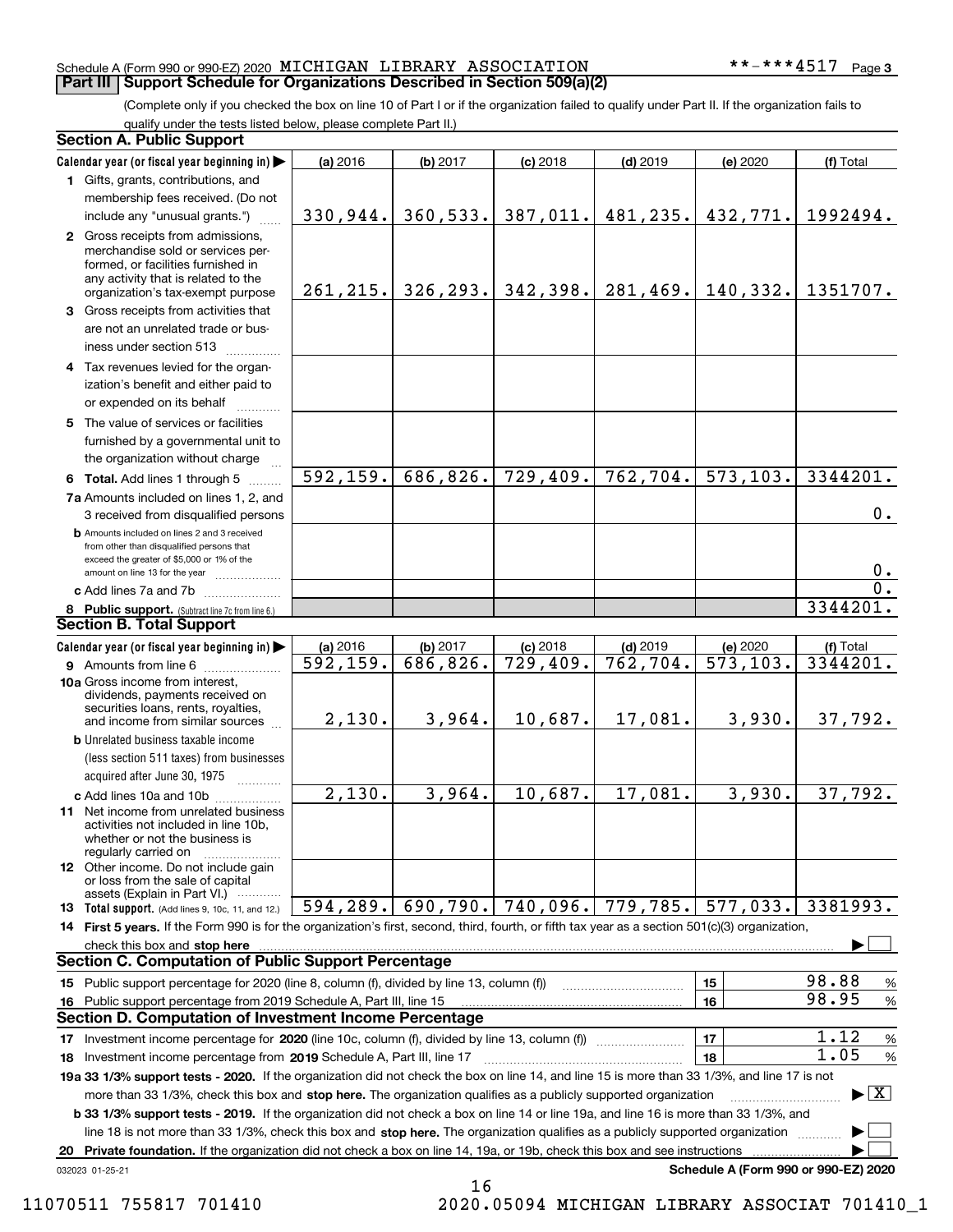## Schedule A (Form 990 or 990-EZ) 2020 <code>MICHIGAN LIBRARY ASSOCIATION</code> \*\*\*\*\*\*4517 <code>Page</code>

## **Part IV Supporting Organizations**

(Complete only if you checked a box in line 12 on Part I. If you checked box 12a, Part I, complete Sections A and B. If you checked box 12b, Part I, complete Sections A and C. If you checked box 12c, Part I, complete Sections A, D, and E. If you checked box 12d, Part I, complete Sections A and D, and complete Part V.)

## **Section A. All Supporting Organizations**

- **1** Are all of the organization's supported organizations listed by name in the organization's governing documents? If "No," describe in **Part VI** how the supported organizations are designated. If designated by *class or purpose, describe the designation. If historic and continuing relationship, explain.*
- **2** Did the organization have any supported organization that does not have an IRS determination of status under section 509(a)(1) or (2)? If "Yes," explain in Part VI how the organization determined that the supported *organization was described in section 509(a)(1) or (2).*
- **3a** Did the organization have a supported organization described in section 501(c)(4), (5), or (6)? If "Yes," answer *lines 3b and 3c below.*
- **b** Did the organization confirm that each supported organization qualified under section 501(c)(4), (5), or (6) and satisfied the public support tests under section 509(a)(2)? If "Yes," describe in **Part VI** when and how the *organization made the determination.*
- **c**Did the organization ensure that all support to such organizations was used exclusively for section 170(c)(2)(B) purposes? If "Yes," explain in **Part VI** what controls the organization put in place to ensure such use.
- **4a***If* Was any supported organization not organized in the United States ("foreign supported organization")? *"Yes," and if you checked box 12a or 12b in Part I, answer lines 4b and 4c below.*
- **b** Did the organization have ultimate control and discretion in deciding whether to make grants to the foreign supported organization? If "Yes," describe in **Part VI** how the organization had such control and discretion *despite being controlled or supervised by or in connection with its supported organizations.*
- **c** Did the organization support any foreign supported organization that does not have an IRS determination under sections 501(c)(3) and 509(a)(1) or (2)? If "Yes," explain in **Part VI** what controls the organization used *to ensure that all support to the foreign supported organization was used exclusively for section 170(c)(2)(B) purposes.*
- **5a** Did the organization add, substitute, or remove any supported organizations during the tax year? If "Yes," answer lines 5b and 5c below (if applicable). Also, provide detail in **Part VI,** including (i) the names and EIN *numbers of the supported organizations added, substituted, or removed; (ii) the reasons for each such action; (iii) the authority under the organization's organizing document authorizing such action; and (iv) how the action was accomplished (such as by amendment to the organizing document).*
- **b** Type I or Type II only. Was any added or substituted supported organization part of a class already designated in the organization's organizing document?
- **cSubstitutions only.**  Was the substitution the result of an event beyond the organization's control?
- **6** Did the organization provide support (whether in the form of grants or the provision of services or facilities) to **Part VI.** *If "Yes," provide detail in* support or benefit one or more of the filing organization's supported organizations? anyone other than (i) its supported organizations, (ii) individuals that are part of the charitable class benefited by one or more of its supported organizations, or (iii) other supporting organizations that also
- **7**Did the organization provide a grant, loan, compensation, or other similar payment to a substantial contributor *If "Yes," complete Part I of Schedule L (Form 990 or 990-EZ).* regard to a substantial contributor? (as defined in section 4958(c)(3)(C)), a family member of a substantial contributor, or a 35% controlled entity with
- **8** Did the organization make a loan to a disqualified person (as defined in section 4958) not described in line 7? *If "Yes," complete Part I of Schedule L (Form 990 or 990-EZ).*
- **9a** Was the organization controlled directly or indirectly at any time during the tax year by one or more in section 509(a)(1) or (2))? If "Yes," *provide detail in* <code>Part VI.</code> disqualified persons, as defined in section 4946 (other than foundation managers and organizations described
- **b** Did one or more disqualified persons (as defined in line 9a) hold a controlling interest in any entity in which the supporting organization had an interest? If "Yes," provide detail in P**art VI**.
- **c**Did a disqualified person (as defined in line 9a) have an ownership interest in, or derive any personal benefit from, assets in which the supporting organization also had an interest? If "Yes," provide detail in P**art VI.**
- **10a** Was the organization subject to the excess business holdings rules of section 4943 because of section supporting organizations)? If "Yes," answer line 10b below. 4943(f) (regarding certain Type II supporting organizations, and all Type III non-functionally integrated
- **b** Did the organization have any excess business holdings in the tax year? (Use Schedule C, Form 4720, to *determine whether the organization had excess business holdings.)*

032024 01-25-21

**3a3b3c4a4b4c5a 5b5c6789a 9b9c10a10b**

**Schedule A (Form 990 or 990-EZ) 2020**

**1**

**2**

**YesNo**

17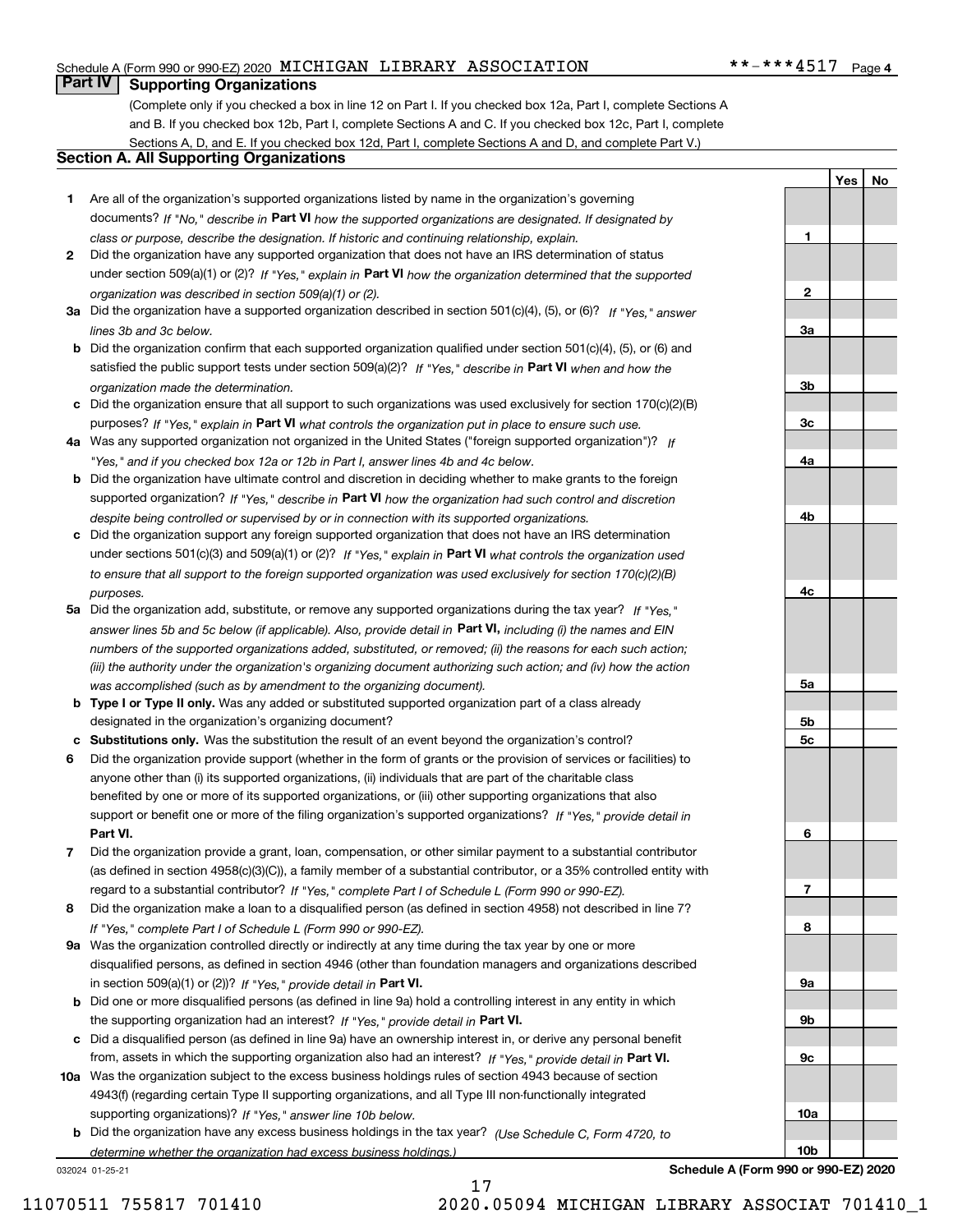### Schedule A (Form 990 or 990-EZ) 2020 <code>MICHIGAN LIBRARY ASSOCIATION</code> \*\*\*\*\*\*4517 <code>Page</code>

|              | <b>Supporting Organizations (continued)</b><br>Part IV                                                                                                                                                                                                   |     |    |
|--------------|----------------------------------------------------------------------------------------------------------------------------------------------------------------------------------------------------------------------------------------------------------|-----|----|
|              |                                                                                                                                                                                                                                                          | Yes | No |
| 11           | Has the organization accepted a gift or contribution from any of the following persons?                                                                                                                                                                  |     |    |
|              | a A person who directly or indirectly controls, either alone or together with persons described in lines 11b and                                                                                                                                         |     |    |
|              | 11c below, the governing body of a supported organization?<br>11a                                                                                                                                                                                        |     |    |
|              | <b>b</b> A family member of a person described in line 11a above?<br>11b                                                                                                                                                                                 |     |    |
| с            | A 35% controlled entity of a person described in line 11a or 11b above? If "Yes" to line 11a, 11b, or 11c, provide                                                                                                                                       |     |    |
|              | detail in Part VI.<br>11c                                                                                                                                                                                                                                |     |    |
|              | <b>Section B. Type I Supporting Organizations</b>                                                                                                                                                                                                        |     |    |
|              |                                                                                                                                                                                                                                                          | Yes | No |
| 1            | Did the governing body, members of the governing body, officers acting in their official capacity, or membership of one or                                                                                                                               |     |    |
|              | more supported organizations have the power to regularly appoint or elect at least a majority of the organization's officers,<br>directors, or trustees at all times during the tax year? If "No," describe in Part VI how the supported organization(s) |     |    |
|              | effectively operated, supervised, or controlled the organization's activities. If the organization had more than one supported                                                                                                                           |     |    |
|              | organization, describe how the powers to appoint and/or remove officers, directors, or trustees were allocated among the                                                                                                                                 |     |    |
|              | 1<br>supported organizations and what conditions or restrictions, if any, applied to such powers during the tax year.                                                                                                                                    |     |    |
| $\mathbf{2}$ | Did the organization operate for the benefit of any supported organization other than the supported                                                                                                                                                      |     |    |
|              | organization(s) that operated, supervised, or controlled the supporting organization? If "Yes," explain in                                                                                                                                               |     |    |
|              | Part VI how providing such benefit carried out the purposes of the supported organization(s) that operated,                                                                                                                                              |     |    |
|              | 2<br>supervised, or controlled the supporting organization.                                                                                                                                                                                              |     |    |
|              | Section C. Type II Supporting Organizations                                                                                                                                                                                                              |     |    |
|              |                                                                                                                                                                                                                                                          | Yes | No |
| 1.           | Were a majority of the organization's directors or trustees during the tax year also a majority of the directors                                                                                                                                         |     |    |
|              | or trustees of each of the organization's supported organization(s)? If "No," describe in Part VI how control                                                                                                                                            |     |    |
|              | or management of the supporting organization was vested in the same persons that controlled or managed                                                                                                                                                   |     |    |
|              | 1<br>the supported organization(s).<br>Section D. All Type III Supporting Organizations                                                                                                                                                                  |     |    |
|              |                                                                                                                                                                                                                                                          |     |    |
|              |                                                                                                                                                                                                                                                          | Yes | No |
| 1.           | Did the organization provide to each of its supported organizations, by the last day of the fifth month of the                                                                                                                                           |     |    |
|              | organization's tax year, (i) a written notice describing the type and amount of support provided during the prior tax                                                                                                                                    |     |    |
|              | year, (ii) a copy of the Form 990 that was most recently filed as of the date of notification, and (iii) copies of the                                                                                                                                   |     |    |
|              | 1<br>organization's governing documents in effect on the date of notification, to the extent not previously provided?                                                                                                                                    |     |    |
| $\mathbf{2}$ | Were any of the organization's officers, directors, or trustees either (i) appointed or elected by the supported                                                                                                                                         |     |    |
|              | organization(s) or (ii) serving on the governing body of a supported organization? If "No," explain in Part VI how                                                                                                                                       |     |    |
|              | 2<br>the organization maintained a close and continuous working relationship with the supported organization(s).                                                                                                                                         |     |    |
| 3            | By reason of the relationship described in line 2, above, did the organization's supported organizations have a                                                                                                                                          |     |    |
|              | significant voice in the organization's investment policies and in directing the use of the organization's                                                                                                                                               |     |    |
|              | income or assets at all times during the tax year? If "Yes," describe in Part VI the role the organization's                                                                                                                                             |     |    |
|              | 3<br>supported organizations played in this regard.<br>Section E. Type III Functionally Integrated Supporting Organizations                                                                                                                              |     |    |
| 1            | Check the box next to the method that the organization used to satisfy the Integral Part Test during the year (see instructions).                                                                                                                        |     |    |
| a            | The organization satisfied the Activities Test. Complete line 2 below.                                                                                                                                                                                   |     |    |
| b            | The organization is the parent of each of its supported organizations. Complete line 3 below.                                                                                                                                                            |     |    |
| c            | The organization supported a governmental entity. Describe in Part VI how you supported a governmental entity (see instructions).                                                                                                                        |     |    |
|              |                                                                                                                                                                                                                                                          |     |    |

- **2Answer lines 2a and 2b below. Yes No** Activities Test.
- **a** Did substantially all of the organization's activities during the tax year directly further the exempt purposes of **b** Did the activities described in line 2a, above, constitute activities that, but for the organization's involvement, the supported organization(s) to which the organization was responsive? If "Yes," then in **Part VI identify those supported organizations and explain**  *how these activities directly furthered their exempt purposes, how the organization was responsive to those supported organizations, and how the organization determined that these activities constituted substantially all of its activities.*
- **Part VI**  *the reasons for the organization's position that its supported organization(s) would have engaged in* one or more of the organization's supported organization(s) would have been engaged in? If "Yes," e*xplain in these activities but for the organization's involvement.*
- **3** Parent of Supported Organizations. Answer lines 3a and 3b below.

**a** Did the organization have the power to regularly appoint or elect a majority of the officers, directors, or trustees of each of the supported organizations? If "Yes" or "No" provide details in P**art VI.** 

032025 01-25-21 **b** Did the organization exercise a substantial degree of direction over the policies, programs, and activities of each of its supported organizations? If "Yes," describe in Part VI the role played by the organization in this regard.

**Schedule A (Form 990 or 990-EZ) 2020**

**2a**

**2b**

**3a**

**3b**

11070511 755817 701410 2020.05094 MICHIGAN LIBRARY ASSOCIAT 701410\_1

18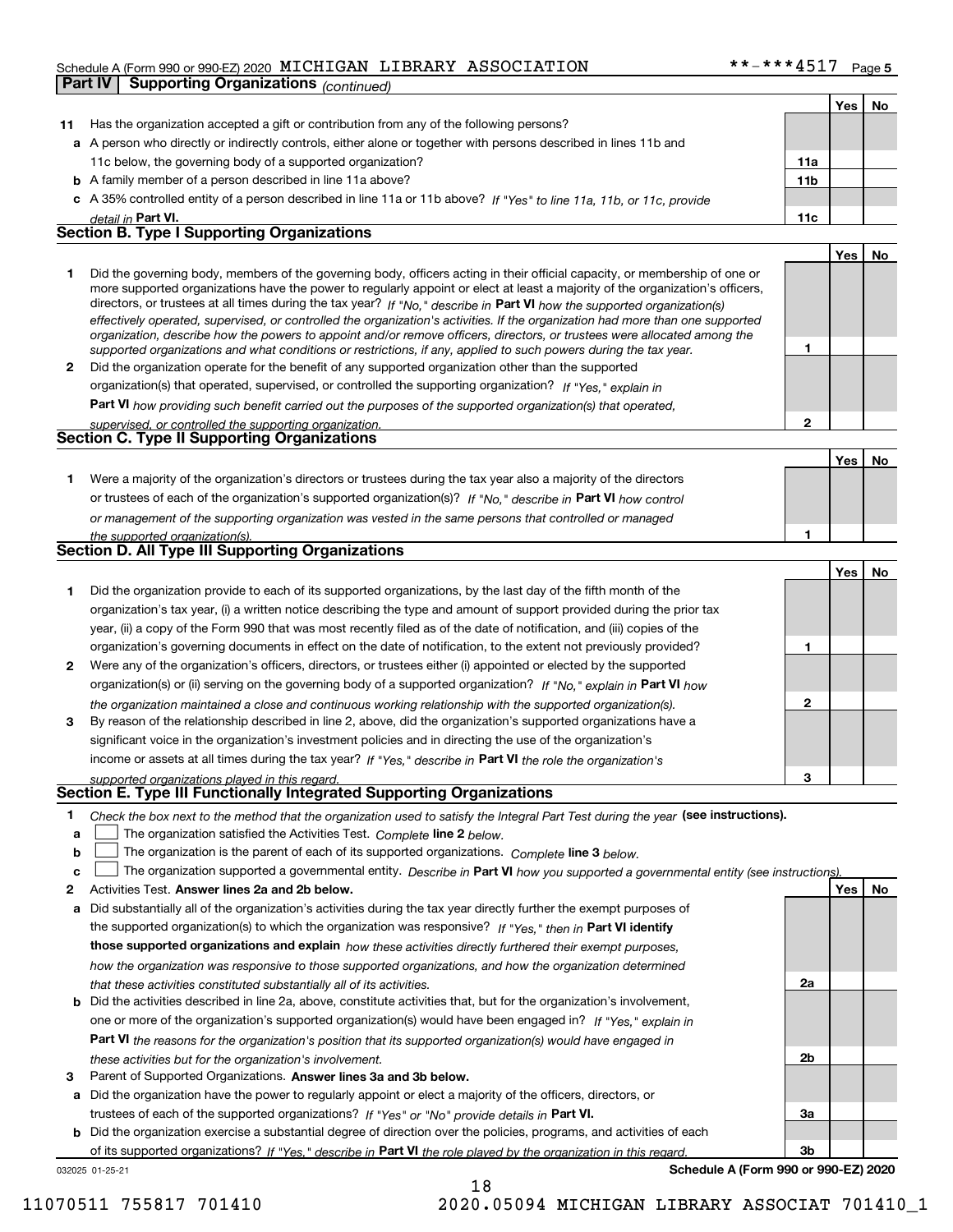|  | Schedule A (Form 990 or 990-EZ) 2020 MICHIGAN LIBRARY ASSOCIATION |  |                                                                                       |  |
|--|-------------------------------------------------------------------|--|---------------------------------------------------------------------------------------|--|
|  |                                                                   |  | <b>Part V</b> Type III Non-Functionally Integrated 509(a)(3) Supporting Organizations |  |

1 Check here if the organization satisfied the Integral Part Test as a qualifying trust on Nov. 20, 1970 (explain in Part VI). See instructions. All other Type III non-functionally integrated supporting organizations must complete Sections A through E.

|              | Section A - Adjusted Net Income                                                                                                   | (A) Prior Year | (B) Current Year<br>(optional) |                                |
|--------------|-----------------------------------------------------------------------------------------------------------------------------------|----------------|--------------------------------|--------------------------------|
| 1            | Net short-term capital gain                                                                                                       | 1              |                                |                                |
| 2            | Recoveries of prior-year distributions                                                                                            | $\overline{2}$ |                                |                                |
| 3            | Other gross income (see instructions)                                                                                             | 3              |                                |                                |
| 4            | Add lines 1 through 3.                                                                                                            | 4              |                                |                                |
| 5            | Depreciation and depletion                                                                                                        | 5              |                                |                                |
| 6            | Portion of operating expenses paid or incurred for production or                                                                  |                |                                |                                |
|              | collection of gross income or for management, conservation, or                                                                    |                |                                |                                |
|              | maintenance of property held for production of income (see instructions)                                                          | 6              |                                |                                |
| 7            | Other expenses (see instructions)                                                                                                 | $\overline{7}$ |                                |                                |
| 8            | Adjusted Net Income (subtract lines 5, 6, and 7 from line 4)                                                                      | 8              |                                |                                |
|              | <b>Section B - Minimum Asset Amount</b>                                                                                           |                | (A) Prior Year                 | (B) Current Year<br>(optional) |
| 1            | Aggregate fair market value of all non-exempt-use assets (see                                                                     |                |                                |                                |
|              | instructions for short tax year or assets held for part of year):                                                                 |                |                                |                                |
|              | <b>a</b> Average monthly value of securities                                                                                      | 1a             |                                |                                |
|              | <b>b</b> Average monthly cash balances                                                                                            | 1 <sub>b</sub> |                                |                                |
|              | c Fair market value of other non-exempt-use assets                                                                                | 1c             |                                |                                |
|              | d Total (add lines 1a, 1b, and 1c)                                                                                                | 1d             |                                |                                |
|              | e Discount claimed for blockage or other factors                                                                                  |                |                                |                                |
|              | (explain in detail in Part VI):                                                                                                   |                |                                |                                |
| $\mathbf{2}$ | Acquisition indebtedness applicable to non-exempt-use assets                                                                      | 2              |                                |                                |
| 3            | Subtract line 2 from line 1d.                                                                                                     | 3              |                                |                                |
| 4            | Cash deemed held for exempt use. Enter 0.015 of line 3 (for greater amount,                                                       |                |                                |                                |
|              | see instructions)                                                                                                                 | 4              |                                |                                |
| 5            | Net value of non-exempt-use assets (subtract line 4 from line 3)                                                                  | 5              |                                |                                |
| 6            | Multiply line 5 by 0.035.                                                                                                         | 6              |                                |                                |
| 7            | Recoveries of prior-year distributions                                                                                            | $\overline{7}$ |                                |                                |
| 8            | Minimum Asset Amount (add line 7 to line 6)                                                                                       | 8              |                                |                                |
|              | <b>Section C - Distributable Amount</b>                                                                                           |                |                                | <b>Current Year</b>            |
| 1            | Adjusted net income for prior year (from Section A, line 8, column A)                                                             | 1              |                                |                                |
| 2            | Enter 0.85 of line 1.                                                                                                             | $\overline{2}$ |                                |                                |
| 3            | Minimum asset amount for prior year (from Section B, line 8, column A)                                                            | 3              |                                |                                |
| 4            | Enter greater of line 2 or line 3.                                                                                                | 4              |                                |                                |
| 5            | Income tax imposed in prior year                                                                                                  | 5              |                                |                                |
| 6            | <b>Distributable Amount.</b> Subtract line 5 from line 4, unless subject to                                                       |                |                                |                                |
|              | emergency temporary reduction (see instructions).                                                                                 | 6              |                                |                                |
| 7            | Check here if the current year is the organization's first as a non-functionally integrated Type III supporting organization (see |                |                                |                                |

instructions).

**1**

**Schedule A (Form 990 or 990-EZ) 2020**

032026 01-25-21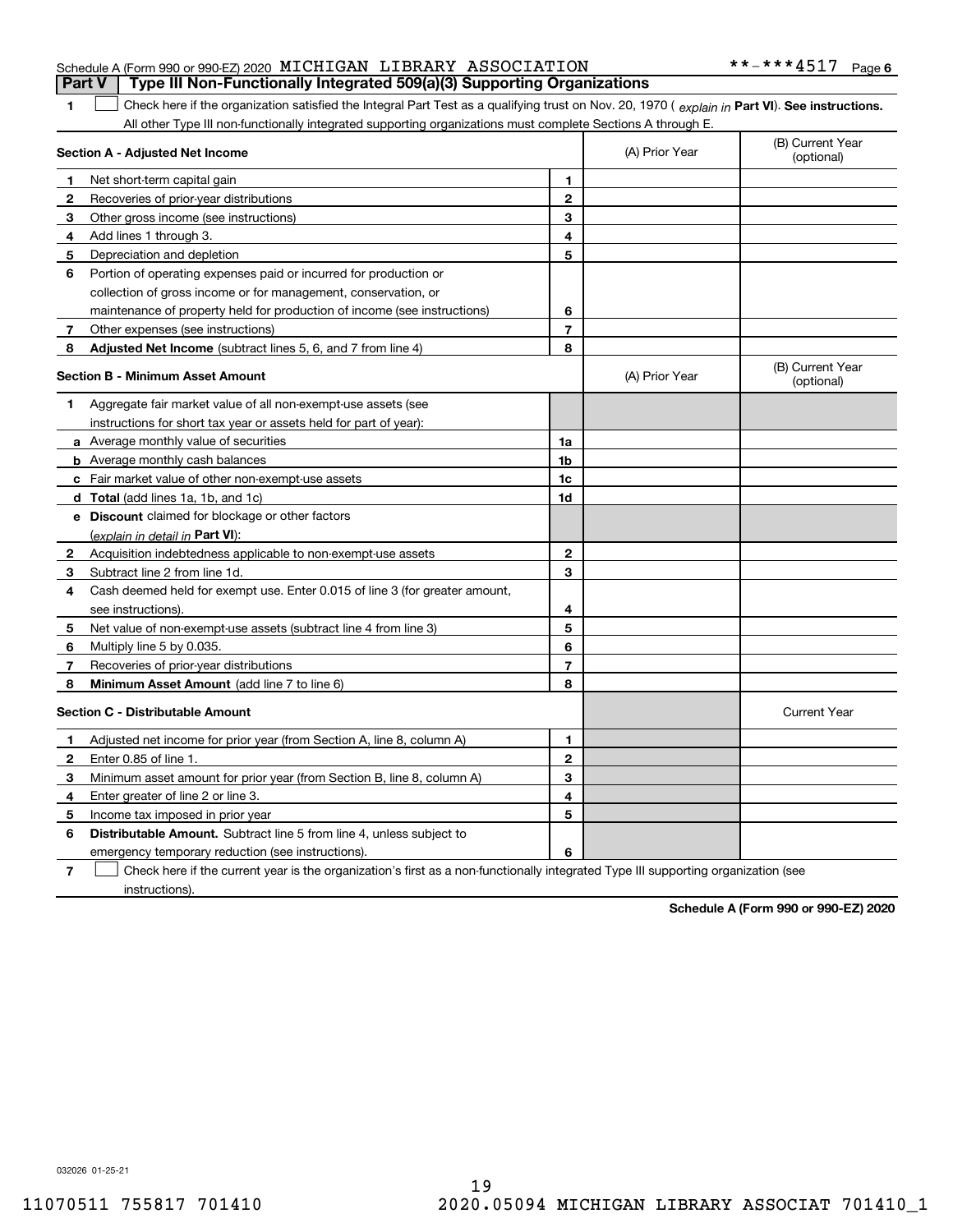### Schedule A (Form 990 or 990-EZ) 2020 <code>MICHIGAN LIBRARY ASSOCIATION</code> \*\*\*\*\*\*4517 <code>Page</code>

| <b>Part V</b> | Type III Non-Functionally Integrated 509(a)(3) Supporting Organizations                    |                             | (continued)                           |              |                                         |
|---------------|--------------------------------------------------------------------------------------------|-----------------------------|---------------------------------------|--------------|-----------------------------------------|
|               | <b>Section D - Distributions</b>                                                           |                             |                                       |              | <b>Current Year</b>                     |
| 1             | Amounts paid to supported organizations to accomplish exempt purposes                      |                             |                                       | 1            |                                         |
| 2             | Amounts paid to perform activity that directly furthers exempt purposes of supported       |                             |                                       |              |                                         |
|               | organizations, in excess of income from activity                                           |                             |                                       | $\mathbf{2}$ |                                         |
| 3             | Administrative expenses paid to accomplish exempt purposes of supported organizations      |                             | 3                                     |              |                                         |
| 4             | Amounts paid to acquire exempt-use assets                                                  |                             |                                       | 4            |                                         |
| 5             | Qualified set-aside amounts (prior IRS approval required - provide details in Part VI)     |                             |                                       | 5            |                                         |
| 6             | Other distributions ( <i>describe in</i> Part VI). See instructions.                       |                             |                                       | 6            |                                         |
| 7             | Total annual distributions. Add lines 1 through 6.                                         |                             |                                       | 7            |                                         |
| 8             | Distributions to attentive supported organizations to which the organization is responsive |                             |                                       |              |                                         |
|               | (provide details in Part VI). See instructions.                                            |                             |                                       | 8            |                                         |
| 9             | Distributable amount for 2020 from Section C, line 6                                       |                             |                                       | 9            |                                         |
| 10            | Line 8 amount divided by line 9 amount                                                     |                             |                                       | 10           |                                         |
|               |                                                                                            | (i)                         | (ii)                                  |              | (iii)                                   |
|               | Section E - Distribution Allocations (see instructions)                                    | <b>Excess Distributions</b> | <b>Underdistributions</b><br>Pre-2020 |              | <b>Distributable</b><br>Amount for 2020 |
| 1             | Distributable amount for 2020 from Section C, line 6                                       |                             |                                       |              |                                         |
| 2             | Underdistributions, if any, for years prior to 2020 (reason-                               |                             |                                       |              |                                         |
|               | able cause required - explain in Part VI). See instructions.                               |                             |                                       |              |                                         |
| 3             | Excess distributions carryover, if any, to 2020                                            |                             |                                       |              |                                         |
|               | <b>a</b> From 2015                                                                         |                             |                                       |              |                                         |
|               | <b>b</b> From 2016                                                                         |                             |                                       |              |                                         |
|               | c From 2017                                                                                |                             |                                       |              |                                         |
|               | <b>d</b> From 2018                                                                         |                             |                                       |              |                                         |
|               | e From 2019                                                                                |                             |                                       |              |                                         |
|               | f Total of lines 3a through 3e                                                             |                             |                                       |              |                                         |
|               | g Applied to underdistributions of prior years                                             |                             |                                       |              |                                         |
|               | <b>h</b> Applied to 2020 distributable amount                                              |                             |                                       |              |                                         |
|               | Carryover from 2015 not applied (see instructions)                                         |                             |                                       |              |                                         |
|               | Remainder. Subtract lines 3g, 3h, and 3i from line 3f.                                     |                             |                                       |              |                                         |
| 4             | Distributions for 2020 from Section D,                                                     |                             |                                       |              |                                         |
|               | line $7:$                                                                                  |                             |                                       |              |                                         |
|               | a Applied to underdistributions of prior years                                             |                             |                                       |              |                                         |
|               | <b>b</b> Applied to 2020 distributable amount                                              |                             |                                       |              |                                         |
|               | c Remainder. Subtract lines 4a and 4b from line 4.                                         |                             |                                       |              |                                         |
| 5             | Remaining underdistributions for years prior to 2020, if                                   |                             |                                       |              |                                         |
|               | any. Subtract lines 3g and 4a from line 2. For result greater                              |                             |                                       |              |                                         |
|               | than zero, explain in Part VI. See instructions.                                           |                             |                                       |              |                                         |
| 6             | Remaining underdistributions for 2020. Subtract lines 3h                                   |                             |                                       |              |                                         |
|               | and 4b from line 1. For result greater than zero, explain in                               |                             |                                       |              |                                         |
|               | Part VI. See instructions.                                                                 |                             |                                       |              |                                         |
| 7             | Excess distributions carryover to 2021. Add lines 3j                                       |                             |                                       |              |                                         |
|               | and 4c.                                                                                    |                             |                                       |              |                                         |
| 8             | Breakdown of line 7:                                                                       |                             |                                       |              |                                         |
|               | a Excess from 2016                                                                         |                             |                                       |              |                                         |
|               | <b>b</b> Excess from 2017                                                                  |                             |                                       |              |                                         |
|               | c Excess from 2018                                                                         |                             |                                       |              |                                         |
|               | d Excess from 2019                                                                         |                             |                                       |              |                                         |
|               | e Excess from 2020                                                                         |                             |                                       |              |                                         |
|               |                                                                                            |                             |                                       |              |                                         |

**Schedule A (Form 990 or 990-EZ) 2020**

032027 01-25-21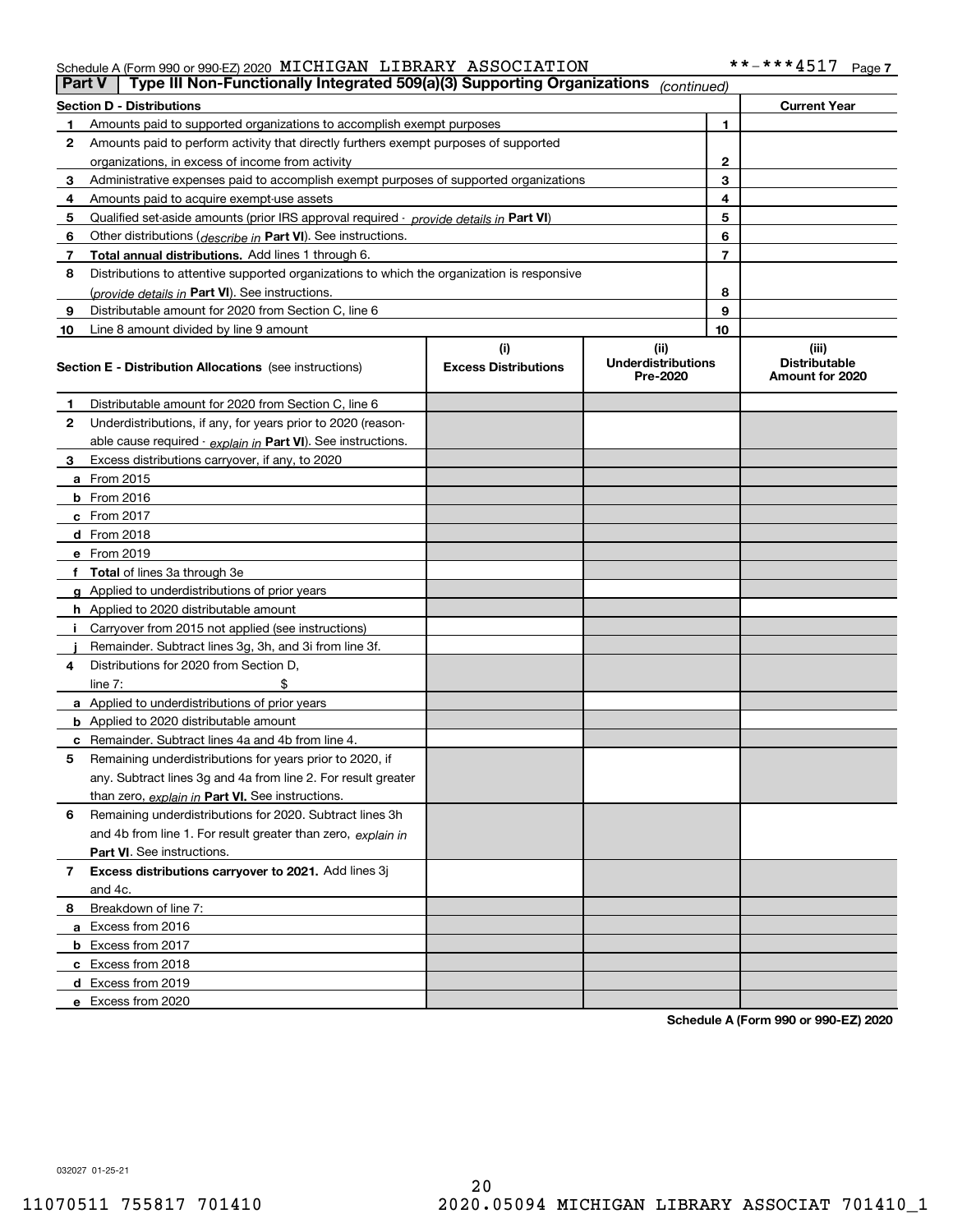|                 |                     |  | Schedule A (Form 990 or 990-EZ) 2020 MICHIGAN LIBRARY ASSOCIATION |                                                                                                                                                                                                                                                                                                                                                                                                                                   | **-***4517 Page 8                    |  |
|-----------------|---------------------|--|-------------------------------------------------------------------|-----------------------------------------------------------------------------------------------------------------------------------------------------------------------------------------------------------------------------------------------------------------------------------------------------------------------------------------------------------------------------------------------------------------------------------|--------------------------------------|--|
| <b>Part VI</b>  |                     |  |                                                                   | Supplemental Information. Provide the explanations required by Part II, line 10; Part II, line 17a or 17b; Part III, line 12;<br>Part IV, Section A, lines 1, 2, 3b, 3c, 4b, 4c, 5a, 6, 9a, 9b, 9c, 11a, 11b, and 11c; Part IV, Section B, lines 1 and 2; Part IV, Section C,<br>line 1; Part IV, Section D, lines 2 and 3; Part IV, Section E, lines 1c, 2a, 2b, 3a, and 3b; Part V, line 1; Part V, Section B, line 1e; Part V, |                                      |  |
|                 | (See instructions.) |  |                                                                   | Section D, lines 5, 6, and 8; and Part V, Section E, lines 2, 5, and 6. Also complete this part for any additional information.                                                                                                                                                                                                                                                                                                   |                                      |  |
|                 |                     |  |                                                                   |                                                                                                                                                                                                                                                                                                                                                                                                                                   |                                      |  |
|                 |                     |  |                                                                   |                                                                                                                                                                                                                                                                                                                                                                                                                                   |                                      |  |
|                 |                     |  |                                                                   |                                                                                                                                                                                                                                                                                                                                                                                                                                   |                                      |  |
|                 |                     |  |                                                                   |                                                                                                                                                                                                                                                                                                                                                                                                                                   |                                      |  |
|                 |                     |  |                                                                   |                                                                                                                                                                                                                                                                                                                                                                                                                                   |                                      |  |
|                 |                     |  |                                                                   |                                                                                                                                                                                                                                                                                                                                                                                                                                   |                                      |  |
|                 |                     |  |                                                                   |                                                                                                                                                                                                                                                                                                                                                                                                                                   |                                      |  |
|                 |                     |  |                                                                   |                                                                                                                                                                                                                                                                                                                                                                                                                                   |                                      |  |
|                 |                     |  |                                                                   |                                                                                                                                                                                                                                                                                                                                                                                                                                   |                                      |  |
|                 |                     |  |                                                                   |                                                                                                                                                                                                                                                                                                                                                                                                                                   |                                      |  |
|                 |                     |  |                                                                   |                                                                                                                                                                                                                                                                                                                                                                                                                                   |                                      |  |
|                 |                     |  |                                                                   |                                                                                                                                                                                                                                                                                                                                                                                                                                   |                                      |  |
|                 |                     |  |                                                                   |                                                                                                                                                                                                                                                                                                                                                                                                                                   |                                      |  |
|                 |                     |  |                                                                   |                                                                                                                                                                                                                                                                                                                                                                                                                                   |                                      |  |
|                 |                     |  |                                                                   |                                                                                                                                                                                                                                                                                                                                                                                                                                   |                                      |  |
|                 |                     |  |                                                                   |                                                                                                                                                                                                                                                                                                                                                                                                                                   |                                      |  |
|                 |                     |  |                                                                   |                                                                                                                                                                                                                                                                                                                                                                                                                                   |                                      |  |
|                 |                     |  |                                                                   |                                                                                                                                                                                                                                                                                                                                                                                                                                   |                                      |  |
|                 |                     |  |                                                                   |                                                                                                                                                                                                                                                                                                                                                                                                                                   |                                      |  |
|                 |                     |  |                                                                   |                                                                                                                                                                                                                                                                                                                                                                                                                                   |                                      |  |
|                 |                     |  |                                                                   |                                                                                                                                                                                                                                                                                                                                                                                                                                   |                                      |  |
|                 |                     |  |                                                                   |                                                                                                                                                                                                                                                                                                                                                                                                                                   |                                      |  |
|                 |                     |  |                                                                   |                                                                                                                                                                                                                                                                                                                                                                                                                                   |                                      |  |
|                 |                     |  |                                                                   |                                                                                                                                                                                                                                                                                                                                                                                                                                   |                                      |  |
|                 |                     |  |                                                                   |                                                                                                                                                                                                                                                                                                                                                                                                                                   |                                      |  |
|                 |                     |  |                                                                   |                                                                                                                                                                                                                                                                                                                                                                                                                                   |                                      |  |
|                 |                     |  |                                                                   |                                                                                                                                                                                                                                                                                                                                                                                                                                   |                                      |  |
|                 |                     |  |                                                                   |                                                                                                                                                                                                                                                                                                                                                                                                                                   |                                      |  |
|                 |                     |  |                                                                   |                                                                                                                                                                                                                                                                                                                                                                                                                                   |                                      |  |
|                 |                     |  |                                                                   |                                                                                                                                                                                                                                                                                                                                                                                                                                   |                                      |  |
|                 |                     |  |                                                                   |                                                                                                                                                                                                                                                                                                                                                                                                                                   |                                      |  |
|                 |                     |  |                                                                   |                                                                                                                                                                                                                                                                                                                                                                                                                                   |                                      |  |
|                 |                     |  |                                                                   |                                                                                                                                                                                                                                                                                                                                                                                                                                   |                                      |  |
|                 |                     |  |                                                                   |                                                                                                                                                                                                                                                                                                                                                                                                                                   |                                      |  |
|                 |                     |  |                                                                   |                                                                                                                                                                                                                                                                                                                                                                                                                                   |                                      |  |
|                 |                     |  |                                                                   |                                                                                                                                                                                                                                                                                                                                                                                                                                   |                                      |  |
|                 |                     |  |                                                                   |                                                                                                                                                                                                                                                                                                                                                                                                                                   |                                      |  |
| 032028 01-25-21 |                     |  |                                                                   |                                                                                                                                                                                                                                                                                                                                                                                                                                   | Schedule A (Form 990 or 990-EZ) 2020 |  |
|                 |                     |  | 21                                                                |                                                                                                                                                                                                                                                                                                                                                                                                                                   |                                      |  |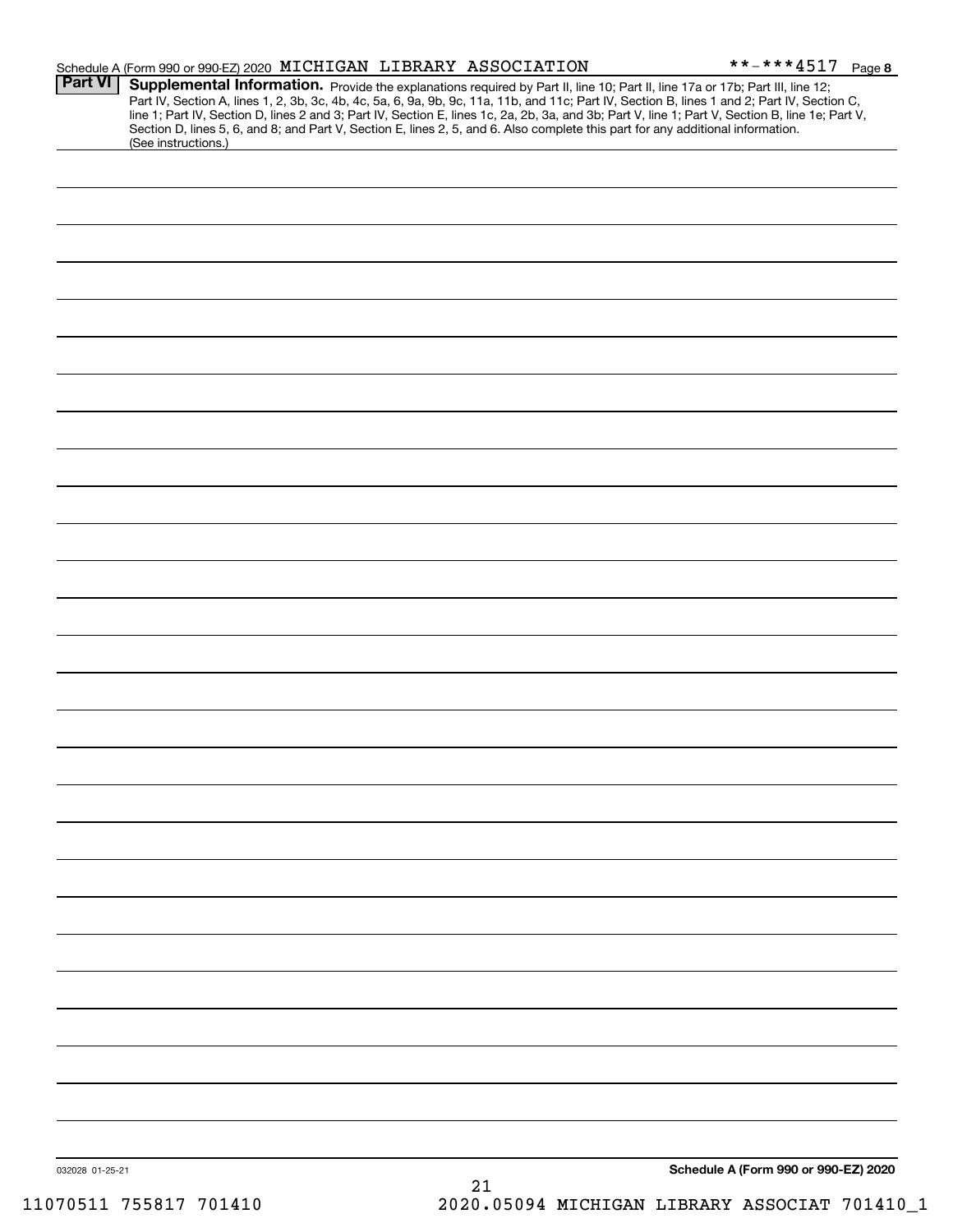Department of the Treasury Internal Revenue Service **(Form 990, 990-EZ, or 990-PF)** Name of the organization

# **Schedule B Schedule of Contributors**

**| Attach to Form 990, Form 990-EZ, or Form 990-PF. | Go to www.irs.gov/Form990 for the latest information.** OMB No. 1545-0047

**2020**

**Employer identification number**

|  |  |  |  |  | ***45 |  |  |  |  |
|--|--|--|--|--|-------|--|--|--|--|
|--|--|--|--|--|-------|--|--|--|--|

| MICHIGAN LIBRARY ASSOCIATION | -- |
|------------------------------|----|

| <b>Organization type (check one):</b> |                                                                           |  |  |  |  |
|---------------------------------------|---------------------------------------------------------------------------|--|--|--|--|
| Filers of:                            | Section:                                                                  |  |  |  |  |
| Form 990 or 990-EZ                    | $\lfloor x \rfloor$ 501(c)( 3) (enter number) organization                |  |  |  |  |
|                                       | 4947(a)(1) nonexempt charitable trust not treated as a private foundation |  |  |  |  |
|                                       | 527 political organization                                                |  |  |  |  |
| Form 990-PF                           | 501(c)(3) exempt private foundation                                       |  |  |  |  |
|                                       | 4947(a)(1) nonexempt charitable trust treated as a private foundation     |  |  |  |  |
|                                       | 501(c)(3) taxable private foundation                                      |  |  |  |  |
|                                       |                                                                           |  |  |  |  |

Check if your organization is covered by the **General Rule** or a **Special Rule. Note:**  Only a section 501(c)(7), (8), or (10) organization can check boxes for both the General Rule and a Special Rule. See instructions.

## **General Rule**

 $\boxed{\textbf{X}}$  For an organization filing Form 990, 990-EZ, or 990-PF that received, during the year, contributions totaling \$5,000 or more (in money or property) from any one contributor. Complete Parts I and II. See instructions for determining a contributor's total contributions.

#### **Special Rules**

| For an organization described in section 501(c)(3) filing Form 990 or 990-EZ that met the 33 1/3% support test of the regulations under               |
|-------------------------------------------------------------------------------------------------------------------------------------------------------|
| sections 509(a)(1) and 170(b)(1)(A)(vi), that checked Schedule A (Form 990 or 990-EZ), Part II, line 13, 16a, or 16b, and that received from          |
| any one contributor, during the year, total contributions of the greater of (1) \$5,000; or (2) 2% of the amount on (i) Form 990, Part VIII, line 1h; |
| or (ii) Form 990-EZ, line 1. Complete Parts I and II.                                                                                                 |

For an organization described in section 501(c)(7), (8), or (10) filing Form 990 or 990-EZ that received from any one contributor, during the year, total contributions of more than \$1,000 exclusively for religious, charitable, scientific, literary, or educational purposes, or for the prevention of cruelty to children or animals. Complete Parts I (entering "N/A" in column (b) instead of the contributor name and address), II, and III.  $\mathcal{L}^{\text{max}}$ 

purpose. Don't complete any of the parts unless the **General Rule** applies to this organization because it received *nonexclusively* year, contributions <sub>exclusively</sub> for religious, charitable, etc., purposes, but no such contributions totaled more than \$1,000. If this box is checked, enter here the total contributions that were received during the year for an  $\;$ exclusively religious, charitable, etc., For an organization described in section 501(c)(7), (8), or (10) filing Form 990 or 990-EZ that received from any one contributor, during the religious, charitable, etc., contributions totaling \$5,000 or more during the year  $\Box$ — $\Box$   $\Box$  $\mathcal{L}^{\text{max}}$ 

**Caution:**  An organization that isn't covered by the General Rule and/or the Special Rules doesn't file Schedule B (Form 990, 990-EZ, or 990-PF),  **must** but it answer "No" on Part IV, line 2, of its Form 990; or check the box on line H of its Form 990-EZ or on its Form 990-PF, Part I, line 2, to certify that it doesn't meet the filing requirements of Schedule B (Form 990, 990-EZ, or 990-PF).

**For Paperwork Reduction Act Notice, see the instructions for Form 990, 990-EZ, or 990-PF. Schedule B (Form 990, 990-EZ, or 990-PF) (2020)** LHA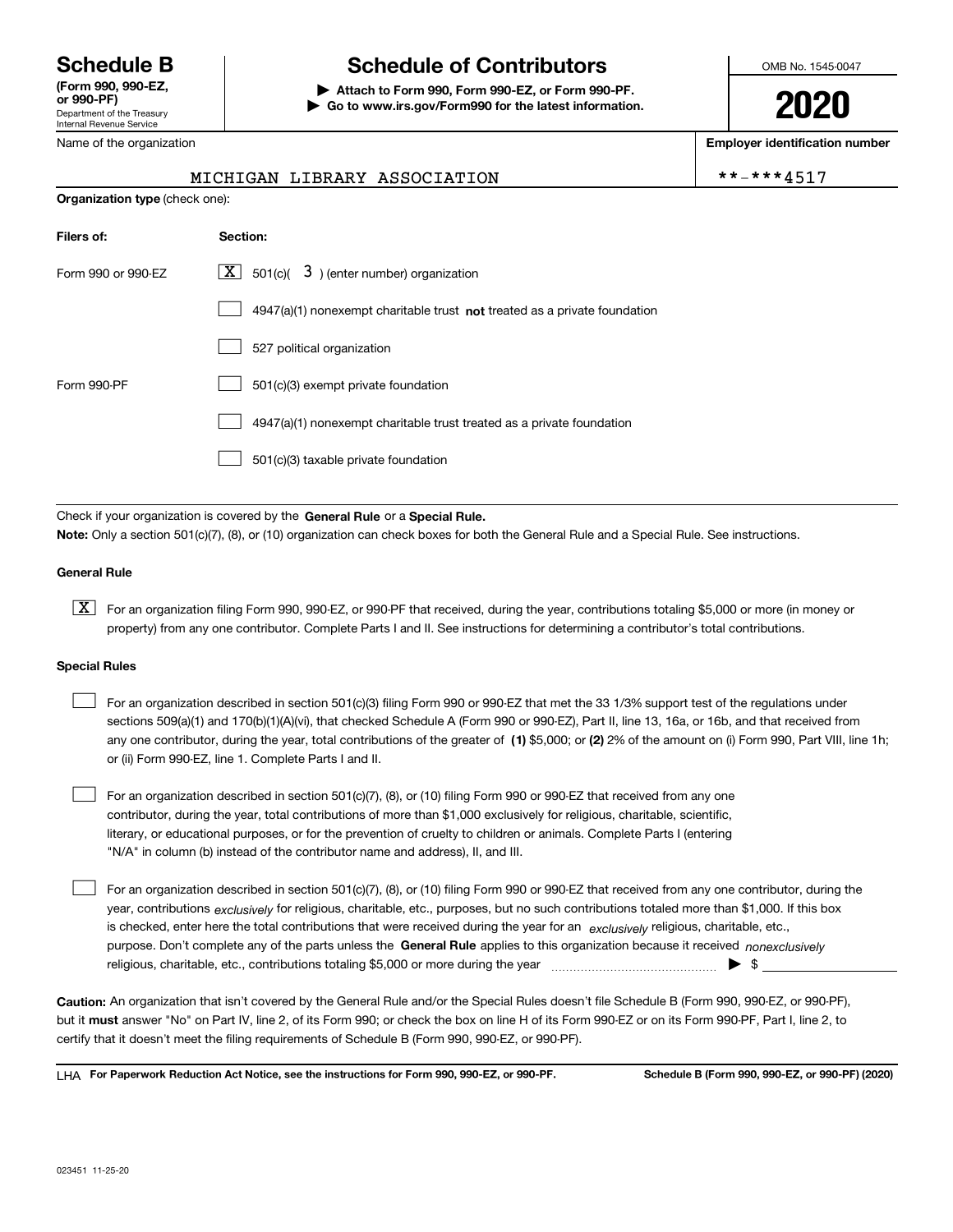Name of organization

**Employer identification number**

## MICHIGAN LIBRARY ASSOCIATION \*\*-\*\*\*4517

Chedule B (Form 990, 990-EZ, or 990-PF) (2020)<br>
lame of organization<br> **2Part I Contributors** (see instructions). Use duplicate copies of Part I if additional space is needed.<br> **2Part I Contributors** (see instructions).

| (a)<br>No. | (b)<br>Name, address, and ZIP + 4                                                          | (c)<br><b>Total contributions</b> | (d)<br>Type of contribution                                                                                 |
|------------|--------------------------------------------------------------------------------------------|-----------------------------------|-------------------------------------------------------------------------------------------------------------|
| 1          | MICHIGAN ECONOMIC DEVELOPMENT<br>CORPORATION<br>300 N. WASHINGTON SQ.<br>LANSING, MI 48913 | 44,875.<br>$\mathsf{\$}$          | $\overline{\texttt{x}}$<br>Person<br>Payroll<br>Noncash<br>(Complete Part II for<br>noncash contributions.) |
| (a)<br>No. | (b)<br>Name, address, and ZIP + 4                                                          | (c)<br><b>Total contributions</b> | (d)<br>Type of contribution                                                                                 |
|            |                                                                                            | $$\circ$$                         | Person<br>Payroll<br>Noncash<br>(Complete Part II for<br>noncash contributions.)                            |
| (a)<br>No. | (b)<br>Name, address, and ZIP + 4                                                          | (c)<br><b>Total contributions</b> | (d)<br>Type of contribution                                                                                 |
|            |                                                                                            | \$                                | Person<br>Payroll<br>Noncash<br>(Complete Part II for<br>noncash contributions.)                            |
| (a)<br>No. | (b)<br>Name, address, and ZIP + 4                                                          | (c)<br><b>Total contributions</b> | (d)<br>Type of contribution                                                                                 |
|            |                                                                                            | \$                                | Person<br>Payroll<br><b>Noncash</b><br>(Complete Part II for<br>noncash contributions.)                     |
| (a)<br>No. | (b)<br>Name, address, and ZIP + 4                                                          | (c)<br><b>Total contributions</b> | (d)<br>Type of contribution                                                                                 |
|            |                                                                                            | \$                                | Person<br>Payroll<br>Noncash<br>(Complete Part II for<br>noncash contributions.)                            |
| (a)<br>No. | (b)<br>Name, address, and ZIP + 4                                                          | (c)<br><b>Total contributions</b> | (d)<br>Type of contribution                                                                                 |
|            |                                                                                            | \$                                | Person<br>Payroll<br>Noncash<br>(Complete Part II for<br>noncash contributions.)                            |

023452 11-25-20 **Schedule B (Form 990, 990-EZ, or 990-PF) (2020)**

11070511 755817 701410 2020.05094 MICHIGAN LIBRARY ASSOCIAT 701410\_1

23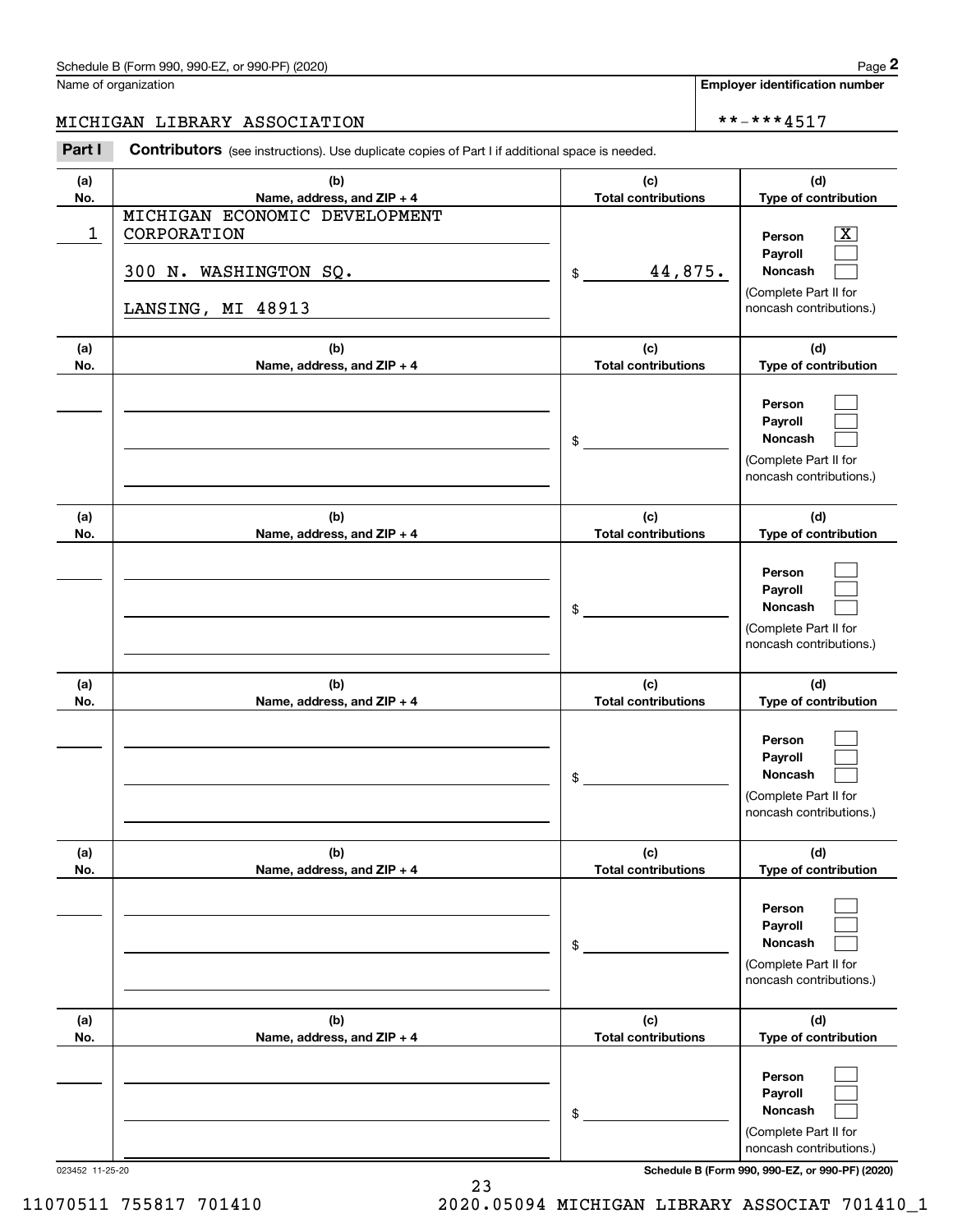Name of organization

**Employer identification number**

## MICHIGAN LIBRARY ASSOCIATION \*\*-\*\*\*4517

Chedule B (Form 990, 990-EZ, or 990-PF) (2020)<br>
lame of organization<br> **3Part II Noncash Property** (see instructions). Use duplicate copies of Part II if additional space is needed.<br> **3Part II Noncash Property** (see ins

| (a)<br>No.<br>from<br>Part I | (b)<br>Description of noncash property given | (c)<br>FMV (or estimate)<br>(See instructions.) | (d)<br>Date received                            |
|------------------------------|----------------------------------------------|-------------------------------------------------|-------------------------------------------------|
|                              |                                              |                                                 |                                                 |
|                              |                                              | $\frac{1}{2}$                                   |                                                 |
| (a)<br>No.<br>from<br>Part I | (b)<br>Description of noncash property given | (c)<br>FMV (or estimate)<br>(See instructions.) | (d)<br>Date received                            |
|                              |                                              |                                                 |                                                 |
|                              |                                              | $\mathfrak s$                                   |                                                 |
| (a)<br>No.<br>from<br>Part I | (b)<br>Description of noncash property given | (c)<br>FMV (or estimate)<br>(See instructions.) | (d)<br>Date received                            |
|                              |                                              |                                                 |                                                 |
|                              |                                              | $\mathfrak s$                                   |                                                 |
| (a)<br>No.<br>from<br>Part I | (b)<br>Description of noncash property given | (c)<br>FMV (or estimate)<br>(See instructions.) | (d)<br>Date received                            |
|                              |                                              |                                                 |                                                 |
|                              |                                              | $\mathfrak s$                                   |                                                 |
| (a)<br>No.<br>from<br>Part I | (b)<br>Description of noncash property given | (c)<br>FMV (or estimate)<br>(See instructions.) | (d)<br>Date received                            |
|                              |                                              |                                                 |                                                 |
|                              |                                              |                                                 |                                                 |
|                              |                                              | \$                                              |                                                 |
| (a)<br>No.<br>from<br>Part I | (b)<br>Description of noncash property given | (c)<br>FMV (or estimate)<br>(See instructions.) | (d)<br>Date received                            |
|                              |                                              |                                                 |                                                 |
|                              |                                              |                                                 |                                                 |
| 023453 11-25-20              |                                              | \$                                              | Schedule B (Form 990, 990-EZ, or 990-PF) (2020) |

24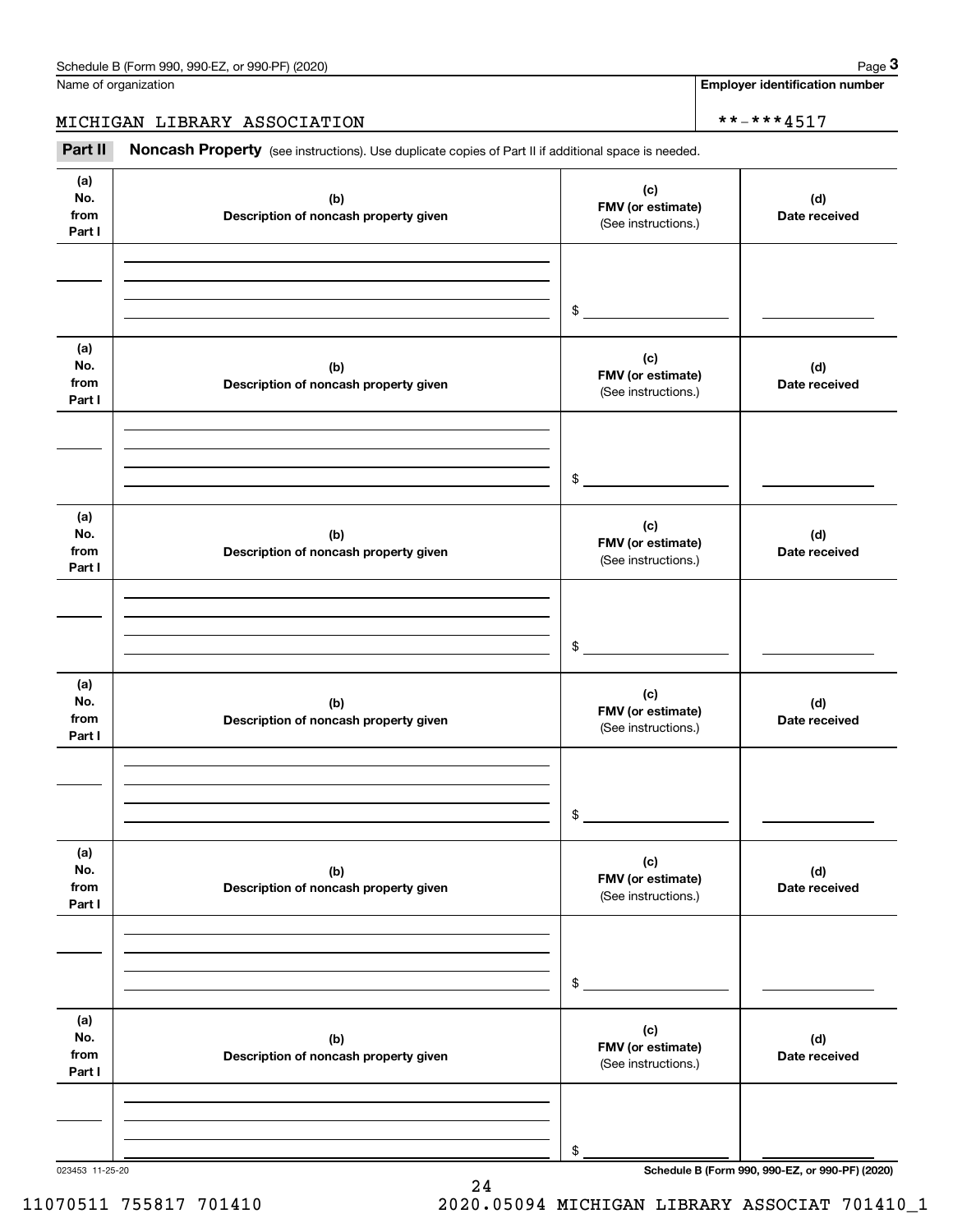|                 | Schedule B (Form 990, 990-EZ, or 990-PF) (2020)                                                                                                                                                                                                                                                                                                                                                                                                                   |                      |                                          | Page 4                                   |  |
|-----------------|-------------------------------------------------------------------------------------------------------------------------------------------------------------------------------------------------------------------------------------------------------------------------------------------------------------------------------------------------------------------------------------------------------------------------------------------------------------------|----------------------|------------------------------------------|------------------------------------------|--|
|                 | Name of organization                                                                                                                                                                                                                                                                                                                                                                                                                                              |                      |                                          | <b>Employer identification number</b>    |  |
|                 | MICHIGAN LIBRARY ASSOCIATION                                                                                                                                                                                                                                                                                                                                                                                                                                      |                      |                                          | **-***4517                               |  |
| Part III        | Exclusively religious, charitable, etc., contributions to organizations described in section 501(c)(7), (8), or (10) that total more than \$1,000 for the year<br>from any one contributor. Complete columns (a) through (e) and the following line entry. For organizations<br>completing Part III, enter the total of exclusively religious, charitable, etc., contributions of \$1,000 or less for the year. (Enter this info. once.) $\blacktriangleright$ \$ |                      |                                          |                                          |  |
|                 | Use duplicate copies of Part III if additional space is needed.                                                                                                                                                                                                                                                                                                                                                                                                   |                      |                                          |                                          |  |
| (a) No.<br>from |                                                                                                                                                                                                                                                                                                                                                                                                                                                                   |                      |                                          |                                          |  |
| Part I          | (b) Purpose of gift                                                                                                                                                                                                                                                                                                                                                                                                                                               | (c) Use of gift      |                                          | (d) Description of how gift is held      |  |
|                 |                                                                                                                                                                                                                                                                                                                                                                                                                                                                   |                      |                                          |                                          |  |
|                 |                                                                                                                                                                                                                                                                                                                                                                                                                                                                   |                      |                                          |                                          |  |
|                 |                                                                                                                                                                                                                                                                                                                                                                                                                                                                   |                      |                                          |                                          |  |
|                 |                                                                                                                                                                                                                                                                                                                                                                                                                                                                   | (e) Transfer of gift |                                          |                                          |  |
|                 |                                                                                                                                                                                                                                                                                                                                                                                                                                                                   |                      |                                          |                                          |  |
|                 | Transferee's name, address, and ZIP + 4                                                                                                                                                                                                                                                                                                                                                                                                                           |                      |                                          | Relationship of transferor to transferee |  |
|                 |                                                                                                                                                                                                                                                                                                                                                                                                                                                                   |                      |                                          |                                          |  |
|                 |                                                                                                                                                                                                                                                                                                                                                                                                                                                                   |                      |                                          |                                          |  |
|                 |                                                                                                                                                                                                                                                                                                                                                                                                                                                                   |                      |                                          |                                          |  |
| (a) No.<br>from | (b) Purpose of gift                                                                                                                                                                                                                                                                                                                                                                                                                                               | (c) Use of gift      |                                          | (d) Description of how gift is held      |  |
| Part I          |                                                                                                                                                                                                                                                                                                                                                                                                                                                                   |                      |                                          |                                          |  |
|                 |                                                                                                                                                                                                                                                                                                                                                                                                                                                                   |                      |                                          |                                          |  |
|                 |                                                                                                                                                                                                                                                                                                                                                                                                                                                                   |                      |                                          |                                          |  |
|                 |                                                                                                                                                                                                                                                                                                                                                                                                                                                                   |                      |                                          |                                          |  |
|                 |                                                                                                                                                                                                                                                                                                                                                                                                                                                                   | (e) Transfer of gift |                                          |                                          |  |
|                 |                                                                                                                                                                                                                                                                                                                                                                                                                                                                   |                      | Relationship of transferor to transferee |                                          |  |
|                 | Transferee's name, address, and ZIP + 4                                                                                                                                                                                                                                                                                                                                                                                                                           |                      |                                          |                                          |  |
|                 |                                                                                                                                                                                                                                                                                                                                                                                                                                                                   |                      |                                          |                                          |  |
|                 |                                                                                                                                                                                                                                                                                                                                                                                                                                                                   |                      |                                          |                                          |  |
| (a) No.         |                                                                                                                                                                                                                                                                                                                                                                                                                                                                   |                      |                                          |                                          |  |
| from<br>Part I  | (b) Purpose of gift                                                                                                                                                                                                                                                                                                                                                                                                                                               | (c) Use of gift      |                                          | (d) Description of how gift is held      |  |
|                 |                                                                                                                                                                                                                                                                                                                                                                                                                                                                   |                      |                                          |                                          |  |
|                 |                                                                                                                                                                                                                                                                                                                                                                                                                                                                   |                      |                                          |                                          |  |
|                 |                                                                                                                                                                                                                                                                                                                                                                                                                                                                   |                      |                                          |                                          |  |
|                 |                                                                                                                                                                                                                                                                                                                                                                                                                                                                   |                      |                                          |                                          |  |
|                 |                                                                                                                                                                                                                                                                                                                                                                                                                                                                   | (e) Transfer of gift |                                          |                                          |  |
|                 | Transferee's name, address, and $ZIP + 4$                                                                                                                                                                                                                                                                                                                                                                                                                         |                      |                                          | Relationship of transferor to transferee |  |
|                 |                                                                                                                                                                                                                                                                                                                                                                                                                                                                   |                      |                                          |                                          |  |
|                 |                                                                                                                                                                                                                                                                                                                                                                                                                                                                   |                      |                                          |                                          |  |
|                 |                                                                                                                                                                                                                                                                                                                                                                                                                                                                   |                      |                                          |                                          |  |
| (a) No.<br>from | (b) Purpose of gift                                                                                                                                                                                                                                                                                                                                                                                                                                               | (c) Use of gift      |                                          | (d) Description of how gift is held      |  |
| Part I          |                                                                                                                                                                                                                                                                                                                                                                                                                                                                   |                      |                                          |                                          |  |
|                 |                                                                                                                                                                                                                                                                                                                                                                                                                                                                   |                      |                                          |                                          |  |
|                 |                                                                                                                                                                                                                                                                                                                                                                                                                                                                   |                      |                                          |                                          |  |
|                 |                                                                                                                                                                                                                                                                                                                                                                                                                                                                   |                      |                                          |                                          |  |
|                 |                                                                                                                                                                                                                                                                                                                                                                                                                                                                   | (e) Transfer of gift |                                          |                                          |  |
|                 |                                                                                                                                                                                                                                                                                                                                                                                                                                                                   |                      |                                          |                                          |  |
|                 | Transferee's name, address, and $ZIP + 4$                                                                                                                                                                                                                                                                                                                                                                                                                         |                      |                                          | Relationship of transferor to transferee |  |
|                 |                                                                                                                                                                                                                                                                                                                                                                                                                                                                   |                      |                                          |                                          |  |
|                 |                                                                                                                                                                                                                                                                                                                                                                                                                                                                   |                      |                                          |                                          |  |
|                 |                                                                                                                                                                                                                                                                                                                                                                                                                                                                   |                      |                                          |                                          |  |

25

**Schedule B (Form 990, 990-EZ, or 990-PF) (2020)**

11070511 755817 701410 2020.05094 MICHIGAN LIBRARY ASSOCIAT 701410\_1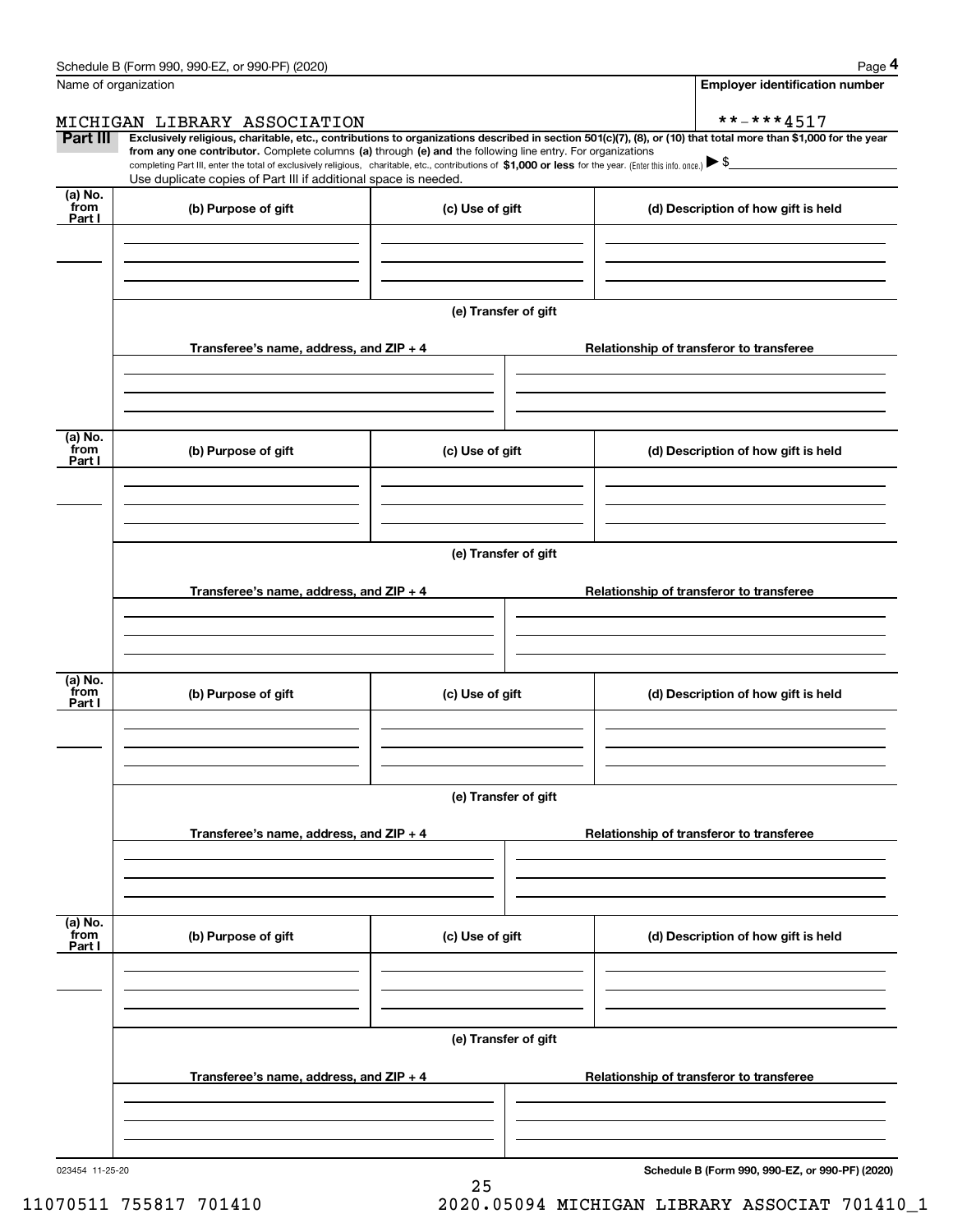| <b>Political Campaign and Lobbying Activities</b><br><b>SCHEDULE C</b> |  |                                                                                                                                                                                                                        |           | OMB No. 1545-0047                                                           |                                                                                                           |  |
|------------------------------------------------------------------------|--|------------------------------------------------------------------------------------------------------------------------------------------------------------------------------------------------------------------------|-----------|-----------------------------------------------------------------------------|-----------------------------------------------------------------------------------------------------------|--|
| (Form 990 or 990-EZ)                                                   |  | For Organizations Exempt From Income Tax Under section 501(c) and section 527                                                                                                                                          |           |                                                                             |                                                                                                           |  |
|                                                                        |  | Complete if the organization is described below. > Attach to Form 990 or Form 990-EZ.                                                                                                                                  |           |                                                                             |                                                                                                           |  |
| Department of the Treasury<br>Internal Revenue Service                 |  | Go to www.irs.gov/Form990 for instructions and the latest information.                                                                                                                                                 |           |                                                                             | <b>Open to Public</b><br>Inspection                                                                       |  |
|                                                                        |  | If the organization answered "Yes," on Form 990, Part IV, line 3, or Form 990-EZ, Part V, line 46 (Political Campaign Activities), then                                                                                |           |                                                                             |                                                                                                           |  |
|                                                                        |  | • Section 501(c)(3) organizations: Complete Parts I-A and B. Do not complete Part I-C.                                                                                                                                 |           |                                                                             |                                                                                                           |  |
|                                                                        |  | • Section 501(c) (other than section 501(c)(3)) organizations: Complete Parts I-A and C below. Do not complete Part I-B.                                                                                               |           |                                                                             |                                                                                                           |  |
| • Section 527 organizations: Complete Part I-A only.                   |  |                                                                                                                                                                                                                        |           |                                                                             |                                                                                                           |  |
|                                                                        |  | If the organization answered "Yes," on Form 990, Part IV, line 4, or Form 990-EZ, Part VI, line 47 (Lobbying Activities), then                                                                                         |           |                                                                             |                                                                                                           |  |
|                                                                        |  | • Section 501(c)(3) organizations that have filed Form 5768 (election under section 501(h)): Complete Part II-A. Do not complete Part II-B.                                                                            |           |                                                                             |                                                                                                           |  |
|                                                                        |  | • Section 501(c)(3) organizations that have NOT filed Form 5768 (election under section 501(h)): Complete Part II-B. Do not complete Part II-A.                                                                        |           |                                                                             |                                                                                                           |  |
| Tax) (See separate instructions), then                                 |  | If the organization answered "Yes," on Form 990, Part IV, line 5 (Proxy Tax) (See separate instructions) or Form 990-EZ, Part V, line 35c (Proxy                                                                       |           |                                                                             |                                                                                                           |  |
|                                                                        |  | • Section 501(c)(4), (5), or (6) organizations: Complete Part III.                                                                                                                                                     |           |                                                                             |                                                                                                           |  |
| Name of organization                                                   |  |                                                                                                                                                                                                                        |           |                                                                             | <b>Employer identification number</b>                                                                     |  |
|                                                                        |  | MICHIGAN LIBRARY ASSOCIATION                                                                                                                                                                                           |           |                                                                             | **-***4517                                                                                                |  |
| Part I-A                                                               |  | Complete if the organization is exempt under section 501(c) or is a section 527 organization.                                                                                                                          |           |                                                                             |                                                                                                           |  |
|                                                                        |  |                                                                                                                                                                                                                        |           |                                                                             |                                                                                                           |  |
|                                                                        |  | 1 Provide a description of the organization's direct and indirect political campaign activities in Part IV.                                                                                                            |           |                                                                             |                                                                                                           |  |
| Political campaign activity expenditures<br>2                          |  |                                                                                                                                                                                                                        |           | $\triangleright$ \$                                                         |                                                                                                           |  |
| Volunteer hours for political campaign activities<br>3                 |  |                                                                                                                                                                                                                        |           |                                                                             |                                                                                                           |  |
|                                                                        |  |                                                                                                                                                                                                                        |           |                                                                             |                                                                                                           |  |
| Part I-B                                                               |  | Complete if the organization is exempt under section 501(c)(3).                                                                                                                                                        |           |                                                                             |                                                                                                           |  |
|                                                                        |  | 1 Enter the amount of any excise tax incurred by the organization under section 4955                                                                                                                                   |           |                                                                             | $\blacktriangleright$ \$                                                                                  |  |
| 2                                                                      |  | Enter the amount of any excise tax incurred by organization managers under section 4955 [100] [100] S [100]                                                                                                            |           |                                                                             |                                                                                                           |  |
| 3                                                                      |  |                                                                                                                                                                                                                        |           |                                                                             | <b>Yes</b><br><b>No</b>                                                                                   |  |
|                                                                        |  |                                                                                                                                                                                                                        |           |                                                                             | Yes<br>No                                                                                                 |  |
| <b>b</b> If "Yes," describe in Part IV.<br>Part I-C                    |  | Complete if the organization is exempt under section 501(c), except section 501(c)(3).                                                                                                                                 |           |                                                                             |                                                                                                           |  |
|                                                                        |  |                                                                                                                                                                                                                        |           |                                                                             | $\blacktriangleright$ \$                                                                                  |  |
|                                                                        |  | 1 Enter the amount directly expended by the filing organization for section 527 exempt function activities<br>2 Enter the amount of the filing organization's funds contributed to other organizations for section 527 |           |                                                                             |                                                                                                           |  |
| exempt function activities                                             |  |                                                                                                                                                                                                                        |           | $\blacktriangleright$ \$                                                    |                                                                                                           |  |
|                                                                        |  | 3 Total exempt function expenditures. Add lines 1 and 2. Enter here and on Form 1120-POL,                                                                                                                              |           |                                                                             |                                                                                                           |  |
|                                                                        |  |                                                                                                                                                                                                                        |           |                                                                             |                                                                                                           |  |
|                                                                        |  | Did the filing organization file Form 1120-POL for this year?                                                                                                                                                          |           |                                                                             | Yes<br><b>No</b>                                                                                          |  |
|                                                                        |  | 5 Enter the names, addresses and employer identification number (EIN) of all section 527 political organizations to which the filing organization                                                                      |           |                                                                             |                                                                                                           |  |
|                                                                        |  | made payments. For each organization listed, enter the amount paid from the filing organization's funds. Also enter the amount of political                                                                            |           |                                                                             |                                                                                                           |  |
|                                                                        |  | contributions received that were promptly and directly delivered to a separate political organization, such as a separate segregated fund or a                                                                         |           |                                                                             |                                                                                                           |  |
|                                                                        |  | political action committee (PAC). If additional space is needed, provide information in Part IV.                                                                                                                       |           |                                                                             |                                                                                                           |  |
| (a) Name                                                               |  | (b) Address                                                                                                                                                                                                            | $(c)$ EIN | (d) Amount paid from<br>filing organization's<br>funds. If none, enter -0-. | (e) Amount of political<br>contributions received and<br>promptly and directly<br>delivered to a separate |  |
|                                                                        |  |                                                                                                                                                                                                                        |           |                                                                             | political organization.<br>If none, enter -0-.                                                            |  |
|                                                                        |  |                                                                                                                                                                                                                        |           |                                                                             |                                                                                                           |  |
|                                                                        |  |                                                                                                                                                                                                                        |           |                                                                             |                                                                                                           |  |
|                                                                        |  |                                                                                                                                                                                                                        |           |                                                                             |                                                                                                           |  |
|                                                                        |  |                                                                                                                                                                                                                        |           |                                                                             |                                                                                                           |  |
|                                                                        |  |                                                                                                                                                                                                                        |           |                                                                             |                                                                                                           |  |
|                                                                        |  |                                                                                                                                                                                                                        |           |                                                                             |                                                                                                           |  |
|                                                                        |  | For Paperwork Reduction Act Notice, see the Instructions for Form 990 or 990-EZ.                                                                                                                                       |           |                                                                             | Schedule C (Form 990 or 990-EZ) 2020                                                                      |  |

LHA

032041 12-02-20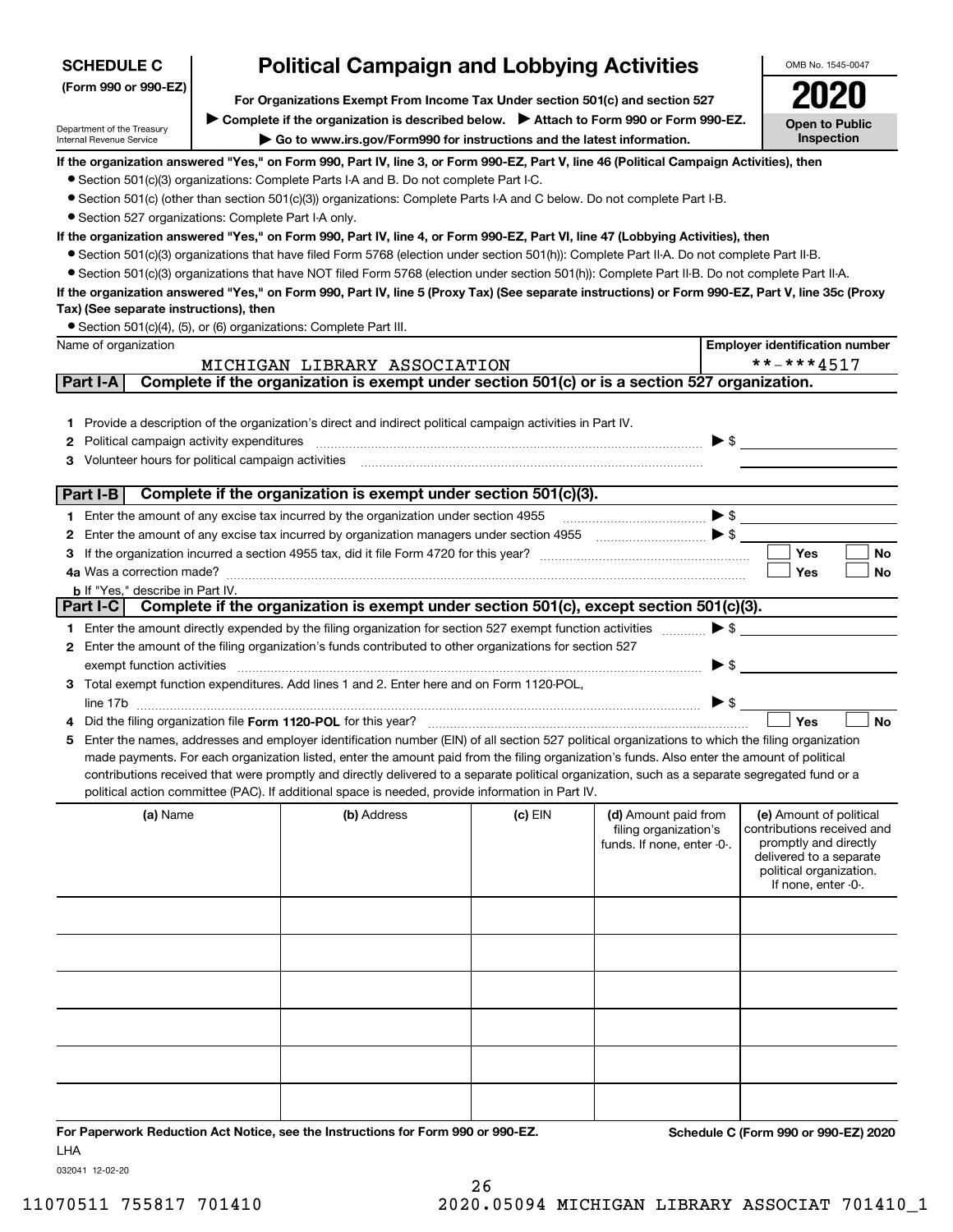| Schedule C (Form 990 or 990-EZ) 2020 MICHIGAN LIBRARY ASSOCIATION                                                                   |                                                                                                 |              |                                                                                                         |                                                                                                                                   |                                        | **-***4517 Page 2              |
|-------------------------------------------------------------------------------------------------------------------------------------|-------------------------------------------------------------------------------------------------|--------------|---------------------------------------------------------------------------------------------------------|-----------------------------------------------------------------------------------------------------------------------------------|----------------------------------------|--------------------------------|
| Complete if the organization is exempt under section 501(c)(3) and filed Form 5768 (election under<br>Part II-A<br>section 501(h)). |                                                                                                 |              |                                                                                                         |                                                                                                                                   |                                        |                                |
| A Check $\blacktriangleright$                                                                                                       |                                                                                                 |              |                                                                                                         | if the filing organization belongs to an affiliated group (and list in Part IV each affiliated group member's name, address, EIN, |                                        |                                |
| expenses, and share of excess lobbying expenditures).                                                                               |                                                                                                 |              |                                                                                                         |                                                                                                                                   |                                        |                                |
| <b>B</b> Check $\blacktriangleright$                                                                                                |                                                                                                 |              | if the filing organization checked box A and "limited control" provisions apply.                        |                                                                                                                                   |                                        |                                |
|                                                                                                                                     | <b>Limits on Lobbying Expenditures</b>                                                          |              | (The term "expenditures" means amounts paid or incurred.)                                               |                                                                                                                                   | (a) Filing<br>organization's<br>totals | (b) Affiliated group<br>totals |
| 1a Total lobbying expenditures to influence public opinion (grassroots lobbying)                                                    |                                                                                                 |              |                                                                                                         |                                                                                                                                   |                                        |                                |
| <b>b</b> Total lobbying expenditures to influence a legislative body (direct lobbying)                                              |                                                                                                 |              |                                                                                                         |                                                                                                                                   | 48,750.                                |                                |
| c                                                                                                                                   |                                                                                                 |              |                                                                                                         |                                                                                                                                   | 48,750.                                |                                |
| d Other exempt purpose expenditures                                                                                                 |                                                                                                 |              |                                                                                                         |                                                                                                                                   | 525,075.                               |                                |
| e Total exempt purpose expenditures (add lines 1c and 1d) manufactured contains an example Total exempt purpose                     |                                                                                                 |              |                                                                                                         |                                                                                                                                   | 573,825.                               |                                |
| f Lobbying nontaxable amount. Enter the amount from the following table in both columns.                                            |                                                                                                 |              |                                                                                                         |                                                                                                                                   | 111,074.                               |                                |
| If the amount on line 1e, column $(a)$ or $(b)$ is:                                                                                 |                                                                                                 |              | The lobbying nontaxable amount is:                                                                      |                                                                                                                                   |                                        |                                |
| Not over \$500,000                                                                                                                  |                                                                                                 |              | 20% of the amount on line 1e.                                                                           |                                                                                                                                   |                                        |                                |
| Over \$500,000 but not over \$1,000,000                                                                                             |                                                                                                 |              | \$100,000 plus 15% of the excess over \$500,000.                                                        |                                                                                                                                   |                                        |                                |
| Over \$1,000,000 but not over \$1,500,000                                                                                           |                                                                                                 |              | \$175,000 plus 10% of the excess over \$1,000,000.                                                      |                                                                                                                                   |                                        |                                |
|                                                                                                                                     | Over \$1,500,000 but not over \$17,000,000<br>\$225,000 plus 5% of the excess over \$1,500,000. |              |                                                                                                         |                                                                                                                                   |                                        |                                |
| Over \$17,000,000                                                                                                                   |                                                                                                 | \$1,000,000. |                                                                                                         |                                                                                                                                   |                                        |                                |
|                                                                                                                                     |                                                                                                 |              |                                                                                                         |                                                                                                                                   |                                        |                                |
| g Grassroots nontaxable amount (enter 25% of line 1f)                                                                               |                                                                                                 |              |                                                                                                         |                                                                                                                                   | 27,769.                                |                                |
| h Subtract line 1g from line 1a. If zero or less, enter -0-                                                                         |                                                                                                 |              |                                                                                                         |                                                                                                                                   | 0.                                     |                                |
| i Subtract line 1f from line 1c. If zero or less, enter -0-                                                                         |                                                                                                 |              |                                                                                                         |                                                                                                                                   | 0.                                     |                                |
| If there is an amount other than zero on either line 1h or line 1i, did the organization file Form 4720                             |                                                                                                 |              |                                                                                                         |                                                                                                                                   |                                        |                                |
| reporting section 4911 tax for this year?                                                                                           |                                                                                                 |              |                                                                                                         |                                                                                                                                   |                                        | Yes<br>No                      |
| (Some organizations that made a section 501(h) election do not have to complete all of the five columns below.                      |                                                                                                 |              | 4-Year Averaging Period Under Section 501(h)<br>See the separate instructions for lines 2a through 2f.) |                                                                                                                                   |                                        |                                |
|                                                                                                                                     |                                                                                                 |              | Lobbying Expenditures During 4-Year Averaging Period                                                    |                                                                                                                                   |                                        |                                |
| Calendar year<br>(or fiscal year beginning in)                                                                                      | (a) $2017$                                                                                      |              | (b) 2018                                                                                                | $(c)$ 2019                                                                                                                        | (d) $2020$                             | (e) Total                      |
| 2a Lobbying nontaxable amount                                                                                                       | 122,769.                                                                                        |              | 131,469.                                                                                                | 125,406.                                                                                                                          | 111,074.                               | 490,718.                       |
| <b>b</b> Lobbying ceiling amount<br>(150% of line 2a, column(e))                                                                    |                                                                                                 |              |                                                                                                         |                                                                                                                                   |                                        | 736,077.                       |
| c Total lobbying expenditures                                                                                                       | 49,288.                                                                                         |              | 46,050.                                                                                                 | 48,000.                                                                                                                           | 48,750.                                | 192,088.                       |
| d Grassroots nontaxable amount                                                                                                      | 30,692.                                                                                         |              | 32,867.                                                                                                 | 31,352.                                                                                                                           | 27,769.                                | 122,680.                       |
| e Grassroots ceiling amount                                                                                                         |                                                                                                 |              |                                                                                                         |                                                                                                                                   |                                        |                                |
| (150% of line 2d, column (e))                                                                                                       |                                                                                                 |              |                                                                                                         |                                                                                                                                   |                                        | 184,020.                       |
| f Grassroots lobbying expenditures                                                                                                  |                                                                                                 |              |                                                                                                         |                                                                                                                                   |                                        |                                |

**Schedule C (Form 990 or 990-EZ) 2020**

032042 12-02-20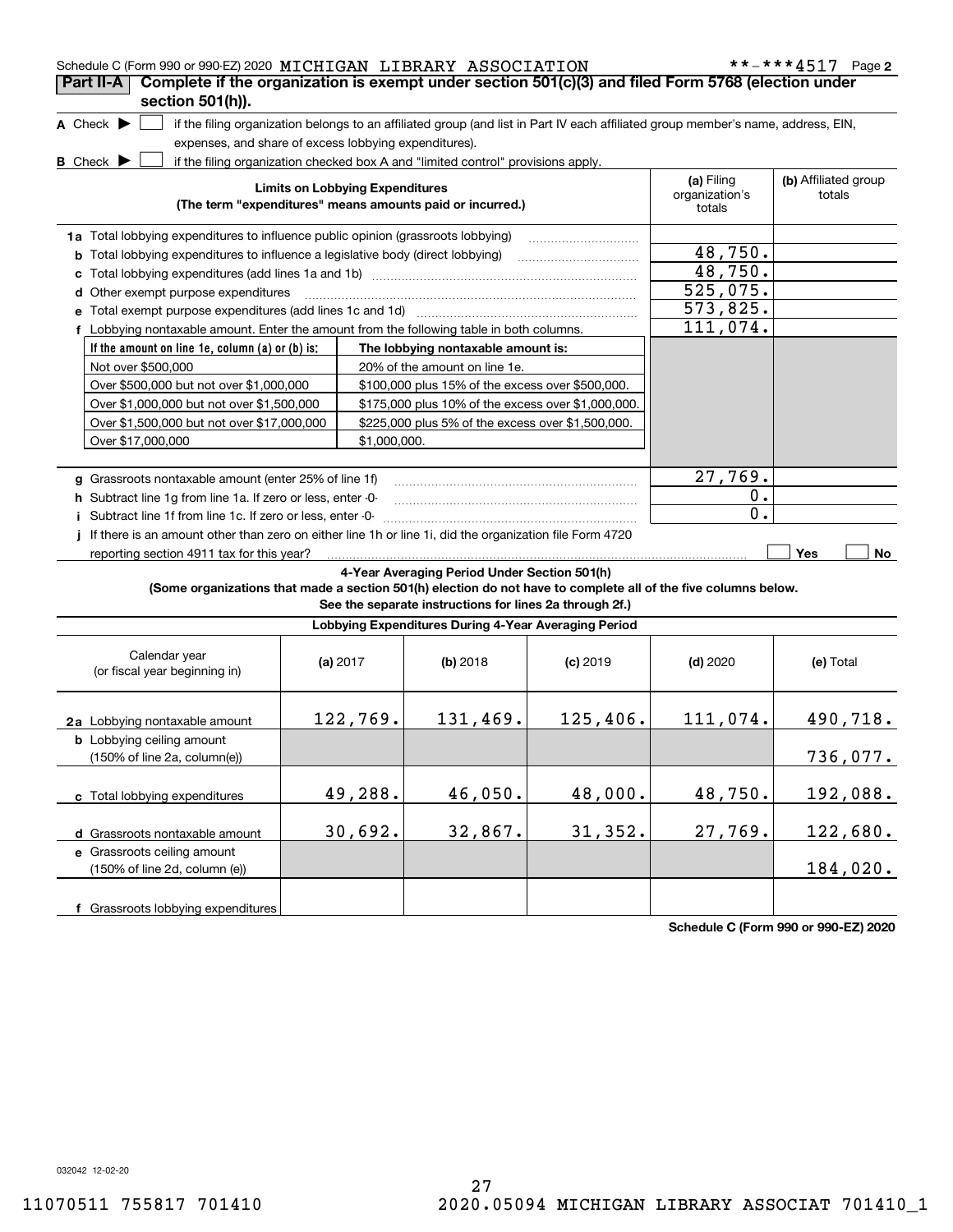### Schedule C (Form 990 or 990-EZ) 2020 <code>MICHIGAN LIBRARY ASSOCIATION</code> \*\*\*\*\*\*4517 Page

## **3**

## **Part II-B** Complete if the organization is exempt under section 501(c)(3) and has NOT filed Form 5768 **(election under section 501(h)).**

| For each "Yes" response on lines 1a through 1i below, provide in Part IV a detailed description                                                                                                                                     | (a) |              | (b)    |    |
|-------------------------------------------------------------------------------------------------------------------------------------------------------------------------------------------------------------------------------------|-----|--------------|--------|----|
| of the lobbying activity.                                                                                                                                                                                                           | Yes | No.          | Amount |    |
| During the year, did the filing organization attempt to influence foreign, national, state, or<br>1<br>local legislation, including any attempt to influence public opinion on a legislative matter                                 |     |              |        |    |
| or referendum, through the use of:                                                                                                                                                                                                  |     |              |        |    |
|                                                                                                                                                                                                                                     |     |              |        |    |
| <b>b</b> Paid staff or management (include compensation in expenses reported on lines 1c through 1i)?                                                                                                                               |     |              |        |    |
|                                                                                                                                                                                                                                     |     |              |        |    |
| e Publications, or published or broadcast statements?                                                                                                                                                                               |     |              |        |    |
| f Grants to other organizations for lobbying purposes?                                                                                                                                                                              |     |              |        |    |
| Direct contact with legislators, their staffs, government officials, or a legislative body?<br>g<br>.                                                                                                                               |     |              |        |    |
| h Rallies, demonstrations, seminars, conventions, speeches, lectures, or any similar means?                                                                                                                                         |     |              |        |    |
| <i>i</i> Other activities?                                                                                                                                                                                                          |     |              |        |    |
|                                                                                                                                                                                                                                     |     |              |        |    |
| 2a Did the activities in line 1 cause the organization to be not described in section 501(c)(3)?                                                                                                                                    |     |              |        |    |
|                                                                                                                                                                                                                                     |     |              |        |    |
| c If "Yes," enter the amount of any tax incurred by organization managers under section 4912                                                                                                                                        |     |              |        |    |
| d If the filing organization incurred a section 4912 tax, did it file Form 4720 for this year?                                                                                                                                      |     |              |        |    |
| Complete if the organization is exempt under section 501(c)(4), section 501(c)(5), or section<br> Part III-A                                                                                                                        |     |              |        |    |
| $501(c)(6)$ .                                                                                                                                                                                                                       |     |              |        |    |
|                                                                                                                                                                                                                                     |     |              | Yes    | No |
| 1.                                                                                                                                                                                                                                  |     | 1            |        |    |
| 2                                                                                                                                                                                                                                   |     | $\mathbf{2}$ |        |    |
| Did the organization agree to carry over lobbying and political campaign activity expenditures from the prior year?<br>з                                                                                                            |     | 3            |        |    |
| Complete if the organization is exempt under section 501(c)(4), section 501(c)(5), or section<br> Part III-B                                                                                                                        |     |              |        |    |
| 501(c)(6) and if either (a) BOTH Part III-A, lines 1 and 2, are answered "No" OR (b) Part III-A, line 3, is                                                                                                                         |     |              |        |    |
| answered "Yes."                                                                                                                                                                                                                     |     |              |        |    |
| Dues, assessments and similar amounts from members [11] matter content to the state of the state of the state of the state of the state of the state of the state of the state of the state of the state of the state of the s<br>1 |     | 1            |        |    |
| Section 162(e) nondeductible lobbying and political expenditures (do not include amounts of political<br>2                                                                                                                          |     |              |        |    |
| expenses for which the section 527(f) tax was paid).                                                                                                                                                                                |     |              |        |    |
|                                                                                                                                                                                                                                     |     | 2a           |        |    |
| <b>b</b> Carryover from last year 2000 minimum construction contracts and construct the construction of the construction of the construction of the construction of the construction of the construction of the construction of the |     | 2b           |        |    |
| c                                                                                                                                                                                                                                   |     | 2c           |        |    |
| Aggregate amount reported in section 6033(e)(1)(A) notices of nondeductible section 162(e) dues                                                                                                                                     |     | 3            |        |    |
| If notices were sent and the amount on line 2c exceeds the amount on line 3, what portion of the excess<br>4                                                                                                                        |     |              |        |    |
| does the organization agree to carryover to the reasonable estimate of nondeductible lobbying and political                                                                                                                         |     |              |        |    |
| expenditure next year?                                                                                                                                                                                                              |     | 4            |        |    |
| Taxable amount of lobbying and political expenditures (See instructions)<br>5                                                                                                                                                       |     | 5            |        |    |
| <b>Part IV</b><br><b>Supplemental Information</b>                                                                                                                                                                                   |     |              |        |    |
| Provide the descriptions required for Part I-A, line 1; Part I-B, line 4; Part I-C, line 5; Part II-A (affiliated group list); Part II-A, lines 1 and 2 (See                                                                        |     |              |        |    |
| instructions); and Part II-B, line 1. Also, complete this part for any additional information.                                                                                                                                      |     |              |        |    |
| SCHEDULE C, PART I-A, LINE 1                                                                                                                                                                                                        |     |              |        |    |
|                                                                                                                                                                                                                                     |     |              |        |    |

## MICHIGAN LIBRARY ASSOCIATION DID NOT ENGAGE IN DIRECT OR INDIRECT

## POLITICAL CAMPAIGN ACTIVITIES.

**Schedule C (Form 990 or 990-EZ) 2020**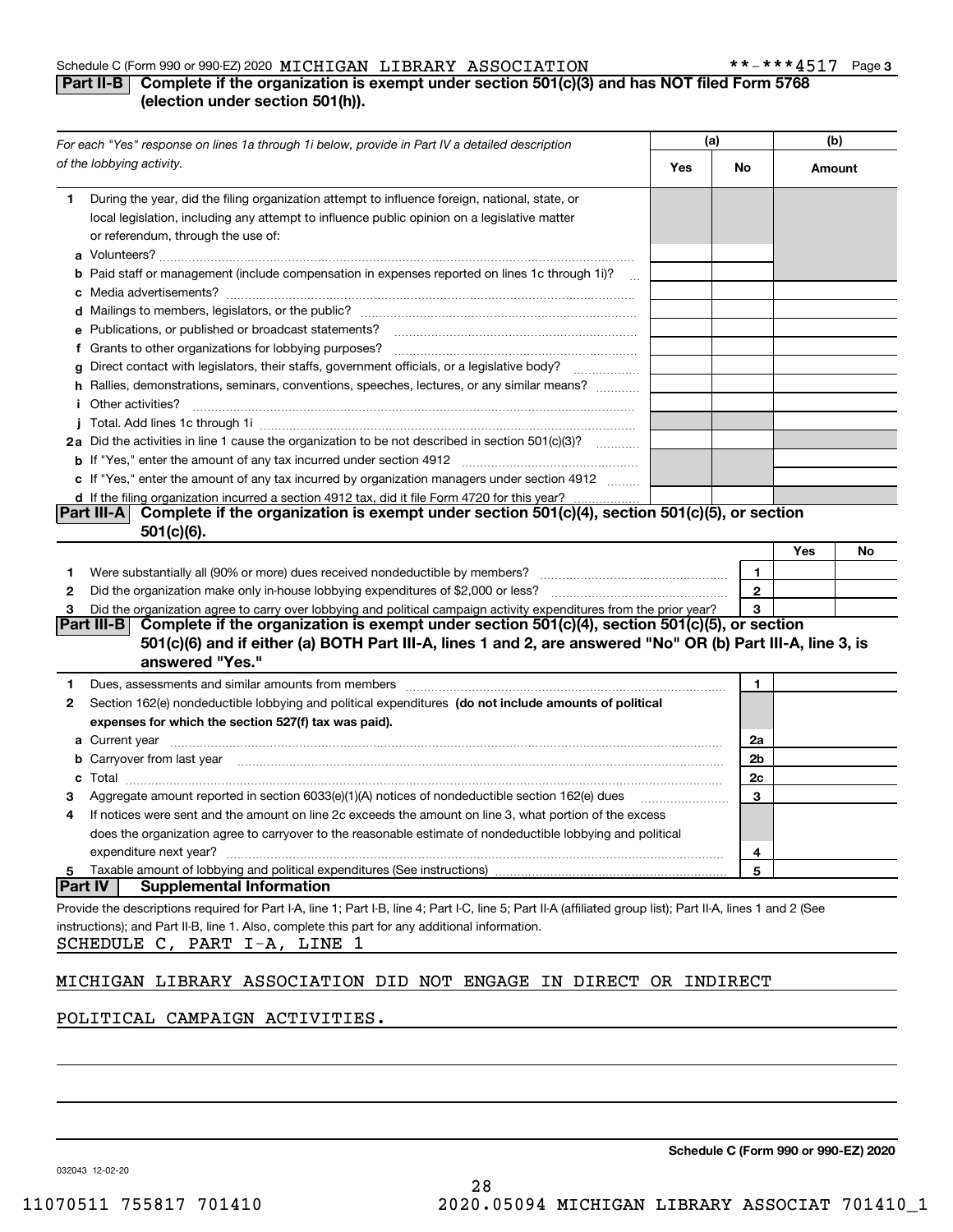| <b>SCHEDULE D</b> |  |
|-------------------|--|
|-------------------|--|

| (Form 990) |  |
|------------|--|
|------------|--|

# **SCHEDULE D Supplemental Financial Statements**

(Form 990)<br>
Pepartment of the Treasury<br>
Department of the Treasury<br>
Department of the Treasury<br>
Department of the Treasury<br> **Co to www.irs.gov/Form990 for instructions and the latest information.**<br> **Co to www.irs.gov/Form9** 



Department of the Treasury Internal Revenue Service

Name of the organization<br>**MTCHTGAN LIBRARY ASSOCTATION Employer identification number**<br>\*\*-\*\**\*1*517

|         | MICHIGAN LIBRARY ASSOCIATION                                                                                                                          |                                                | **-***4517                                         |
|---------|-------------------------------------------------------------------------------------------------------------------------------------------------------|------------------------------------------------|----------------------------------------------------|
| Part I  | Organizations Maintaining Donor Advised Funds or Other Similar Funds or Accounts. Complete if the                                                     |                                                |                                                    |
|         | organization answered "Yes" on Form 990, Part IV, line 6.                                                                                             |                                                |                                                    |
|         |                                                                                                                                                       | (a) Donor advised funds                        | (b) Funds and other accounts                       |
| 1       |                                                                                                                                                       |                                                |                                                    |
| 2       | Aggregate value of contributions to (during year)                                                                                                     |                                                |                                                    |
| з       | Aggregate value of grants from (during year) <i></i>                                                                                                  |                                                |                                                    |
| 4       |                                                                                                                                                       |                                                |                                                    |
| 5       | Did the organization inform all donors and donor advisors in writing that the assets held in donor advised funds                                      |                                                |                                                    |
|         |                                                                                                                                                       |                                                | Yes<br>No                                          |
| 6       | Did the organization inform all grantees, donors, and donor advisors in writing that grant funds can be used only                                     |                                                |                                                    |
|         | for charitable purposes and not for the benefit of the donor or donor advisor, or for any other purpose conferring                                    |                                                |                                                    |
|         | impermissible private benefit?                                                                                                                        |                                                | Yes<br>No                                          |
| Part II | <b>Conservation Easements.</b> Complete if the organization answered "Yes" on Form 990, Part IV, line 7.                                              |                                                |                                                    |
| 1.      | Purpose(s) of conservation easements held by the organization (check all that apply).                                                                 |                                                |                                                    |
|         |                                                                                                                                                       |                                                |                                                    |
|         | Preservation of land for public use (for example, recreation or education)<br>Protection of natural habitat                                           | Preservation of a certified historic structure | Preservation of a historically important land area |
|         | Preservation of open space                                                                                                                            |                                                |                                                    |
|         |                                                                                                                                                       |                                                |                                                    |
| 2       | Complete lines 2a through 2d if the organization held a qualified conservation contribution in the form of a conservation easement on the last        |                                                | Held at the End of the Tax Year                    |
|         | day of the tax year.                                                                                                                                  |                                                |                                                    |
|         | a Total number of conservation easements                                                                                                              |                                                | 2a                                                 |
|         | Total acreage restricted by conservation easements                                                                                                    |                                                | 2 <sub>b</sub>                                     |
|         | Number of conservation easements on a certified historic structure included in (a) manufacture included in (a)                                        |                                                | 2c                                                 |
|         | d Number of conservation easements included in (c) acquired after 7/25/06, and not on a historic structure                                            |                                                |                                                    |
|         |                                                                                                                                                       |                                                | 2d                                                 |
| 3       | Number of conservation easements modified, transferred, released, extinguished, or terminated by the organization during the tax                      |                                                |                                                    |
|         | $\vee$ ear $\blacktriangleright$                                                                                                                      |                                                |                                                    |
| 4       | Number of states where property subject to conservation easement is located >                                                                         |                                                |                                                    |
| 5       | Does the organization have a written policy regarding the periodic monitoring, inspection, handling of                                                |                                                |                                                    |
|         | violations, and enforcement of the conservation easements it holds?                                                                                   |                                                | Yes<br>No                                          |
| 6       | Staff and volunteer hours devoted to monitoring, inspecting, handling of violations, and enforcing conservation easements during the year             |                                                |                                                    |
|         |                                                                                                                                                       |                                                |                                                    |
| 7       | Amount of expenses incurred in monitoring, inspecting, handling of violations, and enforcing conservation easements during the year                   |                                                |                                                    |
|         | ▶ \$                                                                                                                                                  |                                                |                                                    |
| 8       | Does each conservation easement reported on line 2(d) above satisfy the requirements of section 170(h)(4)(B)(i)                                       |                                                |                                                    |
|         | and section $170(h)(4)(B)(ii)?$                                                                                                                       |                                                | Yes<br>No                                          |
| 9       | In Part XIII, describe how the organization reports conservation easements in its revenue and expense statement and                                   |                                                |                                                    |
|         | balance sheet, and include, if applicable, the text of the footnote to the organization's financial statements that describes the                     |                                                |                                                    |
|         | organization's accounting for conservation easements.<br>Organizations Maintaining Collections of Art, Historical Treasures, or Other Similar Assets. |                                                |                                                    |
|         | Part III                                                                                                                                              |                                                |                                                    |
|         | Complete if the organization answered "Yes" on Form 990, Part IV, line 8.                                                                             |                                                |                                                    |
|         | 1a If the organization elected, as permitted under FASB ASC 958, not to report in its revenue statement and balance sheet works                       |                                                |                                                    |
|         | of art, historical treasures, or other similar assets held for public exhibition, education, or research in furtherance of public                     |                                                |                                                    |
|         | service, provide in Part XIII the text of the footnote to its financial statements that describes these items.                                        |                                                |                                                    |
|         | <b>b</b> If the organization elected, as permitted under FASB ASC 958, to report in its revenue statement and balance sheet works of                  |                                                |                                                    |
|         | art, historical treasures, or other similar assets held for public exhibition, education, or research in furtherance of public service,               |                                                |                                                    |
|         | provide the following amounts relating to these items:                                                                                                |                                                |                                                    |
|         |                                                                                                                                                       |                                                | \$                                                 |
|         | (ii) Assets included in Form 990, Part X                                                                                                              |                                                | $\blacktriangleright$ s                            |
| 2       | If the organization received or held works of art, historical treasures, or other similar assets for financial gain, provide                          |                                                |                                                    |
|         | the following amounts required to be reported under FASB ASC 958 relating to these items:                                                             |                                                |                                                    |
| а       |                                                                                                                                                       |                                                | \$                                                 |
|         |                                                                                                                                                       |                                                | $\blacktriangleright$ s                            |
|         | LHA For Paperwork Reduction Act Notice, see the Instructions for Form 990.                                                                            |                                                | Schedule D (Form 990) 2020                         |
|         | 032051 12-01-20                                                                                                                                       |                                                |                                                    |

| 29 |                                |  |
|----|--------------------------------|--|
|    | 0.05094 MICHIGAN LIBRARY ASSOC |  |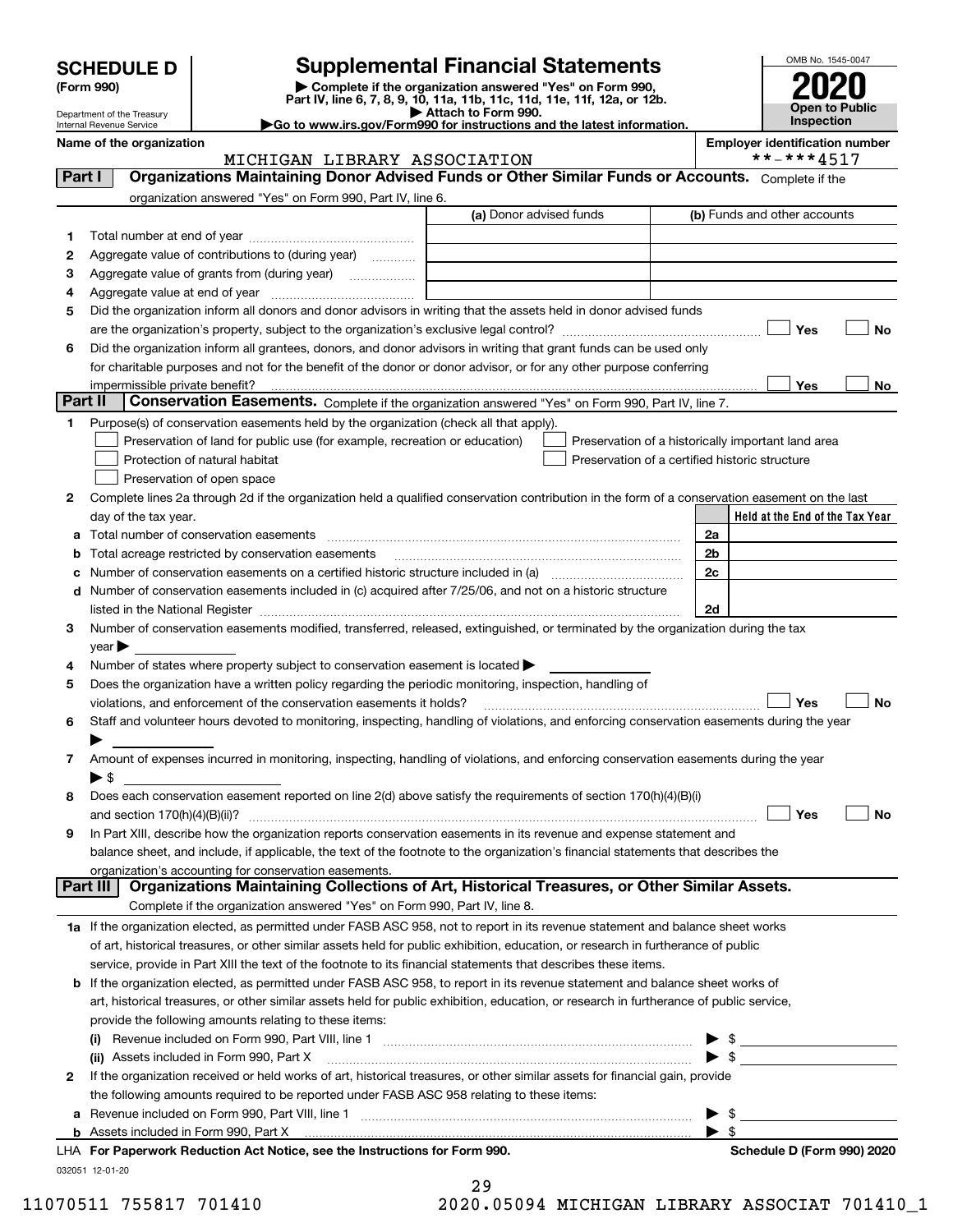|        | Schedule D (Form 990) 2020                                                                                                                                                                                                     | MICHIGAN LIBRARY ASSOCIATION            |   |                |                                                                                                                                                                                                                               |                 |              | **-***4517                                 |                |     | Page 2        |
|--------|--------------------------------------------------------------------------------------------------------------------------------------------------------------------------------------------------------------------------------|-----------------------------------------|---|----------------|-------------------------------------------------------------------------------------------------------------------------------------------------------------------------------------------------------------------------------|-----------------|--------------|--------------------------------------------|----------------|-----|---------------|
|        | Part III<br>Organizations Maintaining Collections of Art, Historical Treasures, or Other Similar Assets (continued)                                                                                                            |                                         |   |                |                                                                                                                                                                                                                               |                 |              |                                            |                |     |               |
| 3      | Using the organization's acquisition, accession, and other records, check any of the following that make significant use of its                                                                                                |                                         |   |                |                                                                                                                                                                                                                               |                 |              |                                            |                |     |               |
|        | collection items (check all that apply):                                                                                                                                                                                       |                                         |   |                |                                                                                                                                                                                                                               |                 |              |                                            |                |     |               |
| а      | Public exhibition                                                                                                                                                                                                              |                                         |   |                | Loan or exchange program                                                                                                                                                                                                      |                 |              |                                            |                |     |               |
| b      | Scholarly research                                                                                                                                                                                                             |                                         |   |                | Other and the contract of the contract of the contract of the contract of the contract of the contract of the contract of the contract of the contract of the contract of the contract of the contract of the contract of the |                 |              |                                            |                |     |               |
| c      | Preservation for future generations                                                                                                                                                                                            |                                         |   |                |                                                                                                                                                                                                                               |                 |              |                                            |                |     |               |
| 4      | Provide a description of the organization's collections and explain how they further the organization's exempt purpose in Part XIII.                                                                                           |                                         |   |                |                                                                                                                                                                                                                               |                 |              |                                            |                |     |               |
| 5      | During the year, did the organization solicit or receive donations of art, historical treasures, or other similar assets                                                                                                       |                                         |   |                |                                                                                                                                                                                                                               |                 |              |                                            |                |     |               |
|        | to be sold to raise funds rather than to be maintained as part of the organization's collection?                                                                                                                               |                                         |   |                |                                                                                                                                                                                                                               |                 |              |                                            | Yes            |     | No            |
|        | <b>Part IV</b><br>Escrow and Custodial Arrangements. Complete if the organization answered "Yes" on Form 990, Part IV, line 9, or                                                                                              |                                         |   |                |                                                                                                                                                                                                                               |                 |              |                                            |                |     |               |
|        | reported an amount on Form 990, Part X, line 21.                                                                                                                                                                               |                                         |   |                |                                                                                                                                                                                                                               |                 |              |                                            |                |     |               |
|        | 1a Is the organization an agent, trustee, custodian or other intermediary for contributions or other assets not included                                                                                                       |                                         |   |                |                                                                                                                                                                                                                               |                 |              |                                            |                |     |               |
|        |                                                                                                                                                                                                                                |                                         |   |                |                                                                                                                                                                                                                               |                 |              |                                            | Yes            |     | No            |
| b      | If "Yes," explain the arrangement in Part XIII and complete the following table:                                                                                                                                               |                                         |   |                |                                                                                                                                                                                                                               |                 |              |                                            |                |     |               |
|        |                                                                                                                                                                                                                                |                                         |   |                |                                                                                                                                                                                                                               |                 |              |                                            | Amount         |     |               |
| с      | Beginning balance measurements and the contract of the contract of the contract of the contract of the contract of the contract of the contract of the contract of the contract of the contract of the contract of the contrac |                                         |   |                |                                                                                                                                                                                                                               |                 | 1c           |                                            |                |     |               |
|        | Additions during the year manufactured and an annual contract of the year manufactured and a set of the year manufactured and a set of the year manufactured and a set of the year manufactured and a set of the year manufact |                                         |   |                |                                                                                                                                                                                                                               |                 | 1d           |                                            |                |     |               |
|        | Distributions during the year manufactured and continuum control of the year manufactured and control of the year manufactured and control of the year manufactured and control of the state of the state of the state of the  |                                         |   |                |                                                                                                                                                                                                                               |                 | 1e<br>1f     |                                            |                |     |               |
|        | 2a Did the organization include an amount on Form 990, Part X, line 21, for escrow or custodial account liability?                                                                                                             |                                         |   |                |                                                                                                                                                                                                                               |                 |              |                                            | Yes            |     | No            |
|        | b If "Yes," explain the arrangement in Part XIII. Check here if the explanation has been provided on Part XIII                                                                                                                 |                                         |   |                |                                                                                                                                                                                                                               |                 |              |                                            |                |     |               |
| Part V | Endowment Funds. Complete if the organization answered "Yes" on Form 990, Part IV, line 10.                                                                                                                                    |                                         |   |                |                                                                                                                                                                                                                               |                 |              |                                            |                |     |               |
|        |                                                                                                                                                                                                                                | (a) Current year                        |   | (b) Prior year | (c) Two years back                                                                                                                                                                                                            |                 |              | (d) Three years back   (e) Four years back |                |     |               |
| 1a     | Beginning of year balance                                                                                                                                                                                                      |                                         |   |                |                                                                                                                                                                                                                               |                 |              |                                            |                |     |               |
|        |                                                                                                                                                                                                                                |                                         |   |                |                                                                                                                                                                                                                               |                 |              |                                            |                |     |               |
|        | Net investment earnings, gains, and losses                                                                                                                                                                                     |                                         |   |                |                                                                                                                                                                                                                               |                 |              |                                            |                |     |               |
|        |                                                                                                                                                                                                                                |                                         |   |                |                                                                                                                                                                                                                               |                 |              |                                            |                |     |               |
|        | e Other expenditures for facilities                                                                                                                                                                                            |                                         |   |                |                                                                                                                                                                                                                               |                 |              |                                            |                |     |               |
|        | and programs                                                                                                                                                                                                                   |                                         |   |                |                                                                                                                                                                                                                               |                 |              |                                            |                |     |               |
|        |                                                                                                                                                                                                                                |                                         |   |                |                                                                                                                                                                                                                               |                 |              |                                            |                |     |               |
|        | End of year balance                                                                                                                                                                                                            |                                         |   |                |                                                                                                                                                                                                                               |                 |              |                                            |                |     |               |
| 2      | Provide the estimated percentage of the current year end balance (line 1g, column (a)) held as:                                                                                                                                |                                         |   |                |                                                                                                                                                                                                                               |                 |              |                                            |                |     |               |
|        | Board designated or quasi-endowment                                                                                                                                                                                            |                                         | % |                |                                                                                                                                                                                                                               |                 |              |                                            |                |     |               |
|        | Permanent endowment > <u>example</u>                                                                                                                                                                                           | %                                       |   |                |                                                                                                                                                                                                                               |                 |              |                                            |                |     |               |
|        | Term endowment $\blacktriangleright$                                                                                                                                                                                           | %                                       |   |                |                                                                                                                                                                                                                               |                 |              |                                            |                |     |               |
|        | The percentages on lines 2a, 2b, and 2c should equal 100%.                                                                                                                                                                     |                                         |   |                |                                                                                                                                                                                                                               |                 |              |                                            |                |     |               |
|        | 3a Are there endowment funds not in the possession of the organization that are held and administered for the organization                                                                                                     |                                         |   |                |                                                                                                                                                                                                                               |                 |              |                                            |                |     |               |
|        | by:                                                                                                                                                                                                                            |                                         |   |                |                                                                                                                                                                                                                               |                 |              |                                            |                | Yes | No            |
|        | (i)                                                                                                                                                                                                                            |                                         |   |                |                                                                                                                                                                                                                               |                 |              |                                            | 3a(i)          |     |               |
|        |                                                                                                                                                                                                                                |                                         |   |                |                                                                                                                                                                                                                               |                 |              |                                            | 3a(ii)         |     |               |
|        |                                                                                                                                                                                                                                |                                         |   |                |                                                                                                                                                                                                                               |                 |              |                                            | 3b             |     |               |
|        | Describe in Part XIII the intended uses of the organization's endowment funds.<br>Land, Buildings, and Equipment.<br>Part VI                                                                                                   |                                         |   |                |                                                                                                                                                                                                                               |                 |              |                                            |                |     |               |
|        |                                                                                                                                                                                                                                |                                         |   |                |                                                                                                                                                                                                                               |                 |              |                                            |                |     |               |
|        | Complete if the organization answered "Yes" on Form 990, Part IV, line 11a. See Form 990, Part X, line 10.                                                                                                                     |                                         |   |                |                                                                                                                                                                                                                               |                 |              |                                            |                |     |               |
|        | Description of property                                                                                                                                                                                                        | (a) Cost or other<br>basis (investment) |   |                | (b) Cost or other<br>basis (other)                                                                                                                                                                                            | (c) Accumulated | depreciation |                                            | (d) Book value |     |               |
|        |                                                                                                                                                                                                                                |                                         |   |                |                                                                                                                                                                                                                               |                 |              |                                            |                |     |               |
|        |                                                                                                                                                                                                                                |                                         |   |                |                                                                                                                                                                                                                               |                 |              |                                            |                |     |               |
| b      |                                                                                                                                                                                                                                |                                         |   |                |                                                                                                                                                                                                                               |                 |              |                                            |                |     |               |
|        |                                                                                                                                                                                                                                |                                         |   |                |                                                                                                                                                                                                                               |                 |              |                                            |                |     |               |
| d      |                                                                                                                                                                                                                                |                                         |   |                | 20,729.                                                                                                                                                                                                                       |                 | 20,729.      |                                            |                |     | $0$ .         |
|        |                                                                                                                                                                                                                                |                                         |   |                |                                                                                                                                                                                                                               |                 |              |                                            |                |     | $\mathbf 0$ . |
|        |                                                                                                                                                                                                                                |                                         |   |                |                                                                                                                                                                                                                               |                 |              | <b>Calcadole D. (Fause 000) 0000</b>       |                |     |               |

**Schedule D (Form 990) 2020**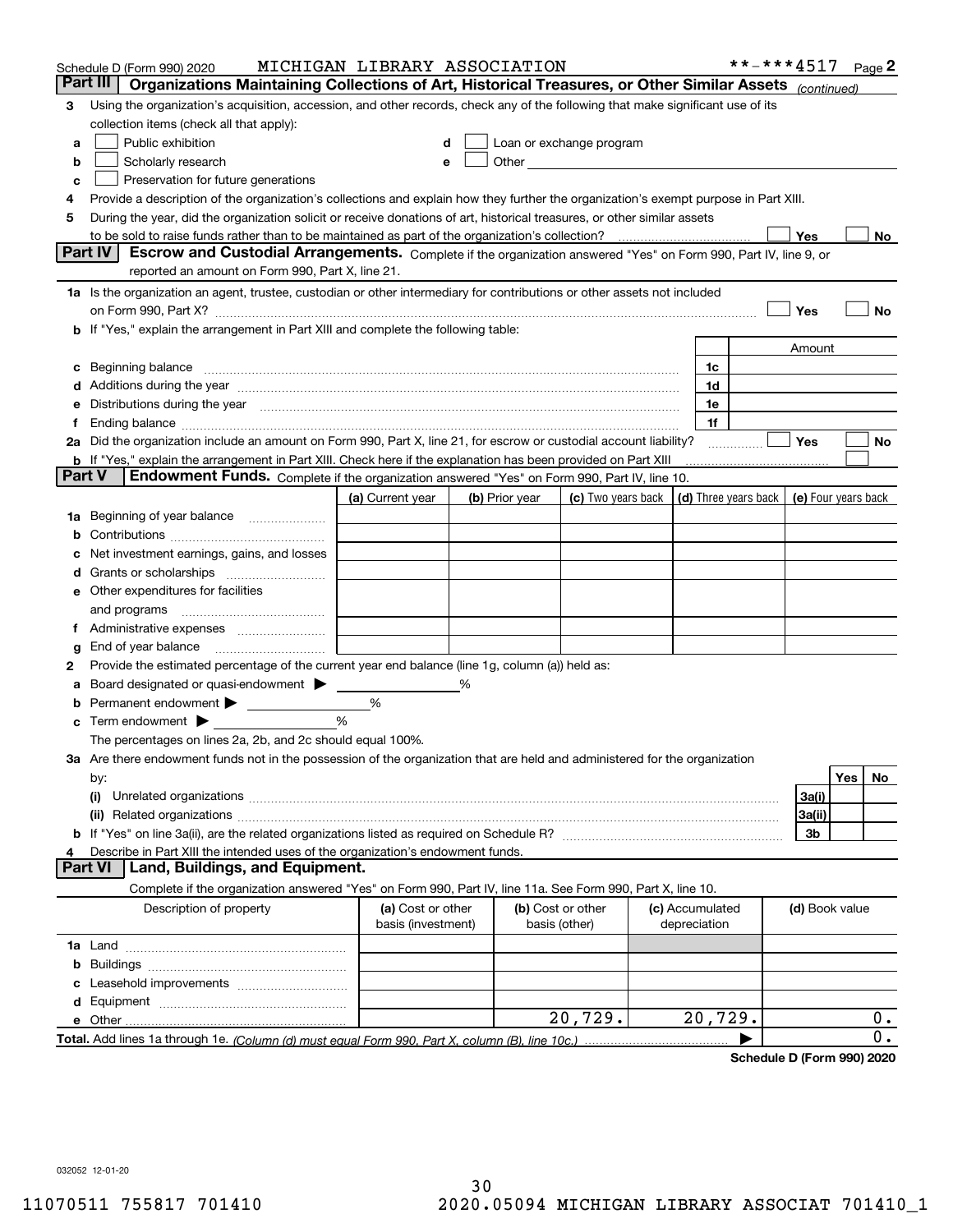| MICHIGAN LIBRARY ASSOCIATION | **-***4517 |
|------------------------------|------------|
| Schedule D (Form 990) 2020   | Page       |

### **Part VII Investments - Other Securities.**

Complete if the organization answered "Yes" on Form 990, Part IV, line 11b. See Form 990, Part X, line 12.

| (a) Description of security or category (including name of security)                   | (b) Book value | (c) Method of valuation: Cost or end-of-year market value |
|----------------------------------------------------------------------------------------|----------------|-----------------------------------------------------------|
| (1) Financial derivatives                                                              |                |                                                           |
| (2) Closely held equity interests<br>                                                  |                |                                                           |
| (3) Other                                                                              |                |                                                           |
| (A)                                                                                    |                |                                                           |
| (B)                                                                                    |                |                                                           |
| (C)                                                                                    |                |                                                           |
| (D)                                                                                    |                |                                                           |
| (E)                                                                                    |                |                                                           |
| (F)                                                                                    |                |                                                           |
| (G)                                                                                    |                |                                                           |
| (H)                                                                                    |                |                                                           |
| Total. (Col. (b) must equal Form 990, Part X, col. (B) line 12.) $\blacktriangleright$ |                |                                                           |

#### **Part VIII Investments - Program Related.**

Complete if the organization answered "Yes" on Form 990, Part IV, line 11c. See Form 990, Part X, line 13.

| (a) Description of investment                                    | (b) Book value | (c) Method of valuation: Cost or end-of-year market value |
|------------------------------------------------------------------|----------------|-----------------------------------------------------------|
| (1)                                                              |                |                                                           |
| (2)                                                              |                |                                                           |
| $\frac{1}{2}$                                                    |                |                                                           |
| (4)                                                              |                |                                                           |
| $\left(5\right)$                                                 |                |                                                           |
| (6)                                                              |                |                                                           |
| (7)                                                              |                |                                                           |
| (8)                                                              |                |                                                           |
| (9)                                                              |                |                                                           |
| Total. (Col. (b) must equal Form 990, Part X, col. (B) line 13.) |                |                                                           |

## **Part IX Other Assets.**

Complete if the organization answered "Yes" on Form 990, Part IV, line 11d. See Form 990, Part X, line 15.

| (a) Description                                                                                                                       | (b) Book value |
|---------------------------------------------------------------------------------------------------------------------------------------|----------------|
|                                                                                                                                       |                |
| (2)                                                                                                                                   |                |
| (3)                                                                                                                                   |                |
| (4)                                                                                                                                   |                |
| (5)                                                                                                                                   |                |
| (6)                                                                                                                                   |                |
|                                                                                                                                       |                |
| (8)                                                                                                                                   |                |
| (9)                                                                                                                                   |                |
|                                                                                                                                       |                |
| Total. (Column (b) must equal Form 990, Part X, col. (B) line 15.) ………………………………………………………………………………………<br>  Part X   Other Liabilities. |                |

**1.(a)** Description of liability **Book value** Book value Book value Book value Book value Complete if the organization answered "Yes" on Form 990, Part IV, line 11e or 11f. See Form 990, Part X, line 25. (1)Federal income taxes (2)(3)(4)(5) (6)(7)(8)(9) $\blacktriangleright$ SBA LOAN 67,757. 67,757.

**Total.**  *(Column (b) must equal Form 990, Part X, col. (B) line 25.)* 

**2.**Liability for uncertain tax positions. In Part XIII, provide the text of the footnote to the organization's financial statements that reports the organization's liability for uncertain tax positions under FASB ASC 740. Check here if the text of the footnote has been provided in Part XIII  $\mathcal{L}^{\text{max}}$ 

**Schedule D (Form 990) 2020**

032053 12-01-20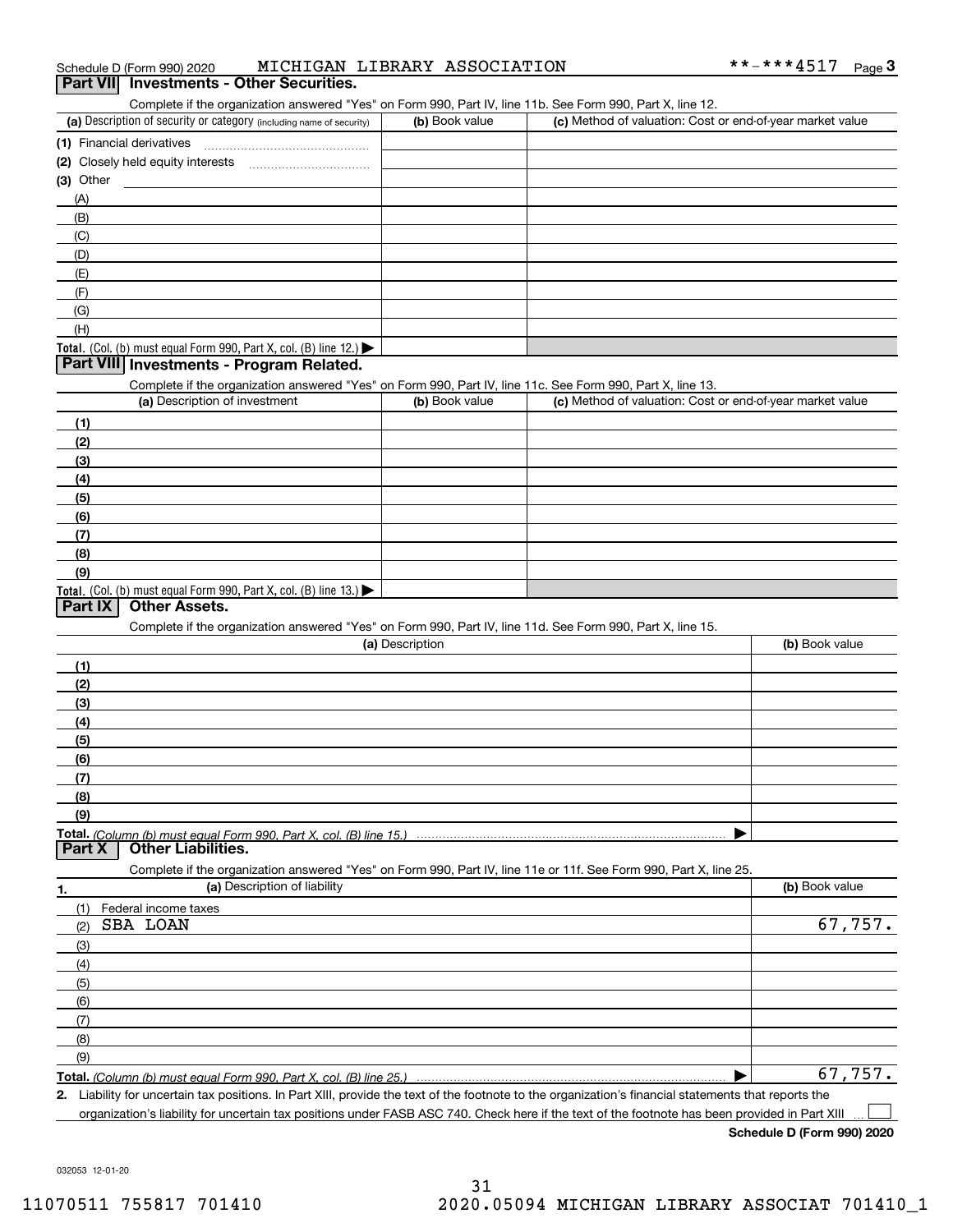|    | MICHIGAN LIBRARY ASSOCIATION<br>Schedule D (Form 990) 2020                                                                                                      |                |           |                | **-***4517 | Page $4$               |
|----|-----------------------------------------------------------------------------------------------------------------------------------------------------------------|----------------|-----------|----------------|------------|------------------------|
|    | Reconciliation of Revenue per Audited Financial Statements With Revenue per Return.<br>Part XI                                                                  |                |           |                |            |                        |
|    | Complete if the organization answered "Yes" on Form 990, Part IV, line 12a.                                                                                     |                |           |                |            |                        |
| 1  | Total revenue, gains, and other support per audited financial statements                                                                                        |                |           | $\blacksquare$ |            | $\overline{568,841}$ . |
| 2  | Amounts included on line 1 but not on Form 990, Part VIII, line 12:                                                                                             |                |           |                |            |                        |
| a  |                                                                                                                                                                 | 2a             | $-8,192.$ |                |            |                        |
| b  |                                                                                                                                                                 | 2 <sub>b</sub> |           |                |            |                        |
|    |                                                                                                                                                                 | 2c             |           |                |            |                        |
| d  |                                                                                                                                                                 | 2d             |           |                |            |                        |
| е  | Add lines 2a through 2d                                                                                                                                         |                |           | <b>2e</b>      |            | $-8,192.$              |
| З  |                                                                                                                                                                 |                |           | 3              |            | 577,033.               |
| 4  | Amounts included on Form 990, Part VIII, line 12, but not on line 1:                                                                                            |                |           |                |            |                        |
| a  |                                                                                                                                                                 | 4a             |           |                |            |                        |
| b  |                                                                                                                                                                 | 4 <sub>h</sub> |           |                |            |                        |
|    | Add lines 4a and 4b                                                                                                                                             |                |           | 4c             |            | 0.                     |
| 5  |                                                                                                                                                                 |                |           | 5              |            | 577,033.               |
|    | Part XII   Reconciliation of Expenses per Audited Financial Statements With Expenses per Return.                                                                |                |           |                |            |                        |
|    | Complete if the organization answered "Yes" on Form 990, Part IV, line 12a.                                                                                     |                |           |                |            |                        |
| 1  | Total expenses and losses per audited financial statements                                                                                                      |                |           | $\mathbf{1}$   |            | 573,825.               |
| 2  | Amounts included on line 1 but not on Form 990, Part IX, line 25:                                                                                               |                |           |                |            |                        |
| a  |                                                                                                                                                                 | 2a             |           |                |            |                        |
| b  |                                                                                                                                                                 | 2 <sub>b</sub> |           |                |            |                        |
| с  |                                                                                                                                                                 | 2c             |           |                |            |                        |
| d  | Other (Describe in Part XIII.) (Contract and Contract and Chern Contract) (Chern Chern Chern Chern Chern Chern                                                  | 2d             |           |                |            |                        |
| е  | Add lines 2a through 2d <b>must be a constructed as the constant of the constant of the constant of the construction</b>                                        |                |           | <b>2e</b>      |            |                        |
| 3  |                                                                                                                                                                 |                |           | 3              |            | 573,825.               |
| 4  | Amounts included on Form 990, Part IX, line 25, but not on line 1:                                                                                              |                |           |                |            |                        |
| a  |                                                                                                                                                                 | 4a             |           |                |            |                        |
| b  | Other (Describe in Part XIII.)                                                                                                                                  | 4 <sub>b</sub> |           |                |            |                        |
| c. | Add lines 4a and 4b                                                                                                                                             |                |           | 4c             |            | υ.                     |
| 5. |                                                                                                                                                                 |                |           | 5              |            | 573,825.               |
|    | Part XIII Supplemental Information.                                                                                                                             |                |           |                |            |                        |
|    | Draughs the descriptions required for Dart II, lines 2, 5, and 0; Dart III, lines 10, and 4; Dart IV, lines 1b, and 2b; Dart V, line 4; Dart V, line 2; Dart VI |                |           |                |            |                        |

Provide the descriptions required for Part II, lines 3, 5, and 9; Part III, lines 1a and 4; Part IV, lines 1b and 2b; Part V, line 4; Part X, line 2; Part XI, lines 2d and 4b; and Part XII, lines 2d and 4b. Also complete this part to provide any additional information.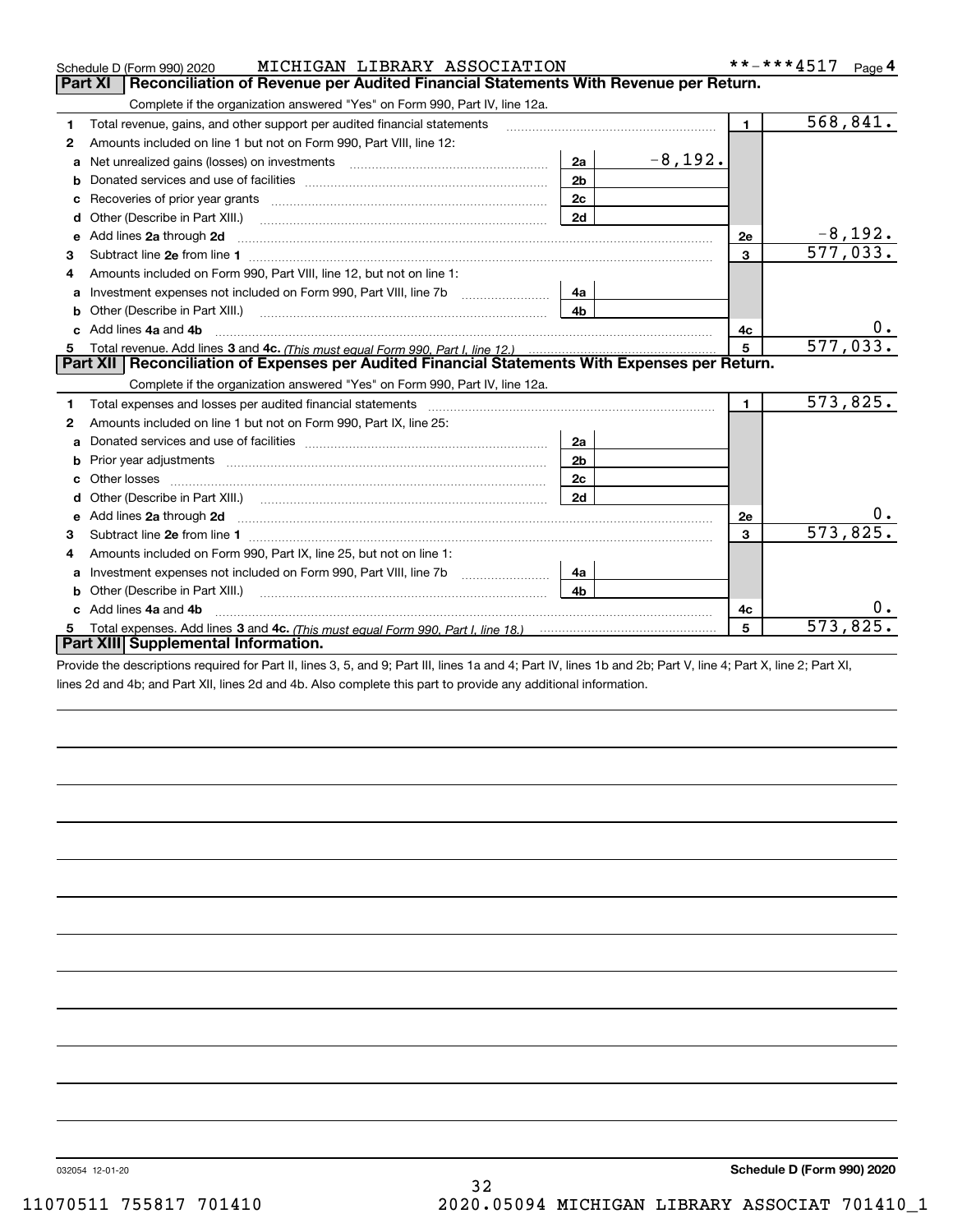**(Form 990 or 990-EZ)**

Department of the Treasury Internal Revenue Service Name of the organization

## **SCHEDULE O Supplemental Information to Form 990 or 990-EZ**

**Complete to provide information for responses to specific questions on Form 990 or 990-EZ or to provide any additional information. | Attach to Form 990 or 990-EZ. | Go to www.irs.gov/Form990 for the latest information.**



**Employer identification number**

MICHIGAN LIBRARY ASSOCIATION \*\*-\*\*\*4517

## FORM 990, PART III, LINE 4D, OTHER PROGRAM SERVICES:

VARIOUS PUBLICATIONS INTENDED TO ENHANCE THE DEVELOPMENT AND

IMPLEMENTATION OF EDUCATIONAL PROGRAMS, DEVELOP INTELLECTUAL FREEDOM TO

ENHANCE EDUCATION OF ALL PEOPLE, AND DEVELOP GRASSROOTS LIBRARY

PROGRAMS.

EXPENSES \$ 25,925. INCLUDING GRANTS OF \$ 0. REVENUE \$ 9,979.

FORM 990, PART VI, SECTION A, LINE 6:

THE ORGANIZATION HAS MEMBERS.

FORM 990, PART VI, SECTION A, LINE 7A:

THE ORGANIZATION HAS MEMBERS WHO MAY ELECT MEMBERS OF THE GOVERNING BODY.

FORM 990, PART VI, SECTION A, LINE 7B:

DECISIONS OF THE GOVERNING BODY ARE SUBJECT TO APPROVAL BY MEMBERS.

FORM 990, PART VI, SECTION B, LINE 11B:

STAFF WILL REVIEW THE 990, THEN DELIVER A COPY TO THE BOARD OF DIRECTORS

FOR REVIEW PRIOR TO THE BOARD MEETING WHERE THE DOCUMENT IS PRESENTED.

FORM 990, PART VI, SECTION B, LINE 12C:

THE POLICY IS REVIEWED WITH THE DIRECTORS AND KEY EMPLOYEES ANNUALLY. EACH

DIRECTOR SIGNS A COPY OF THE POLICY ANNUALLY. THE ORIGINAL SIGNED COPIES

ARE STORED ELECTRONICALLY IN THE ASSOCIATION'S ELECTRONIC FILES.

FORM 990, PART VI, SECTION B, LINE 15A: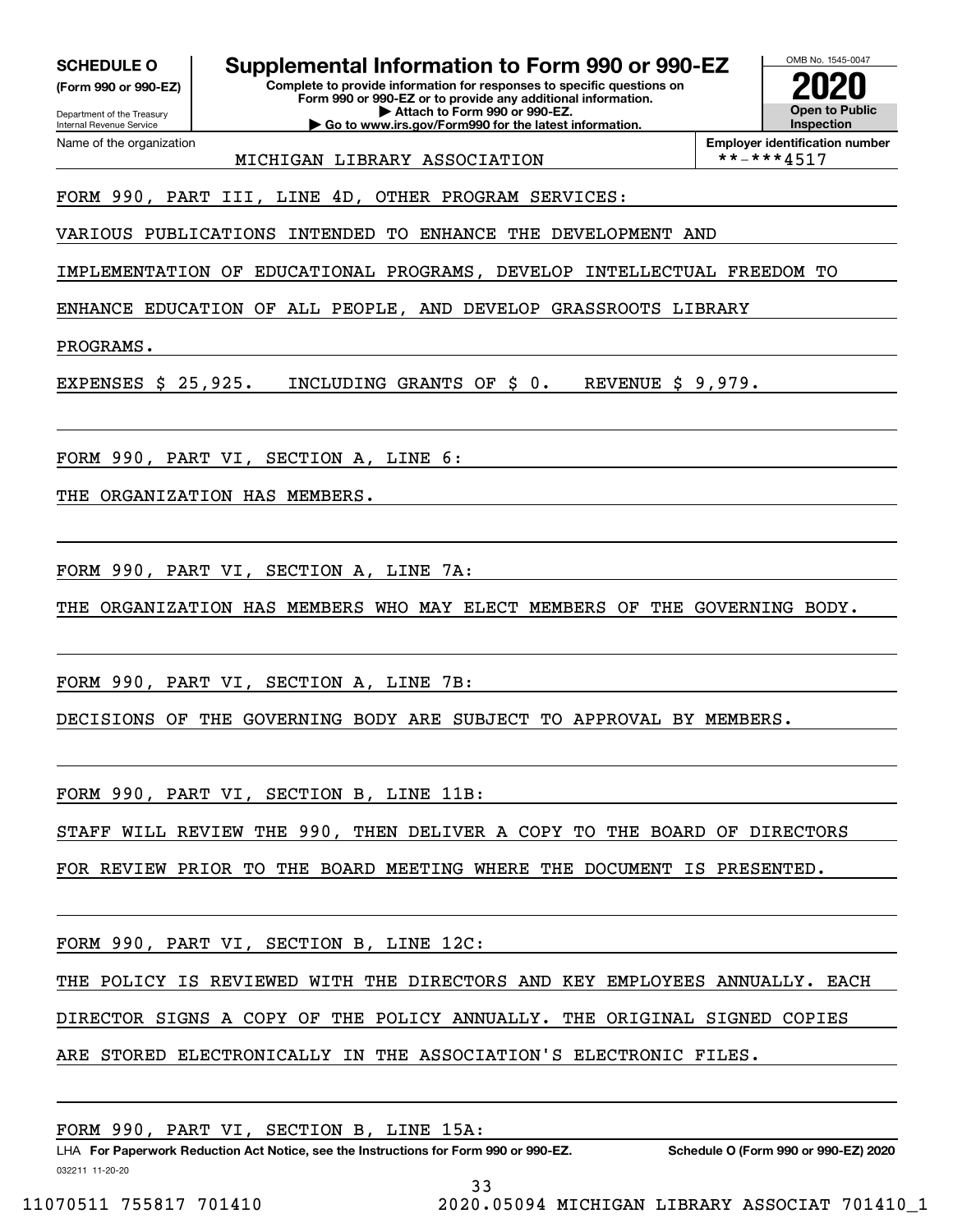| Schedule O (Form 990 or 990-EZ) 2020                                        | Page 2                                              |
|-----------------------------------------------------------------------------|-----------------------------------------------------|
| Name of the organization<br>MICHIGAN LIBRARY ASSOCIATION                    | <b>Employer identification number</b><br>**-***4517 |
| THE PRESIDENT WILL GATHER MATERIALS, INCLUDING SALARY COMPARISONS, AND      |                                                     |
| COMPLETE A WRITTEN EVALUATION OF THE EXECUTIVE DIRECTOR WITH A SALARY       |                                                     |
| RECOMMENDATION. THE EVALUATION WILL BE PRESENTED TO, REVIEWED AND DISCUSSED |                                                     |
| BY THE EXECUTIVE COMMITTEE FOR RECOMMENDATION OF APPROVAL TO THE FULL       |                                                     |
| BOARD.                                                                      |                                                     |
|                                                                             |                                                     |
| FORM 990, PART VI, SECTION C, LINE 19:                                      |                                                     |
| THE GOVERNING DOCUMENTS, POLICIES, AND FINANCIALS ARE STORED ON THE         |                                                     |
| ASSOCIATION'S WEBSITE.                                                      |                                                     |
|                                                                             |                                                     |
|                                                                             |                                                     |
|                                                                             |                                                     |
|                                                                             |                                                     |
|                                                                             |                                                     |
|                                                                             |                                                     |
|                                                                             |                                                     |
|                                                                             |                                                     |
|                                                                             |                                                     |
|                                                                             |                                                     |
|                                                                             |                                                     |
|                                                                             |                                                     |
|                                                                             |                                                     |
|                                                                             |                                                     |
|                                                                             |                                                     |
|                                                                             |                                                     |
|                                                                             |                                                     |
|                                                                             |                                                     |
| 032212 11-20-20<br>34                                                       | Schedule O (Form 990 or 990-EZ) 2020                |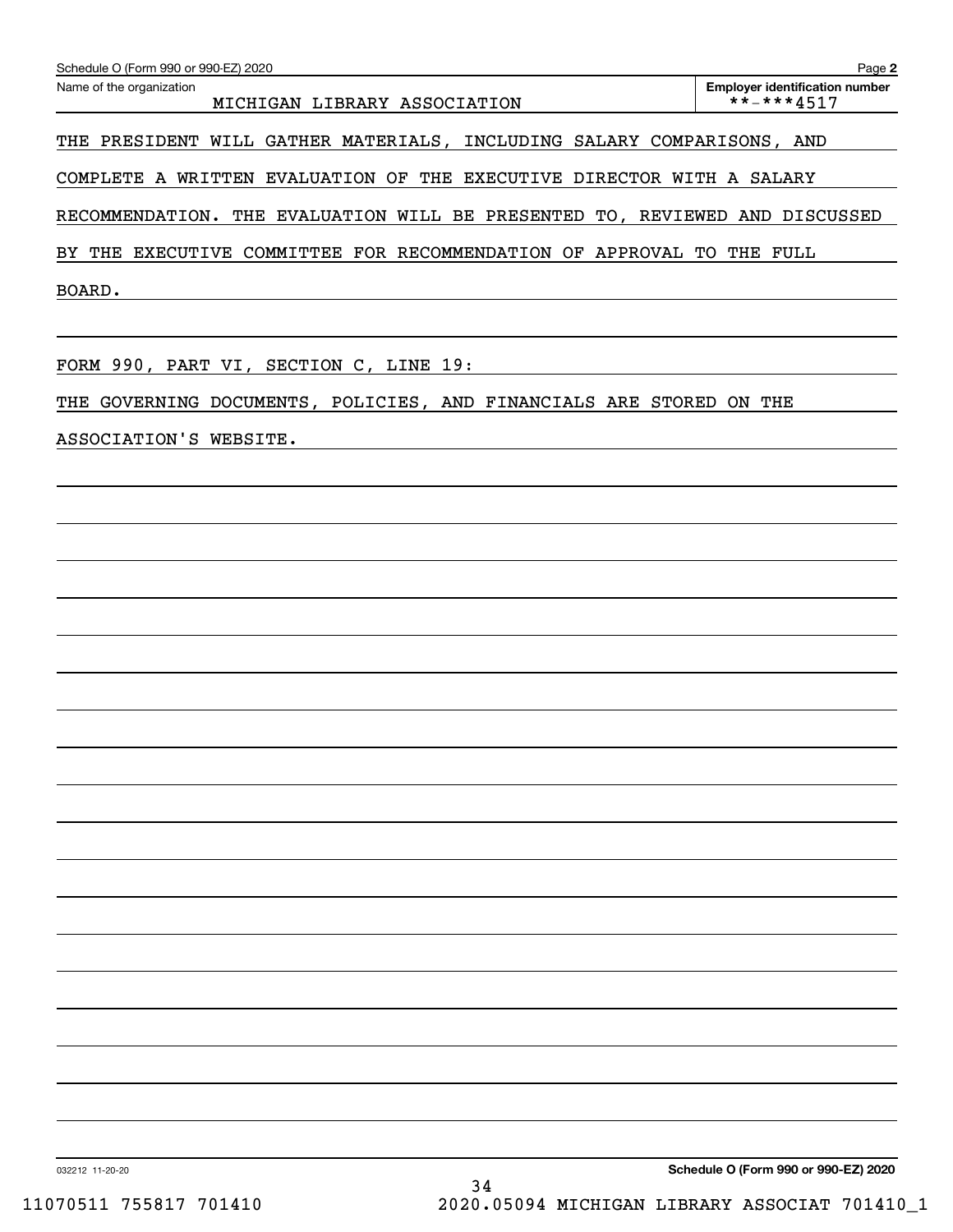|                                                      | For calendar year 2020, or fiscal year beginning $JUL$ 1 , 2020, and ending $JUN$ 30 , 20 21                                                                                                                                                                                                                                                                                                                                                                                                                                                                                                                                                                                                                                                                                                                                                                                                                                                                                                                                                          |                                                                                                                      |                                        |                                | 2020                           |
|------------------------------------------------------|-------------------------------------------------------------------------------------------------------------------------------------------------------------------------------------------------------------------------------------------------------------------------------------------------------------------------------------------------------------------------------------------------------------------------------------------------------------------------------------------------------------------------------------------------------------------------------------------------------------------------------------------------------------------------------------------------------------------------------------------------------------------------------------------------------------------------------------------------------------------------------------------------------------------------------------------------------------------------------------------------------------------------------------------------------|----------------------------------------------------------------------------------------------------------------------|----------------------------------------|--------------------------------|--------------------------------|
| Department of the Treasury                           |                                                                                                                                                                                                                                                                                                                                                                                                                                                                                                                                                                                                                                                                                                                                                                                                                                                                                                                                                                                                                                                       | Do not send to the IRS. Keep for your records.                                                                       |                                        |                                |                                |
| Internal Revenue Service                             |                                                                                                                                                                                                                                                                                                                                                                                                                                                                                                                                                                                                                                                                                                                                                                                                                                                                                                                                                                                                                                                       | Go to www.irs.gov/Form8879EO for the latest information.                                                             |                                        |                                |                                |
| Name of exempt organization or person subject to tax |                                                                                                                                                                                                                                                                                                                                                                                                                                                                                                                                                                                                                                                                                                                                                                                                                                                                                                                                                                                                                                                       |                                                                                                                      |                                        |                                | Taxpayer identification number |
|                                                      |                                                                                                                                                                                                                                                                                                                                                                                                                                                                                                                                                                                                                                                                                                                                                                                                                                                                                                                                                                                                                                                       |                                                                                                                      |                                        |                                | **-***4517                     |
|                                                      | MICHIGAN LIBRARY ASSOCIATION                                                                                                                                                                                                                                                                                                                                                                                                                                                                                                                                                                                                                                                                                                                                                                                                                                                                                                                                                                                                                          |                                                                                                                      |                                        |                                |                                |
| Name and title of officer or person subject to tax   |                                                                                                                                                                                                                                                                                                                                                                                                                                                                                                                                                                                                                                                                                                                                                                                                                                                                                                                                                                                                                                                       |                                                                                                                      |                                        |                                |                                |
| DEBORAH E. MIKULA<br>EXECUTIVE DIRECTOR              |                                                                                                                                                                                                                                                                                                                                                                                                                                                                                                                                                                                                                                                                                                                                                                                                                                                                                                                                                                                                                                                       |                                                                                                                      |                                        |                                |                                |
| Part I                                               | Type of Return and Return Information (Whole Dollars Only)                                                                                                                                                                                                                                                                                                                                                                                                                                                                                                                                                                                                                                                                                                                                                                                                                                                                                                                                                                                            |                                                                                                                      |                                        |                                |                                |
|                                                      |                                                                                                                                                                                                                                                                                                                                                                                                                                                                                                                                                                                                                                                                                                                                                                                                                                                                                                                                                                                                                                                       |                                                                                                                      |                                        |                                |                                |
|                                                      | Check the box for the return for which you are using this Form 8879-EO and enter the applicable amount, if any, from the return. If you<br>check the box on line 1a, 2a, 3a, 4a, 5a, 6a, or 7a below, and the amount on that line for the return being filed with this form was<br>blank, then leave line 1b, 2b, 3b, 4b, 5b, 6b, or 7b, whichever is applicable, blank (do not enter -0-). But, if you entered -0- on the<br>return, then enter -0- on the applicable line below. Do not complete more than one line in Part I.                                                                                                                                                                                                                                                                                                                                                                                                                                                                                                                      |                                                                                                                      |                                        |                                |                                |
|                                                      |                                                                                                                                                                                                                                                                                                                                                                                                                                                                                                                                                                                                                                                                                                                                                                                                                                                                                                                                                                                                                                                       |                                                                                                                      |                                        |                                |                                |
|                                                      | 2a Form 990-EZ check here $\blacktriangleright \Box$ b Total revenue, if any (Form 990-EZ, line 9) $\ldots$ $\ldots$ $\ldots$ $\ldots$ 2b $\ldots$                                                                                                                                                                                                                                                                                                                                                                                                                                                                                                                                                                                                                                                                                                                                                                                                                                                                                                    |                                                                                                                      |                                        |                                |                                |
| 3a Form 1120-POL check here                          | $\blacktriangleright \Box$                                                                                                                                                                                                                                                                                                                                                                                                                                                                                                                                                                                                                                                                                                                                                                                                                                                                                                                                                                                                                            |                                                                                                                      |                                        |                                |                                |
| 4a Form 990-PF check here                            | ▶                                                                                                                                                                                                                                                                                                                                                                                                                                                                                                                                                                                                                                                                                                                                                                                                                                                                                                                                                                                                                                                     |                                                                                                                      |                                        |                                |                                |
| 5a Form 8868 check here                              | ▶                                                                                                                                                                                                                                                                                                                                                                                                                                                                                                                                                                                                                                                                                                                                                                                                                                                                                                                                                                                                                                                     | <b>b</b> Tax based on investment income (roma source , and capture symmetry and the Salance due (Form 8868, line 3c) |                                        |                                |                                |
| 6a Form 990-T check here                             | $\blacktriangleright$ $\boxed{\text{X}}$                                                                                                                                                                                                                                                                                                                                                                                                                                                                                                                                                                                                                                                                                                                                                                                                                                                                                                                                                                                                              |                                                                                                                      |                                        |                                |                                |
| 7a Form 4720 check here                              |                                                                                                                                                                                                                                                                                                                                                                                                                                                                                                                                                                                                                                                                                                                                                                                                                                                                                                                                                                                                                                                       |                                                                                                                      |                                        |                                |                                |
| Part II                                              |                                                                                                                                                                                                                                                                                                                                                                                                                                                                                                                                                                                                                                                                                                                                                                                                                                                                                                                                                                                                                                                       |                                                                                                                      |                                        |                                |                                |
|                                                      | Under penalties of perjury, I declare that $\boxed{\mathbf{X}}$ I am an officer of the above organization or $\boxed{\phantom{\mathbf{X}}}$ I am a person subject to tax with respect to                                                                                                                                                                                                                                                                                                                                                                                                                                                                                                                                                                                                                                                                                                                                                                                                                                                              |                                                                                                                      |                                        |                                |                                |
| (name of organization)                               |                                                                                                                                                                                                                                                                                                                                                                                                                                                                                                                                                                                                                                                                                                                                                                                                                                                                                                                                                                                                                                                       |                                                                                                                      |                                        |                                |                                |
| PIN: check one box only                              | processing the return or refund, and (c) the date of any refund. If applicable, I authorize the U.S. Treasury and its designated Financial<br>Agent to initiate an electronic funds withdrawal (direct debit) entry to the financial institution account indicated in the tax preparation<br>software for payment of the federal taxes owed on this return, and the financial institution to debit the entry to this account. To revoke<br>a payment, I must contact the U.S. Treasury Financial Agent at 1-888-353-4537 no later than 2 business days prior to the payment<br>(settlement) date. I also authorize the financial institutions involved in the processing of the electronic payment of taxes to receive<br>confidential information necessary to answer inquiries and resolve issues related to the payment. I have selected a personal<br>identification number (PIN) as my signature for the electronic return and, if applicable, the consent to electronic funds withdrawal.<br>$\boxed{\text{X}}$   authorize MANER COSTERISAN PC |                                                                                                                      |                                        |                                |                                |
|                                                      |                                                                                                                                                                                                                                                                                                                                                                                                                                                                                                                                                                                                                                                                                                                                                                                                                                                                                                                                                                                                                                                       | ERO firm name                                                                                                        | $\frac{1}{2345}$ to enter my PIN 12345 |                                | Enter five numbers, but        |
|                                                      |                                                                                                                                                                                                                                                                                                                                                                                                                                                                                                                                                                                                                                                                                                                                                                                                                                                                                                                                                                                                                                                       |                                                                                                                      |                                        |                                | do not enter all zeros         |
|                                                      | as my signature on the tax year 2020 electronically filed return. If I have indicated within this return that a copy of the return is being filed with<br>a state agency(ies) regulating charities as part of the IRS Fed/State program, I also authorize the aforementioned ERO to enter my<br>PIN on the return's disclosure consent screen.<br>As an officer or person subject to tax with respect to the organization, I will enter my PIN as my signature on the tax year 2020<br>electronically filed return. If I have indicated within this return that a copy of the return is being filed with a state agency(ies)<br>regulating charities as part of the IRS Fed/State program, I will enter my PIN on the return's disclosure consent screen.                                                                                                                                                                                                                                                                                             |                                                                                                                      |                                        |                                |                                |
| Signature of officer or person subject to tax        |                                                                                                                                                                                                                                                                                                                                                                                                                                                                                                                                                                                                                                                                                                                                                                                                                                                                                                                                                                                                                                                       |                                                                                                                      |                                        |                                | Date $\blacktriangleright$     |
| <b>Part III</b>                                      | <b>Certification and Authentication</b>                                                                                                                                                                                                                                                                                                                                                                                                                                                                                                                                                                                                                                                                                                                                                                                                                                                                                                                                                                                                               |                                                                                                                      |                                        |                                |                                |
|                                                      | <b>ERO's EFIN/PIN.</b> Enter your six-digit electronic filing identification                                                                                                                                                                                                                                                                                                                                                                                                                                                                                                                                                                                                                                                                                                                                                                                                                                                                                                                                                                          |                                                                                                                      |                                        |                                |                                |
|                                                      | number (EFIN) followed by your five-digit self-selected PIN.                                                                                                                                                                                                                                                                                                                                                                                                                                                                                                                                                                                                                                                                                                                                                                                                                                                                                                                                                                                          |                                                                                                                      | 38015723456<br>Do not enter all zeros  |                                |                                |
| IRS e-file Providers for Business Returns.           | I certify that the above numeric entry is my PIN, which is my signature on the 2020 electronically filed return indicated above. I confirm<br>that I am submitting this return in accordance with the requirements of Pub. 4163, Modernized e-File (MeF) Information for Authorized                                                                                                                                                                                                                                                                                                                                                                                                                                                                                                                                                                                                                                                                                                                                                                   |                                                                                                                      |                                        |                                |                                |
|                                                      | ERO's signature MANER COSTERISAN PC                                                                                                                                                                                                                                                                                                                                                                                                                                                                                                                                                                                                                                                                                                                                                                                                                                                                                                                                                                                                                   |                                                                                                                      |                                        | Date $\triangleright$ 05/12/22 |                                |
|                                                      | Do Not Submit This Form to the IRS Unless Requested To Do So                                                                                                                                                                                                                                                                                                                                                                                                                                                                                                                                                                                                                                                                                                                                                                                                                                                                                                                                                                                          | <b>ERO Must Retain This Form - See Instructions</b>                                                                  |                                        |                                |                                |
|                                                      | LHA For Paperwork Reduction Act Notice, see instructions.                                                                                                                                                                                                                                                                                                                                                                                                                                                                                                                                                                                                                                                                                                                                                                                                                                                                                                                                                                                             |                                                                                                                      |                                        |                                | Form 8879-EO (2020)            |
| 023051 11-03-20                                      |                                                                                                                                                                                                                                                                                                                                                                                                                                                                                                                                                                                                                                                                                                                                                                                                                                                                                                                                                                                                                                                       |                                                                                                                      |                                        |                                |                                |

Form **8879-EO**

## For calendar year 2020, or fiscal year beginning  $\sigma$  JUL  $\,$  1 **for an Exempt Organization**

**IRS e-file Signature Authorization**

, 2020, and ending  $JUN$  30 , 20  $21$ 

35 11070511 755817 701410 2020.05094 MICHIGAN LIBRARY ASSOCIAT 701410\_1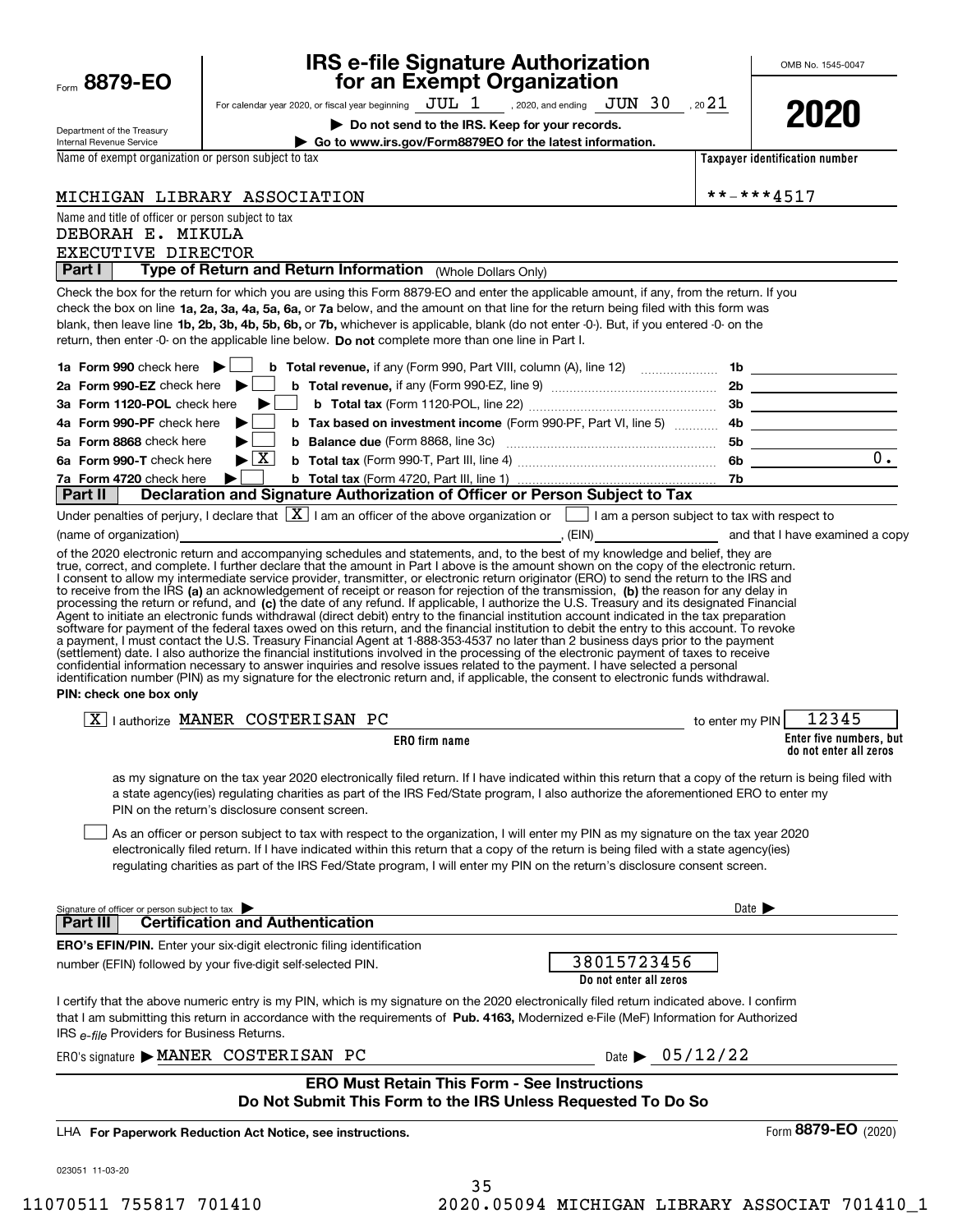| Form $990 - T$                |                                                        |              | <b>Exempt Organization Business Income Tax Return</b>                                                                                                                                               |                | OMB No. 1545-0047                                             |
|-------------------------------|--------------------------------------------------------|--------------|-----------------------------------------------------------------------------------------------------------------------------------------------------------------------------------------------------|----------------|---------------------------------------------------------------|
|                               |                                                        |              | (and proxy tax under section 6033(e))                                                                                                                                                               |                |                                                               |
|                               |                                                        |              | For calendar year 2020 or other tax year beginning $JUL$ 1, $2020$ , and ending $JUN$ 30, $2021$ .                                                                                                  |                | 2020                                                          |
|                               | Department of the Treasury<br>Internal Revenue Service |              | Go to www.irs.gov/Form990T for instructions and the latest information.<br>bo not enter SSN numbers on this form as it may be made public if your organization is a $501(c)(3)$ .                   |                | Open to Public Inspection for<br>501(c)(3) Organizations Only |
| A                             | Check box if<br>address changed.                       |              | Name of organization $($<br>Check box if name changed and see instructions.)                                                                                                                        |                | DEmployer identification number                               |
|                               | <b>B</b> Exempt under section                          | <b>Print</b> | MICHIGAN LIBRARY ASSOCIATION                                                                                                                                                                        |                | **-***4517                                                    |
| $\boxed{\mathbf{X}}$ 501(c)(3 | 220(e)<br>408(e)                                       | 0r<br>Type   | Number, street, and room or suite no. If a P.O. box, see instructions.<br>3410 BELLE CHASE WAY, NO. 100                                                                                             |                | E Group exemption number<br>(see instructions)                |
| 408A                          | 530(a) <br>529S<br>529(a)                              |              | City or town, state or province, country, and ZIP or foreign postal code<br>48911<br>LANSING, MI                                                                                                    | lF.            | Check box if                                                  |
|                               |                                                        |              | 1,096,844.<br>C Book value of all assets at end of year<br>▶                                                                                                                                        |                | an amended return.                                            |
| G                             |                                                        |              | Check organization type $\blacktriangleright \boxed{X}$ 501(c) corporation<br>501(c) trust<br>401(a) trust<br>Other trust                                                                           |                | Applicable reinsurance entity                                 |
| Н.                            | Check if filing only to $\blacktriangleright$          |              | Claim credit from Form 8941<br>Claim a refund shown on Form 2439                                                                                                                                    |                |                                                               |
|                               |                                                        |              |                                                                                                                                                                                                     |                |                                                               |
|                               |                                                        |              | Enter the number of attached Schedules A (Form 990-T)<br>▶                                                                                                                                          |                |                                                               |
| Κ                             |                                                        |              | During the tax year, was the corporation a subsidiary in an affiliated group or a parent-subsidiary controlled group?<br>If "Yes," enter the name and identifying number of the parent corporation. |                | $\overline{X}$ No<br>Yes                                      |
|                               |                                                        |              | Telephone number $\triangleright$ 517-394-2774<br>The books are in care of DEBORAH MIKULA                                                                                                           |                |                                                               |
| Part I                        |                                                        |              | <b>Total Unrelated Business Taxable Income</b>                                                                                                                                                      |                |                                                               |
| 1                             |                                                        |              | Total of unrelated business taxable income computed from all unrelated trades or businesses (see                                                                                                    |                |                                                               |
|                               | instructions)                                          |              |                                                                                                                                                                                                     | 1              | 1,336.                                                        |
| 2                             | Reserved                                               |              |                                                                                                                                                                                                     | $\mathbf{2}$   |                                                               |
| 3                             | Add lines 1 and 2                                      |              |                                                                                                                                                                                                     | 3              | 1,336.                                                        |
| 4                             |                                                        |              | Charitable contributions (see instructions for limitation rules)                                                                                                                                    | 4              | 0.                                                            |
| 5                             |                                                        |              | Total unrelated business taxable income before net operating losses. Subtract line 4 from line 3                                                                                                    | 5              | 1,336.                                                        |
| 6                             |                                                        |              | STATEMENT 1<br>Deduction for net operating loss. See instructions                                                                                                                                   | 6              | $\overline{549}$ .                                            |
| $\overline{7}$                |                                                        |              | Total of unrelated business taxable income before specific deduction and section 199A deduction.                                                                                                    |                |                                                               |
|                               | Subtract line 6 from line 5                            |              |                                                                                                                                                                                                     | 7              | $\frac{787}{1,000}$ .                                         |
| 8                             |                                                        |              | Specific deduction (generally \$1,000, but see instructions for exceptions) manufactured in the substitution of                                                                                     | 8              |                                                               |
| 9                             |                                                        |              | <b>Trusts.</b> Section 199A deduction. See instructions                                                                                                                                             | 9              |                                                               |
| 10                            | Total deductions. Add lines 8 and 9                    |              |                                                                                                                                                                                                     | 10             | 1,000.                                                        |
| 11                            |                                                        |              | Unrelated business taxable income. Subtract line 10 from line 7. If line 10 is greater than line 7.                                                                                                 |                |                                                               |
|                               | enter zero                                             |              |                                                                                                                                                                                                     | 11             | 0.                                                            |
| Part II                       | <b>Tax Computation</b>                                 |              |                                                                                                                                                                                                     |                |                                                               |
|                               |                                                        |              | Organizations taxable as corporations. Multiply Part I, line 11 by 21% (0.21)                                                                                                                       | $\mathbf{1}$   | $0$ .                                                         |
| 2                             |                                                        |              | Trusts taxable at trust rates. See instructions for tax computation. Income tax on the amount on                                                                                                    |                |                                                               |
|                               | Part I, line 11 from:                                  |              | Schedule D (Form 1041)<br>Tax rate schedule or                                                                                                                                                      | $\mathbf{2}$   |                                                               |
| з                             | Proxy tax. See instructions                            |              |                                                                                                                                                                                                     | 3              |                                                               |
| 4                             | Other tax amounts. See instructions                    |              |                                                                                                                                                                                                     | 4              |                                                               |
| 5                             | Alternative minimum tax (trusts only)                  |              |                                                                                                                                                                                                     | 5              |                                                               |
| 6                             |                                                        |              | Tax on noncompliant facility income. See instructions                                                                                                                                               | 6              |                                                               |
| 7                             |                                                        |              | Total. Add lines 3 through 6 to line 1 or 2, whichever applies                                                                                                                                      | $\overline{7}$ | $0$ .                                                         |
| LHA                           |                                                        |              | For Paperwork Reduction Act Notice, see instructions.                                                                                                                                               |                | Form 990-T (2020)                                             |

023701 02-02-21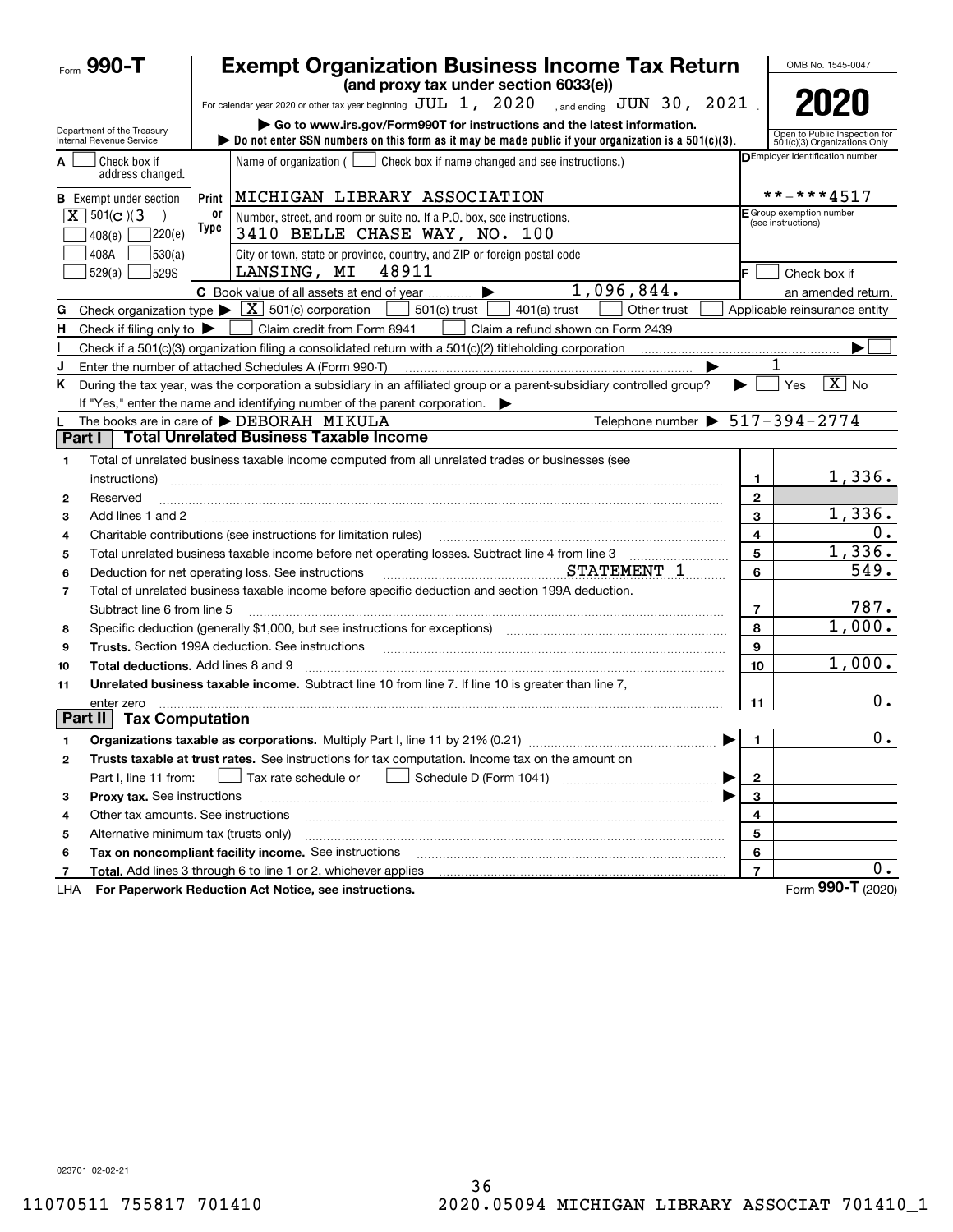|                 | Form 990-T (2020)                                                                                                       |              |     | Page 2 |
|-----------------|-------------------------------------------------------------------------------------------------------------------------|--------------|-----|--------|
| <b>Part III</b> | <b>Tax and Payments</b>                                                                                                 |              |     |        |
| 1a              | Foreign tax credit (corporations attach Form 1118; trusts attach Form 1116) [[[[[[[[[[[[[[[[[[[[[[[[<br>1a              |              |     |        |
| b               | Other credits (see instructions)<br>1b                                                                                  |              |     |        |
| c               | 1c                                                                                                                      |              |     |        |
| d               | 1 <sub>d</sub><br>Credit for prior year minimum tax (attach Form 8801 or 8827)                                          |              |     |        |
| е               |                                                                                                                         | 1e           |     |        |
| 2               | Subtract line 1e from Part II, line 7                                                                                   | $\mathbf{2}$ |     | 0.     |
| 3               | Form 8611<br>Form 4255<br>Form 8697<br>Form 8866<br>Other taxes. Check if from:<br>$\mathbf{1}$                         |              |     |        |
|                 | Other (attach statement)                                                                                                | 3            |     |        |
| 4               | Check if includes tax previously deferred under<br>Total tax. Add lines 2 and 3 (see instructions).                     |              |     |        |
|                 | section 1294. Enter tax amount here                                                                                     | 4            |     | 0.     |
| 5               | 2020 net 965 tax liability paid from Form 965-A or Form 965-B, Part II, column (k), line 4                              | 5            |     | 0.     |
| 6a              | Payments: A 2019 overpayment credited to 2020 [11] [11] maximum materials: A 2019 overpayment credited to 2020<br>6a    |              |     |        |
| b               | 2020 estimated tax payments. Check if section 643(g) election applies $\blacktriangleright$<br>6b                       |              |     |        |
| c               | Tax deposited with Form 8868<br>6с                                                                                      |              |     |        |
| d               | Foreign organizations: Tax paid or withheld at source (see instructions) [<br>6d                                        |              |     |        |
| e               | 6e                                                                                                                      |              |     |        |
| f               | 6f                                                                                                                      |              |     |        |
| g               | Other credits, adjustments, and payments:   Form 2439                                                                   |              |     |        |
|                 | Other $\overline{\hspace{1cm}}$ Total $\blacktriangleright$ $\overline{\hspace{1cm}}$ 6g<br>Form 4136                   |              |     |        |
| 7               |                                                                                                                         | 7            |     |        |
| 8               | Estimated tax penalty (see instructions). Check if Form 2220 is attached                                                | 8            |     |        |
| 9               | Tax due. If line 7 is smaller than the total of lines 4, 5, and 8, enter amount owed <b>Face and Conservers</b> in the  | 9            |     |        |
| 10              |                                                                                                                         | 10           |     |        |
| 11              | Enter the amount of line 10 you want: Credited to 2021 estimated tax<br>Refunded $\blacktriangleright$                  | 11           |     |        |
| Part IV         | <b>Statements Regarding Certain Activities and Other Information</b> (see instructions)                                 |              |     |        |
| 1               | At any time during the 2020 calendar year, did the organization have an interest in or a signature or other authority   |              | Yes | No     |
|                 | over a financial account (bank, securities, or other) in a foreign country? If "Yes," the organization may have to file |              |     |        |
|                 | FinCEN Form 114, Report of Foreign Bank and Financial Accounts. If "Yes," enter the name of the foreign country         |              |     |        |
|                 | here $\blacktriangleright$                                                                                              |              |     | х      |
| 2               | During the tax year, did the organization receive a distribution from, or was it the grantor of, or transferor to, a    |              |     |        |
|                 |                                                                                                                         |              |     | Х      |
|                 | If "Yes," see instructions for other forms the organization may have to file.                                           |              |     |        |
| 3               | Enter the amount of tax-exempt interest received or accrued during the tax year manufactured $\blacktriangleright$ \$   |              |     |        |
| 4a              | Did the organization change its method of accounting? (see instructions)                                                |              |     | x      |
| b               | If 4a is "Yes," has the organization described the change on Form 990, 990-EZ, 990-PF, or Form 1128? If "No,"           |              |     |        |
|                 | explain in Part V                                                                                                       |              |     |        |
| <b>Part V</b>   | <b>Supplemental Information</b>                                                                                         |              |     |        |

Provide the explanation required by Part IV, line 4b. Also, provide any other additional information. See instructions.

| Sign            | Under penalties of periury, I declare that I have examined this return, including accompanying schedules and statements, and to the best of my knowledge and belief, it is true,<br>correct, and complete. Declaration of preparer (other than taxpayer) is based on all information of which preparer has any knowledge. |                                                        |           |                         |  |                                                                                                                                   |  |
|-----------------|---------------------------------------------------------------------------------------------------------------------------------------------------------------------------------------------------------------------------------------------------------------------------------------------------------------------------|--------------------------------------------------------|-----------|-------------------------|--|-----------------------------------------------------------------------------------------------------------------------------------|--|
| Here            | Signature of officer                                                                                                                                                                                                                                                                                                      | Date<br>Title                                          | EXECUTIVE | <b>DIRECTOR</b>         |  | May the IRS discuss this return with<br>the preparer shown below (see<br>$\overline{\mathbf{x}}$<br>  Yes<br>instructions)?<br>No |  |
| Paid            | Print/Type preparer's name<br>MIKULA,<br><b>BRANDY</b><br>. և.                                                                                                                                                                                                                                                            | Preparer's signature<br><b>BRANDY</b><br>MIKULA,<br>Ŀ. | Date      | Check<br>self- employed |  | <b>PTIN</b>                                                                                                                       |  |
| Preparer        | CPA                                                                                                                                                                                                                                                                                                                       | CPA                                                    | 05/12/22  |                         |  | P00645694                                                                                                                         |  |
| <b>Use Only</b> | COSTERISAN<br>Firm's name MANER<br>PC.<br>Firm's $EIN$                                                                                                                                                                                                                                                                    |                                                        |           |                         |  | **-***7642                                                                                                                        |  |
|                 | 2425<br>Е.                                                                                                                                                                                                                                                                                                                | SUITE 1<br>RIVER,<br>GRAND                             |           |                         |  |                                                                                                                                   |  |
|                 | Firm's address $\blacktriangleright$                                                                                                                                                                                                                                                                                      | LANSING, MI 48912-3291<br>Phone no.                    |           |                         |  | $517 - 323 - 7500$                                                                                                                |  |
|                 |                                                                                                                                                                                                                                                                                                                           |                                                        |           |                         |  |                                                                                                                                   |  |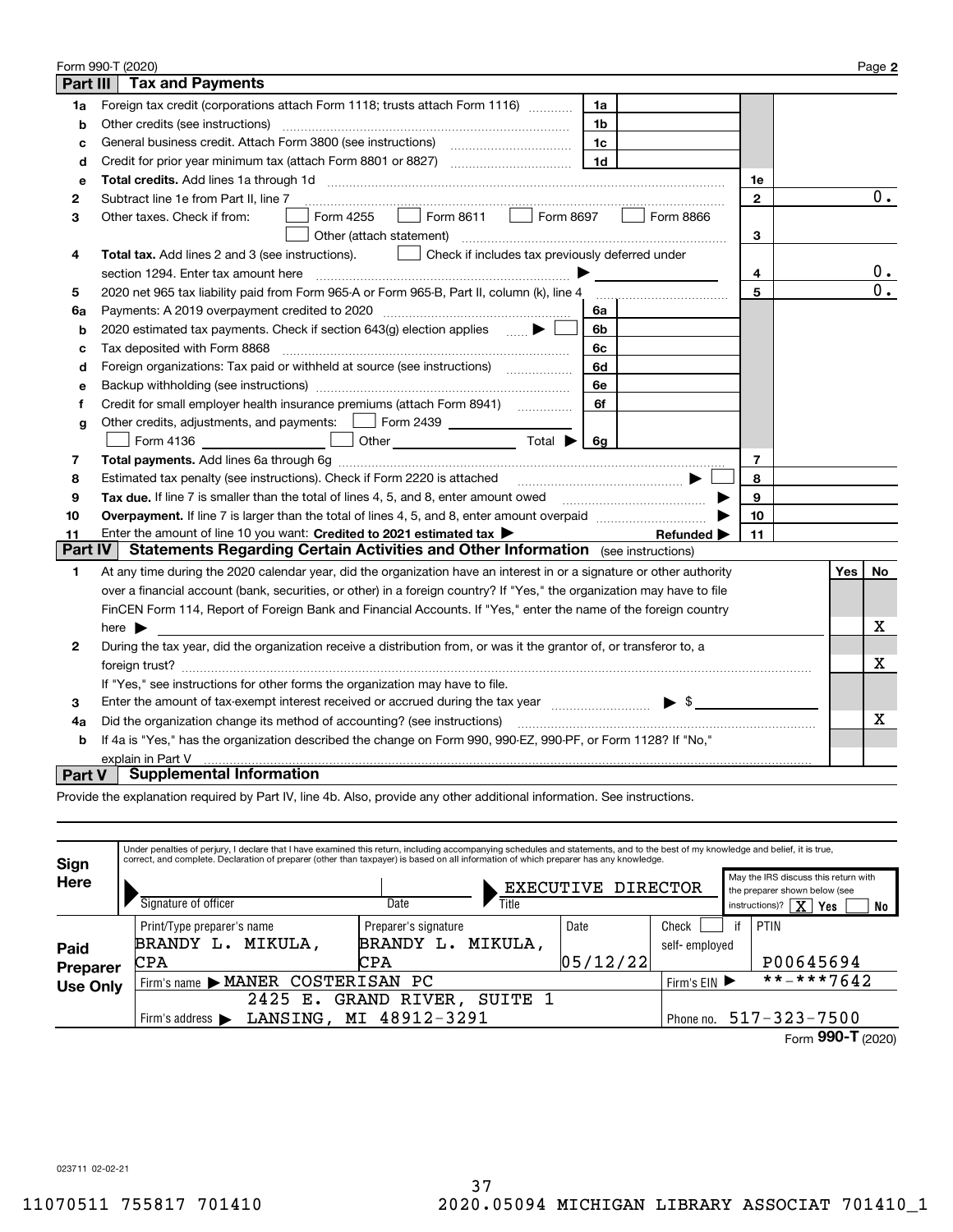| $FORM 990-T$                                                                                                                               | PRE 2018 NOL SCHEDULE | STATEMENT 1              |
|--------------------------------------------------------------------------------------------------------------------------------------------|-----------------------|--------------------------|
| PRE-2018 NOL CARRY FORWARD FROM PRIOR YEAR<br>PRE-2018 NOL DEDUCTION INCLUDED IN PART I, LINE 6                                            |                       | 549.<br>549.             |
| SCHEDULE A PORTION OF PRE-2018 NOL<br>SCHEDULE A ENTITY                                                                                    | SCHEDULE A SHARE      |                          |
|                                                                                                                                            | 0.                    |                          |
| TOTAL SCHEDULE A SHARE OF PRE-2018 NOL<br>NET OPERATING DEDUCTION<br>BALANCE AFTER PRE-2018 NOL DEDUCTION<br>EXPIRING NET OPERATING LOSSES |                       | 0.<br>549.<br>787.<br>0. |

CARRY FORWARD OF NET OPERATING LOSS 0.

}}}}}}}}}}}}}}}}}}}}}}}}}}}} }}}}}}}}}}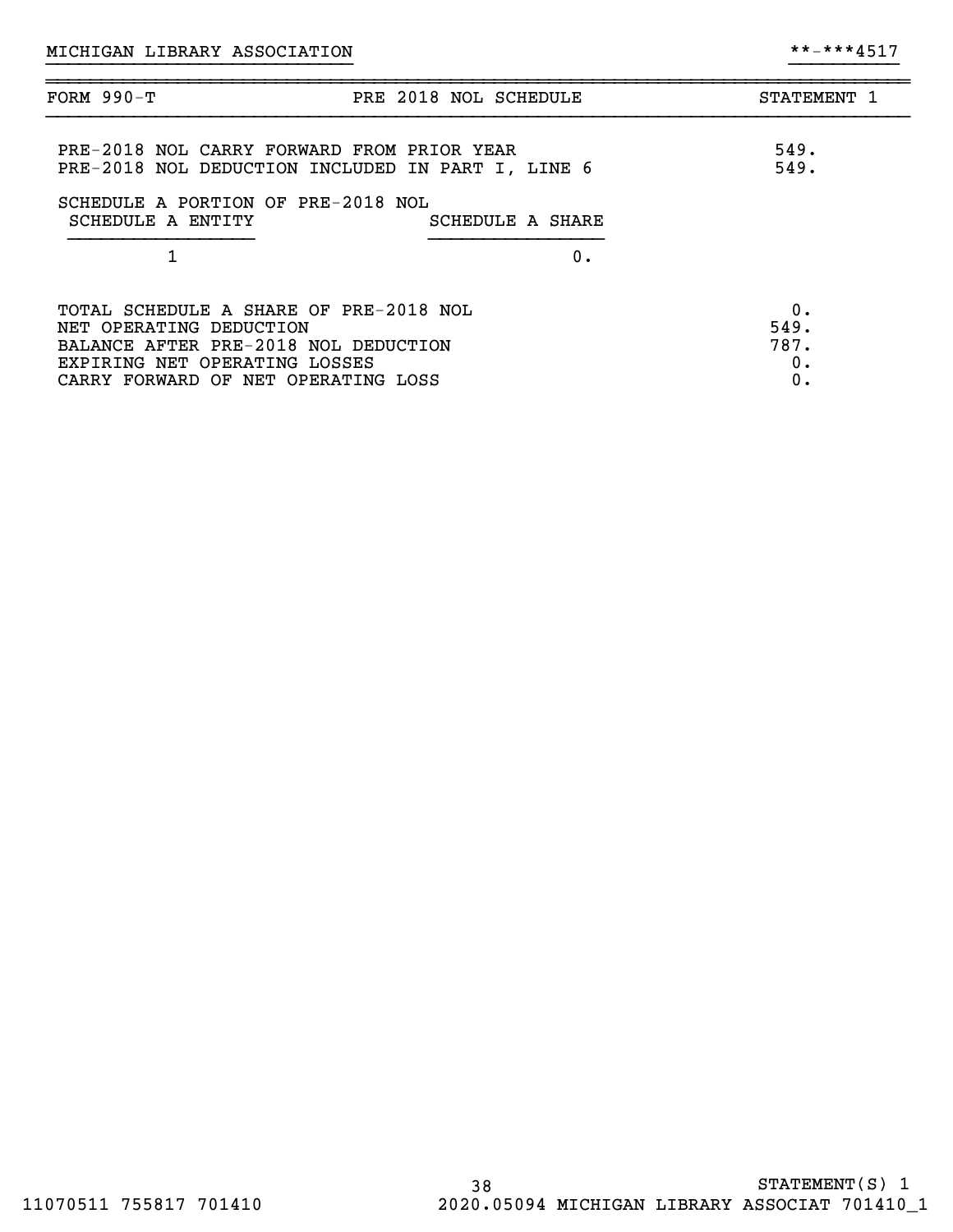| <b>Unrelated Business Taxable Income</b>   |
|--------------------------------------------|
| <b>From an Unrelated Trade or Business</b> |

**| Go to www.irs.gov/Form990T for instructions and the latest information.**

**Do not enter SSN numbers on this form as it may be made public if your organization is a 501(c)(3). |** 

Open to Public Inspection for 501(c)(3) Organizations Only

 $***-***4517$ 

Name of the organization **mumber and the organization number contracts the organization number BEEnployer identification number A**

Department of the Treasury Internal Revenue Service

**SCHEDULE A (Form 990-T)**

|  | MICHIGAN LIBRARY ASSOCIATION |  |
|--|------------------------------|--|

**C541800 1 1 D** Sequence: 1 of 1 Unrelated business activity code (see instructions)  $\blacktriangleright$  541800 **D** Sequence: 1 of

#### **E**Describe the unrelated trade or business  $\blacktriangleright$ ADVERTISING REVENUE FROM ORGANIZATION'S WEBSI

| Part I | <b>Unrelated Trade or Business Income</b>                                                                                                                                                                                             |                  | (A) Income | (B) Expenses | (C) Net |
|--------|---------------------------------------------------------------------------------------------------------------------------------------------------------------------------------------------------------------------------------------|------------------|------------|--------------|---------|
| b      | 1a Gross receipts or sales $\frac{1}{2}$ 1, 336.<br>Less returns and allowances <b>c</b> Balance <b>b</b>                                                                                                                             | 1c               | 1,336.     |              |         |
| 2      |                                                                                                                                                                                                                                       | $\mathbf{2}$     |            |              |         |
| 3      |                                                                                                                                                                                                                                       | 3                | 1,336.     |              | 1,336.  |
|        | 4a Capital gain net income (attach Sch D (Form 1041 or Form                                                                                                                                                                           | 4a               |            |              |         |
|        | <b>b</b> Net gain (loss) (Form 4797) (attach Form 4797) (see instructions)                                                                                                                                                            | 4b               |            |              |         |
| c.     |                                                                                                                                                                                                                                       | 4c               |            |              |         |
| 5      | Income (loss) from a partnership or an S corporation (attach                                                                                                                                                                          |                  |            |              |         |
|        |                                                                                                                                                                                                                                       | 5                |            |              |         |
| 6      |                                                                                                                                                                                                                                       | 6                |            |              |         |
| 7      |                                                                                                                                                                                                                                       | $\overline{7}$   |            |              |         |
| 8      | Interest, annuities, royalties, and rents from a controlled                                                                                                                                                                           | 8                |            |              |         |
| 9      | Investment income of section $501(c)(7)$ , (9), or (17)                                                                                                                                                                               | 9                |            |              |         |
| 10     |                                                                                                                                                                                                                                       | 10 <sup>10</sup> |            |              |         |
| 11     |                                                                                                                                                                                                                                       | 11               |            |              |         |
| 12     | Other income (see instructions; attach statement)                                                                                                                                                                                     | 12               |            |              |         |
| 13     |                                                                                                                                                                                                                                       | - 13             | 1,336.     |              | 1,336.  |
|        | $\blacksquare$ . A contract of the first section of the contract of the contract of the contract of the contract of the contract of the contract of the contract of the contract of the contract of the contract of the contract of t |                  |            |              |         |

**Part II Deductions Not Taken Elsewhere** (See instructions for limitations on deductions) Deductions must be directly connected with the unrelated business income

|              | Compensation of officers, directors, and trustees (Part X) [11] [2010] [2010] [2010] [2010] [2010] [2010] [2010] [2010] [2010] [2010] [2010] [2010] [2010] [2010] [2010] [2010] [2010] [2010] [2010] [2010] [2010] [2010] [201 |  |  | $\mathbf{1}$ |                              |
|--------------|--------------------------------------------------------------------------------------------------------------------------------------------------------------------------------------------------------------------------------|--|--|--------------|------------------------------|
| $\mathbf{2}$ | Salaries and wages www.communication.communications.com/international/communications.com/internations.com/internations.com/internations.com/internations.com/internations.com/internations.com/internations.com/internations.c |  |  |              |                              |
| 3            | Repairs and maintenance material content content content and maintenance material content and maintenance material content and maintenance material content and maintenance material content and material content and material |  |  | 3            |                              |
| 4            |                                                                                                                                                                                                                                |  |  | 4            |                              |
| 5            |                                                                                                                                                                                                                                |  |  | 5            |                              |
| 6            |                                                                                                                                                                                                                                |  |  | 6            |                              |
| 7            |                                                                                                                                                                                                                                |  |  |              |                              |
| 8            |                                                                                                                                                                                                                                |  |  | 8b           |                              |
| 9            |                                                                                                                                                                                                                                |  |  | 9            |                              |
| 10           | Contributions to deferred compensation plans                                                                                                                                                                                   |  |  | 10           |                              |
| 11           |                                                                                                                                                                                                                                |  |  | 11           |                              |
| 12           |                                                                                                                                                                                                                                |  |  | 12           |                              |
| 13           |                                                                                                                                                                                                                                |  |  | 13           |                              |
| 14           | Other deductions (attach statement) manufactured and content of the deductions (attach statement)                                                                                                                              |  |  | 14           |                              |
| 15           |                                                                                                                                                                                                                                |  |  | 15           | 0.                           |
| 16           | Unrelated business income before net operating loss deduction. Subtract line 15 from Part I, line 13,                                                                                                                          |  |  |              |                              |
|              | column (C)                                                                                                                                                                                                                     |  |  | 16           | 1,336.                       |
| 17           |                                                                                                                                                                                                                                |  |  | 17           | 0.                           |
| 18           | Unrelated business taxable income. Subtract line 17 from line 16 [11] manuscripts in the university control of                                                                                                                 |  |  | 18           | 1,336.                       |
|              | LHA For Paperwork Reduction Act Notice, see instructions.                                                                                                                                                                      |  |  |              | Schedule A (Form 990-T) 2020 |

023741 12-23-20

ENTITY

OMB No. 1545-0047

| Т |  |
|---|--|
|   |  |

1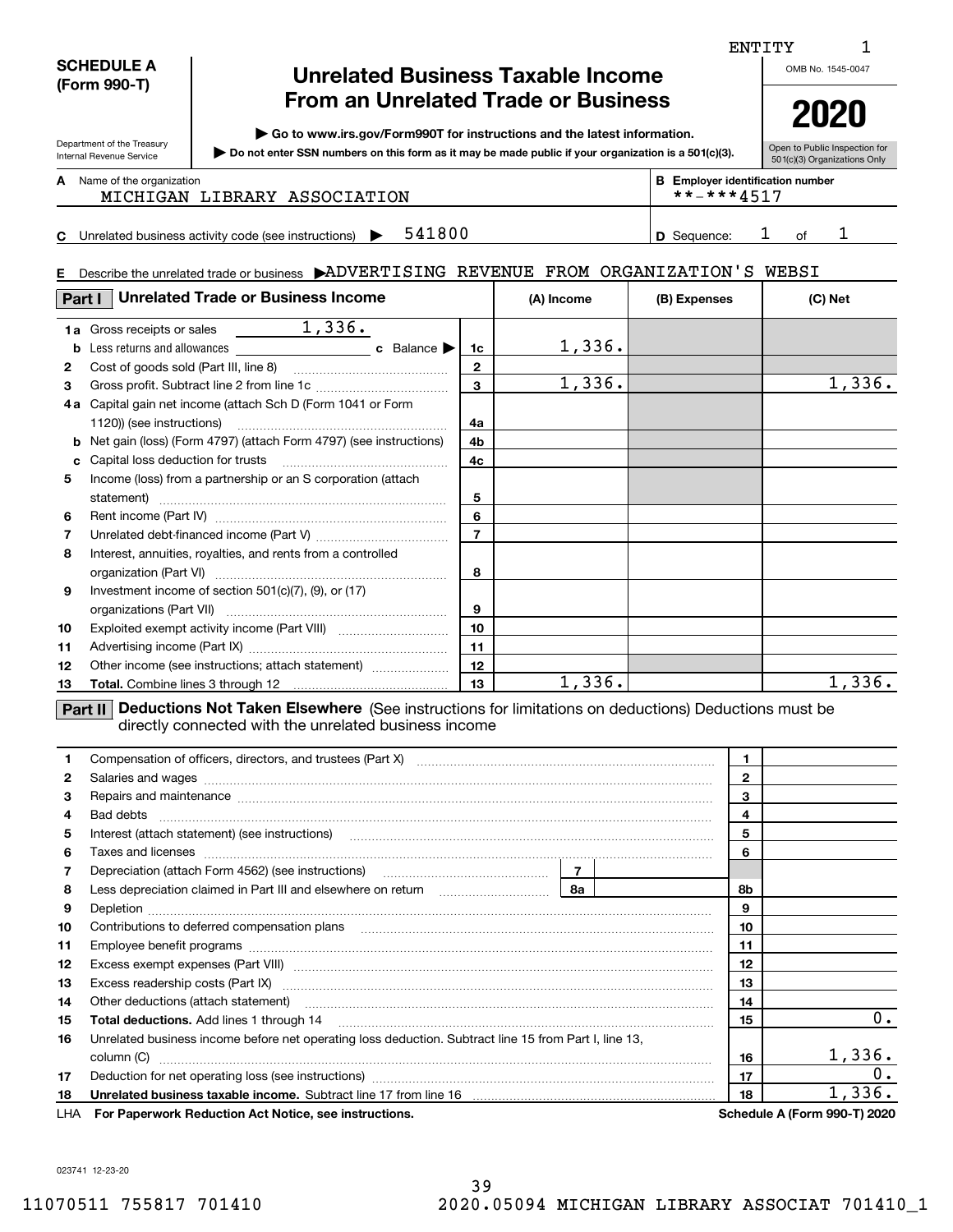|                | Schedule A (Form 990-T) 2020                                                                                                                                                                                                   |                                     |   |                | Page 2           |
|----------------|--------------------------------------------------------------------------------------------------------------------------------------------------------------------------------------------------------------------------------|-------------------------------------|---|----------------|------------------|
| Part III       | <b>Cost of Goods Sold</b>                                                                                                                                                                                                      | Enter method of inventory valuation |   |                |                  |
| 1              |                                                                                                                                                                                                                                |                                     |   | 1.             |                  |
| 2              | Purchases                                                                                                                                                                                                                      |                                     |   | $\mathbf{2}$   |                  |
| з              |                                                                                                                                                                                                                                |                                     |   | 3              |                  |
| 4              |                                                                                                                                                                                                                                |                                     |   | 4              |                  |
| 5              | Other costs (attach statement) manufactured and contract and contract and contract and contract and contract and contract and contract and contract and contract and contract and contract and contract and contract and contr |                                     |   | 5              |                  |
| 6              |                                                                                                                                                                                                                                |                                     |   | 6              |                  |
| 7              | Inventory at end of year                                                                                                                                                                                                       |                                     |   | $\overline{7}$ |                  |
| 8              | Cost of goods sold. Subtract line 7 from line 6. Enter here and in Part I, line 2                                                                                                                                              |                                     |   | 8              |                  |
| 9              | Do the rules of section 263A (with respect to property produced or acquired for resale) apply to the organization?                                                                                                             |                                     |   |                | Yes<br>No.       |
| <b>Part IV</b> | Rent Income (From Real Property and Personal Property Leased with Real Property)                                                                                                                                               |                                     |   |                |                  |
| 1              | Description of property (property street address, city, state, ZIP code). Check if a dual-use (see instructions)                                                                                                               |                                     |   |                |                  |
|                | A                                                                                                                                                                                                                              |                                     |   |                |                  |
|                | B                                                                                                                                                                                                                              |                                     |   |                |                  |
|                | С                                                                                                                                                                                                                              |                                     |   |                |                  |
|                | D                                                                                                                                                                                                                              |                                     |   |                |                  |
|                |                                                                                                                                                                                                                                | A                                   | В | C              | D                |
| 2              | Rent received or accrued                                                                                                                                                                                                       |                                     |   |                |                  |
| a              | From personal property (if the percentage of                                                                                                                                                                                   |                                     |   |                |                  |
|                | rent for personal property is more than 10%                                                                                                                                                                                    |                                     |   |                |                  |
|                |                                                                                                                                                                                                                                |                                     |   |                |                  |
| b              | From real and personal property (if the                                                                                                                                                                                        |                                     |   |                |                  |
|                |                                                                                                                                                                                                                                |                                     |   |                |                  |
|                | percentage of rent for personal property exceeds                                                                                                                                                                               |                                     |   |                |                  |
|                | 50% or if the rent is based on profit or income)<br><b>Service</b>                                                                                                                                                             |                                     |   |                |                  |
| с              | Total rents received or accrued by property.                                                                                                                                                                                   |                                     |   |                |                  |
|                | Add lines 2a and 2b, columns A through D                                                                                                                                                                                       |                                     |   |                |                  |
|                |                                                                                                                                                                                                                                |                                     |   |                |                  |
| з              | Total rents received or accrued. Add line 2c columns A through D. Enter here and on Part I, line 6, column (A)                                                                                                                 |                                     |   |                | 0.               |
|                | Deductions directly connected with the income                                                                                                                                                                                  |                                     |   |                |                  |
| 4              | in lines $2(a)$ and $2(b)$ (attach statement) $\ldots$                                                                                                                                                                         |                                     |   |                |                  |
|                |                                                                                                                                                                                                                                |                                     |   |                |                  |
| 5              |                                                                                                                                                                                                                                |                                     |   |                | 0.               |
| Part V         | <b>Unrelated Debt-Financed Income</b> (see instructions)                                                                                                                                                                       |                                     |   |                |                  |
| 1              | Description of debt-financed property (street address, city, state, ZIP code). Check if a dual-use (see instructions)                                                                                                          |                                     |   |                |                  |
|                | A                                                                                                                                                                                                                              |                                     |   |                |                  |
|                | В                                                                                                                                                                                                                              |                                     |   |                |                  |
|                | C.                                                                                                                                                                                                                             |                                     |   |                |                  |
|                | D                                                                                                                                                                                                                              |                                     |   |                |                  |
|                |                                                                                                                                                                                                                                | A                                   | В | C              | D                |
| 2              | Gross income from or allocable to debt-financed                                                                                                                                                                                |                                     |   |                |                  |
|                | property                                                                                                                                                                                                                       |                                     |   |                |                  |
| 3              | Deductions directly connected with or allocable                                                                                                                                                                                |                                     |   |                |                  |
|                | to debt-financed property                                                                                                                                                                                                      |                                     |   |                |                  |
| а              | Straight line depreciation (attach statement)                                                                                                                                                                                  |                                     |   |                |                  |
| b              | Other deductions (attach statement)                                                                                                                                                                                            |                                     |   |                |                  |
| c              | Total deductions (add lines 3a and 3b,                                                                                                                                                                                         |                                     |   |                |                  |
|                |                                                                                                                                                                                                                                |                                     |   |                |                  |
| 4              | Amount of average acquisition debt on or allocable                                                                                                                                                                             |                                     |   |                |                  |
|                |                                                                                                                                                                                                                                |                                     |   |                |                  |
|                | to debt-financed property (attach statement)                                                                                                                                                                                   |                                     |   |                |                  |
| 5              | Average adjusted basis of or allocable to debt-                                                                                                                                                                                |                                     |   |                |                  |
|                |                                                                                                                                                                                                                                |                                     |   |                |                  |
| 6              |                                                                                                                                                                                                                                | %                                   | % | %              | %                |
| 7              | Gross income reportable. Multiply line 2 by line 6                                                                                                                                                                             |                                     |   |                |                  |
| 8              |                                                                                                                                                                                                                                |                                     |   |                | 0.               |
|                |                                                                                                                                                                                                                                |                                     |   |                |                  |
| 9              | Allocable deductions. Multiply line 3c by line 6                                                                                                                                                                               |                                     |   |                |                  |
| 10             | Total allocable deductions. Add line 9, columns A through D. Enter here and on Part I, line 7, column (B)                                                                                                                      |                                     |   |                | $\overline{0}$ . |

| 023721 12-23-20 |    |
|-----------------|----|
|                 | 40 |

**Total dividends-received deductions** included in line 10 …………………………………………………………………

0.

ENTITY 1

**11**

 $\blacktriangleright$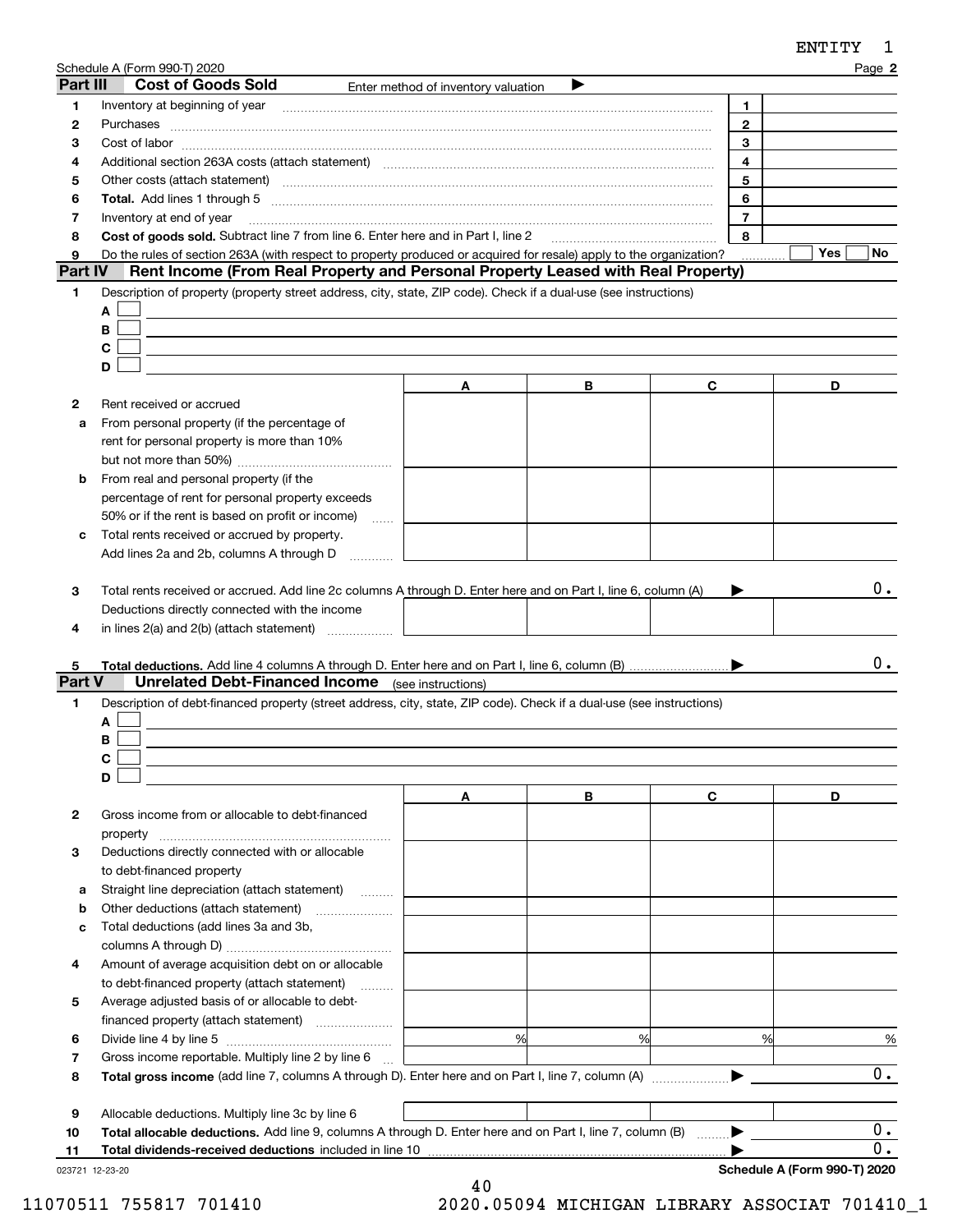(see instructions)

**3**

|                                                                                                                         |                                                                                                                                                                                                                                                                                                                                                              |                                                                                    | <b>Exempt Controlled Organizations</b> |                       |                       |                                                                       |                      |                                   |                                                    |                        |                     |
|-------------------------------------------------------------------------------------------------------------------------|--------------------------------------------------------------------------------------------------------------------------------------------------------------------------------------------------------------------------------------------------------------------------------------------------------------------------------------------------------------|------------------------------------------------------------------------------------|----------------------------------------|-----------------------|-----------------------|-----------------------------------------------------------------------|----------------------|-----------------------------------|----------------------------------------------------|------------------------|---------------------|
| 1. Name of controlled                                                                                                   |                                                                                                                                                                                                                                                                                                                                                              | 2. Employer                                                                        | 3. Net unrelated                       |                       | 4. Total of specified |                                                                       | 5. Part of column 4  |                                   |                                                    | 6. Deductions directly |                     |
| organization                                                                                                            |                                                                                                                                                                                                                                                                                                                                                              | identification                                                                     |                                        | income (loss)         |                       | payments made                                                         |                      | controlling organiza-             | that is included in the                            |                        | connected with      |
|                                                                                                                         |                                                                                                                                                                                                                                                                                                                                                              | number                                                                             |                                        | (see instructions)    |                       | tion's gross income                                                   |                      |                                   |                                                    | income in column 5     |                     |
| (1)                                                                                                                     |                                                                                                                                                                                                                                                                                                                                                              |                                                                                    |                                        |                       |                       |                                                                       |                      |                                   |                                                    |                        |                     |
| (2)                                                                                                                     |                                                                                                                                                                                                                                                                                                                                                              |                                                                                    |                                        |                       |                       |                                                                       |                      |                                   |                                                    |                        |                     |
| (3)                                                                                                                     |                                                                                                                                                                                                                                                                                                                                                              |                                                                                    |                                        |                       |                       |                                                                       |                      |                                   |                                                    |                        |                     |
| (4)                                                                                                                     |                                                                                                                                                                                                                                                                                                                                                              |                                                                                    |                                        |                       |                       |                                                                       |                      |                                   |                                                    |                        |                     |
| Nonexempt Controlled Organizations                                                                                      |                                                                                                                                                                                                                                                                                                                                                              |                                                                                    |                                        |                       |                       |                                                                       |                      |                                   |                                                    |                        |                     |
| 7. Taxable Income                                                                                                       |                                                                                                                                                                                                                                                                                                                                                              | 8. Net unrelated                                                                   |                                        | 9. Total of specified |                       |                                                                       | 10. Part of column 9 |                                   | 11. Deductions directly<br>connected with          |                        |                     |
|                                                                                                                         |                                                                                                                                                                                                                                                                                                                                                              | income (loss)<br>(see instructions)                                                |                                        | payments made         |                       | that is included in the<br>controlling organization's<br>gross income |                      |                                   |                                                    |                        |                     |
|                                                                                                                         |                                                                                                                                                                                                                                                                                                                                                              |                                                                                    |                                        |                       |                       |                                                                       |                      |                                   | income in column 10                                |                        |                     |
| (1)                                                                                                                     |                                                                                                                                                                                                                                                                                                                                                              |                                                                                    |                                        |                       |                       |                                                                       |                      |                                   |                                                    |                        |                     |
| (2)                                                                                                                     |                                                                                                                                                                                                                                                                                                                                                              |                                                                                    |                                        |                       |                       |                                                                       |                      |                                   |                                                    |                        |                     |
| (3)                                                                                                                     |                                                                                                                                                                                                                                                                                                                                                              |                                                                                    |                                        |                       |                       |                                                                       |                      |                                   |                                                    |                        |                     |
| (4)                                                                                                                     |                                                                                                                                                                                                                                                                                                                                                              |                                                                                    |                                        |                       |                       |                                                                       |                      |                                   |                                                    |                        |                     |
|                                                                                                                         |                                                                                                                                                                                                                                                                                                                                                              |                                                                                    |                                        |                       |                       | Add columns 5 and 10.<br>Enter here and on Part I,                    |                      |                                   | Add columns 6 and 11.<br>Enter here and on Part I. |                        |                     |
|                                                                                                                         |                                                                                                                                                                                                                                                                                                                                                              |                                                                                    |                                        |                       |                       | line 8, column (A)                                                    |                      |                                   |                                                    |                        | line 8, column (B)  |
| <b>Totals</b>                                                                                                           |                                                                                                                                                                                                                                                                                                                                                              |                                                                                    |                                        |                       |                       |                                                                       |                      | 0.                                | υ.                                                 |                        |                     |
| <b>Part VII</b>                                                                                                         |                                                                                                                                                                                                                                                                                                                                                              | Investment Income of a Section 501(c)(7), (9), or (17) Organization                |                                        |                       |                       |                                                                       |                      | (see instructions)                |                                                    |                        |                     |
|                                                                                                                         | 1. Description of income                                                                                                                                                                                                                                                                                                                                     |                                                                                    |                                        | 2. Amount of          |                       | 3. Deductions                                                         |                      | 4. Set-asides                     |                                                    |                        | 5. Total deductions |
|                                                                                                                         | income                                                                                                                                                                                                                                                                                                                                                       |                                                                                    |                                        |                       |                       | directly connected<br>(attach statement)                              |                      |                                   | and set-asides                                     |                        |                     |
|                                                                                                                         |                                                                                                                                                                                                                                                                                                                                                              |                                                                                    |                                        |                       |                       | (attach statement)                                                    |                      |                                   |                                                    |                        | (add cols 3 and 4)  |
| (1)                                                                                                                     |                                                                                                                                                                                                                                                                                                                                                              |                                                                                    |                                        |                       |                       |                                                                       |                      |                                   |                                                    |                        |                     |
| (2)                                                                                                                     |                                                                                                                                                                                                                                                                                                                                                              |                                                                                    |                                        |                       |                       |                                                                       |                      |                                   |                                                    |                        |                     |
| (3)                                                                                                                     |                                                                                                                                                                                                                                                                                                                                                              |                                                                                    |                                        |                       |                       |                                                                       |                      |                                   |                                                    |                        |                     |
| (4)                                                                                                                     |                                                                                                                                                                                                                                                                                                                                                              |                                                                                    |                                        |                       |                       |                                                                       |                      |                                   |                                                    |                        |                     |
|                                                                                                                         | Add amounts in<br>column 2. Enter                                                                                                                                                                                                                                                                                                                            |                                                                                    |                                        |                       |                       |                                                                       |                      | Add amounts in<br>column 5. Enter |                                                    |                        |                     |
|                                                                                                                         |                                                                                                                                                                                                                                                                                                                                                              |                                                                                    |                                        | here and on Part I,   |                       |                                                                       |                      |                                   |                                                    |                        | here and on Part I, |
|                                                                                                                         |                                                                                                                                                                                                                                                                                                                                                              |                                                                                    |                                        | line 9, column (A)    |                       |                                                                       |                      |                                   |                                                    |                        | line 9, column (B)  |
| <b>Totals</b><br><b>Part VIII</b>                                                                                       |                                                                                                                                                                                                                                                                                                                                                              |                                                                                    |                                        |                       | 0.                    |                                                                       |                      |                                   |                                                    |                        | 0.                  |
|                                                                                                                         |                                                                                                                                                                                                                                                                                                                                                              | Exploited Exempt Activity Income, Other Than Advertising Income (see instructions) |                                        |                       |                       |                                                                       |                      |                                   |                                                    |                        |                     |
| 1<br>Description of exploited activity:                                                                                 |                                                                                                                                                                                                                                                                                                                                                              |                                                                                    |                                        |                       |                       |                                                                       |                      |                                   |                                                    |                        |                     |
| $\overline{2}$<br>Gross unrelated business income from trade or business. Enter here and on Part I, line 10, column (A) |                                                                                                                                                                                                                                                                                                                                                              |                                                                                    |                                        |                       |                       |                                                                       |                      |                                   | $\mathbf{2}$                                       |                        |                     |
| Expenses directly connected with production of unrelated business income. Enter here and on Part I,<br>3                |                                                                                                                                                                                                                                                                                                                                                              |                                                                                    |                                        |                       |                       |                                                                       |                      |                                   |                                                    |                        |                     |
|                                                                                                                         |                                                                                                                                                                                                                                                                                                                                                              |                                                                                    |                                        |                       |                       |                                                                       |                      |                                   | 3                                                  |                        |                     |
|                                                                                                                         | Net income (loss) from unrelated trade or business. Subtract line 3 from line 2. If a gain, complete<br>4                                                                                                                                                                                                                                                    |                                                                                    |                                        |                       |                       |                                                                       |                      | 4                                 |                                                    |                        |                     |
| 5                                                                                                                       | lines 5 through 7 www.communication.com/www.communication.com/www.communication.com/www.com/www.com<br>Gross income from activity that is not unrelated business income [11] [11] content material content from activity that is not unrelated business income [11] [11] $\alpha$ [12] $\alpha$ [12] $\alpha$ [12] $\alpha$ [12] $\alpha$ [12] $\alpha$ [12] |                                                                                    |                                        |                       |                       |                                                                       |                      | 5                                 |                                                    |                        |                     |
| 6                                                                                                                       |                                                                                                                                                                                                                                                                                                                                                              |                                                                                    |                                        |                       |                       |                                                                       |                      | 6                                 |                                                    |                        |                     |
| 7<br>Excess exempt expenses. Subtract line 5 from line 6, but do not enter more than the amount on line                 |                                                                                                                                                                                                                                                                                                                                                              |                                                                                    |                                        |                       |                       |                                                                       |                      |                                   |                                                    |                        |                     |
| 4. Enter here and on Part II, line 12                                                                                   |                                                                                                                                                                                                                                                                                                                                                              |                                                                                    |                                        |                       |                       |                                                                       |                      |                                   | $\overline{7}$                                     |                        |                     |
|                                                                                                                         |                                                                                                                                                                                                                                                                                                                                                              |                                                                                    |                                        |                       |                       |                                                                       |                      | $\sim$                            | $\sim$ and $\sim$ A $/$ F $\sim$                   |                        | 0.00, T1000         |

**Part VI Interest, Annuities, Royalties, and Rents from Controlled Organizations**

**Schedule A (Form 990-T) 2020**

023731 12-23-20

Schedule A (Form 990-T) 2020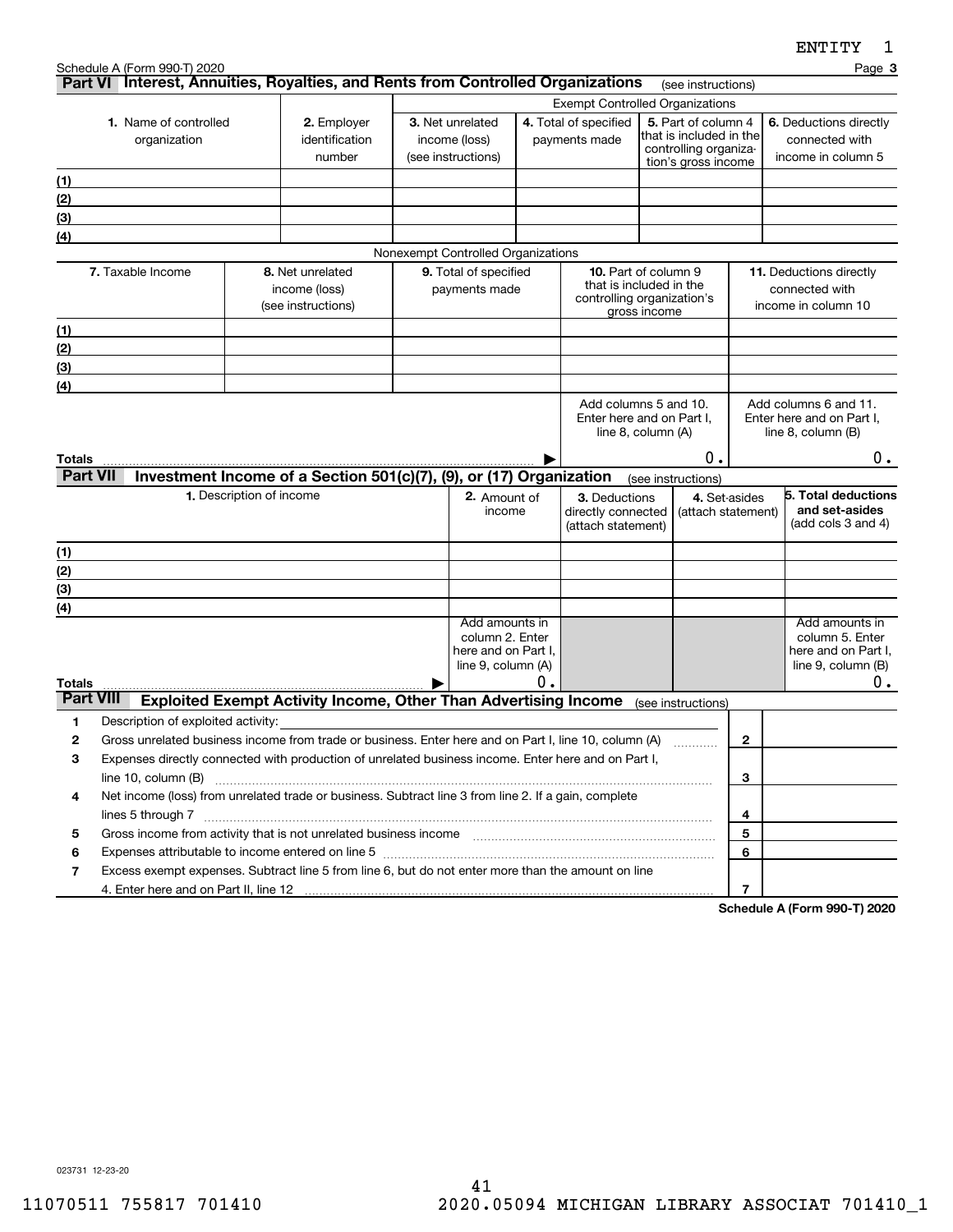| Part IX        | Schedule A (Form 990-T) 2020<br><b>Advertising Income</b>                                            |          |   |   |                  | Page 4             |
|----------------|------------------------------------------------------------------------------------------------------|----------|---|---|------------------|--------------------|
| 1              | Name(s) of periodical(s). Check box if reporting two or more periodicals on a consolidated basis.    |          |   |   |                  |                    |
|                | A                                                                                                    |          |   |   |                  |                    |
|                | B                                                                                                    |          |   |   |                  |                    |
|                | C                                                                                                    |          |   |   |                  |                    |
|                | D                                                                                                    |          |   |   |                  |                    |
|                | Enter amounts for each periodical listed above in the corresponding column.                          |          |   |   |                  |                    |
|                |                                                                                                      |          | A | В | C                | D                  |
| 2              | Gross advertising income                                                                             |          |   |   |                  |                    |
|                |                                                                                                      |          |   |   |                  | 0.                 |
| a              |                                                                                                      |          |   |   |                  |                    |
| 3              | Direct advertising costs by periodical                                                               |          |   |   |                  |                    |
| a              |                                                                                                      |          |   |   |                  | 0.                 |
|                |                                                                                                      |          |   |   |                  |                    |
| 4              | Advertising gain (loss). Subtract line 3 from line                                                   |          |   |   |                  |                    |
|                | 2. For any column in line 4 showing a gain,                                                          |          |   |   |                  |                    |
|                | complete lines 5 through 8. For any column in                                                        |          |   |   |                  |                    |
|                | line 4 showing a loss or zero, do not complete                                                       |          |   |   |                  |                    |
|                | lines 5 through 7, and enter zero on line 8                                                          |          |   |   |                  |                    |
| 5              |                                                                                                      |          |   |   |                  |                    |
| 6              |                                                                                                      |          |   |   |                  |                    |
| 7              | Excess readership costs. If line 6 is less than                                                      |          |   |   |                  |                    |
|                | line 5, subtract line 6 from line 5. If line 5 is less                                               |          |   |   |                  |                    |
|                |                                                                                                      |          |   |   |                  |                    |
| 8              | Excess readership costs allowed as a                                                                 |          |   |   |                  |                    |
|                | deduction. For each column showing a gain on                                                         |          |   |   |                  |                    |
|                | line 4, enter the lesser of line 4 or line 7                                                         |          |   |   |                  |                    |
| a              | Add line 8, columns A through D. Enter the greater of the line 8a, columns total or zero here and on |          |   |   |                  |                    |
|                | Part II, line 13                                                                                     |          |   |   |                  | 0.                 |
| Part X         | <b>Compensation of Officers, Directors, and Trustees</b> (see instructions)                          |          |   |   |                  |                    |
|                |                                                                                                      |          |   |   | 3. Percentage    | 4. Compensation    |
| 1. Name        |                                                                                                      | 2. Title |   |   | of time devoted  | attributable to    |
|                |                                                                                                      |          |   |   |                  | unrelated business |
| (1)            |                                                                                                      |          |   |   | to business<br>% |                    |
| (2)            |                                                                                                      |          |   |   | %                |                    |
| (3)            |                                                                                                      |          |   |   | %                |                    |
| (4)            |                                                                                                      |          |   |   | %                |                    |
|                |                                                                                                      |          |   |   |                  |                    |
|                | Total. Enter here and on Part II, line 1                                                             |          |   |   |                  | 0.                 |
| <b>Part XI</b> | <b>Supplemental Information</b> (see instructions)                                                   |          |   |   |                  |                    |
|                |                                                                                                      |          |   |   |                  |                    |
|                |                                                                                                      |          |   |   |                  |                    |
|                |                                                                                                      |          |   |   |                  |                    |

Schedule A (Form 990-T) 2020

023732 12-23-20